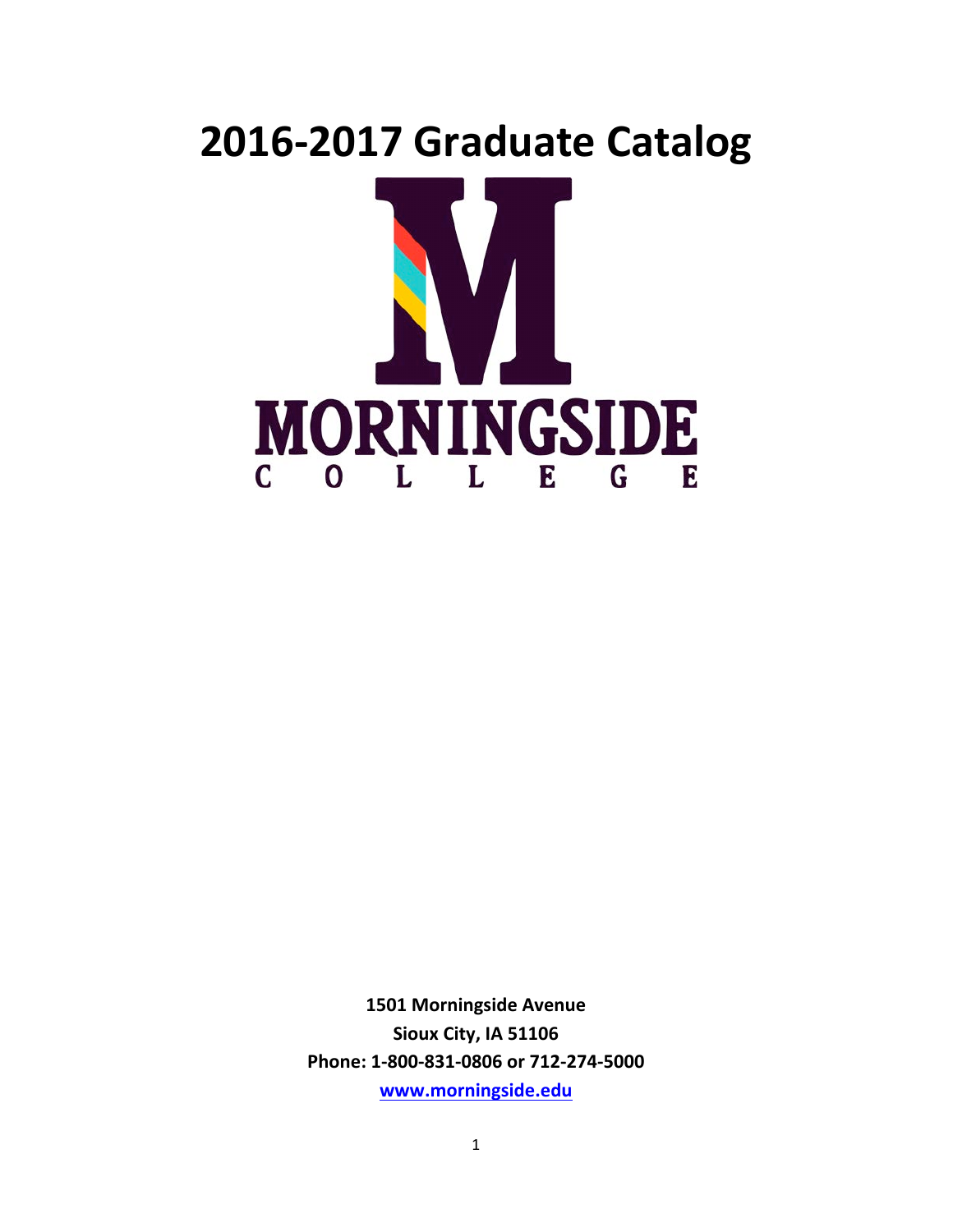# **Table of Contents**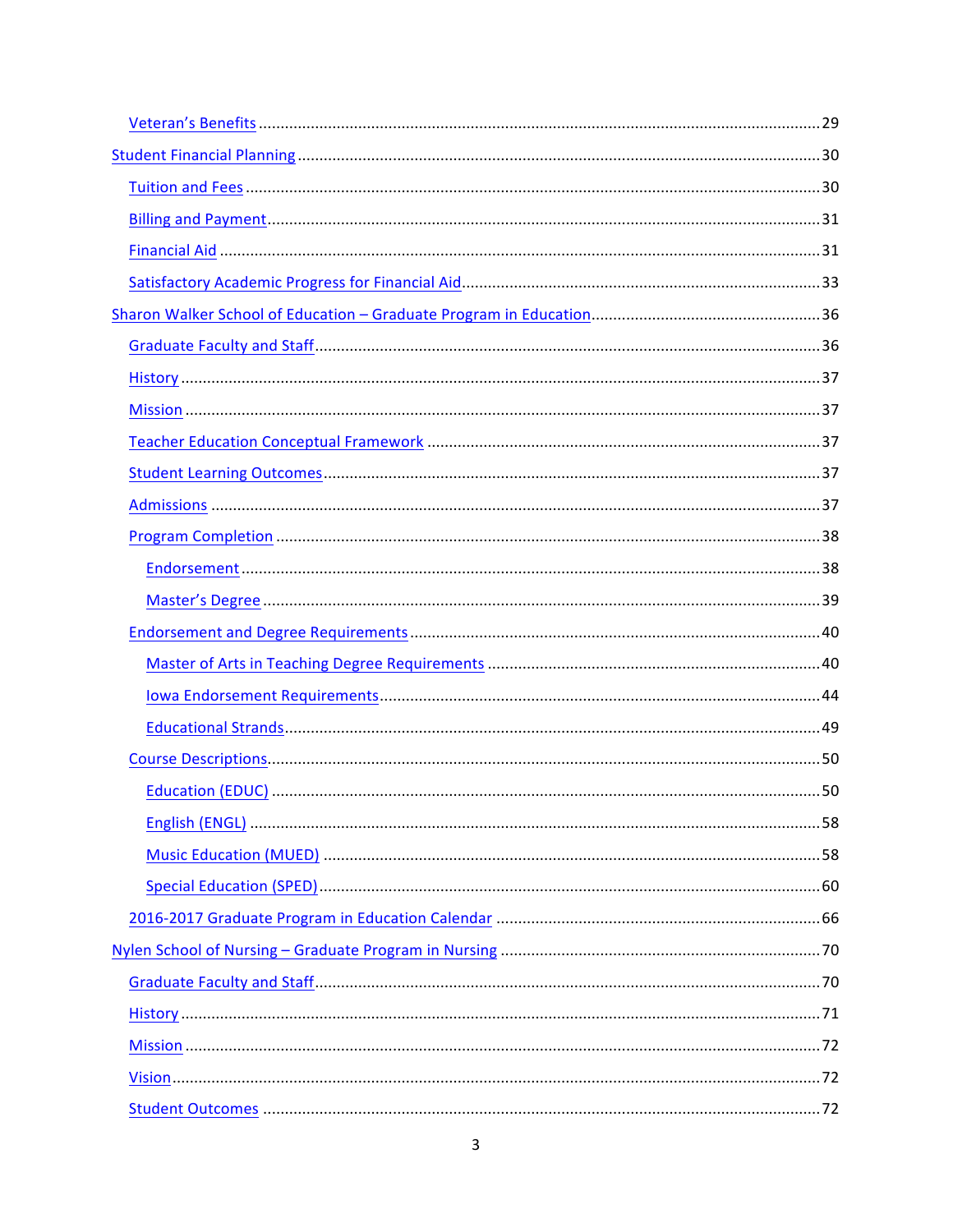This catalog is **not** to be construed as a contract. The College reserves the right to change the regulations governing admission, tuition, fees, or other expenses; add or delete courses; revise the academic programs; the granting of degrees; or any regulations affecting the student body. Such changes, academic or otherwise, shall take effect whenever the administration determines that such changes are prudent.

Students have the responsibility to read this catalog, official announcements, notices posted on the website and sent via email and otherwise to be informed completely in regard to the programs of study, diploma requirements, credits, degree requirements, and other facts relating to life at Morningside College.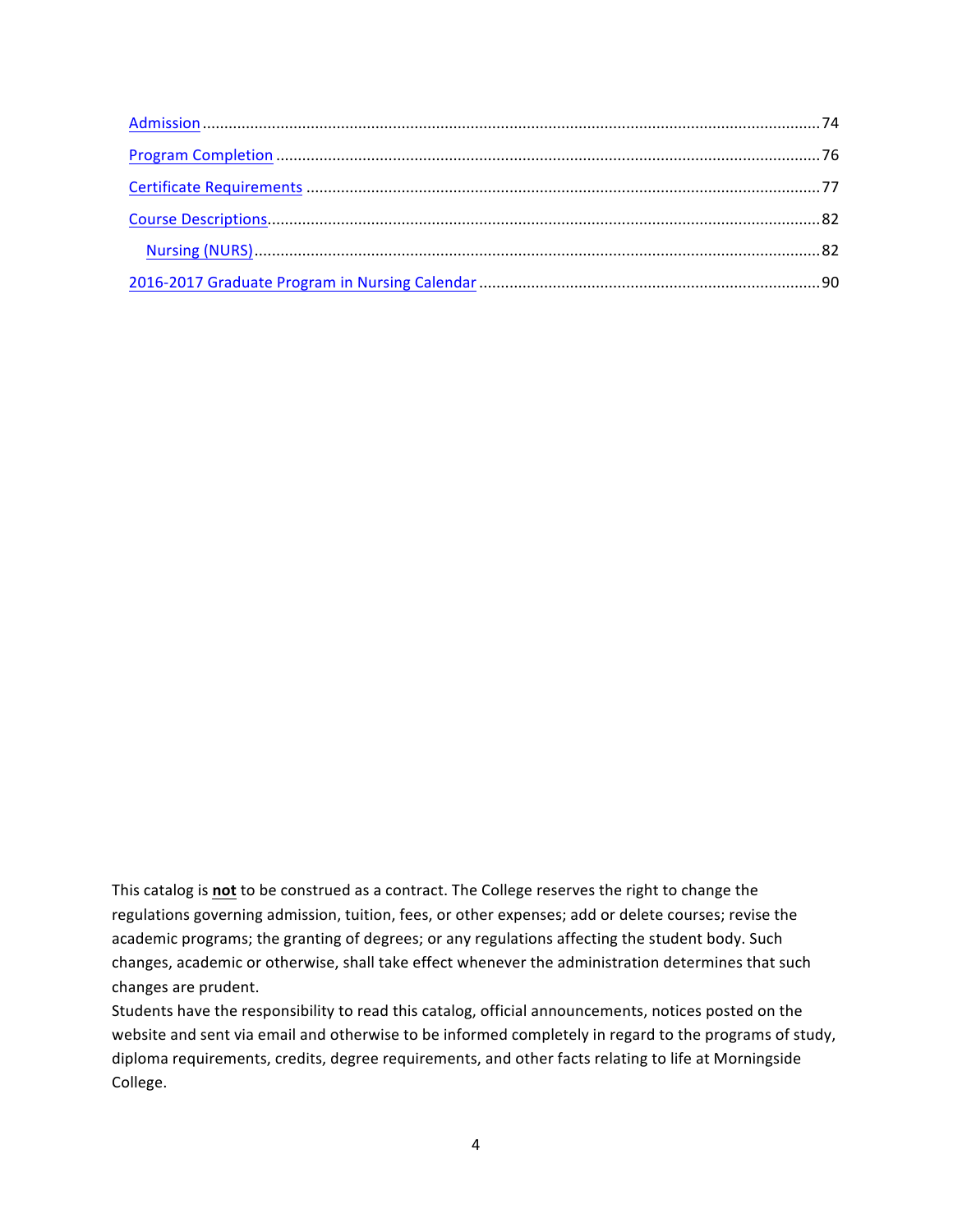# **Morningside College**

## **Mission Statement**

The Morningside College experience cultivates a passion for life-long learning and a dedication to ethical leadership and civic responsibility.

## **Vision Statement**

The College is a student-centered participatory community, offering a liberal arts curriculum combined with a diverse array of practical experiences. The goal is the development of the whole person through an emphasis on critical thinking, effective communication, cultural understanding, practical wisdom, spiritual discernment, and ethical action. The Morningside College graduate is equipped for both personal and professional success.

## **Profile**

Historical Background. Morningside College was founded in 1894 by the Methodist Episcopal Church as a private, four year, coeducational, liberal arts institution. It maintains its affiliation with the United Methodist Church.

Academic Year. The College operates on a two semester system with sessions from late August to December and January to May. In addition, some graduate courses are offered throughout the summer.

Accreditation. The Higher Learning Commission of the North Central Association of Colleges and Schools (230 South LaSalle Street, Suite 7-500, Chicago, IL 60604-1413, (800) 621-7440 or (312) 263-0456; http://ncahlc.org); the lowa Department of Education; the lowa Board of Nursing; the Commission on Collegiate Nursing Education; the National Association of Schools of Music; and the University Senate of the United Methodist Church.

## **The Campus**

The Morningside College campus is located in a residential suburb in the southeastern part of Sioux City. The entire campus in a National Register of Historic Places District for its mixture of Romanesque, Italian Renaissance Revival, and Art Moderne buildings, interspersed with newer, contemporary buildings. The 68-acre campus is adjacent to a city park, swimming pool, tennis courts, eating establishments, and is a short drive from major regional shopping centers.

Lillian E. Dimmitt Alumni House (1921) was the home of Lillian E. Dimmitt, who was Dean of Women for 26 years. In 1983, the house was dedicated and used as a meeting place for alumni. It remains a site for meetings and smaller gatherings.

**Bass Field**, near the center of campus, is the location for a number of outdoor events, including intramural sports and other student activities.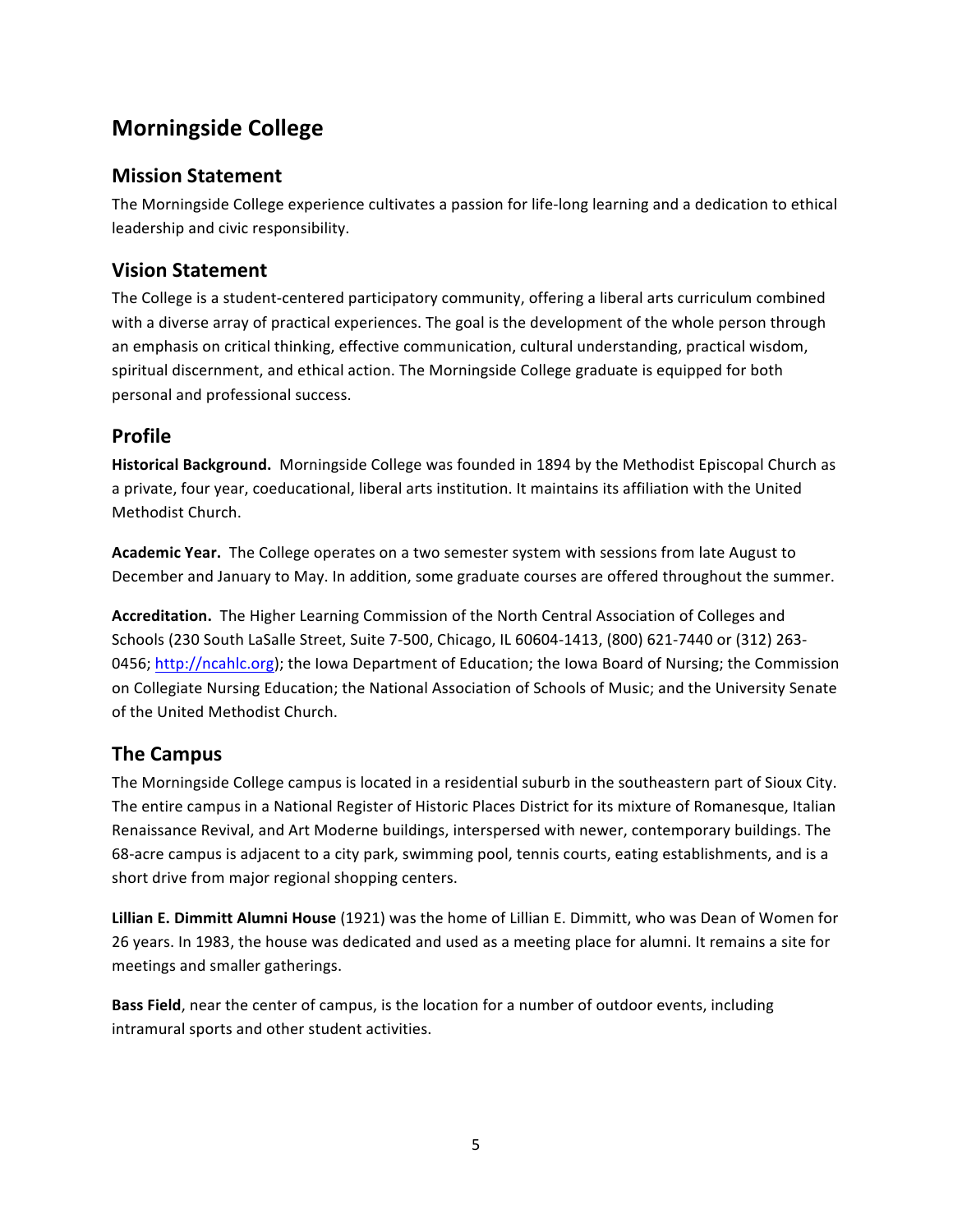**Buhler Rohlfs Hall** (2014) is the first completely new classroom building constructed on campus since 1974. It has classrooms and offices for the Regina Roth Applied Agricultural and Food Studies Program, the Sharon Walker School of Education and the Nylen School of Nursing.

**Charles City College Hall** (1890), the first building on Morningside's campus, is listed individually on the National Register of Historic Places. It houses classrooms and offices for the History, Philosophy, Religious Studies, and Theatre Departments.

Lillian E. Dimmitt Residence Hall (1927) houses 380 students, and includes 14 apartments.

**Eugene C. Eppley Fine Arts Building** (1966) provides one of the finest music and art facilities in the region. The auditorium, which was remodeled in 2013, seats 1,300 people and is noted for the majestic Sanford Memorial Organ used for recitals and teaching. The organ was a gift of Art and Stella Sanford of Sioux City. The Eppley Art Gallery, located in the foyer, regularly features exhibitions by guest artists, faculty, and students.

**Grace United Methodist Church** (1960) is located southeast of campus.

Hickman-Johnson-Furrow Learning Center (1984) includes the former Wilhelmina Petersmeyer Library and Marian Jones Hall of Culture. This building was first constructed as a gymnasium in 1913, converted to Petersmeyer Library in 1955, and renovated and expanded in 1984. It was redesigned as a Learning Center in 2005. A renovation completed in 2014 created a new main entrance and converted the second floor into a study lounge. The building includes Library Services, the Writing Center, Student Academic Support Services, and the Spoonholder Café. It also houses the Department of Writing and Rhetoric, the Mass Communication Department, and visual art displays. The website for the Learning Center is http://library.morningside.edu.

**Hilker Campus Mall** (2008) is a pedestrian mall and green space that starts at the back of Lewis Hall, extends south past the Hickman-Johnson-Furrow Learning Center and terminates at Garretson Avenue near the Eppley Fine Arts Building. The mall incorporates three outdoor gathering spaces: the Buhler Outdoor Performance Center, the Lieder Fountain, and the Kline Family Pergola.

**Hindman-Hobbs Center** (1989) includes facilities for all recreational and intramural programs and features three activity courts, a swimming pool, a golf room, a wrestling room, weight rooms, and an indoor track, as well as classroom facilities, and offices. It is the home of the Mustang wrestling and swimming teams. Recreational and fitness programs and all facilities are available to students, faculty, and staff. The center underwent significant renovation during 2006, including the installation of new sports performance floors for the activity courts and indoor track.

**Elizabeth and Irving Jensen Softball Complex** (2006) is located near the center of campus and features cement dugouts, seating for 400, and a two-story press box. The complex is home to the Mustangs' softball team.

**Klinger-Neal Theatre** (1964) includes a 300-seat theatre and support areas. The theatre features a variable performance space allowing for proscenium, thrust, and arena staging.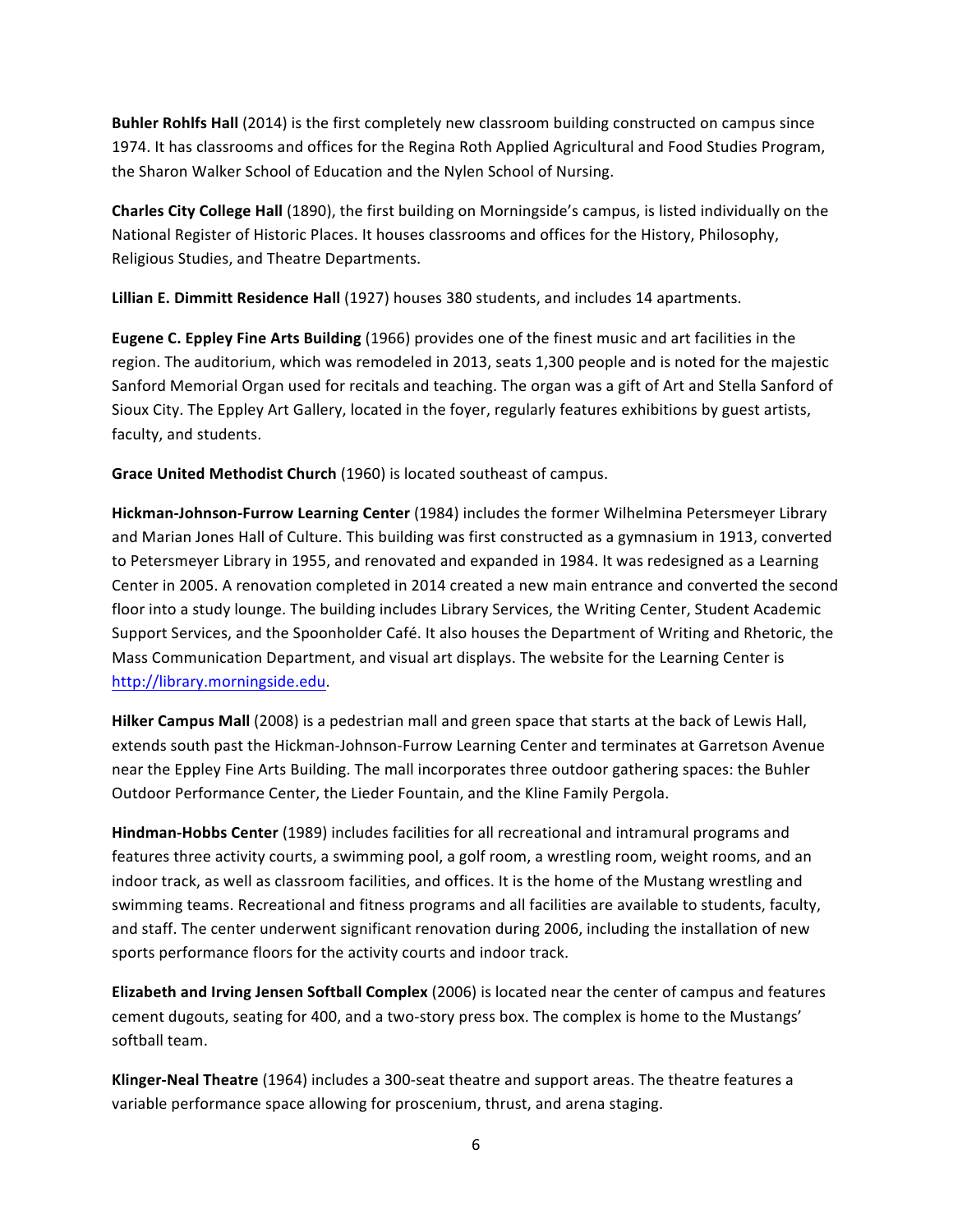**Krone Advising Center** (2014) is connected to Buhler Rohlfs Hall and will house offices for the full-time advisors who work with Morningside's first-year undergraduate students.

Lags Hall (2007) features single bedroom housing. This apartment-style residence hall houses 60 students in 15 four-bedroom suites, complete with restroom and living room/kitchen. The facility also features a large community room and fitness center. Lags Hall is home of the Morningside Leadership Academy.

**Helen Leavitt Art Gallery** (1998), adjoining the Eppley Fine Arts Auditorium, is home to the Leavitt art collection which includes work by internationally famous artists. Works by Tamayo, Rauschenberg, Johns, Frankenthaler, Nevelson, Motherwell, Miro, and Hockney are included in the million dollar collection.

Lewis Hall (1900), Morningside's second oldest building, contains administrative offices, Student Services, the Graduate Education program, and classrooms and offices for the English and Modern Languages Department and the Economics, Political Science and Sociology Department.

**Robert M. Lincoln Center** (1974) houses the U.P.S. Auditorium, business library, conference rooms, and the Center for Entrepreneurship and Education, as well as classrooms and offices of the Business Administration Department.

**The MacCollin Classroom Building**, adjoining the Eppley Fine Arts Building, houses offices, art studios, practice rooms, and classrooms for the Music and Art Departments.

Elwood Olsen Stadium (1940), formerly Roberts Stadium, is home to Morningside's football, soccer, and track and field teams. More than \$2.5 million in renovations to the stadium were completed in 2005, including the installation of field turf and a new track, new field lighting, and a new parking lot.

**The Olsen Student Center** (1962) is the hub of student activity on campus and is the location for many college and community activities. Over \$2 million in renovations to the main level of the building were completed in 2007, including complete remodeling of the Dick and Marty Wikert Dining Hall, lobby, Hickman Room, and Yockey Family Community Room. The building also houses the Mustang Grill, the Bookstore, the Office of Residence Life, Campus Security offices, Student Government and student activities office, Health Services, the Media Center, Computer service Center, and the student post office.

**Physical Plant Building** (2007) is located on the south edge of the campus. It is home to the maintenance department and the print shop.

**Donald E. Poppen Apartments and the Joan L. and Norman W. Waitt, Sr. Apartments** (2003) house a total of 72 students. Each apartment has three or four bedrooms, two bathrooms, and a shared living room/kitchen area. Study rooms, laundry facilities, and parking are also available on site.

**Residence Complex** (1966) houses 93 students.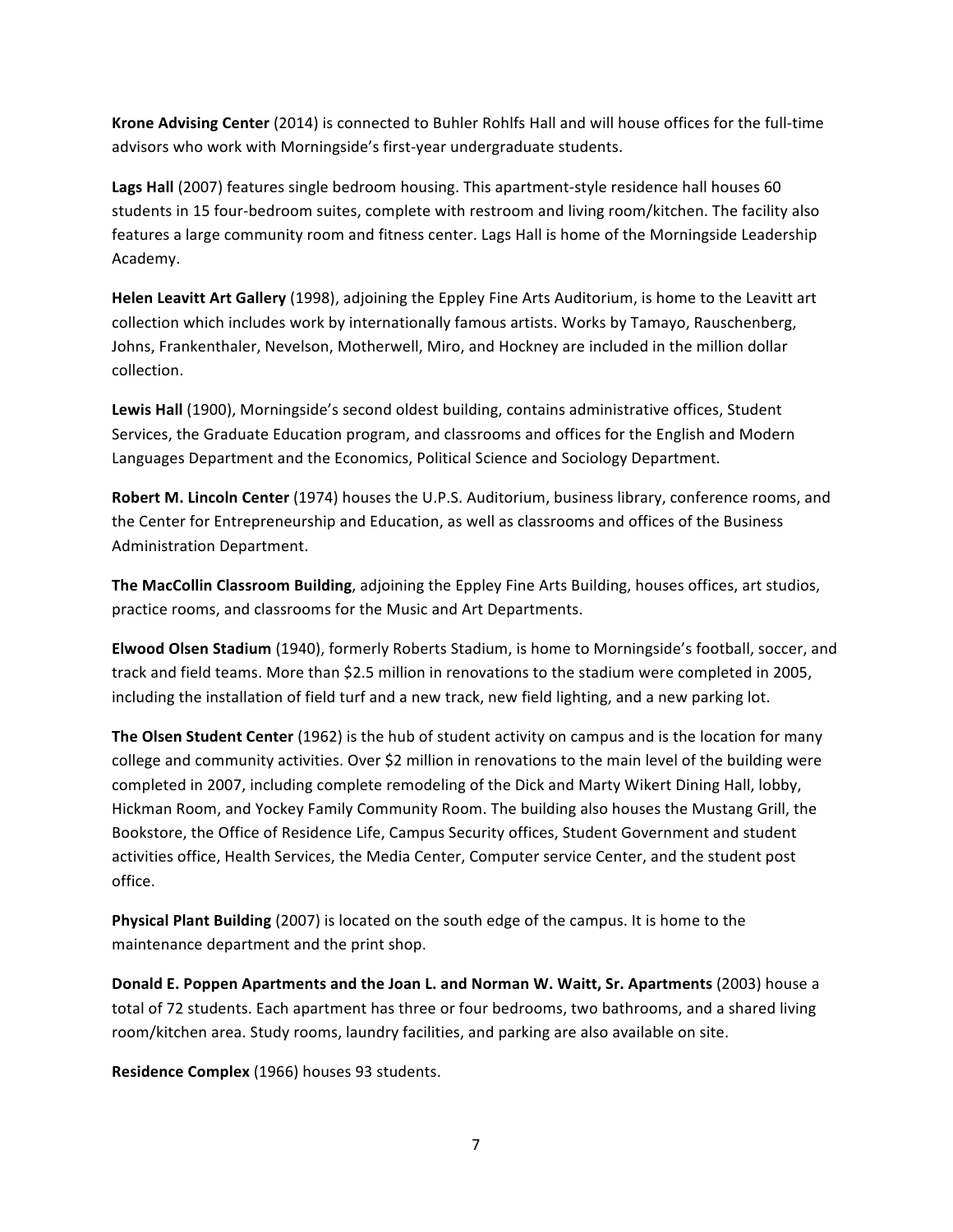**Roadman Hall** (1953) houses 248 students and one professional staff member. Along with student rooms, the building contains 12 apartments. It also houses the Information Services Center and includes the lowa Communications Network (ICN) classroom. Extensive renovations of the south wing of Roadman were completed in 2005 and included installation of air conditioning in each student room, new restroom and laundry facilities, and a new combination kitchen/study area.

**Rosen Verdoorn Sports Center-George M. Allee Gymnasium** (1949) seats more than 2,500 spectators and houses athletic offices as well as the athletic training room and a weight room facility. In 2007, the college invested nearly \$3 million in renovations to the facility, including construction of a new lobby, concession stand, M-Club Room, and restrooms. It is home of the Mustangs' basketball and volleyball teams.

**James and Sharon Walker Science Center** (2001) is a renovated science facility comprised of the A.W. **Jones Hall of Science** (1948) and the Jacobsen Annex (1969). Facilities include classrooms, laboratories, and faculty offices for Biology, Chemistry, Computer Science, Mathematical Science, Physics/Engineering, and Psychology.

## **Morningside College History**

Morningside College was founded on December 5, 1894, when a committee of 15 ministers of the Northwest lowa Conference of the Methodist Episcopal Church and 12 laypersons filed Articles of Incorporation. The college purchased the grounds and single building (known today as Charles City College Hall) of the failing University of the Northwest, started in 1890 by Methodist ministers and local businessmen. Under President G. W. Carr, classes started at Morningside College in the fall of 1895.

Morningside grew from a high school academy with a few college students to the largest college in northwest lowa under the leadership of its second president, Rev. Wilson Seeley Lewis. Lewis oversaw the completion in 1900 of the second campus building, today's Lewis Hall, and began the college endowment before he was called to be Bishop to China.

The fourth president, Rev. Alfred E. Craig, rebuilt both original buildings after fire reduced them to shells, and erected the Alumni Gymnasium, the core of today's Hickman-Johnson-Furrow Learning Center. In 1914 Charles City College merged with Morningside. A German Methodist Episcopal college founded in 1868 in Galena, Illinois, it had moved to Charles City, Iowa in 1891.

Under the fifth president, alumnus Frank E. Mossman, Morningside added its first residential facility (later named after long-time Dean of Women, Lillian E. Dimmitt) in 1927. Other residence halls include Roadman Hall (1953), the Residence Complex (1966), the Poppen and Waitt Apartments (2003), and Lags Hall (2007).

After difficult times during the Great Depression, Morningside experienced new growth under Earl Roadman, its seventh president. Roadman brought financial stability to the college, and persuaded the U.S. Army to bring its Aviation Cadet Training Program to campus during WWII. After the war, Roadman launched a massive building program to accommodate the returning soldiers, including Jones Hall of Science (1948), Allee Gymnasium (1949), and O'Donoghue Observatory (1953).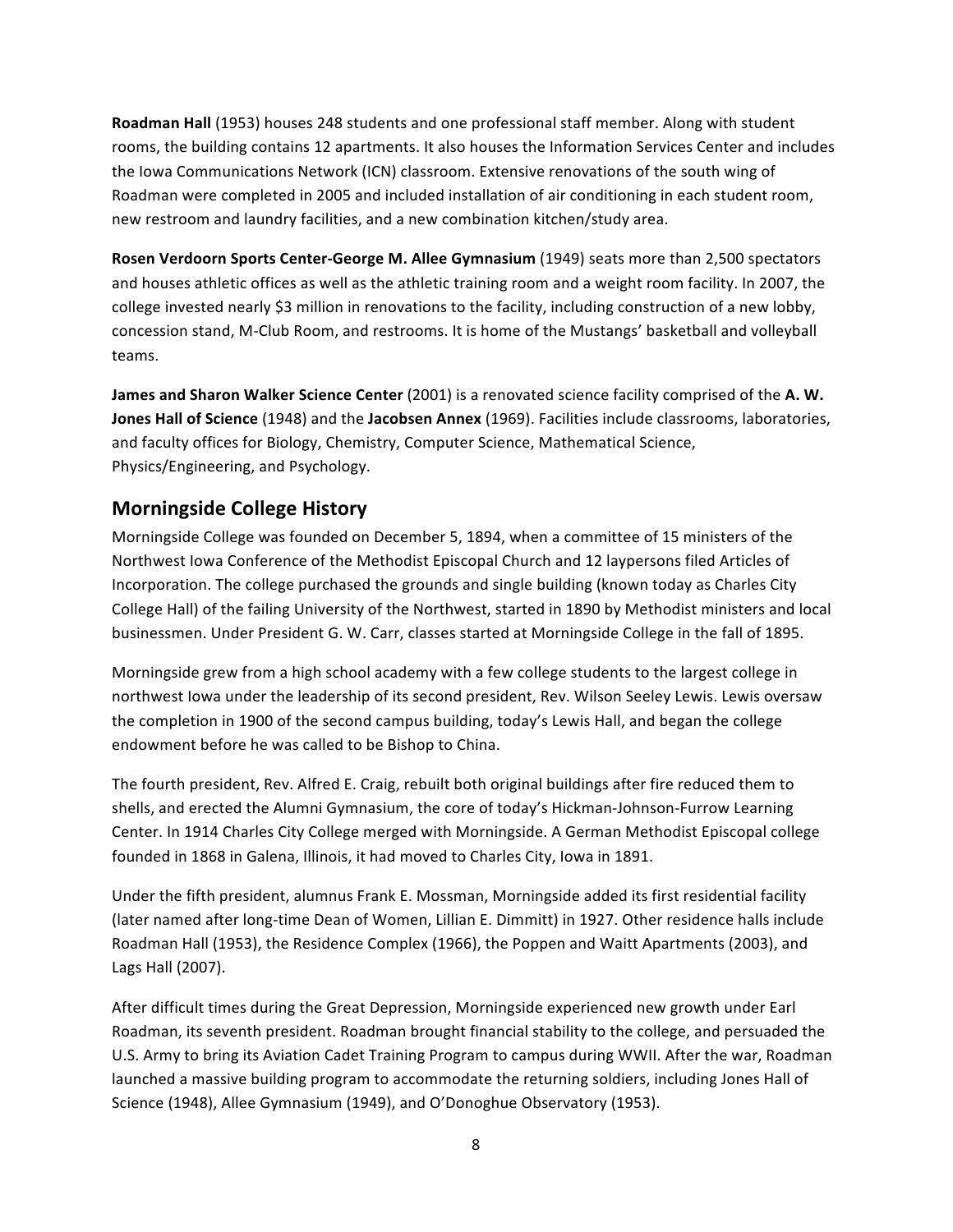Building continued under his successor, President J. Richard Palmer, with the Olsen Student Center (1962), Klinger-Neal Theatre (1964), Eppley Auditorium (1966), and Jacobsen Computer Center (1969). More recent campus additions have been Lincoln Center (1974), under President Thomas S. Thompson, and two buildings completed under President Miles Tommeraasen: Hickman-Johnson-Furrow Library Center (1984) and Hindman-Hobbs Center for Health, Physical Education, and Recreation (1989).

Since 2000, under the administration of President John Reynders, Morningside has invested nearly \$50 million in new programs and capital improvements. Between 2001 and 2008, the following projects transformed the physical appearance of the campus: rebuilt Walker Science Center; construction of Waitt, Poppen, Lags apartment style residence halls; Roadman Residence Hall south wing remodel; renovated Rosen Verdoorn Sports Center-Allee Gymnasium; Hilker Campus Mall construction; remodel of Olsen Student Center main level; and construction of the Jensen Softball Complex. The "Vision 2020: Transformation II" campaign announced in 2012 has raised funds for construction of Buhler Rohlfs Hall, Krone Advising Center, and the remodel of Hickman-Johnson-Furrow Learning Center, Eppley Auditorium, and Dimmitt Residence Hall.

Although the college no longer has legal ties with the United Methodist Church, it still maintains close relations with the church and shares common ecumenical goals. From its founding as a coeducational institution, Morningside has promoted equal access to education, enrolling international and African-American students in its first decade. In 1911, Morningside graduates founded what would become the first college for women in China, Hwa Nan College. Community service has remained an important part of the college's mission. Recent initiatives include the adoption of a non-discrimination policy regarding sexual orientation and yearly programming celebrating diversity and spiritual growth.

Morningside College is committed to providing the best possible college experience for its students.

## **Board of Directors, Academic Year 2016-2017 2016-2017 Officers**

MR. CURTIS N. WHITE, Chair, Indianapolis, Indiana MRS. CYNTHIA C. MOSER, Secretary, Sioux City, Iowa MR. CLIFFORD E. TUFTY, Assistant Secretary, Sioux City, Iowa MR. RONALD A. JORGENSEN, Treasurer, Sioux City, Iowa

#### **MEMBERS OF THE BOARD OF DIRECTORS**

MR. MICHAEL E. ABBOTT, Clive, Iowa MR. LARRY P.ARNOLD, Scottsdale, Arizona MR. ADAM J. BAUMGARTNER, Le Mars, Iowa MR. MICHAEL L. BENNETT, Jefferson, South Dakota DR. ZEDDIE BOWEN, Savannah, Georgia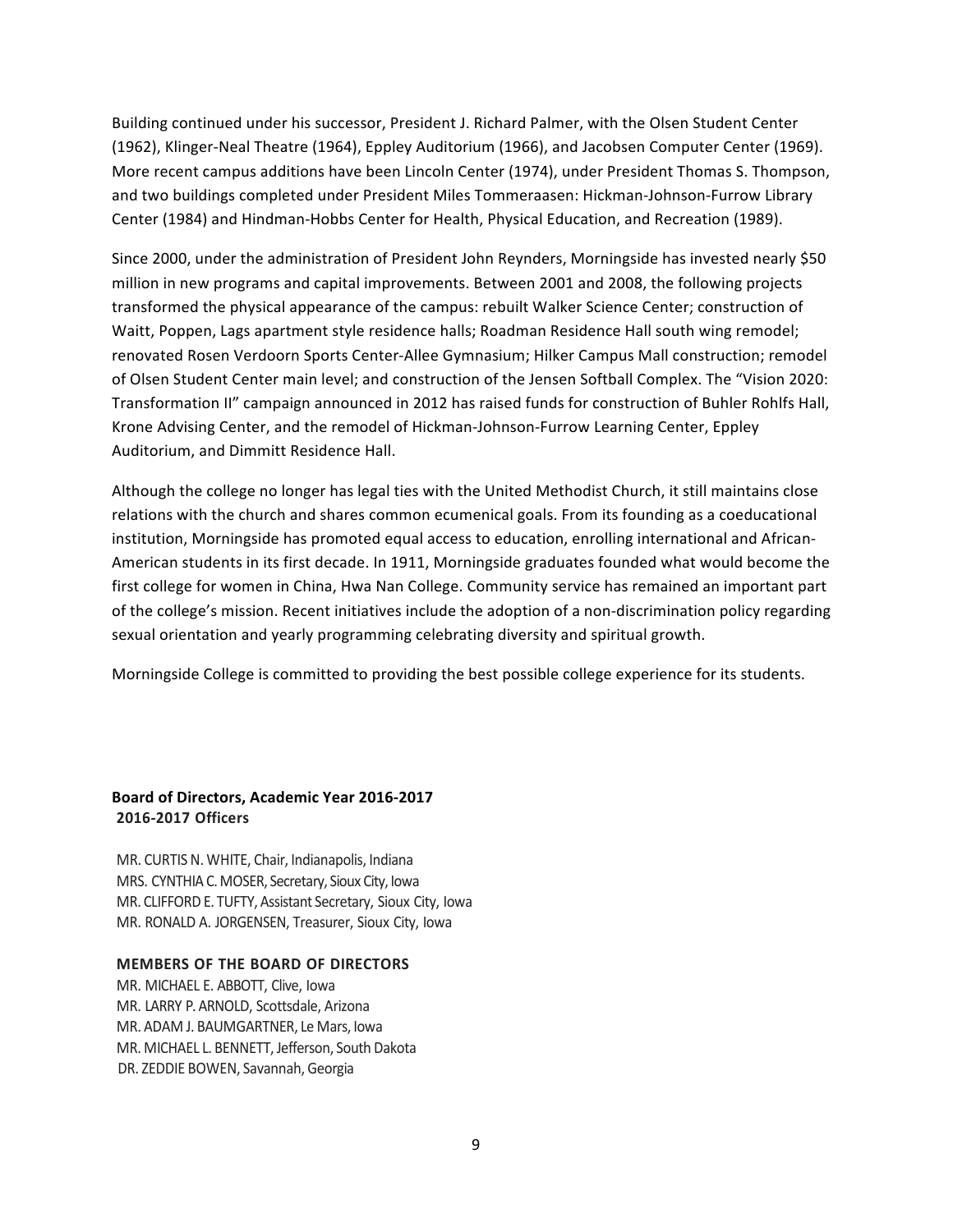#### **Board of Directors**

DR.J. ROBERT BURKHART, Indianola, Iowa MRS. ARLENE T. CURRY, J.D., Dakota Dunes, SD DR. STEPHEN F. DAVIS, Hideaway, Texas MR. CARTER R. DENNIS, Sioux City, Iowa MR. JOHN W. GLEESON, Sioux City, Iowa REV. JAMES F. HANKE, Cedar Rapids, Iowa MRS. LINDA L. JENNINGS, Des Moines, Iowa MR. IRVING F. JENSEN, JR., Sioux City, Iowa DR. ESTHER M. MACKINTOSH, Washington, D.C. MRS.NANCY R. METZ, Dakota Dunes, South Dakota MRS. CYNTHIA C. MOSER, Sioux City, Iowa. REV. DR. TONY R. NESTER, West Des Moines, Iowa MR. RUSSELL G.OLSON, West Des Moines, Iowa MR. DOUGLAS E. PALMER, Sioux City, Iowa MR. MARTIN B. PALMER, Sioux City, Iowa MR. KHALID A. RASHEED, Sioux City, Iowa MS. REGINA S. ROTH, Dakota Dunes, South Dakota MR. RONALD L. SHURTS, Scottsdale, Arizona MR. JOHN J. STEELE, Omaha, Nebraska MR. CRAIG I. STRUVE, Calumet, Iowa MS. MIA SUDO, Sioux City, Iowa MR. CLIFFORD E. TUFTY, Sioux City, Iowa MR. NORMAN W. WAITT, JR., Omaha, Nebraska MR. JAMES A. WALKER, Wayzata, Minnesota MR. RICHARD A. WALLER, Dakota Dunes, South Dakota DR. CRAIG S. WANSINK, Virginia Beach, Virginia MR. CURTIS N. WHITE, Indianapolis, Indiana MRS. MARTHA E. WIKERT, Omaha, Nebraska MS. CONNIE HORTON WIMER, Des Moines, Iowa MR. RONALD C. YOCKEY, Dakota Dunes, South

#### **EX OFFICIO MEMBERS**

MR. BRIAN A. JOHNSON, Sergeant Bluff, Iowa (Alumni Representative) DR. LESLIE A. WERDEN, Associate Professor, Writing and Rhetoric, Morningside College, Sioux City, Iowa (Faculty Representative) MR. ALEC M. DEVRIES, Sioux City, Iowa (Student Body Representative) MR. JOHN C. REYNDERS, President, Morningside College, Sioux City, Iowa BISHOP JULIUS C. TRIMBLE, Iowa Conference of The United Methodist Church, Des Moines, Iowa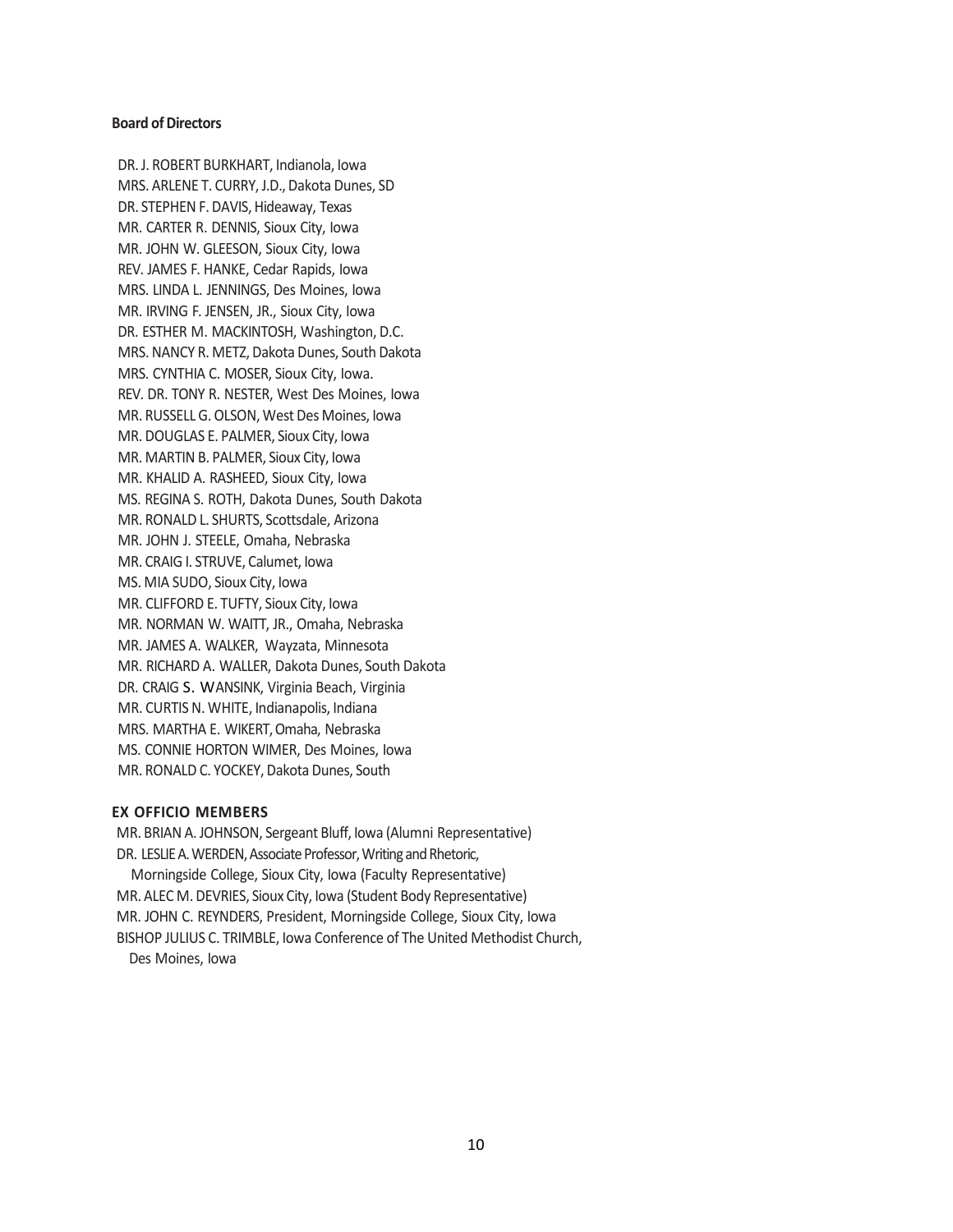## **Administrative Offices, Academic Year 2016-2017**

| <b>President's Office</b>                                        |                      |
|------------------------------------------------------------------|----------------------|
| President                                                        | John C. Reynders     |
| Administrative Assistant to the President                        | Lisa Krohn           |
| <b>Academic Affairs</b>                                          |                      |
| Provost                                                          | William C. Deeds     |
| <b>Associate Dean for Academic Affairs</b>                       | Bethany D. Hinga     |
| Academic Affairs Coordinator                                     | Vivian K. Isaacson   |
| <b>Business Office</b>                                           |                      |
| Vice President for Business and Finance                          | Ron A. Jorgensen     |
| Associate Vice President for Business Services/Controller        | Paul W. Treft        |
| <b>Assistant Controller</b>                                      | Jeanette Frey        |
| <b>Business Office Associate</b>                                 | Jerrie Hanson        |
| <b>Accounts Receivable Assistant</b>                             | Cindy Sappingfield   |
| <b>Graduate Programs</b>                                         |                      |
| Associate Vice President for Graduate Programs and Institutional |                      |
| Assessment                                                       | John N. Pinto        |
| Administrative Assistant for Assessment, Institutional Research, |                      |
| and Graduate Programs                                            | Kim Hawkins          |
| Department Chair for Graduate Program in Education               | <b>Steve Gates</b>   |
| Director of Graduate Program in Education                        | <b>Barb Chambers</b> |
| Dean of Graduate Program in Nursing                              | Jacklyn R. Barber    |
| Graduate Student Records; Enrollment Coordinator                 | <b>Tracy Sursely</b> |
| <b>Recommending Official</b>                                     | Joan Shaputis        |
| <b>Student Information and Office Manager</b>                    | Karen Lewon          |
| <b>Registrar's Office</b>                                        |                      |
| Registrar                                                        | Jen Dolphin          |
| Associate Registrar                                              | Davi Gradert         |
| Registrar's Office Associate                                     | Renee Bock           |
| <b>Student Financial Planning</b>                                |                      |
| Director of Student Financial Planning                           | Karen Gagnon         |
| <b>Associate Director Financial Planning</b>                     | Randi Hudson         |
| Assistant Director of Student Financial Planning                 | Michelle Robinson    |
| Work Study/Student Financial Coordinator                         | Sue Stevens          |
| <b>Administrative Assistant</b>                                  | Caity Nowosatka      |
| <b>Graduate Financial Planning Coordinator</b>                   | Kendra Ebert         |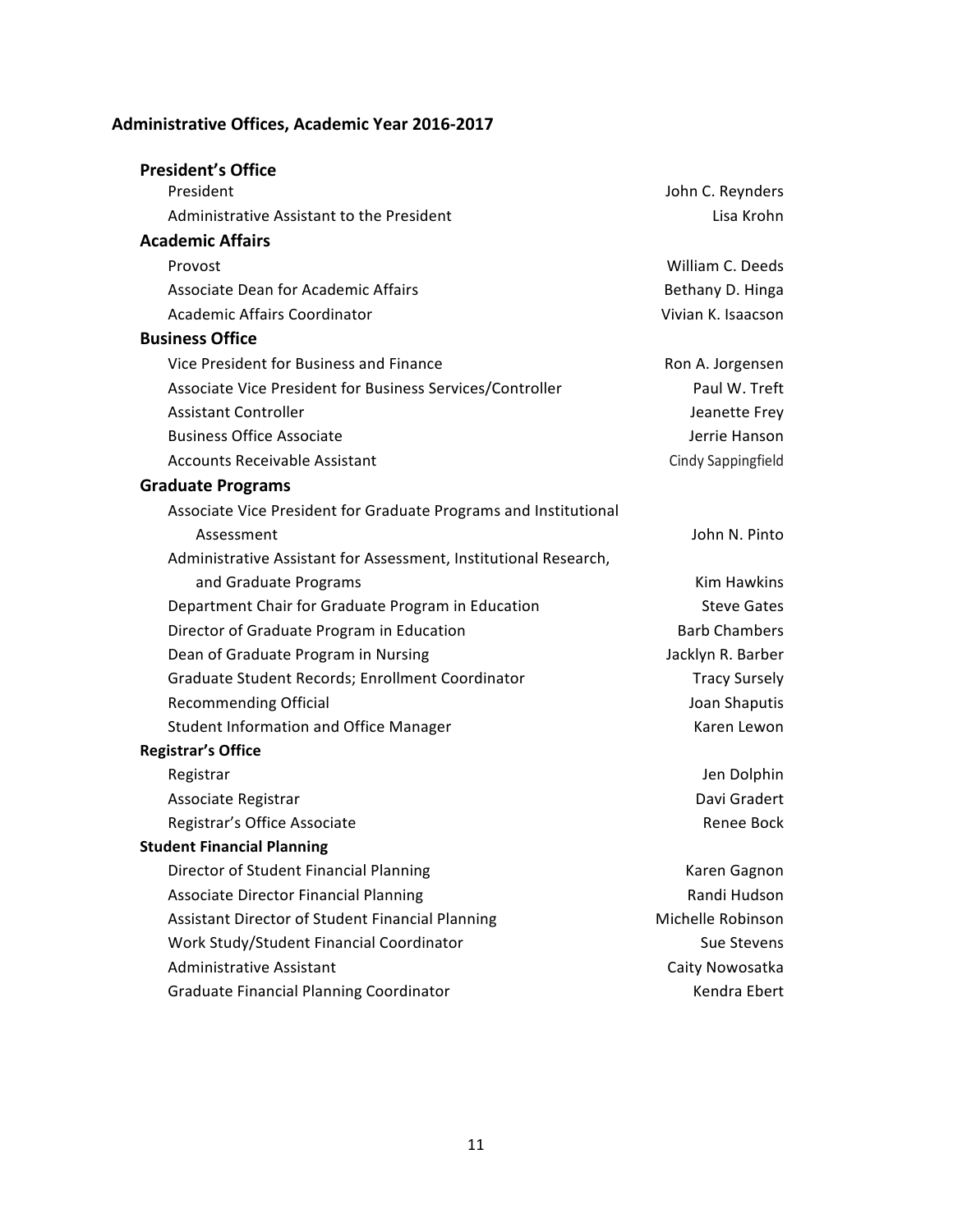## **Administrative Organization**

The administration of each Graduate Program is delegated to a Dean or Director. The Dean/Director of each program reports to the Vice President for Graduate Programs and Institutional Assessment. The Graduate Committee is responsible for all graduate curricular matters and to ensure that graduate students are given a fair and equitable opportunity to have a successful and satisfying academic experience.

## **Non-Discrimination Policy**

Morningside College believes in and promotes non-discrimination. It is our policy and practice to promote equal opportunities without regard to age, sex, religion, creed, race, color, gender identity, sexual orientation, marital status, disability, genetic information, or national origin. This basic philosophy applies not only in searching for new employees, but also in the recruiting of students. It is believed that there should be no discrimination in the selection or placement of employees, as well as in administration, supervision, compensation, training, promotions, and termination of employment. Every other practice or procedure, both in the areas of academics and business, must subscribe to the intent of this basic philosophy which is inherent in Judeo-Christian principles.

The College is committed to providing all of its students, faculty, staff, and visitors with equal access to its programs, events, and facilities. In compliance with Section 504 of the Rehabilitation Act of 1973, the College has made modifications to some of its buildings and grounds in such a manner as to allow students and faculty, including those with visual or hearing impairments, auxiliary aids, modification in classroom schedules and locations and adjustment of classroom techniques and practices in order to allow equal access to the regular program and degree objectives offered by the College.

Person wishing additional information about this policy or assistance to accommodate individual needs should contact the Equal Employment Opportunity Officer at the Business Office. The telephone number is 712-274-5128.

## **Student Services**

## **Advising**

Students enrolled in a program of study will be assigned an advisor. Advisors at Morningside College are responsible for making program regulations available to current and prospective graduate students. The advisor will be available by e-mail and phone to assist the student in understanding the student's individual program and the College policies, regulations, and administrative procedures. While the College makes every effort to advise and counsel students on their academic programs and degree requirements, the student is ultimately responsible for fulfilling all requirements for a degree, certificate, or endorsement.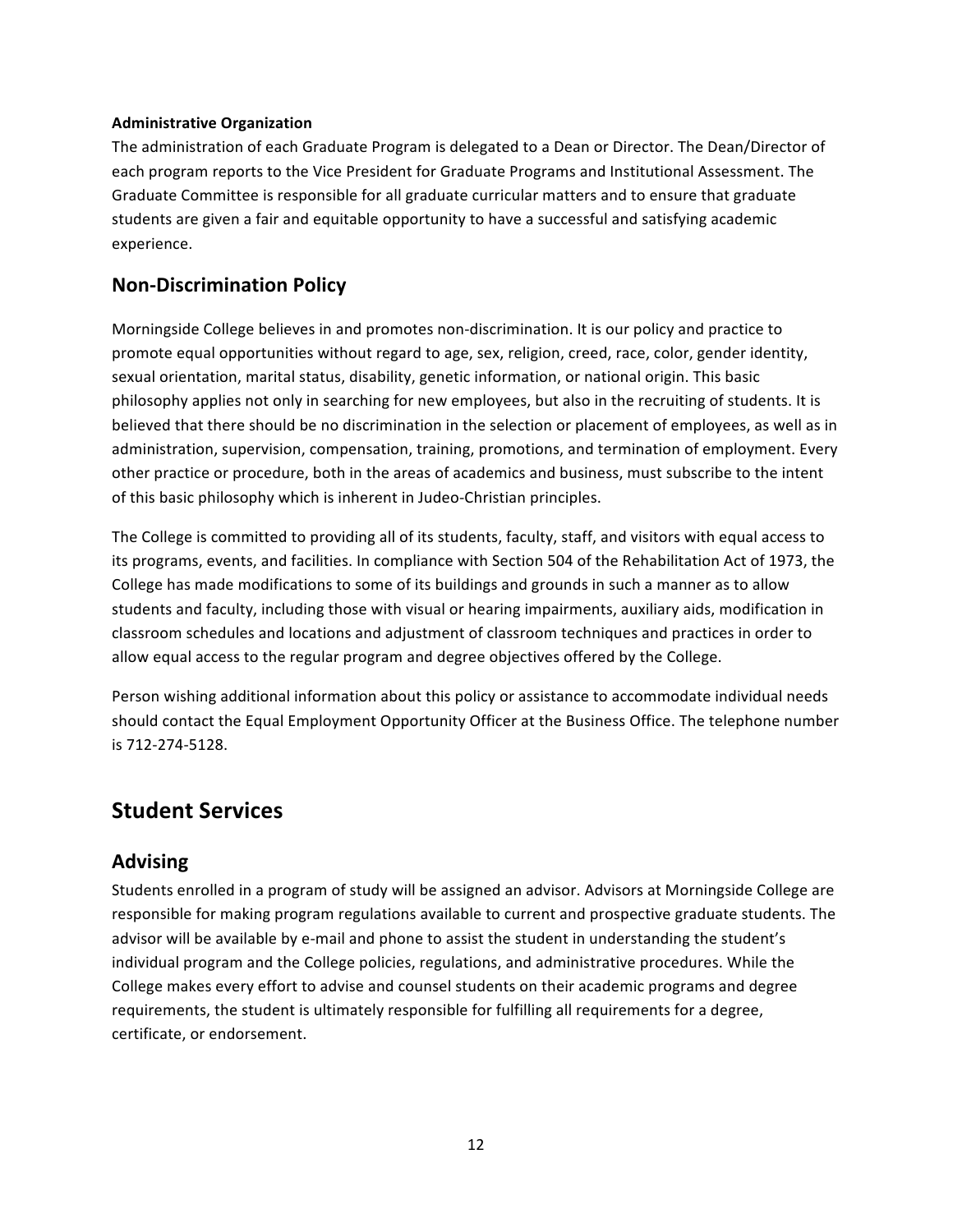## **Disability Services**

Morningside College is committed to providing reasonable accommodations for all students with documented disabilities. Students must have appropriate documentation on file with the Dean/Director of their program and the Associate Dean for Academic Affairs before any course accommodations can be made. Based on provided documentation, the Associate Dean for Academic Affairs will make a determination of what are reasonable accommodations and create a Letter of Accommodation. Once the instructor receives authorization from the Associate Dean for Academic Affairs via an official Letter of Accommodation, necessary adjustments will be made in the course. Accommodations are not retroactive; therefore, early planning is essential. Please contact the Associate Dean for Academic Affairs at 712.274.5388 with any questions or to coordinate services.

## **Commencement**

The Morningside College commencement ceremony is held annually. Individuals who satisfactorily complete the requirements for the degree are invited to participate in the commencement ceremony, attired in appropriate academic regalia. Students who complete their degrees in May are eligible to participate in the commencement ceremony of the same year. Students who complete their degrees in August or December are eligible to participate in the commencement ceremony the following year. The graduation fee is required regardless of whether the individual participates in the graduation. Upon graduation, the diploma and transcript will be held if there are financial obligations to the College.

## **Library Services**

The Hickman-Johnson Furrow Learning Center's full collection of materials is available to all students. Books, DVDs, and CDs found in the catalog can be mailed to students at no cost. Items not in the catalog can be requested via interlibrary loan. Library databases can be accessed online. Graduate students, both on and off campus, must use their assigned username/password to access databases, check out materials, and request materials through interlibrary loan.

## **Morningside User Account**

Students are assigned a username and given a link to create their own password. These credentials give the student access to CampusWeb, Morningside email, and Moodle which are all available on the MySide page at my.morningside.edu.

**CampusWeb.** The portal to personal account information is CampusWeb. Use CampusWeb to register for classes, access your bill, accept/review financial aid, review your schedule, review grades, and print an unofficial transcript.

**Email.** All students will be given a Morningside email address. The email address is the student's username, followed by @morningside.edu. This is the official form of communication at Morningside College. It is the responsibility of all students to check their Morningside email regularly to stay apprised of official college notices and information, as this is the email address that will be used to communicate with them.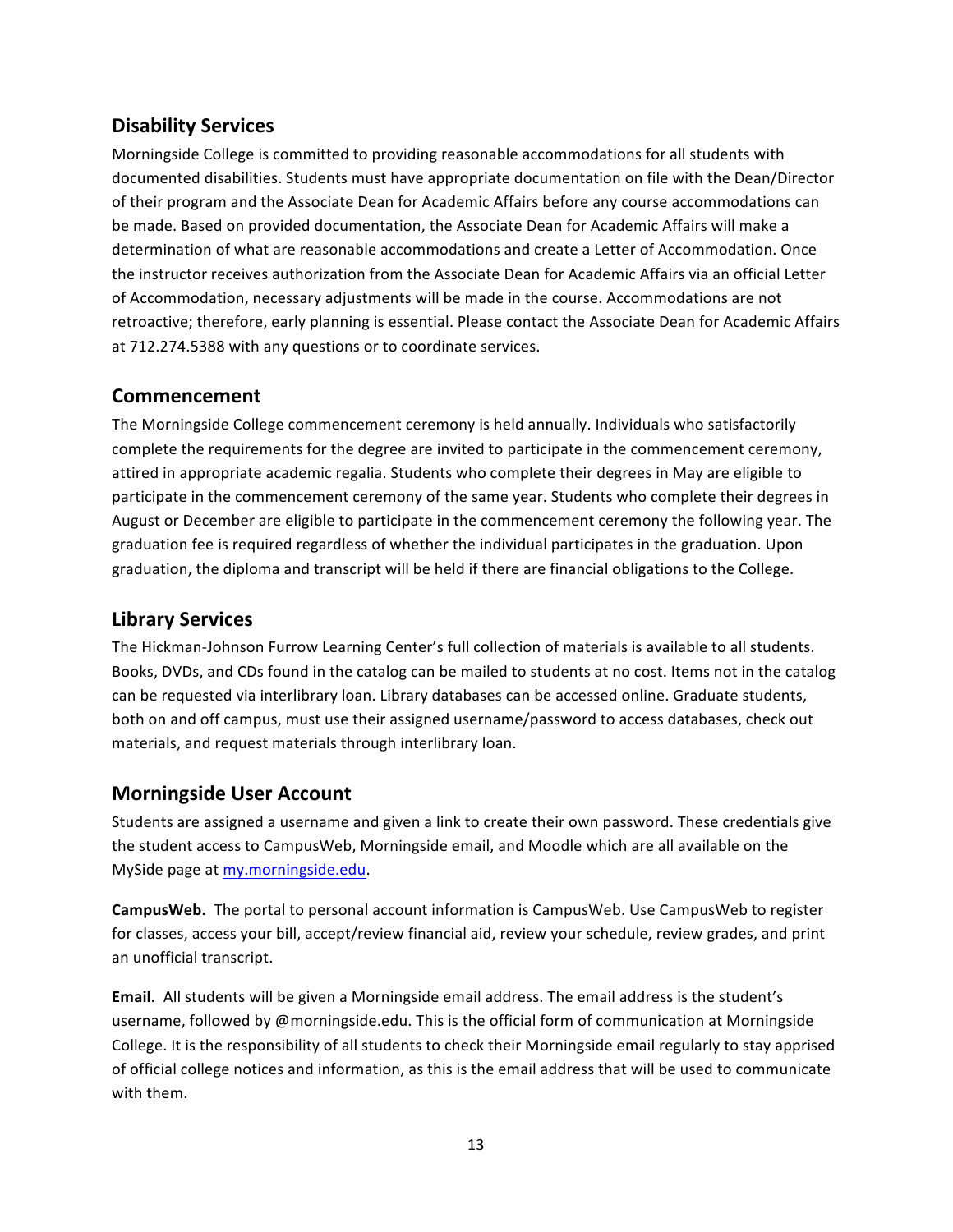**Moodle.** Graduate courses are 100% online. Courses are delivered through Moodle, the course management system utilized by Morningside College. Technical assistance for Moodle is available 24/7 by contacting eClass4learning at 1.800.408.4935 x6.

## **Online Writing Center**

In conjunction with the Morningside College Writing Center, consultants are available online to assist students with the writing process.

## **Research Center**

The Graduate Program's data analysis lab seeks to promote sound statistical analysis, assessment, and research. The lab provides assistance to graduate students during all stages of data collection, analysis, and interpretation.

## **Academic Policies and Regulations**

## **Academic Integrity**

Academic Integrity is basic to all academic activities so that grades and degrees will have validity. Graduate Programs at Morningside College expect students to:

- Perform their work honestly and equitably
- Not hinder others in their academic work
- Not unfairly assist other students

These expectations and penalties for not meeting the standards are outlined below. A student in doubt about his or her responsibilities as a scholar or is unsure whether a particular action is appropriate should consult the syllabus and instructor of the course.

In an academic community, including an online community, students are encouraged to work together to help each other learn and at times are required to collaborate on course activities. However, all work a student submits are present as part of course assignments or requirements must be his or her own original work unless expressly permitted by the instructor. This includes work in written, oral, and electronic forms as well as any artistic medium.

Plagiarism is a major form of academic dishonesty. When students use another person's ideas, thoughts, or expressions in writing or other presentations each instance requires the appropriate acknowledgment to an original source. Examples of plagiarism include:

- Deliberate Copying
	- Buying (from a service or individual) or borrowing and submitting it as one's own
	- Copying someone else's paper or project and submitting it as one's own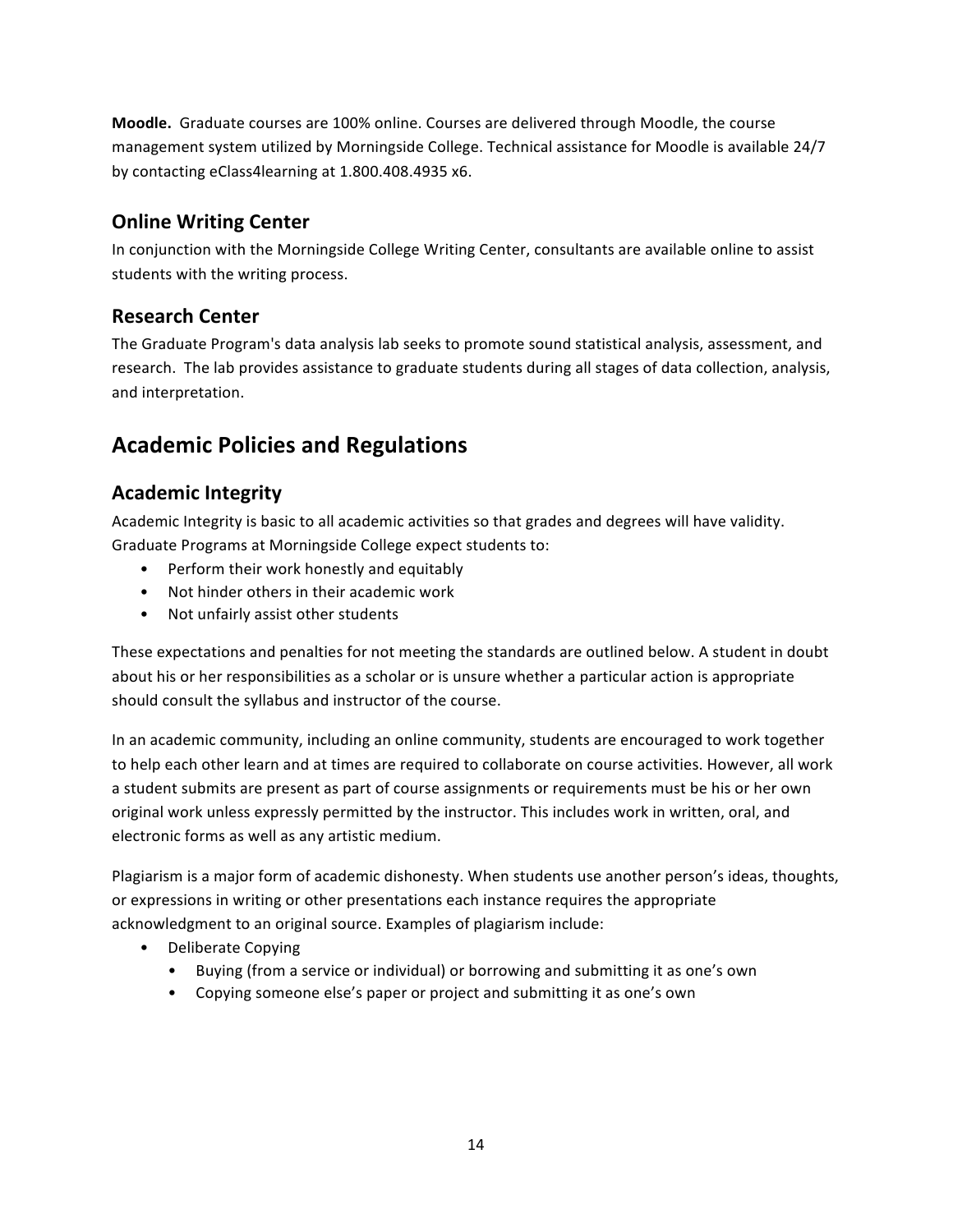- Inaccurate Documentation
	- Using a direct quote from a source without putting it in quotation marks and providing appropriate citation
	- Submitting direct quotations as a paraphrase
	- Changing only a few words and a quotation and using it as a paraphrase
	- Invention of information or citation

Additional actions and behaviors violating the Academic Integrity policy may include but are not limited to:

- Submitting a paper or other presentation in more than one class without the instructor's express permission
- Providing unauthorized help in taking tests and quizzes or preparing any other requirements of a course
- Communicating answers in any way to another student during an exam
- Tampering with or damaging the work of other student(s)
- Reading or observing the work of another student without his or her consent
- Lying to an instructor or Graduate administrative staff member
- Damaging or abusing library and other academic resources
- Forging signatures on official documents
- Misrepresenting illnesses, personal crises, or otherwise intentionally as an excuse for missed or late academic work

An instructor who suspects a student of violating the Academic Integrity policy will consult with the Dean/Department Chair of their Program. If the violation is verified, the instructor will, as a minimum penalty, assign a grade of zero for the assignment. The maximum penalty is a failing grade in the course in which the violation occurred.

If there is more than one violation in the same course, the instructor will assign a failing grade in the course. A student receiving a failing grade due to an Academic Integrity violation may not withdraw from the course. The student will be informed in writing of the violation and the penalty and a copy of this written notification will be placed in the student's electronic file.

If this is not the first reported violation for the student, the Dean/Department Chair of their Program may intervene to pursue suspension or expulsion from Morningside College or other penalties beyond a failing grade in the course.

Graduate students may appeal decisions to the Graduate Committee. Refer to the Grievance Policy and Appeals Procedure.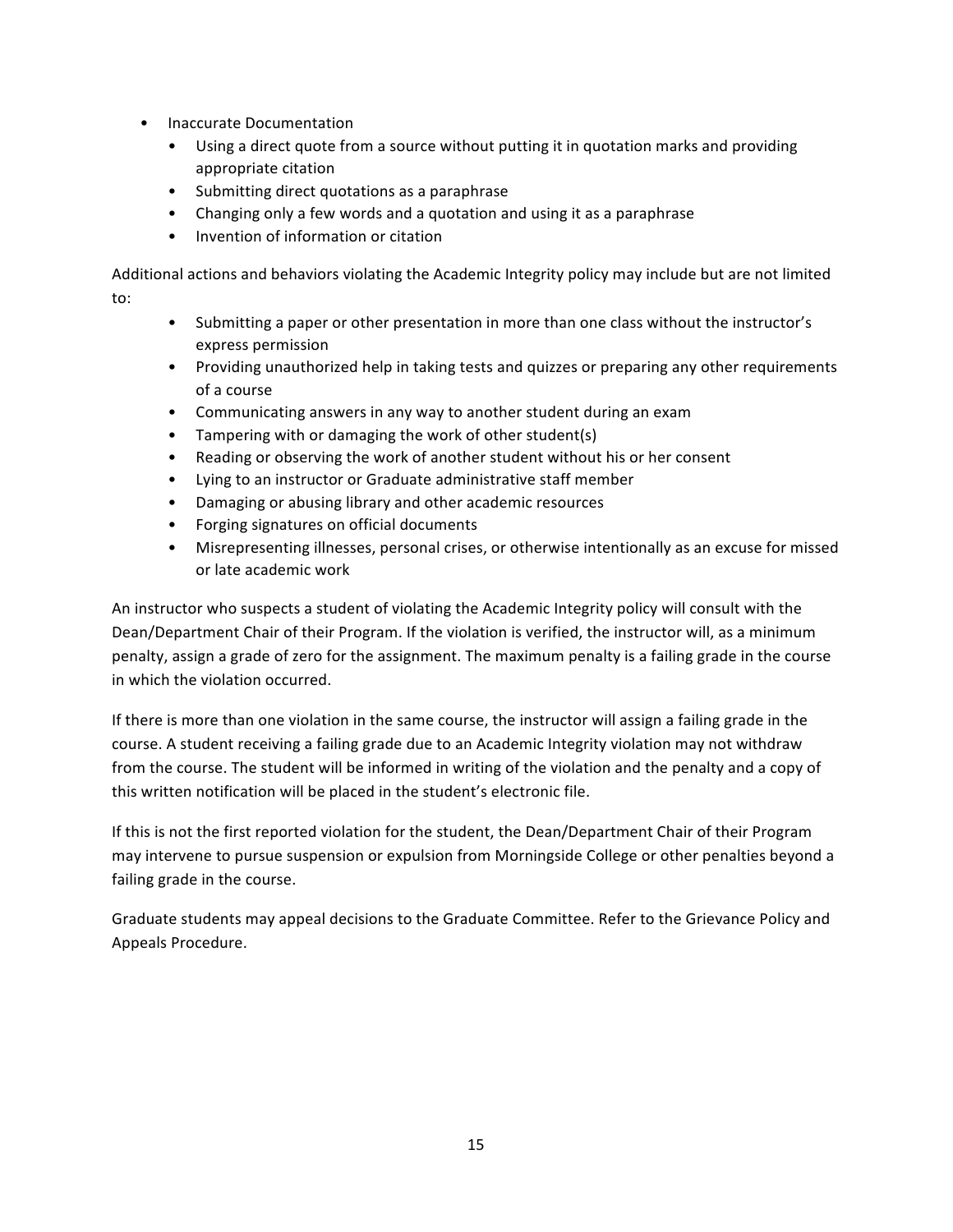## **Academic Warning, Probation, Suspension, and Discontinuance**

The Academic Warning, Probation, Suspension, & Discontinuance policy is designed to help keep graduate students on track to complete their programs of study and/or degree in a reasonable time period. At the end of each term, the academic records of all students are reviewed. To remain in good academic standing, students must maintain a minimum graduate GPA of 3.0 each semester and **cumulatively**. 

## **Academic Warning:**

Academic Warning is for students whose graduate status cumulative GPA is at or greater than 3.0 but whose term GPA is less than 3.0. This warning alerts the student to potential difficulties and potential loss of financial aid eligibility. Students on academic warning are strongly encouraged to work with their Advisor/Student Success Coordinator to develop an Academic Success Plan for improving their academic standing. 

## **Academic Probation:**

If a student's cumulative grade point average falls below 3.0 in any academic term (i.e., fall, spring, summer), the student will be placed on academic probation the following term. While on academic probation, the student must earn a term GPA of 3.0 or higher. Students will receive a notice of probation at the end of the term, and the notice of probation will be imprinted on the student's transcript. When the student achieves a cumulative GPA of 3.0 or higher, the student returns to good academic standing.

## **Academic Suspension:**

A student on academic probation who fails to maintain a term GPA of 3.0 will be placed on academic suspension for a minimum of two academic terms. Students who have academic suspension status may not enroll in more than one graduate course per term and will not receive financial aid from Morningside College during their suspension. Following the two term suspension, students may apply for reinstatement if they have maintained a term GPA of 3.0. Students may be reinstated by approval from the appropriate graduate program department chair/dean.

If a suspended student enrolls in college coursework elsewhere during the suspension, evidence of this course work must be presented to Morningside College and may be used to determine whether or not to reinstate the student.

## **Discontinuance:**

Graduate students who fail to achieve a term GPA of 3.0 after two terms of suspension will be discontinued from the program. Discontinued students are not allowed to enroll in courses or reapply for admission at Morningside College for at least five years.

## **Standards for Decision:**

All academic decisions are based on aforementioned standards. Graduate students will receive notification regarding academic warning, academic probation, academic suspension, and discontinuance from the Dean/Department Chair of the Graduate Program. Graduate students may appeal decisions to the Graduate Committee.

## **Financial Aid:**

Graduate students who receive financial aid are subject to different course completion requirements and academic standards for continuation of their aid. See the Satisfactory Academic Progress for Financial Aid Policy.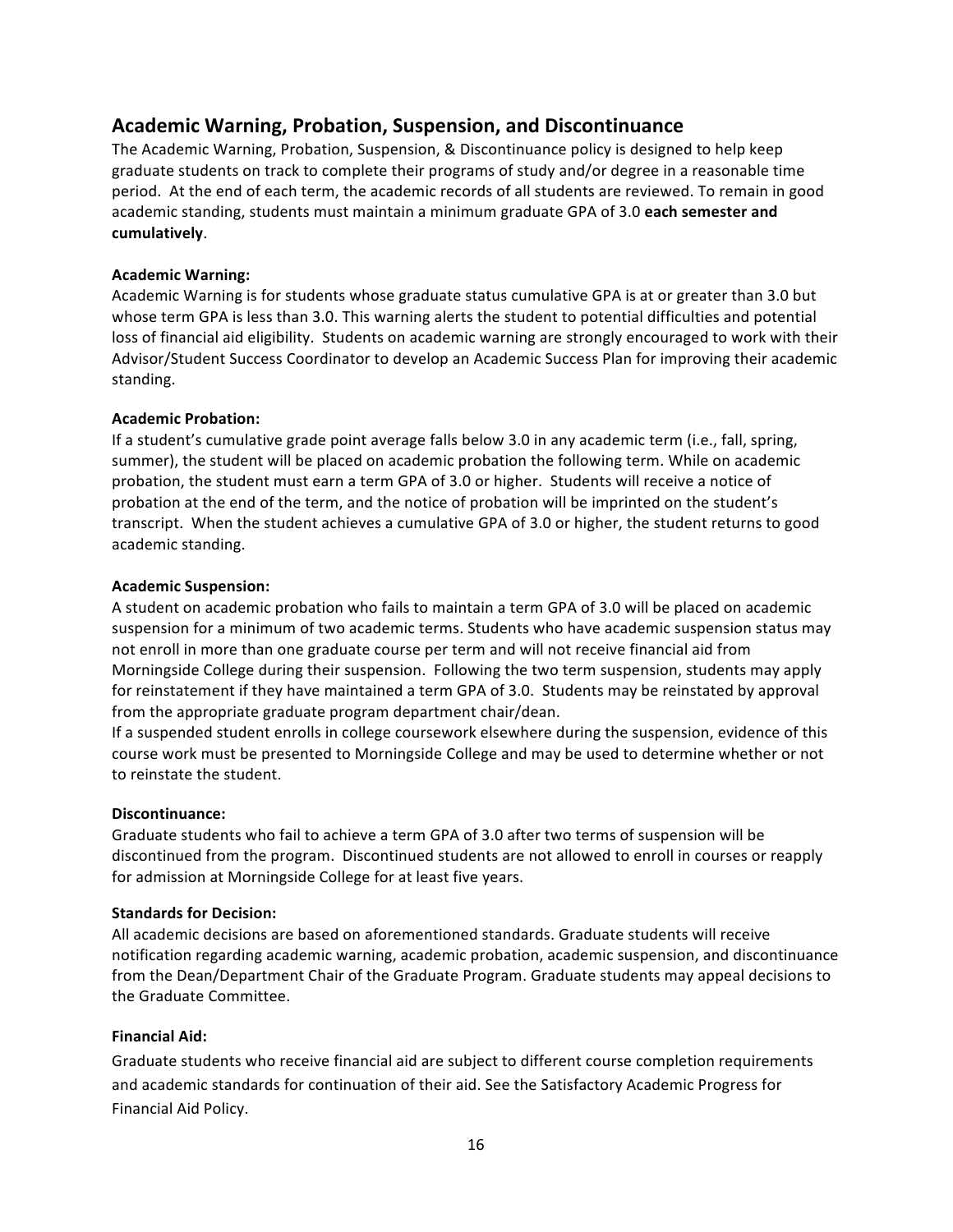#### **Request for a New GPA (GPA Bankruptcy):**

Individuals who have been discontinued as students from Morningside College, or who have formerly been a student at Morningside College and have not been enrolled at Morningside College for at least three years, may appeal to the Graduate Committee to begin a new Morningside College cumulative GPA. To be eligible for a request of new GPA, the student must first be readmitted as probationary status and successfully complete 6 credits at Morningside with a semester GPA of no less than 3.0 in the first semester in which the student is readmitted, and have a cumulative GPA of less than 3.0 at the end of the same semester. The Graduate Committee will consider the student's previous cumulative GPA, graduate level course work completed while the student was away from Morningside College, and the student's written appeal describing why starting a new GPA is appropriate in deciding whether or not to grant a new GPA. The appeal must document that a significant improvement in academic performance has occurred and that the current cumulative GPA would delay progress toward graduation. If a new GPA is granted, it would begin from the date that the student was readmitted. All previous courses at Morningside College would then be treated as transfer courses. That is, the credit hours could count towards graduation but not factored into the new cumulative GPA. All other policies regarding transfer courses would also apply to these courses. Students who are granted a new GPA are subject to immediate discontinuance if their new cumulative GPA falls below 3.0. A new GPA will not be granted more than once for any student.

## **Administrative Withdrawal**

Students are expected to prepare for and attend all classes for which they are registered and to act in a manner consistent with an academic environment while attending class. The College may administratively withdraw a student who is not attending, actively participating, exhibits disruptive or unruly behavior in class, or is otherwise not demonstrating a serious academic effort. After an Administrative Withdrawal, the student cannot register for the same course until the next time it is offered. The student's transcript will reflect the Administrative Withdrawal. Administrative withdrawals through the final day to drop a class within that semester will receive a grade of "AW" in the course(s). Administrative withdrawals from a course after the final day to drop a class within that semester will be recorded as an "AF," which is computed as an "F." The student is responsible for any charges owed to the College at the time of the Administrative Withdrawal as determined by the Refund Policy. Being Administratively Withdrawn does not eliminate a student's financial obligation to the College. An administrative withdrawal may also impact the student's financial aid. Refer to the Financial Aid and Refund policies.

## **Class Attendance**

Students are expected to prepare for, attend, and participate in all courses for which they are registered. Online courses are considered no different from face-to-face courses in regard to class attendance. Class attendance/participation is defined as participation in a weekly academically related activity. Class attendance in online courses will be stated in the individual course syllabus. Academically related activities may include: discussion forum posting, online test/quizzes, reflection, assignment, email, field trip, telephone call or electronic communication regarding the course.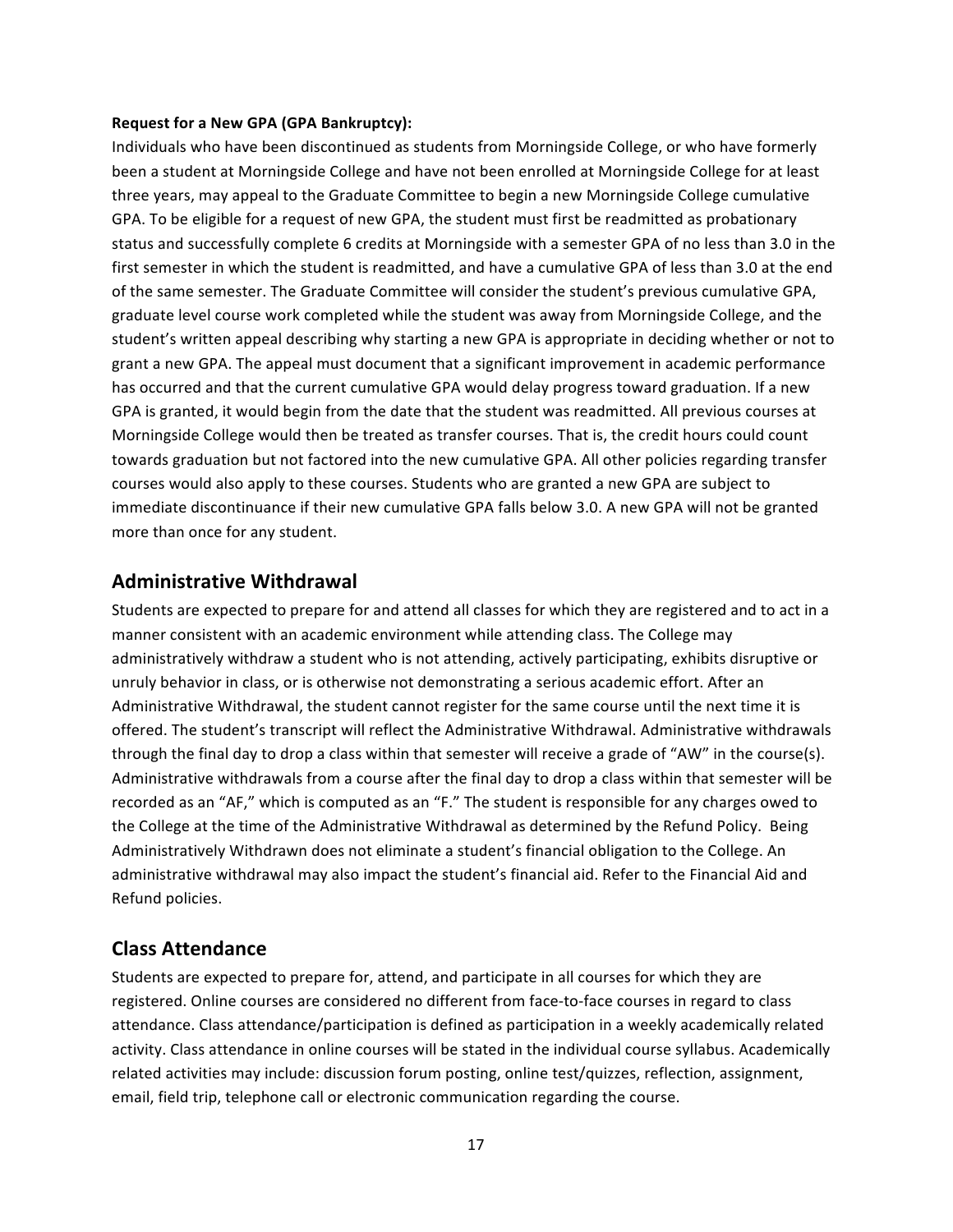A class census will be taken between 3 to 6 business days after the start of the course. In the summer term the census will be taken the day after the start of the course. Class attendance/participation will be monitored on a weekly basis throughout the term and measured by documentation of the student's submission of an academically related activity.

The student login will not be considered sufficient for attendance and may not be used for reporting of "last day of attendance." The student's "last day of attendance" is determined by the student's last submission of an academically related activity. It is the student's responsibility to inform the faculty member of late assignments and missed class/participation sessions. Students who are not attending class/participating by not submitting weekly academic related activity will be administratively withdrawn from the course. Faculty will attempt to contact the student via email to inquire about the student's attendance/participation. If the student does not respond within 3 days of the email, the faculty member will call the student. If the student still does not communicate within 24 hours of the faculty member's phone call, the student will be Administratively Withdrawn from the course.

Drop/add and withdrawal dates are listed in the Graduate Calendar and Graduate Catalog. Students who determine that they do not plan to attend a class in which they are enrolled are responsible for initiating a withdrawal prior to the official drop deadline for that course.

## **The Family Educational Rights and Privacy Act**

## **Official Notification of Rights Under FERPA**

Student education records are official and confidential documents protected by the Family Educational Rights and Privacy Act (FERPA). Educational records, as defined by FERPA, include all records that schools or education agencies maintain about students. FERPA affords students certain rights with respect to their educational records. These rights include:

- The right to inspect and review their records. Students should contact the Office of the Registrar to determine the location of appropriate records and the procedures for reviewing such records.
- The right to request that records believed to be inaccurate or misleading be amended. The request should be submitted in writing to the office responsible for maintaining the record. If the request for change is denied, the student has a right to a hearing on the issue.
- The right to consent to disclosures of personally identifiable information contained in the student's educational records. Generally, the College must have written permission from the student before releasing any information from the student's record. FERPA does, however, authorize disclosure without consent in certain situations. For example, disclosure without consent can be made to school officials with a legitimate education interest in the record.

A school official is a person employed by the institution in an administrative, supervisory, academic, research or support staff position; a person or company with whom the institution has contracted (i.e., an auditor, attorney or collection agency); contractors, volunteers, and other non-employees performing institutional services and functions; a person serving on the Board of Trustees; a student serving on an official committee or assisting another school official in performing his/her task. A legitimate education interest exists if the school official needs to view the education record to fulfill his or her professional responsibility.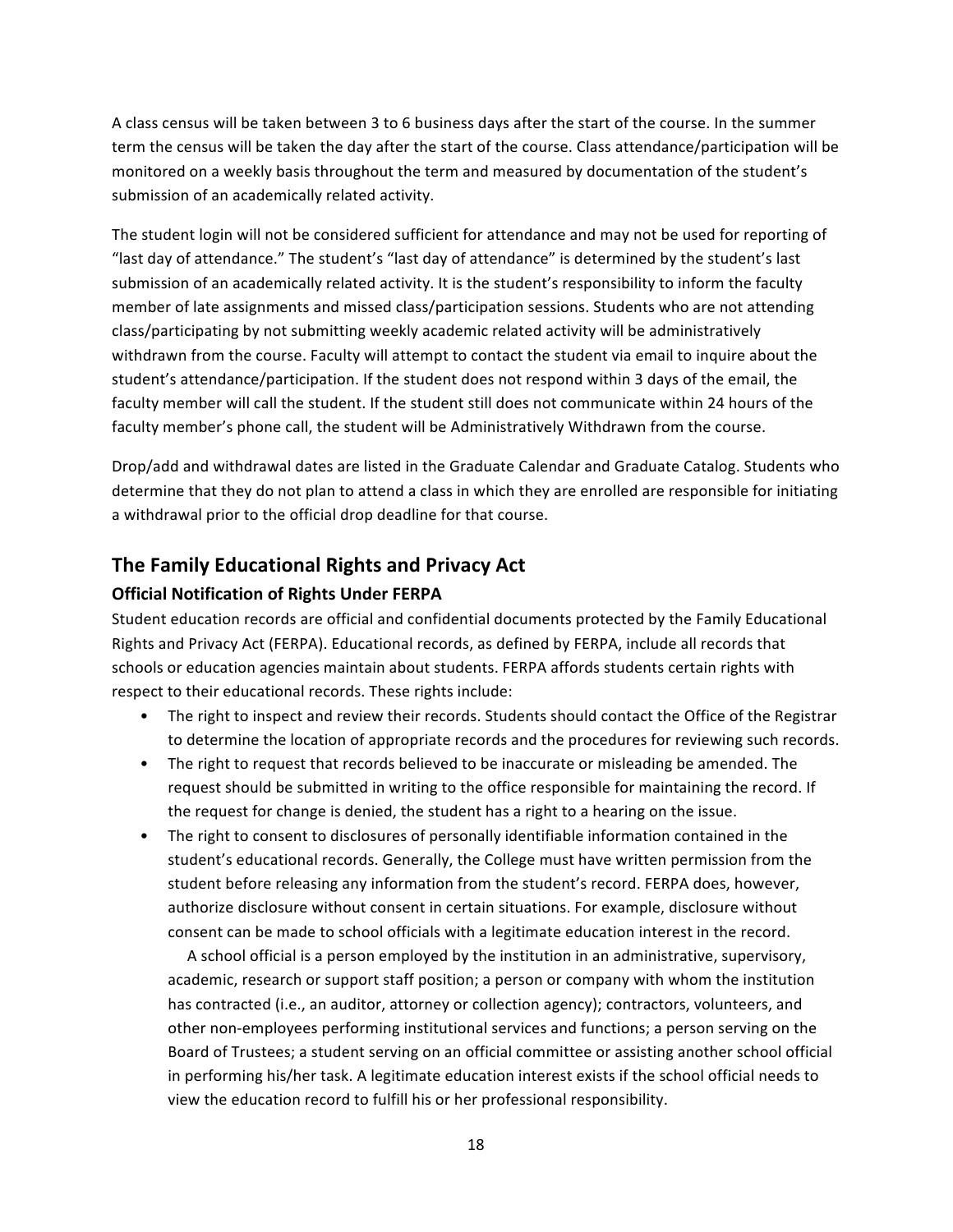Upon request, Morningside College will disclose education records, without consent, to officials of another school in which the student seeks or intends to enroll.

Morningside College may also disclose "directory" information without the student's prior consent. Directory information is defined as:

- Name
- Local and permanent addresses
- Telephone number(s)
- Email address
- Date and place of birth
- Major or field(s) of study
- Dates of attendance
- Grade level
- Enrollment status (FT/PT; undergraduate/graduate)
- Degrees, awards, and honors received and dates
- Expected date of completion of degree requirements and graduation
- Participation in officially recognized activities and sports
- Weight and height of members of athletic teams
- Most recent educational institution attended
- Photograph

Students have the right, while enrolled, to prevent directory information from being released. In order to maintain directory information as confidential, a student must sign a non-release form in the Registrar's Office by the end of the first week of the semester. This release restriction is effective for one academic year only and must be renewed each year. If a student requests non-disclosure of directory information in his or her last term of attendance, that request will be honored until the student requests its removal.

A student should carefully consider the consequences of a decision to withhold directory information, as future requests for such information from other schools, loan or insurance companies, prospective employers or other person or organizations will be refused as long as the request for non-disclosure is in effect.

Students may indicate on CampusWeb that they would like non-disclosure of directory information, and all college personnel should honor this request. However, official notification of non-disclosure must still be made in writing at the Registrar's Office.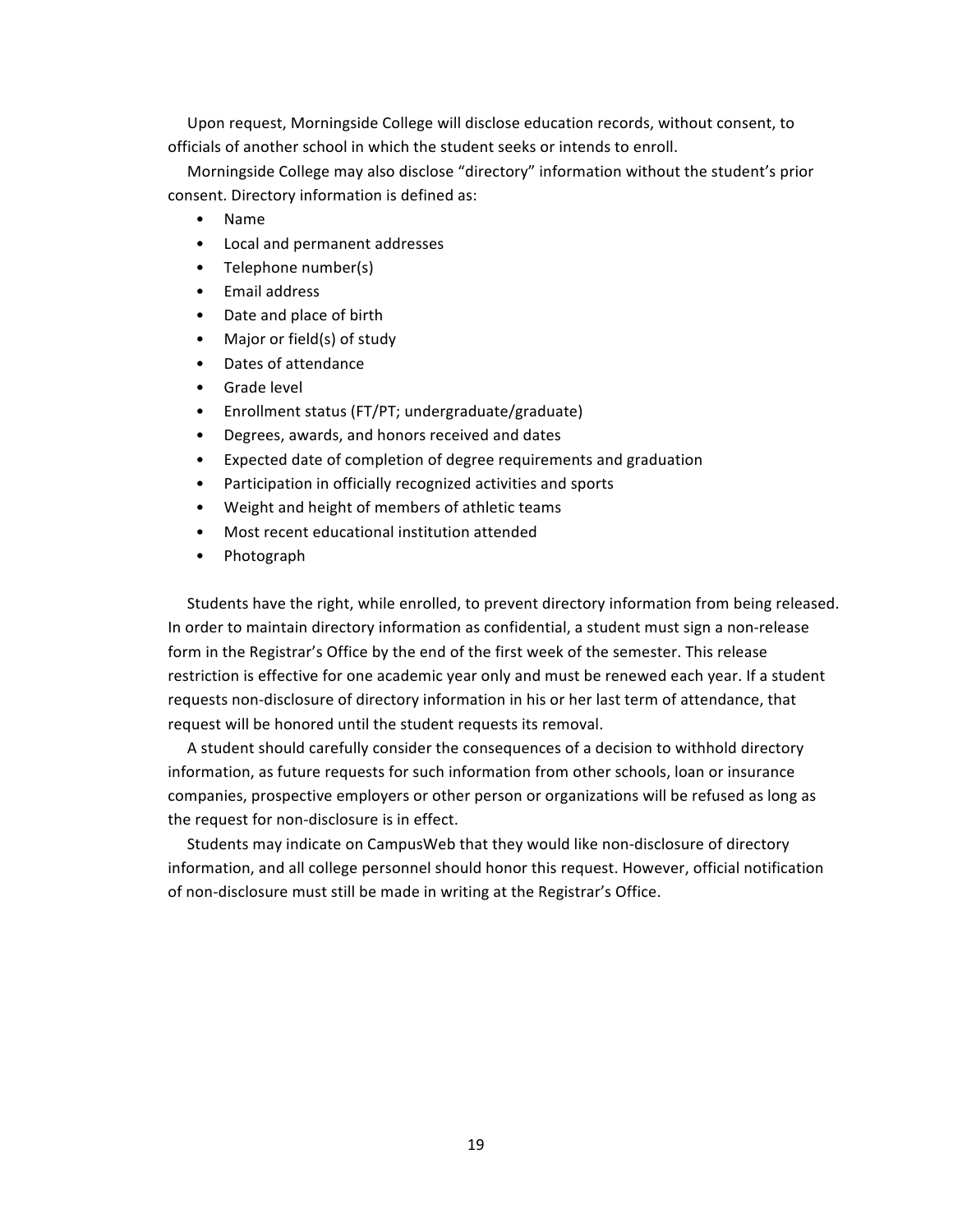• The right to file a complaint with the U.S. Department of Education concerning an alleged failure by the institution to comply with the requirements of FERPA. The name and address of the office that administers FERPA is:

> Family Policy Compliance Office U.S. Department of Education 400 Maryland Avenue S.W. Washington, D.C. 20202-605 Phone: (202) 260-3887 Fax: (202) 260-9001 Email: ferpa@ed.gov

## **Grading Policy**

Morningside College uses alphabetic characters to indicate levels of achievement in courses. Grades with  $+$  or  $-$  are recorded as follows:

| Grade             | Grade points per credit |
|-------------------|-------------------------|
| Excellent<br>A    | 4.0                     |
| ٠                 | 3.7                     |
| $B+$              | 3.3                     |
| Good<br>B         | 3.0                     |
| $\bullet$         | 2.7                     |
| $C+$              | 2.3                     |
| Satisfactory<br>C | 2.0                     |
| $\bullet$         | 1.7                     |
| D+                | 1.3                     |
| Marginal<br>D     | 1.0                     |
| ٠                 | 0.7                     |
| F<br>Failure      | 0.0                     |
| AF                | 0.0                     |
| WF                | 0.0                     |
| AW                |                         |
| W                 |                         |
|                   |                         |

A maximum of 6 hours of C+ or C can be used to fulfill the requirements of a certificate or master's degree. Any grade of C- or below will not fulfill the requirements of a certificate or a master's degree. No grade lower than C- can be used to fulfill the requirements of an endorsement and the student will not receive a full institutional recommendation from Morningside College.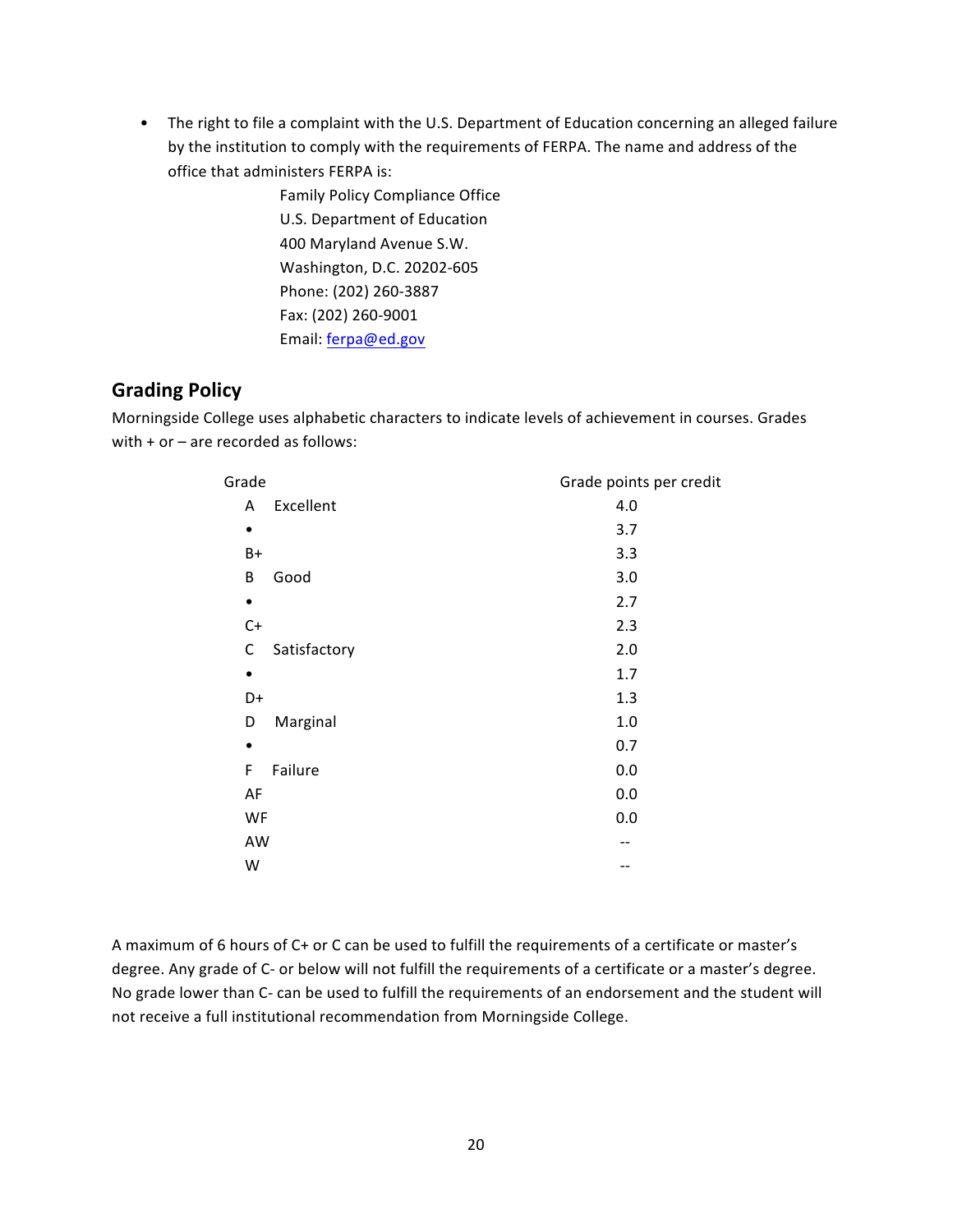A grade of W is assigned for student-initiated drops/withdrawals prior to the official drop deadline. A grade of AW is assigned for an administrative withdrawal prior to the official drop deadline. A grade of WF or AF is assigned for a student-initiated withdrawal or administrative withdrawal after the official drop deadline. A grade of W or AW does not affect the student's GPA. However, a grade of WF or AF is computed in the GPA in the same manner as a grade of F. The W, AW, WF, or AF grade is assigned by the Registrar upon notification by the Dean/Director of the student's respective graduate program. Withdrawing from a course or receiving an administrative withdrawal may impact the student's financial aid and does not eliminate a student's financial obligations to the College.

Graduate GPA is the GPA calculated for courses registered directly with Morningside at Morningside's tuition rate. It does not include transfer credits or courses registered with an academic partner even though Morningside credit may be awarded for that academic partner and the course is used to fulfill degree or endorsement requirements.

## **Change of Grade**

After grades are submitted to the Registrar's Office, students are not allowed to submit extra work or ask for a reexamination of work in order to raise a grade. A grade which has been reported and recorded on the student's transcript cannot be changed except in the following instances:

- Error in Grade—An incorrect course grade will be changed by the Registrar when the Registrar is notified of the error by the Dean/Department Chair of the student's respective graduate program.
- Student Appeal—In the case of a successful student appeal, a course grade will be changed by the Registrar when the Registrar is notified of the change by the Dean/Department Chair of the student's respective graduate program.

Any grade change, other than from an Incomplete, must be filed as a petition by the faculty member to the Graduate Committee no later than 30 days following the published date of the official opening of the next regular academic term.

A student who believes a change of a final course grade is warranted must contact the course instructor to discuss the grade within 10 business days of the end of the term for which the grade was entered. If the student is not satisfied with the outcome of this discussion and still believes a change of grade is warranted, the student should contact the Dean/Department Chair of their graduate program, who will investigate the situation and make a decision to uphold or reverse the decision of the instructor.

## **Incompletes**

An Incomplete (I) grade for a course may be given at the discretion of the instructor only when the student has been actively participating in a class up until the official drop deadline and is unable to finish the required coursework because of extenuating circumstances beyond the student's control. A grade of "I" will then be assigned for the course. It is the student's responsibility to contact the instructor for each class in which the student is requesting an incomplete.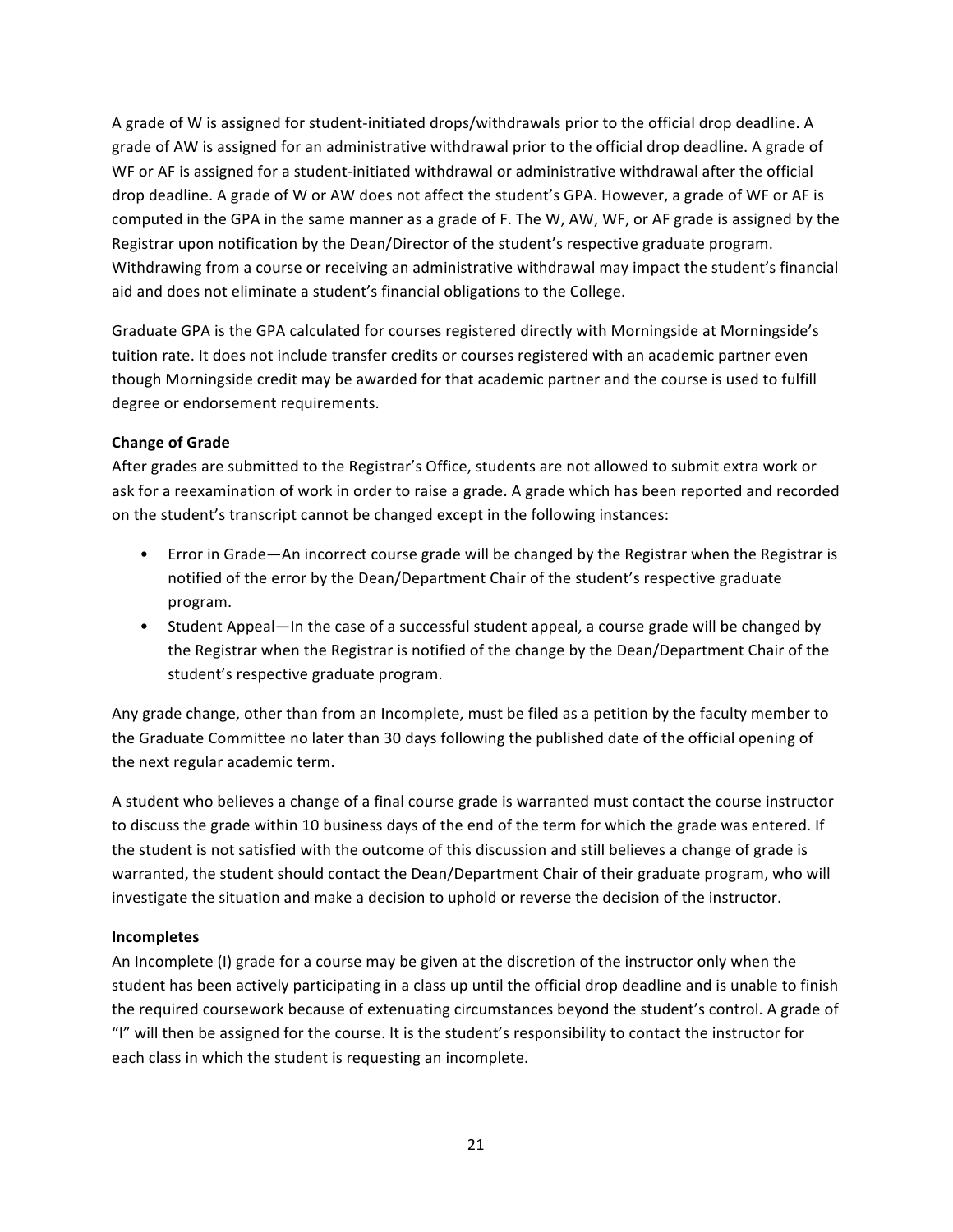Incomplete grades must be completed and converted to a permanent grade no later than 30 days following the published date of the official opening of the next regular academic term. Failure to complete the required course work as a basis for conversion of the Incomplete to a permanent grade within the required period of time will result in an automatic conversion to the grade of "F." A grade of Incomplete may be extended only until the end of the term which follows the term in which the "I" was given.

Both "I" and "F" grades will affect a student's financial aid status and may jeopardize the student's continuance at Morningside College.

## **Repeating a Course**

A student who wishes to repeat a course for a better grade may do so once. The better grade will be used in calculating the current cumulative grade point average. However, both grades will appear on the transcript of record.

## **Grievance Policy and Appeals Process**

Morningside College graduate students who wish to file a grievance/appeal should first attempt to resolve the issue at its source with the members involved. However, should a resolution be impossible, the student may pursue the following steps if he/she wishes to file a petition. The written petition should be submitted to the Dean/Department Chair of their program. The student with the grievance/appeal must fill out the Graduate Petition form for Grievance/Appeal stating the following information:

- Name and subject or reason the grievance is being sought
- What action request and/or solution being sought
- Justification which includes date or dates of incidents(s); name(s) and contact information (if applicable) of any witness
- List of items submitted for evidence

The petition form must be filed with the Dean/Department Chair of their program within 10 business days of the alleged incident and/or grievance. The Dean/Department Chair will submit the petition to the Graduate Committee for Academic Grievances/Appeals or to the Vice President of Graduate Studies for non-academic grievances within 5 business days.

The College will determine on a case-by-case basis whether petitions filed after this deadline will be considered. All parties involved with the petition will be notified of the grievance/appeal, may know the source of the grievance/appeal, and will be allowed to provide pertinent information in addressing the grievance/appeal. 

A written determination as to the validity of the grievance/appeal and a description of resolution, if any will be issued with a copy forwarded to the student with the grievance/appeal. At this point the student has exhausted the Morningside College Graduate Grievance/Appeal process. Further action may be made to: The U.S. Department of Education at the following link:

https://answers.ed.gov/link/portal/28022/28025/Article/1013/Complaint-against-a-school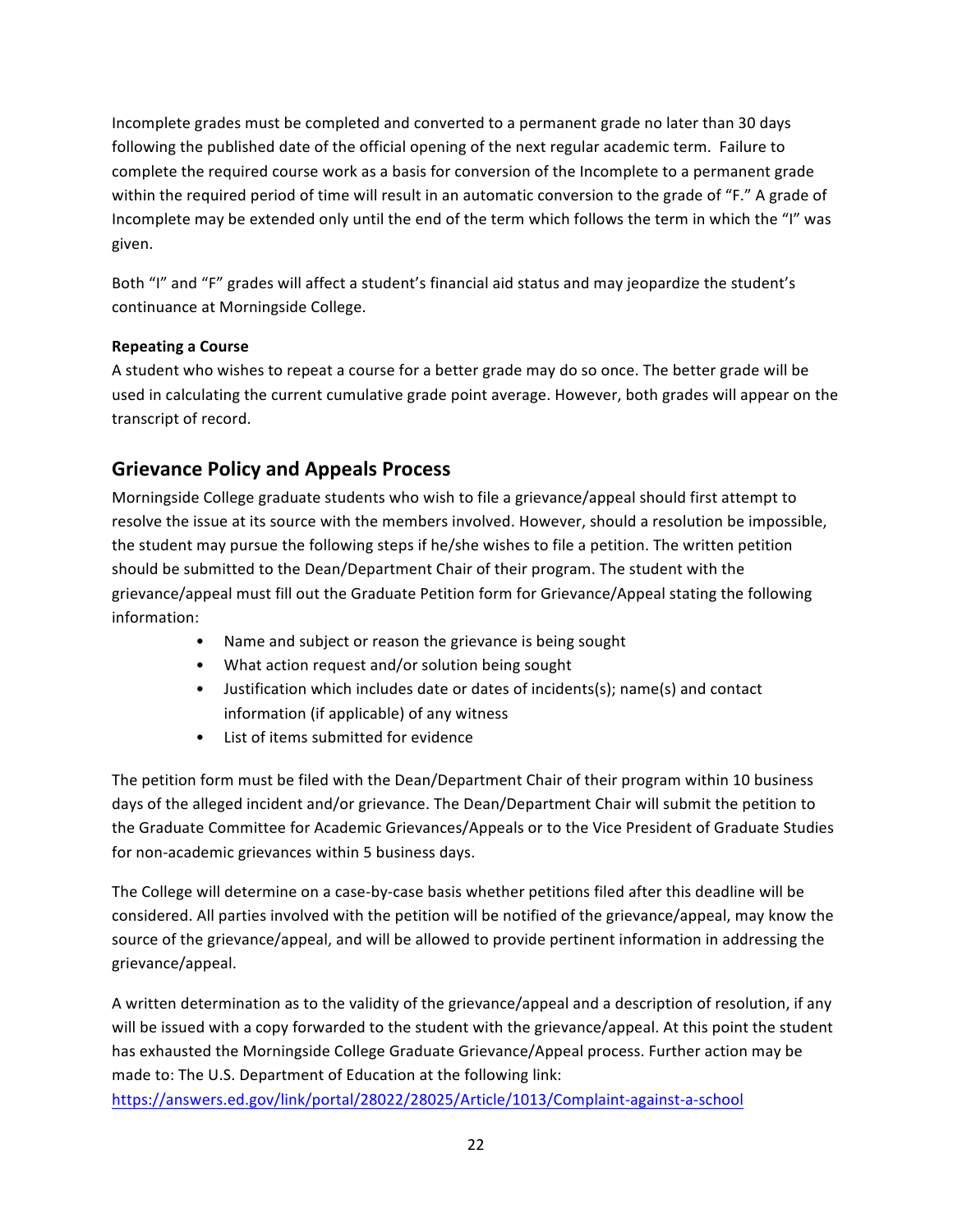## **Refund Policy**

Withdrawing from Morningside College or dropping a course does not eliminate your financial obligations to the College. You are responsible for any charges owed to the College at the time you withdraw as determined by the drop and refund policies. Withdrawing from the College or dropping a course may impact your financial aid.

When aid is returned, the student may owe money to the College. The student should contact the Office of Student Financial Planning (1.800.831.0806 x5230) and/or the Business Office (1.800.831.0806 x5117) to make arrangements to pay the balance.

Graduate students, who withdraw from all courses in a term or drop from a course, must officially drop or withdraw by notifying the Graduate Studies Office (1.800.831.0806 x5375) of their intent. Graduate students who are administratively withdrawn from all courses in a term or from a course follow the same guidelines. For tuition charges, if the student drops or withdraws prior to completing 60% of the course, tuition will be refunded based on the percentage of the course that has not been completed. If a student has received financial aid, it will be adjusted according to federal guidelines. For financial aid purposes, if the student drops or withdraws prior to completing 60% of the term, aid will be refunded based on the percentage of the term that has not been completed.

For tuition charges, all graduate courses will be refunded based on the following schedule prorated to the day the course was dropped.

For example:

- 100% Refund for withdrawals before the course starts, during the first week of full term courses in the fall and spring, the first three days of half-term courses during the fall and spring, and the first three days of all summer courses
- 90% Refund when 10% of the classes have been completed
- 80% Refund when 20% of the classes have been completed
- 70% Refund when 30% of the classes have been completed
- 60% Refund when 40% of the classes have been completed
- 50% Refund when 50% of the classes have been completed
- 40% Refund when 60% of the classes have been completed

After 60% of the class has been completed no refund will be granted nor will financial aid be reduced. The portion of the class completed is based on calendar days from the first day of the class through the last scheduled day of finals, including weekends and mid-term breaks of less than five days. Withdrawal **date**, the day the student withdraws, is the date (determined by the school) that:

- the student began the withdrawal process prescribed by the school
- the student otherwise provided the school with official notification of the intent to withdraw
- is the midpoint of the payment period of enrollment for which Title IV assistance was disbursed (unless the institution can document a withdrawal date) if the student does not begin the school's withdrawal process or notify the school of the intent to withdraw (this may include a student who earns a semester GPA of 0.00).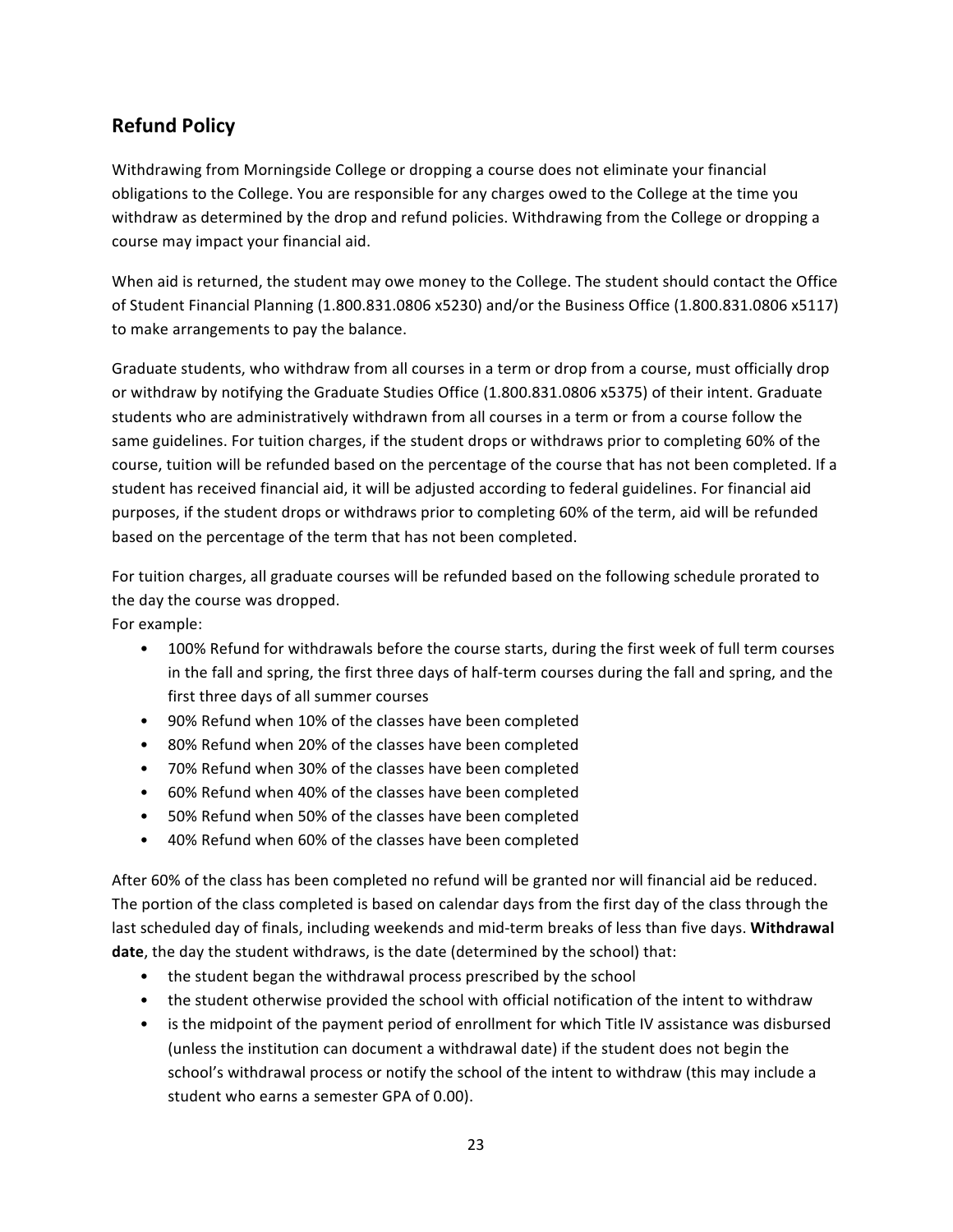If the school determines the student did not begin the withdrawal process or notify the school of the intent to withdraw due to illness, accident, grievous personal loss or other such circumstances beyond the student's control, the school may determine the appropriate withdrawal date under our Administrative Withdrawal Policy.

## **Registration**

Students may take classes as admitted or non-admitted students. However, non-admitted students *are* not eligible for financial aid. Students are admitted into certificate, endorsement and/or degree programs by indicating their choices on the formal application. Students can receive financial aid only for courses taken to fulfill the requirements of the program(s) to which they are admitted.

An undergraduate student may begin graduate work while fulfilling the requirements for an undergraduate degree if the student's academic performance and situation justify such action. Graduate hours cannot be used to complete the hour requirement of the undergraduate degree. Credits earned in graduate level courses in excess of those required for the undergraduate degree may, however, be applied toward an advanced degree at Morningside. The Dean/Director of the student's graduate program must approve in advance the graduate courses taken.

## **Registration for Courses**

Students are provided an opportunity to register online well in advance of the beginning of each term's classes using CampusWeb available at my.morningside.edu. Students are responsible for checking the online course listings page for information regarding each course and for registering for the appropriate classes. If a student is unable to register online during the registration period, the student may still be able to register by calling the Graduate Office if there is still space in the class. No registration is permitted after the published date of the last day to register.

The College reserves the right to change instructors or cancel or otherwise change courses should conditions require. However, every attempt is made to maintain the schedule as published. To more evenly distribute students among various sections of online courses, the College also reserves the right to move a student to a different section of a course.

## **Changes in Registration**

A student can add or drop a course online until online registration closes. Once online registration closes, a student may add or drop a course by calling the Graduate Office until the published date of the last day to register. A student can drop a course without it appearing on his or her permanent record during the drop period, the dates for which are specified in the current Graduate Calendar (approximately the first week of full term classes during the fall and spring, the first three days of half term classes during the fall and spring, and the first day of all classes during the summer).

A withdrawal after the initial add/drop period, but before the official drop deadline, will be recorded as a W on the student's permanent record. Non-attendance or non-participation in any online course does not constitute as an official drop or withdrawal and the student will be subject to the guidelines outlined in the Class Attendance and Administrative Withdrawal Policies.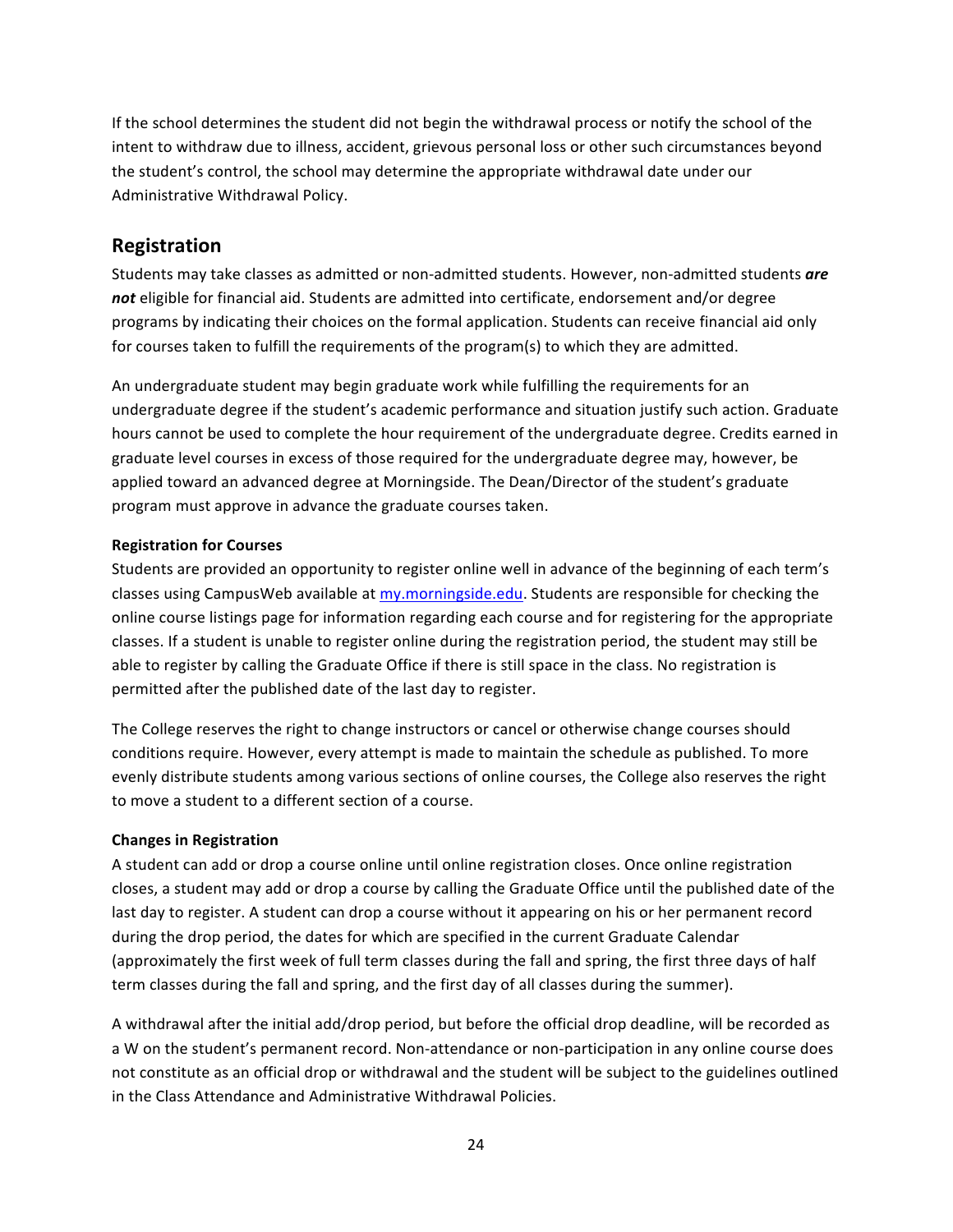A student must call the Graduate Office or submit the electronic Drop Form to drop a course after online registration for a term has closed. Sending an email, text message, or tweeting the Graduate Office or informing an instructor of intent to drop does not constitute an official drop or withdrawal.

Dropping a course or withdrawing from Morningside does not eliminate a student's financial obligations to the College. The student is responsible for any charges owed to the College at the time of the drop or withdrawal. Withdrawing from the College may also impact the student's financial aid. Please refer to the Refund Policy and the Satisfactory Academic Progress for Financial Aid Policy.

## **Credit Hour**

The standard unit of work is the semester credit. It is expected that participants will spend approximately 40 hours on course activities for each hour of course credit. These activities will include but are not limited to learning experiences such as reading and study; research; responding to and collaborating with peers; and the demonstration of course learning outcomes through assignments, papers, and projects.

## **Academic Load**

To be considered full-time, a graduate student must be enrolled at Morningside in at least 9 credit hours for a single term. To be considered three-quarter time, a graduate student must be enrolled at Morningside in 7-8 credit hours for a single term. To be considered half-time, a graduate student must be enrolled at Morningside in 5-6 credit hours for a single term. To be considered less than half-time, a graduate student must be enrolled at Morningside in 1-4 credit hours for a single term. Graduate students who are in good academic standing may register for up to 12 credit hours during a single term. A student who either has (a) a history of exemplary academic achievement and/or (b) experienced extenuating circumstances that warrant an exception may seek administrative approval from the Dean/Department Chair of their graduate program to enroll in additional hours.

## **Research**

All research at Morningside College is subject to applicable federal and state laws and college policies pertaining to the conduct of the research. It is the responsibility of each researcher, including students, to be aware of these regulations and applicable college policies and comply fully with their requirements found on the college website (see IRRB website).

College policy requires that all research which involves human participants, regardless of the source of financial support, be reviewed and approved by the Morningside College Institutional Research Review Board (IRRB) before it can be initiated. Research need not involve physical intervention to require approval; many kinds of data-gathering must be reviewed by the committee. All faculty members sponsoring student research are required to complete National Institute of Health (NIH) or Collaborative Institutional Training Institute (CITI) certification (see IRRB website).

At the point when a degree-seeking graduate student has determined the scope and substance of his or her action research, the student will be required to acknowledge in writing his or her compliance with those regulations and policies specific to the research project.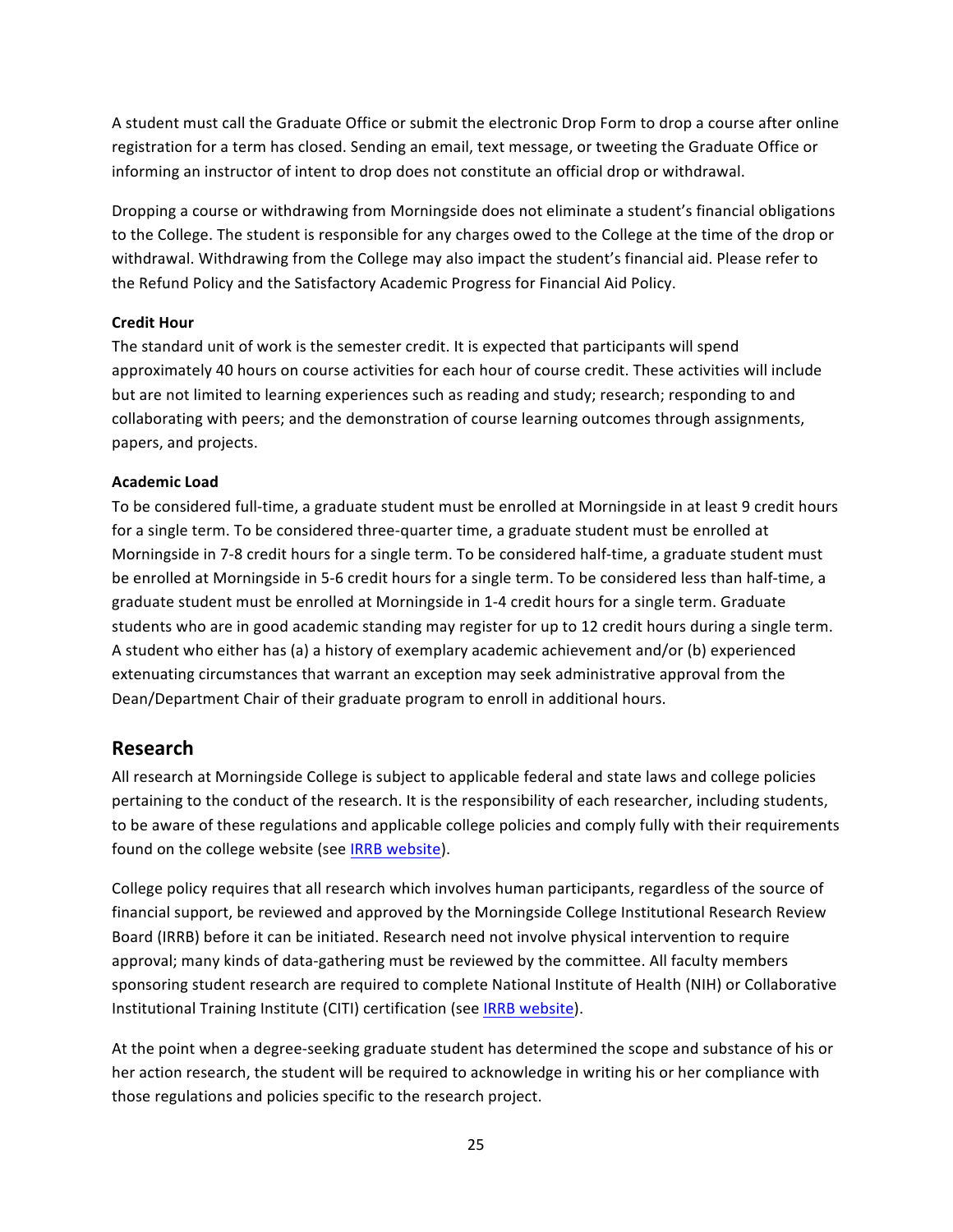## **Sexual Harassment**

Morningside College is committed to fostering a healthy learning and working environment and to upholding the dignity and integrity of its individual members and the institution. Sexual harassment and sexist behavior limit an individual's options, experiences, and opportunities for full achievement and will not be tolerated at Morningside College. The college prohibits sexual harassment of or by members of the college community, guests, or visitors to campus. Sexual harassment violates both college policy and, when a student is the victim, Title IX of the Educational Amendments of 1972; or when an employee is the victim, Title VII of the Civil Rights Act of 1964, as amended.

## **Definition**

Sexual harassment is defined as any unwelcome sexual advances, requests for sexual favors or other verbal, visual, or physical conduct of a sexual nature when:

- Such conduct has the purpose or effect of unreasonably interfering with an individual's academic or work performance or of creating an intimidating, hostile, or offensive situation or environment; or
- Submission to or rejection of such conduct by an individual is used as the basis for academic or employment decisions affecting that individual; or
- Submission to such conduct is make either explicitly or implicitly a term or condition of an individual's education or employment.

Sexual harassment is understood to include a range of behaviors. In determining whether a specific conduct constitutes sexual harassment, the college will look at the totality of circumstances, including the nature of the alleged incident, the effect on the individual to who the behavior is directed, and the context in which it occurred.

## **Procedures**

## **Consultation**

Members of the Morningside College community who have general concerns regarding sexual harassment may contact the Office of Academic Affairs (5103) to be directed to the campus representative. Persons who feel there has been an incident of sexual harassment are encouraged to consult with the campus representative immediately.

Any individual has the opportunity to consult with the campus representative in matters pertaining to sexual harassment. The incident or concern will be discussed for clarification and problem identification. The campus representative may provide information, suggest resources, and assist in identifying reasonable options for resolution. The discussion will take place in confidence. Merely discussing a complaint does not preclude an individual from filing formal charges, nor is the advising phase required prior to the filing of a formal complaint. Form complaint procedures are initiated when a member of the college community files a signed, written complaint. Individuals should be aware, however, that allegations involving a clear violation of the sexual harassment policy must be investigated whether or not a formal complaint is filed.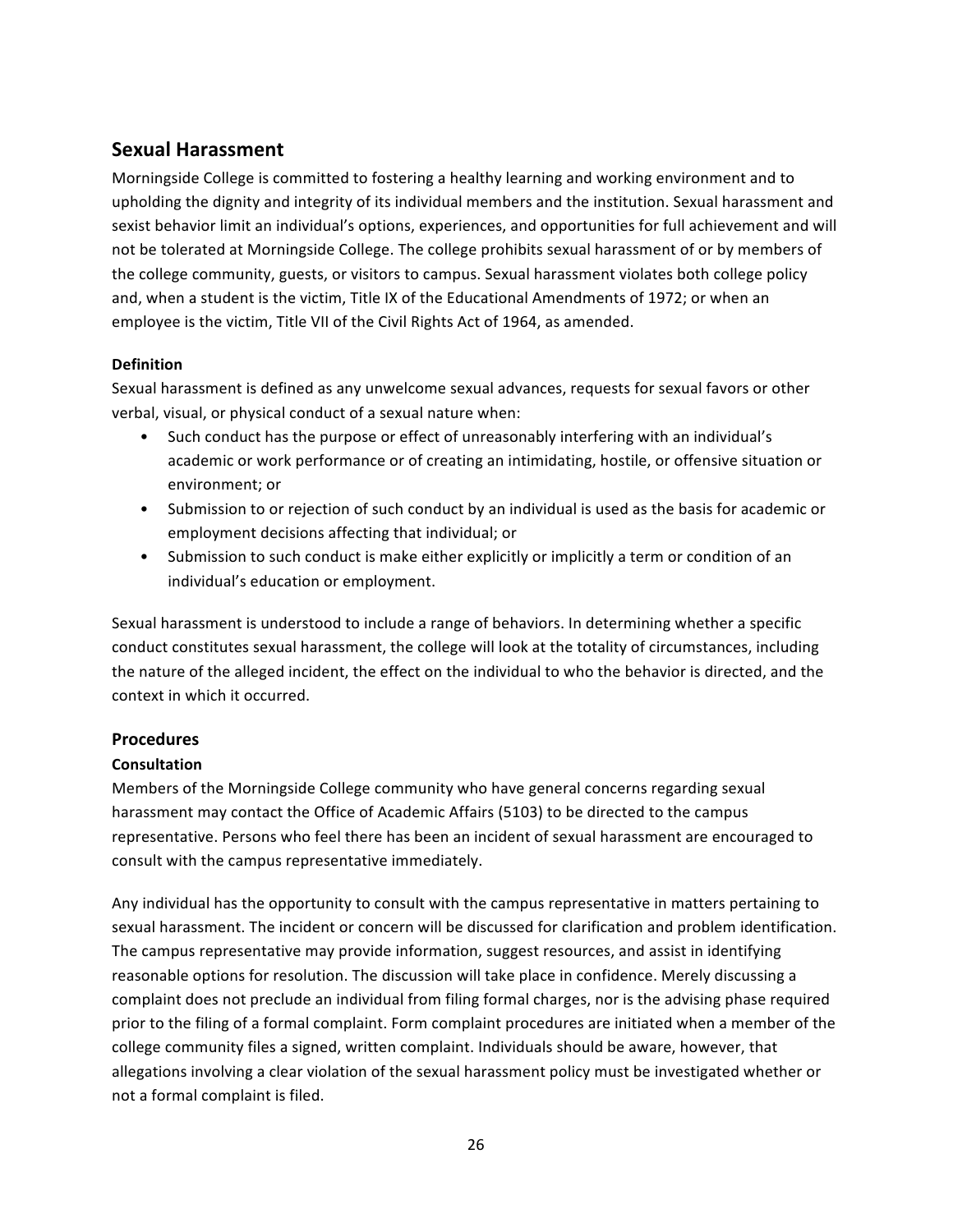#### **Formal Complaint Procedures**

Any person who believes that he or she has been subjected to sexual harassment may file a formal complaint. The campus representative is available to assist with the composition of such a complaint. Guidelines governing the formal complaint stage are as follows:

- The complainant will file a signed statement indicating the name(s) of the accused, the nature and  $date(s)$  of the incident(s), and a statement indicating that this is a formal complaint.
- The written complaint will be forwarded to the campus representative for initiating the judicial process.
- The campus representative will promptly notify the accused party of the complaint and will conduct a full, impartial, and timely investigation into the alleged incident. In order to investigate fully, the campus representative may confer with any personnel he/she feels is appropriate.

All written records will be retained in a locked, secure area to protect the rights and privacy of all concerned parties and will be treated with the highest level of confidentiality.

#### **Resources**

Students, faculty, staff, and administrators are encouraged to discuss concerns related to sexual harassment with the resources listed below:

#### **Campus Resources**

Campus Representative Personal Counseling Services - lower level, Olsen Student Center, 712-274-5606 Student Health Office - lower level, Olsen Student Center, 712-274-5178 Office of Campus Security - main level, Olsen Student Center, 712-274-5234 Office of Student Services  $-1^{st}$  floor, Lewis Hall, 712-274-5191

Campus Ministry - lower level, Olsen Student Center, 712-274-5148

## **Off-Campus Resources**

Council on Sexual Assault and Domestic Violence – 712-258-7233 Mercy Medical Center - 712-279-2010 UnityPoint Health  $-$  St. Luke's  $-$  712-279-3500 Sioux City Police Department - 712-279-6960

## **Standard for Written Work**

The Graduate Programs use the latest edition of the Publication Manual of the American Psychological Association (APA) as the standard for students' written work. Copies of the manual are available for use in the campus library and for purchase in the college bookstore and online. Links to APA style are also found online in individual courses.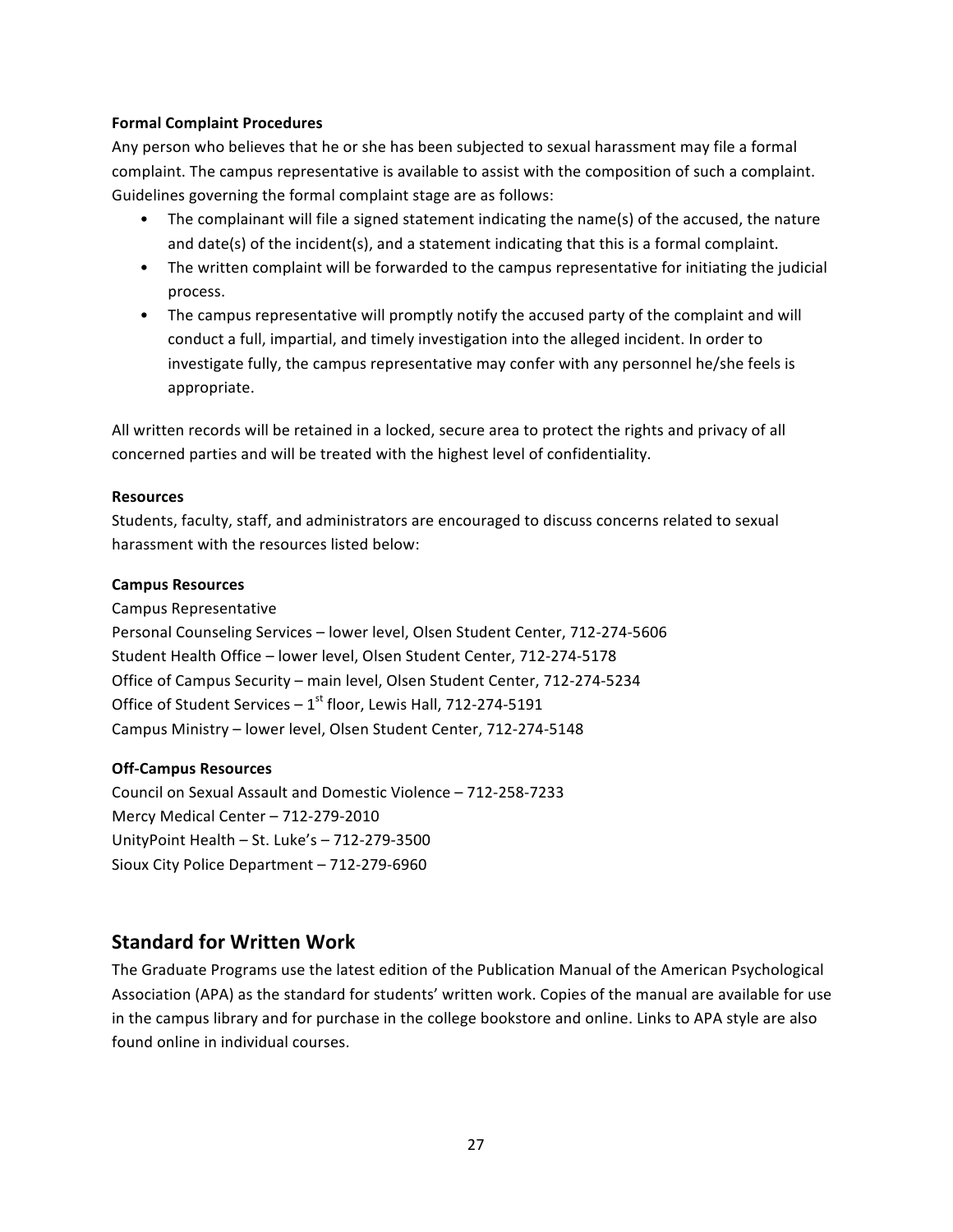## **Student Conduct**

Students are responsible for acting in a respectful and equitable manner toward other students, faculty, or staff in the conduct of their academic work. All graduate students are expected to be respectful of diversity in all its forms including but not limited to gender, sexuality, disability, age, socio-economic status, ethnicity, race, religion, and culture. Further, students are responsible for reporting unprofessional conduct by students, faculty, or staff to the Dean/Director of their graduate program; they should be able to do so without fear of reprisal.

A student whose disruptive online and offline behavior, including verbal and written disrespect or any type of threatening behavior, makes it impossible, in the judgment of the instructor, to conduct the class, thus depriving other students of instruction to which they are entitled, may be removed from a course according to the following procedures:

- The instructor must make an explicit request of the disruptive student to cease and desist.
- If the student persists in disruptive behavior, the instructor will immediately report the case to the Dean/Director of the appropriate graduate program.
- The Dean/Director will discuss the matter with the student to determine whether the student's continued attendance is detrimental to the success of the course.
- If the Dean/Director rules that the student's continued attendance is detrimental, the Dean will inform the student that he or she may not continue in the course.
- Further appeal can be made to the Graduate Committee following procedures described in the Academic Appeals Process.
- Actions taken as prescribed above shall be documented and placed in the student's file.

Students found in violation of the Student Conduct Policy may be withdrawn from the course or dismissed from the College which may impact the student's financial aid and does not eliminate a student's financial obligations to the College.

## **Transfer Policy**

A student may request transfer of credit into a master's degree program by submitting the Request for Transfer of Credit form and supplying the appropriate information/materials. It is the student's responsibility to submit all required documentation; incomplete materials will not be reviewed. Credits will be considered for transfer into a master's degree program if all of the following criteria are met:

- Credit was awarded by a regionally accredited institution (for Nursing: CCNE or NLNAC)
- Credit was in the form of graduate hours
- A letter grade of at least B (3.0 GPA on a scale of 4.0) was earned; courses with grades of P, S, or CR are not accepted for transfer
- An official transcript is submitted for review
- A syllabus for each course is submitted for review
- Credit represents courses equivalent to the content or performance standards of Morningside courses
- Course credits meet the federal definition of rigor, i.e., a minimum of 40 hours of course activities per hour of credit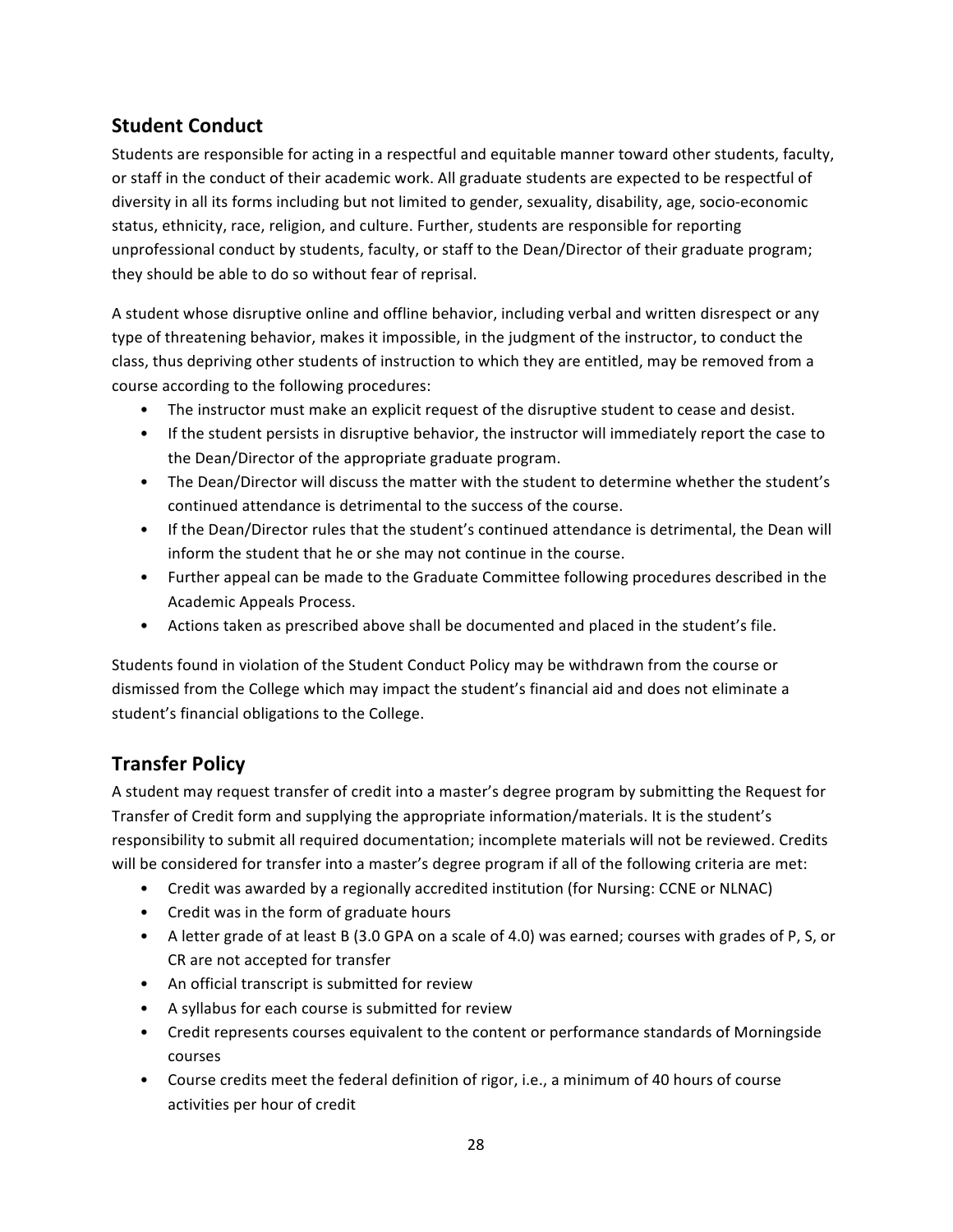Requests for transfer of credit are reviewed by the Dean/Director of each graduate program and notification of approval or denial is sent to the student.

Additional Graduate Program in Education Requirements: Students transferring credits into the MAT degree may transfer up to 9 semester hours of graduate credit. Courses taken more than three calendar years prior to the student's formal admission cannot be used to meet the requirements of the degree.

Additional Graduate Program in Nursing Requirements: Students transferring credits into the MSN degree may transfer up to 12 semester hours of graduate credit. Courses taken more than five calendar years prior to the student's formal admission cannot be used to meet the requirements of the degree.

## **Veteran's Benefits**

Effective December 1, 1976, the following will be the criterion for determining satisfactory progress for a veteran or dependent attending Morningside College under Veteran's assistance programs:

- A student will be placed on academic probation any time his or her graduate status cumulative grade point average falls below 3.0 and will then have one semester in which to bring the average up to 3.0 by Morningside standards.
- When a veteran or dependent falls below either of the above criteria, he or she will be placed on probation for one semester during which they must bring their cumulative grade point up to the required level or face suspension of Veteran's benefits for one semester following which they may apply for reinstatement with V.A. counseling.
- Veterans or dependents that miss three consecutive classes in a course will be presumed to have dropped and the V. A. will be notified. This will cause an adjustment in benefits and likely a request for repayment of the money paid to the veteran for said course. The presumed date of withdrawal will be the date of the first absence.
- A grade of "I" received by one drawing benefits will result in a claim for reimbursement if not made up by the required date in the following semester.
- What does this mean to the veteran or dependent receiving V.A. Benefits? It means that benefits are only payable for course work that counts towards the degree objectives of the recipient. Therefore, the V.A. will not pay for "W" grades if elected after the last day to ADD a course and the recipient should expect to be billed for a refund of the money received for such courses assuming they reduced the load to less than 9 hours fulltime status. This ruling applies to work begun after January 10, 1977.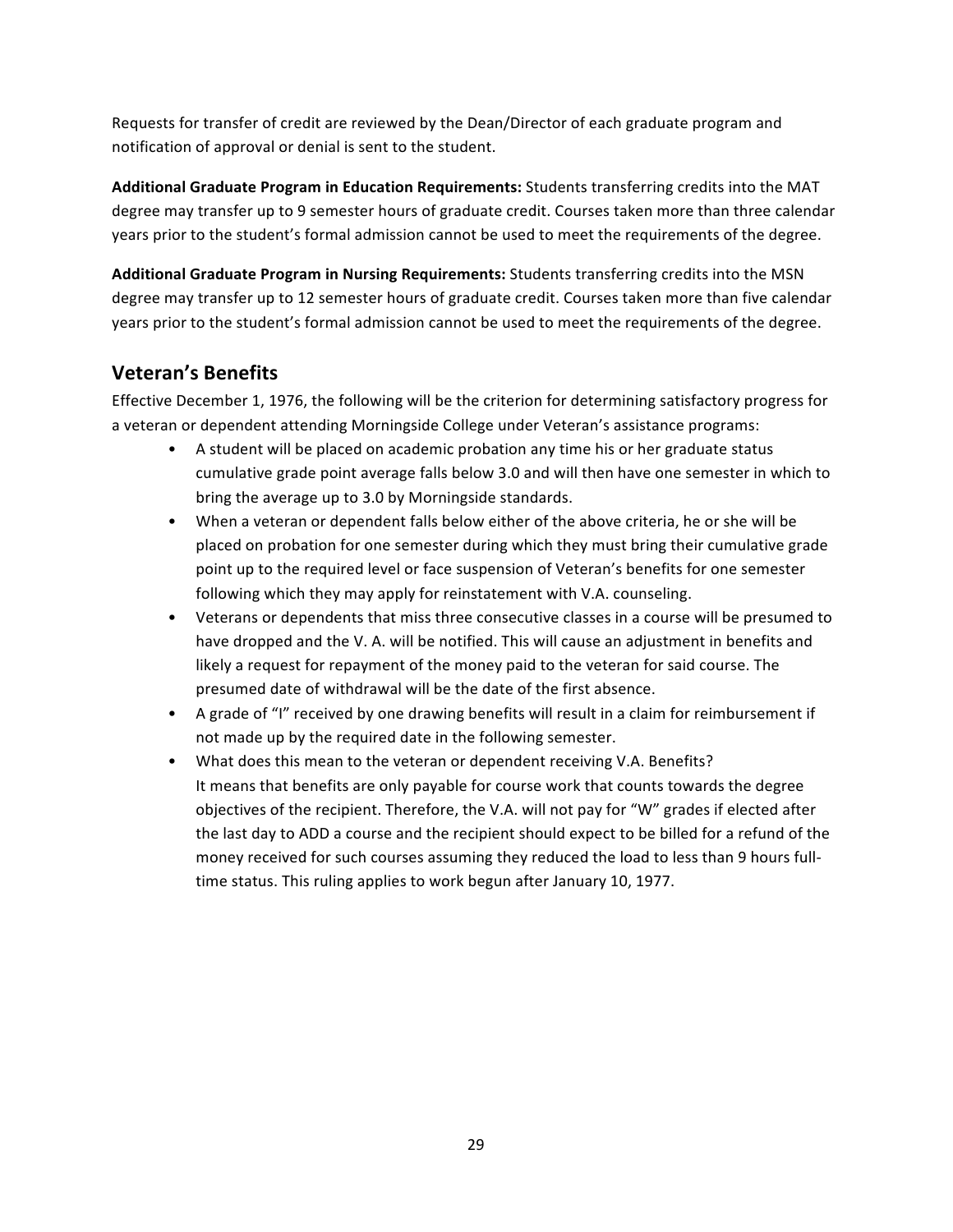# **Student Financial Planning**

## **Tuition and Fees**

Tuition for graduate courses is charged on a per hour basis. Regardless of geographic location, students are charged the same tuition rate.

#### **Graduate Nursing– First semester (Admission)**

| Nursing CAS application (paid directly to vendor) | \$65  |
|---------------------------------------------------|-------|
| Certified Background (paid directly to vendor)    | \$67  |
| Liability Insurance (paid to Morningside)         | \$16  |
| Application fee (paid to Morningside)             | \$25  |
| <b>Total paid to vendor</b>                       | \$132 |
| <b>Total paid to Morningside</b>                  | \$41  |

#### **Tuition per credit per track**

| Tuition per credit                                               | \$300 |
|------------------------------------------------------------------|-------|
| Family Nurse Practitioner Track 47 total credits   \$14,100      |       |
| Adult Gerontology Nurse Practitioner 46 total credits   \$13,800 |       |
| Clinical Nurse Leader 38 total credits   \$11,400                |       |
| Clinical Outcome Certificate   \$3,000                           |       |

#### **Graduate- As needed fees**

| <b>Medatrex Clinical Tracking Program: (paid to vendor)</b> | \$5 per month for first               |
|-------------------------------------------------------------|---------------------------------------|
| <b>Required for Practicum Courses</b>                       | year; Second year<br>\$7.50 per month |
|                                                             |                                       |
| Remote Proctor required for courses with proctored exams.   | \$15 per exam                         |
| (students pay vendor)                                       |                                       |
| <b>Total paid to vendor</b>                                 | . TBA                                 |

## **Course Fees**

| Nurs 524 class fee (paid to Morningside)                | <b>S60</b> |
|---------------------------------------------------------|------------|
| Estimate of Course Textbooks and resources per semester | \$500      |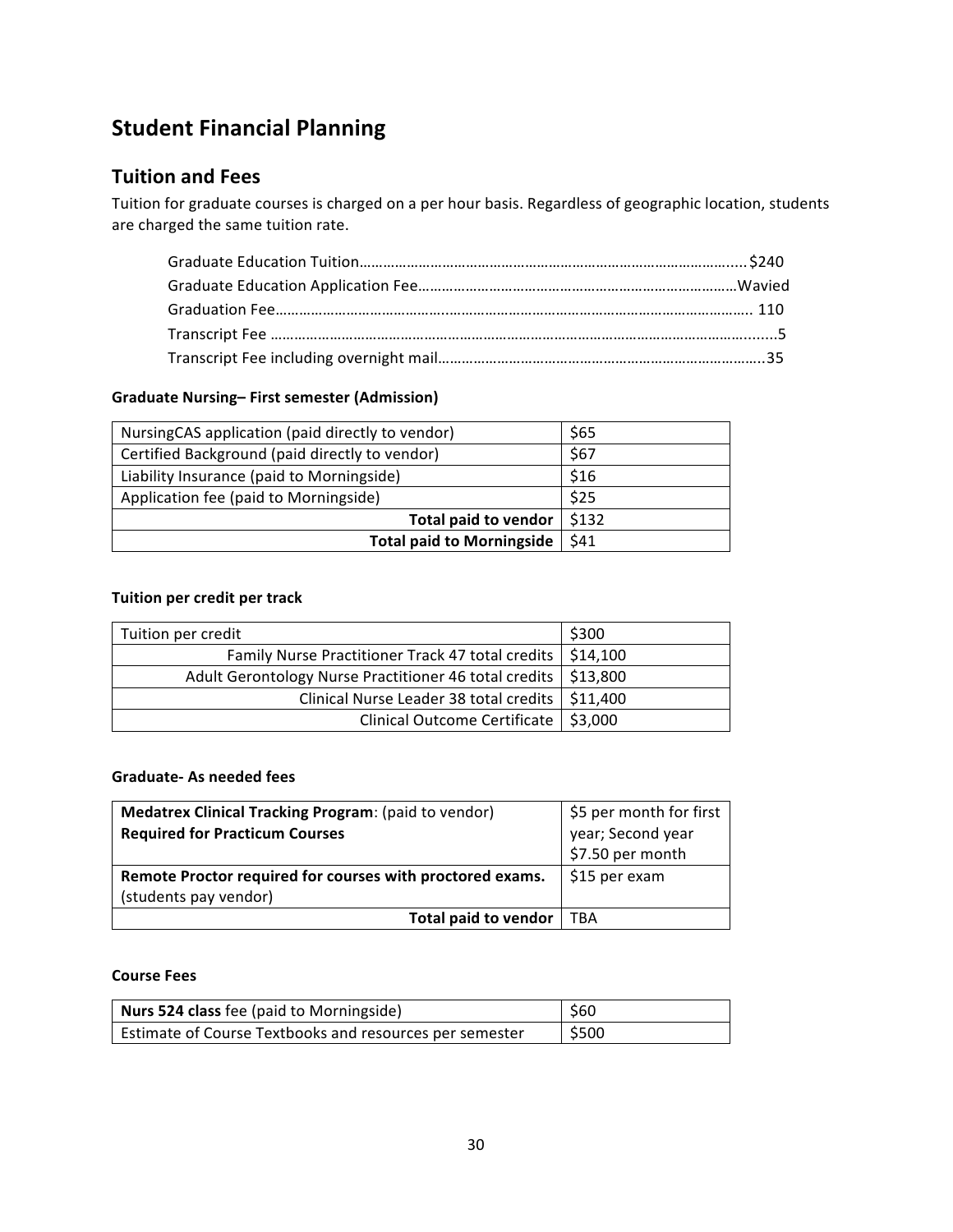#### **Pre-Practicum Course Fees**

| <b>HIPPA Training</b>                             | \$15                 |
|---------------------------------------------------|----------------------|
| OSHA Training                                     | \$15                 |
| Any clinical/practicum site-specific requirements | Find at your expense |
| (immunizations, drug testing)                     |                      |

## **Billing and Payment**

The College utilizes a paperless billing process. At the beginning of each month, students will receive a reminder at their Morningside email address to view their accounts online and pay their bill. Graduate students can view detailed listings of their accounts (charges, credits, aid) on CampusWeb.

A variable monthly FINANCE CHARGE is charged on the last day of the month by multiplying all charges older than 30 days, less all credits and outstanding FINANCE CHARGES, by the PERIODIC RATE of 1.5% (18% APR).

The balance of the charges for the term must be paid in full to pre-register for the next term or to have an official transcript released.

## **Financial Aid**

There is limited financial aid for graduate students. Students interested in applying for financial aid must:

- Be an admitted student in a Morningside College Graduate Program prior to the start of the semester for which the student is requesting aid. All required admission materials must be received in the Graduate Office by dates specified on the calendar to be *guaranteed consideration* for each term.
- Submit a FREE APPLICATION FOR FEDERAL STUDENT AID (FAFSA) at www.fafsa.gov for the appropriate year and request that FAFSA information be sent to Morningside College (Federal school code number 001879).
- Complete and return Graduate Application for Financial Aid to Office of Student Financial Planning.

Less than half-time graduate students (fewer than 5 credit hours per term) can apply for the following:

- Faith Based Grant
- Federal TEACH Grant (Loan) Program (only students seeking a Master's Degree are eligible)
- Nurse Alumni Grant
- Private Loan
- Private Resources identified by the student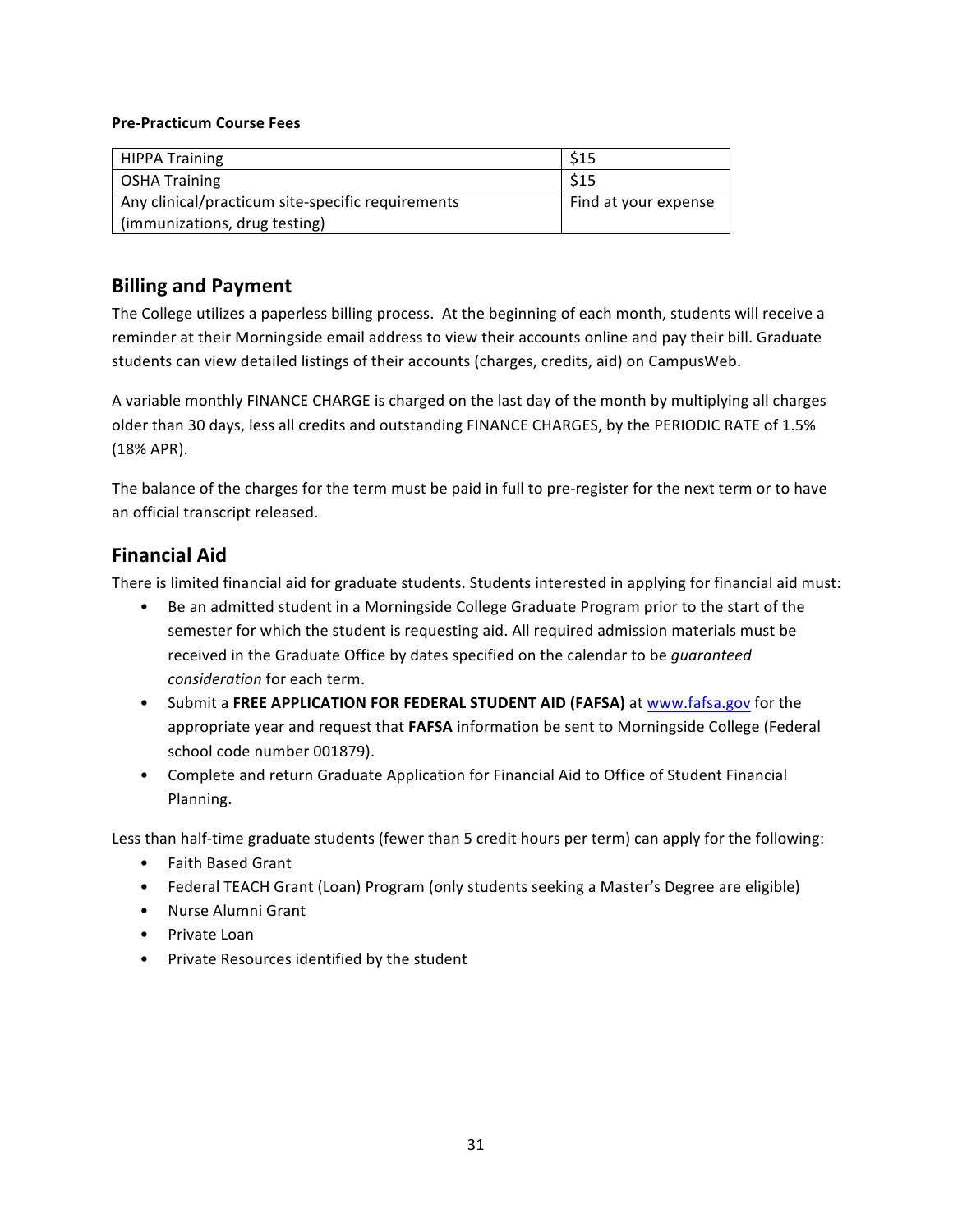At least half-time graduate students (5 credit hours per term) can apply for the following:

- Faith Based Grant
- Federal TEACH Grant (Loan) Program (only students seeking a Master's Degree are eligible) Federal Direct Subsidized Stafford Loan(s) (only students seeking an Endorsement are eligible for Undergraduate Subsidized Loan regulations)
- Federal Direct Unsubsidized Stafford Loan
- Federal Perkins Loan
- Federal Graduate PLUS Loan
- Nurse Alumni Grant
- Private Loan
- Private Resources identified by the student

## **Faith Based Grant**

Faith Based Grants are awarded to students admitted into the Graduate Program in Education who are employed by an accredited faith based nonpublic institution listed in his or her respective state directory. Award is in the amount of \$30 per credit hour. Students apply by completing the Faith Based Grant Verification Form.

## Federal TEACH Grant (Teacher Education Assistance for College and Higher Education Grant)

The TEACH Grant is a federally-funded program available to eligible graduate students who agree to serve as full-time teachers in high-need fields at schools that serve students from low-income families. Eligible applicants must be a U.S. citizen or eligible non-citizen and be enrolled in coursework necessary to begin a career in teaching. Applicants must meet one of the following: maintain a cumulative 3.25 grade point average on a 4.0 scale or score above the 75<sup>th</sup> percentile on at least one of the batteries in an undergraduate, post baccalaureate or graduate program admissions test. The above academic requirements do not apply to certain graduate students. This group comprises current teachers or retirees from another occupation with expertise in a high-need field who are seeking a master's degree, as well as current or former teachers who are completing a high-quality alternative certification, such as Teach for America. The applicant must complete the FAFSA, the TEACH Grant Agreement to Serve, and TEACH Grant Entrance Counseling at www.teach-ats.ed.gov. A TEACH Grant award recipient can receive up to \$4,000 per academic year. Graduate aggregate maximum is \$8,000. Students who receive a TEACH Grant, but do not complete the required teaching service, are required to repay the grant as a Federal Direct Unsubsidized Stafford Loan with interest charged from the date of each TEACH Grant disbursement. \*Federal grant funds will not be replaced by Morningside College if the student is determined to be ineligible based on eligibility requirements, insufficient funding, or if funding ends.

## Federal Direct Subsidized and Unsubsidized Stafford Loan (only students seeking an Endorsement are **eligible for Undergraduate Subsidized Loan regulations)**

The Federal Direct Subsidized and Unsubsidized Stafford Loans are a federally funded loans not based on demonstrated financial need and accrues interest while the student is enrolled in school. Application for a Federal Direct Stafford Loan is made by completing a Master Promissory Note and Entrance Counseling at www.studentloans.gov. Stafford Loans must be repaid. During enrollment periods, interest may be paid on an Unsubsidized Direct Stafford Loan on a quarterly basis or deferred until payment of principal begins. Repayment of principal (an accrued interest, if any) begins 6 months after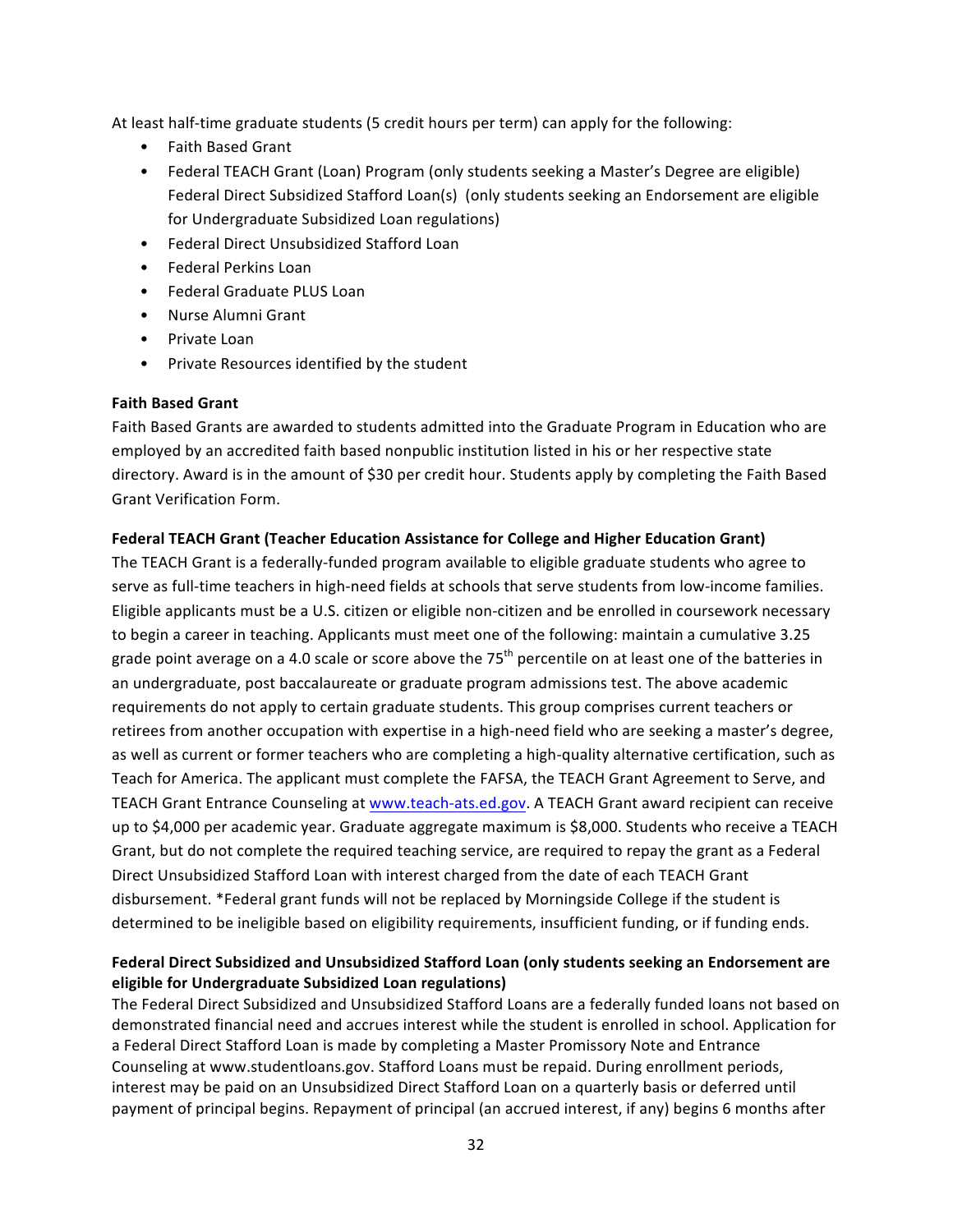enrollment is less that half-time. The interest rate for an Endorsement seeking student Subsidized and Unsubsidized loan is fixed at 3.76% as of July 1, 2016. The interest rate for a Graduate Unsubsidized Loan is fixed at 5.31% as of July 1, 2016. Note: The federal government may deduct up to 1.068% until October 1, 2016 and up to 1.069% until October 1, 2017 of the loan before disbursing the proceeds to the College. Graduate students may receive up to \$20,500 per year in Federal Direct Unsubsidized Stafford Loans. The maximum lifetime loan limit is \$138,500 in Federal Direct Stafford Loan funding (this includes both Subsidized and Unsubsidized Loans) of which a maximum of \$65,000 in Subsidized funding is allowed.

## **Federal Perkins Loan**

This federally funded loan is based on demonstrated financial need. Federal Perkins loans *must be* repaid. Repayment and interest, at a fixed rate of 5%, begins 9 months after enrollment is less than half time for a period of up to 10 years. Graduate students may borrow a maximum of up to \$8,000 per year and \$60,000 cumulatively. Students are notified by the Business Office to complete the necessary paperwork for the loan disbursement. The amount of the Federal Perkins Loan is determined by Morningside College based upon available funding levels.

#### **Federal Graduate PLUS Loan**

The Federal Graduate PLUS Loan is a federally funded loan available to graduate students enrolled at least half-time in a program leading to a degree. It covers the cost of attendance minus other financial aid. The interest rate is fixed at 6.31% as of July 1, 2016. Repayment begins within 60 days after the final disbursement has been made.

#### **Nurse Alumni Grant**

Nurse Alumni Grants are awarded to students admitted into the Graduate Program in Nursing who have been identified as Alumni and were enrolled in the Nursing Certificate and/or Master's Degree Program before Fall 2017.

## **Private Loan**

Financing information for several private loan lenders is available via the FASTChoice Website at https://choice.fastproducts.org/FastChoice/home/187900/1.

## **Satisfactory Academic Progress for Financial Aid**

The Higher Education Act of 1965, as amended, requires students to maintain satisfactory academic progress toward their degree in order to receive financial aid. These standards apply to students who receive aid from federal, state, private, or institutional resources. These resources include grants, scholarships, work, and loan programs.

Academic standards contain both quantitative (cumulative credit hours earned divided by cumulative credit hours attempted) component and a qualitative (cumulative GPA) component. These are the minimum standards required in order to maintain financial aid eligibility.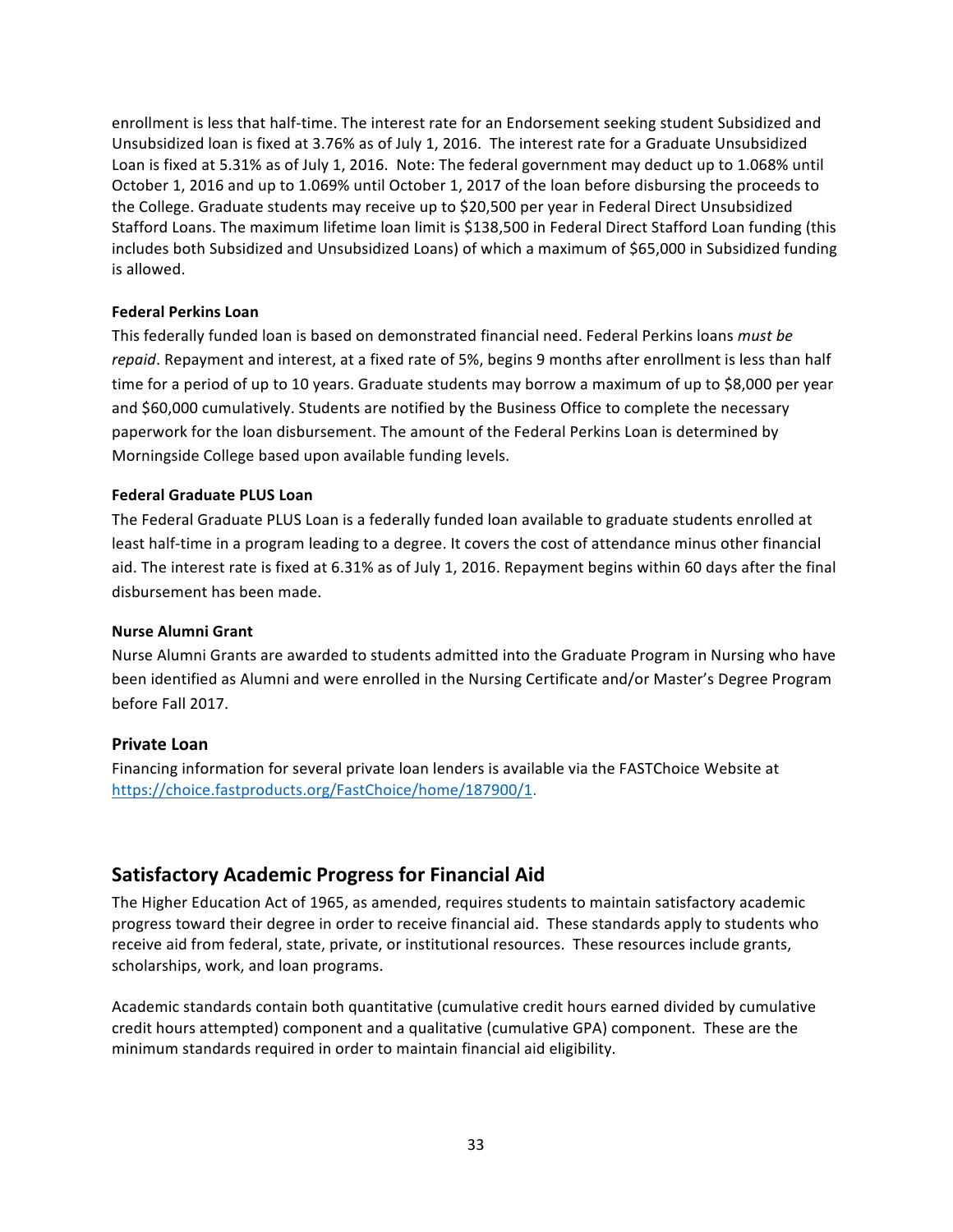The academic progress of financial aid recipients will be monitored at the end of each semester (December, May/June, and August). Students should contact the Office of Student Financial Planning with questions.

- All students must earn 67.7% of their attempted credit hours in order to continue to receive financial aid. Financial aid eligibility will end when the student has attempted more than 150% of the credit hours required for a specific program or degree.
- Graduate students are expected to achieve at least a 3.0 GPA each semester.

After the first semester of not completing the required number of credits and/or G.P.A., the student will be placed on financial aid warning. During this time, a student will be given one more semester of aid. After the end of the 2nd term, attempted and completed credits and G.P.A. will again be reviewed. If at this time, the student has not completed the required credits and G.P.A., the student will be placed on financial aid suspension which is a loss of all aid. If the student has been placed on financial aid suspension, the student has the ability to appeal the suspension, writing a letter explaining what happened that the student did not complete the required expectations along with an academic plan to rectify the situation and achieve their degree timely. If the student's appeal is granted, the student will be given an agreement of expectations for the following term which is a term of financial probation. The student's situation will again be reviewed after the end of the next term to see if the expectations were met. If those expectations have not been met, the student will again be placed on financial aid suspension. Students will receive notice of any financial aid warnings or suspensions via email to their student email accounts.

#### Transfer Credits and GPA:

Upon admission, transfer students are assumed to be maintaining satisfactory academic progress. After admission to Morningside, courses successfully completed in subsequent terms at another institution that fulfill degree requirements at Morningside may be used to achieve satisfactory academic progress standards. Students must provide documentation to the Office of Student Financial Planning regarding such credit. Transfer GPA is only used for Admission purposes. Once you are enrolled at Morningside College, your Morningside College GPA will only include the courses that you completed at Morningside.

#### Non-Credit Course Work and Repeated Courses:

Repeats in which a passing grade was previously earned, non-credit course work and audits will not be included when determining the number of credit hours a student has attempted or completed. The better GPA will be used in calculating the cumulative GPA. Students will receive credit for the course only one time.

#### Changes in Academic Load:

During the first week of the term (or the first day of Summer Sessions), students will have the opportunity to change their registration. After that point, the student locks in their number of credit hours they are attempting for satisfactory academic progress requirements. Course withdrawals after the drop/add period will be included as attempted credits. A dropped course grade is not used in the determination of the cumulative GPA.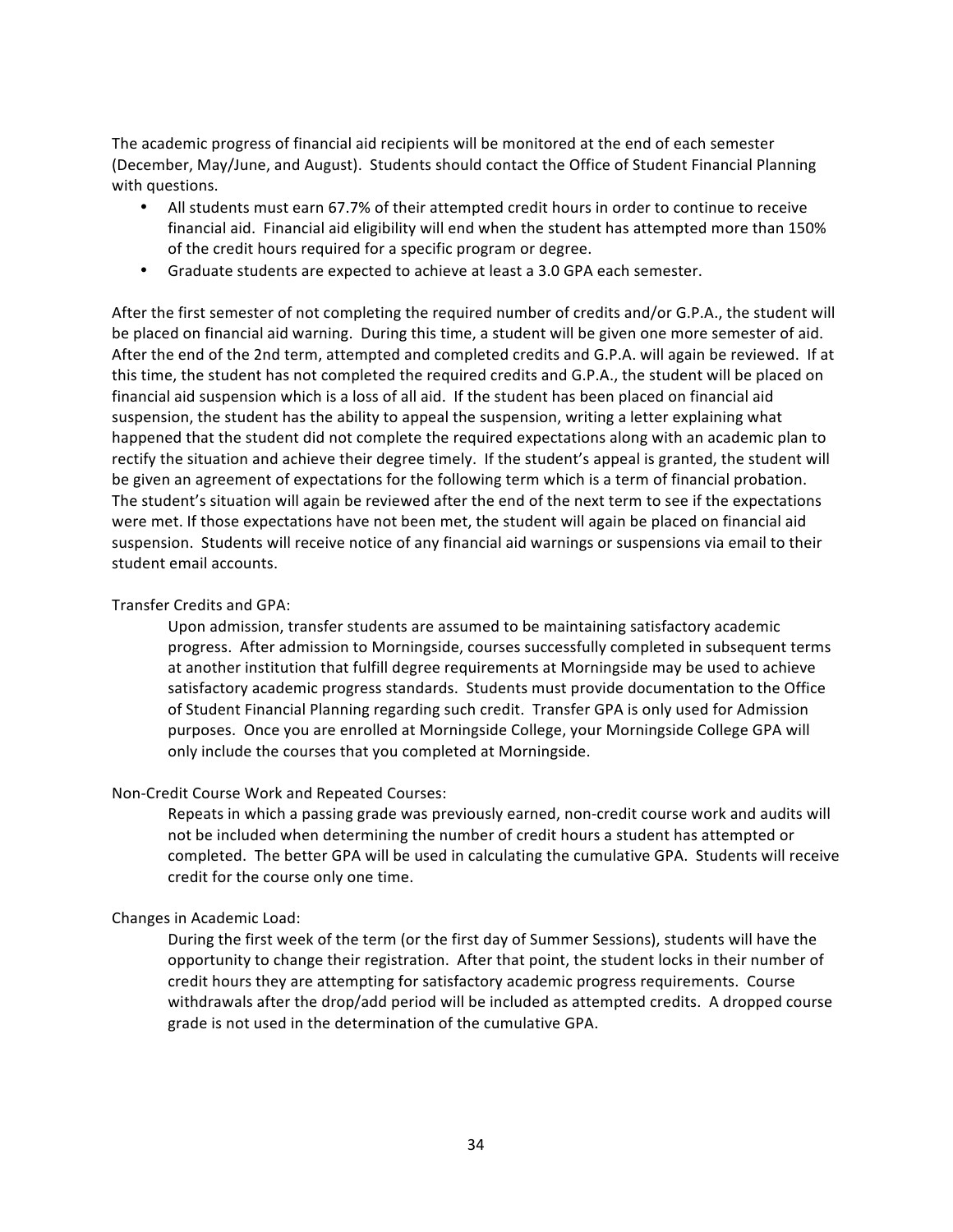Incomplete Grades:

Courses in which a student receives delayed/incomplete grades will be counted as hours attempted but will not be counted as successfully completed until a final passing grade is officially posted to the student's permanent record. The final grade will be used in determining the cumulative GPA.

Students who have met all degree requirements are no longer eligible for financial aid:

- Financial Aid will end when the student has attempted more than 150% of the credit hours required for a specific program or degree.
- Graduate Students:
	- o Students seeking an Endorsement who have met all requirements for that Endorsement.
	- $\circ$  Students seeking a Master's Degree who have met all requirements for the Master's Degree.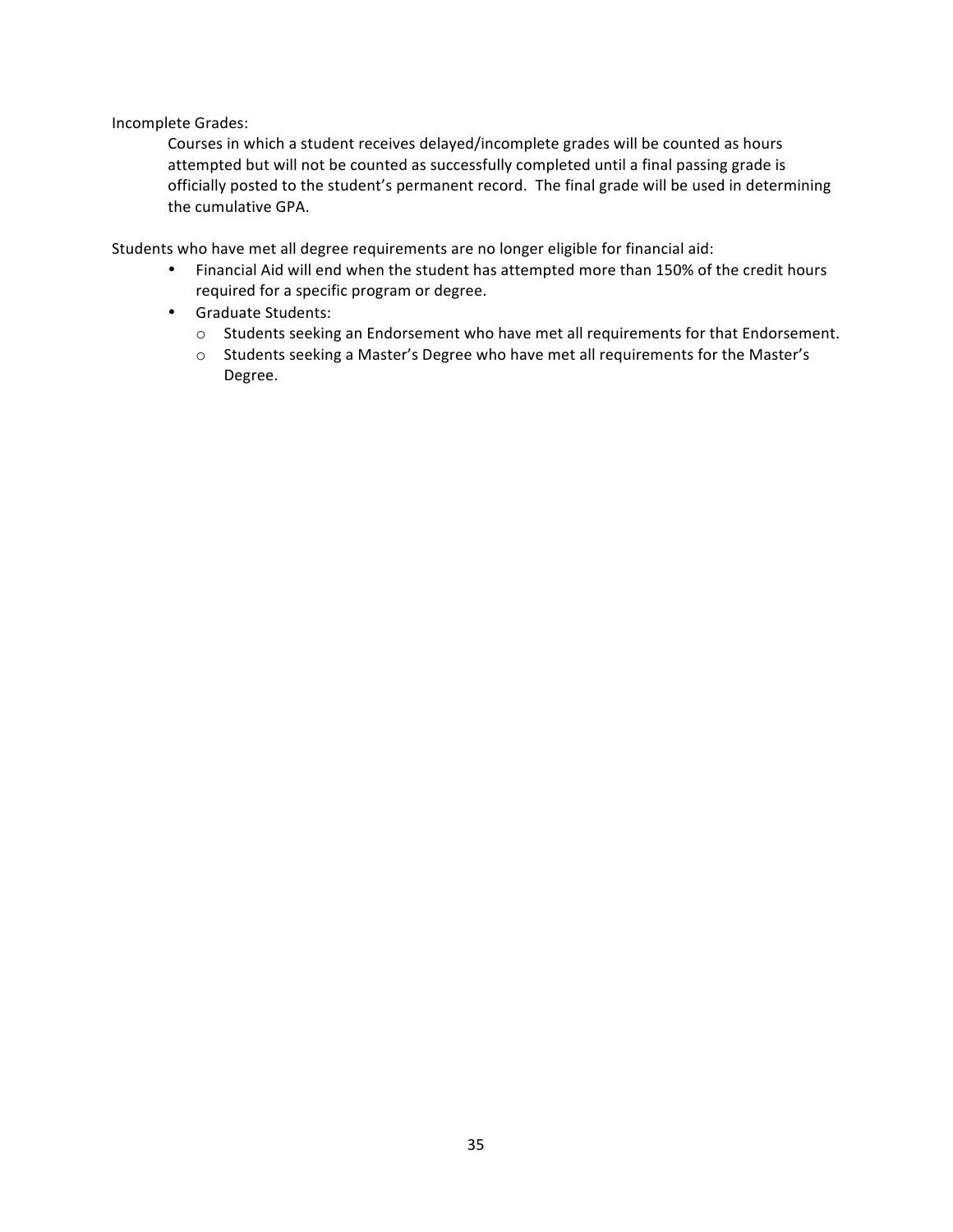## **Sharon Walker School of Education – Graduate Program in Education**

Phone: 1-800-831-0806 ext. 5375 or 712-274-5375 Fax: 712-274-5488 Email: gradeduc@morningside.edu

## **Graduate Faculty and Staff**

Barb Chambers, Director Steve Gates, Department Chair

## **Emeriti Faculty**

Glenna J. Tevis Professor of Education, Emerita, 1983-2013 Richard Owens Professor of Education, Emeritus, 1973-1978; 1986-1998

## **Faculty**

Kimberly M. Christopherson

Associate Professor of Psychology, 2007-

B.A., University of St. Thomas, 1999; M.A., University of North Dakota, 2004; Ph.D., Ibid., 2007. **Steve Gates** 

Professor of Education, 2016-

Wartburg College, 1977, B.A.; Eastern New Mexico University, 1981, M.A.;

University of Iowa, Ph.D., 2003.

Dharma Jairam

Assistant Professor of Education, 2015-

B.A., Keuka College, 1998; M.Ed., The State University of New York at Buffalo, 2004; Ph.D., The University of Nebraska-Lincoln, 2009.

## Henry E. Knowlton

Professor of Education, 2014-

B.S., Temple University, 1972; M.Ed., University of Louisville, 1973; Ed.D., University of Kentucky, 1978.

## **Staff**

Judy Bailey, Advisor Lynnette Green, Advisor George Wm. Holland, Advisor Karen Lewon, Administrative Assistant Joan Shaputis, Recommending Official Tracy Sursely, Student Information Enrollment Coordinator Sandy Van Drie-Yockey, Faculty Coordinator Darby Young, Student Admissions Coordinator

## **Project Proficient Staff**

LuAnn Hasse, Project Director Joan Nielsen, Project Manager Beth Schlitter, Administrative Assistant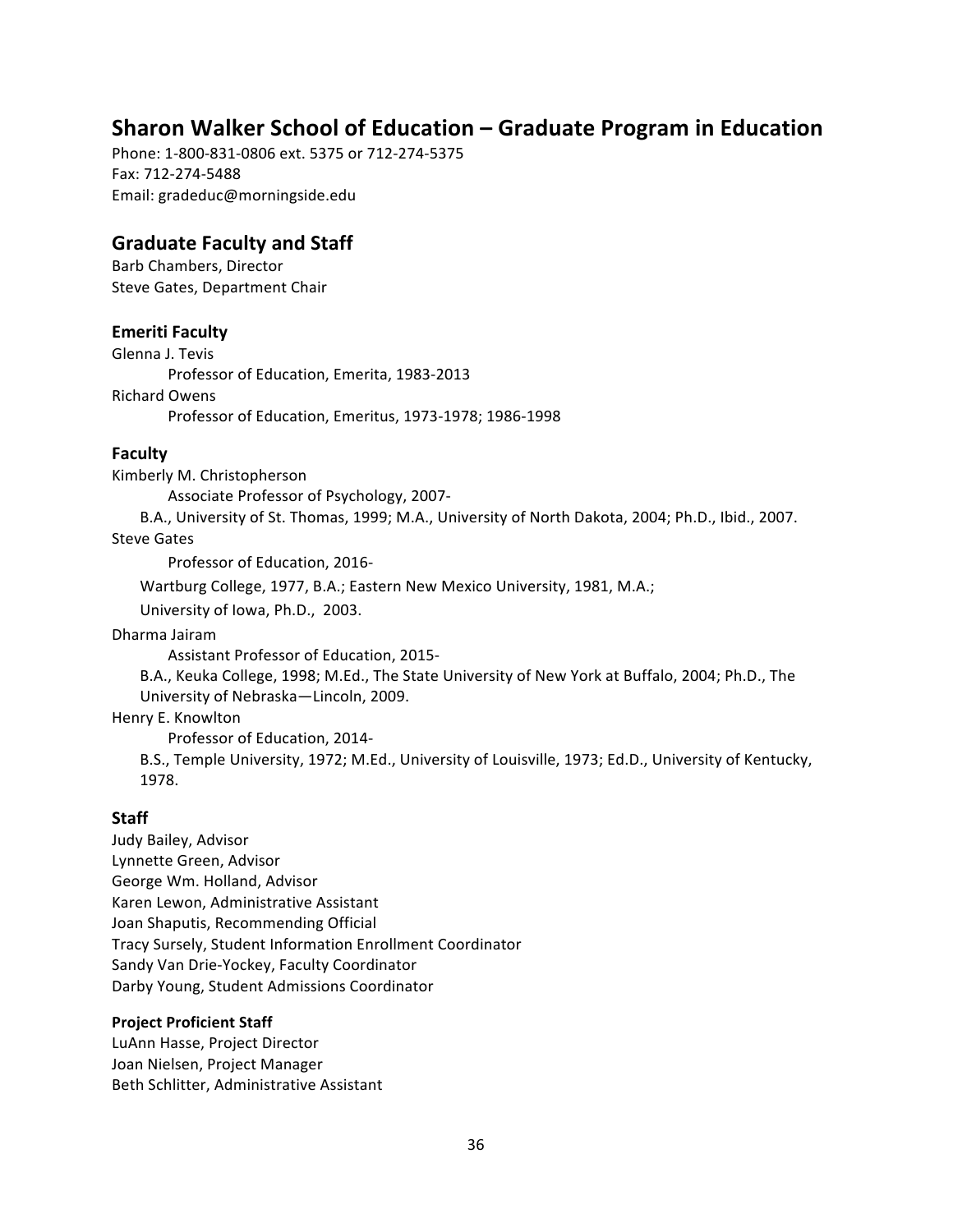# **History**

The Sharon Walker School of Education's Graduate Program has a long history of providing graduate level coursework that is responsive to the needs of licensed professional educators. Morningside began a Master of Arts in Teaching (MAT) program in 1966. The program has been 100% online since 2013.

# **Mission**

The mission of the Graduate Program in Education at Morningside College is "Excellence in Teaching." To carry out this mission, Morningside College offers the graduate degree program Master of Arts in Teaching, as well as graduate teaching endorsements. The program supports professionals as they continue to develop the knowledge, skills, and dispositions that are characteristic of an *Effective Educator*. It prepares them to be leaders and role models for others in their workplace. All course sequences leading to teaching endorsements are approved by the Iowa Department of Education.

# **Teacher Education Conceptual Framework**

The Morningside College Education Department and its stakeholders developed a conceptual framework which describes the vision and purpose of the teacher education program at Morningside College. It is summarized in the Teacher Education Theme statement:

# **Student Learning Outcomes**

Teachers achieve excellence in teaching through the improvement of professional practice. The graduate student in teacher education improves professional practice by:

- Using appropriate assessment and problems-solving strategies.
- Conducting, analyzing, and synthesizing research.
- Providing leadership and collaborating with others.
- Using technology to support learning and productivity.
- Using knowledge of current global and local trends, practices, and issues in the field.

# **Admissions**

# **Admission Requirements**

A student who plans to study towards a graduate degree or endorsement program must meet the following admission requirements:

- Have earned a bachelor's degree with a minimum grade point average of 3.00 (on a 4.00 scale).
	- Any graduate coursework submitted must also have a cumulative grade point average of 3.00
	- If a student does not have a 3.00 cumulative GPA, the last sixty hours taken will be reviewed for consideration under the same requirements.
	- If a student is denied admission because of failure to meet the GPA requirement, the student will be allowed to register for coursework. If, after completing nine graduate credit hours, the student maintains a minimum of a 3.00 cumulative GPA, the student will be admitted.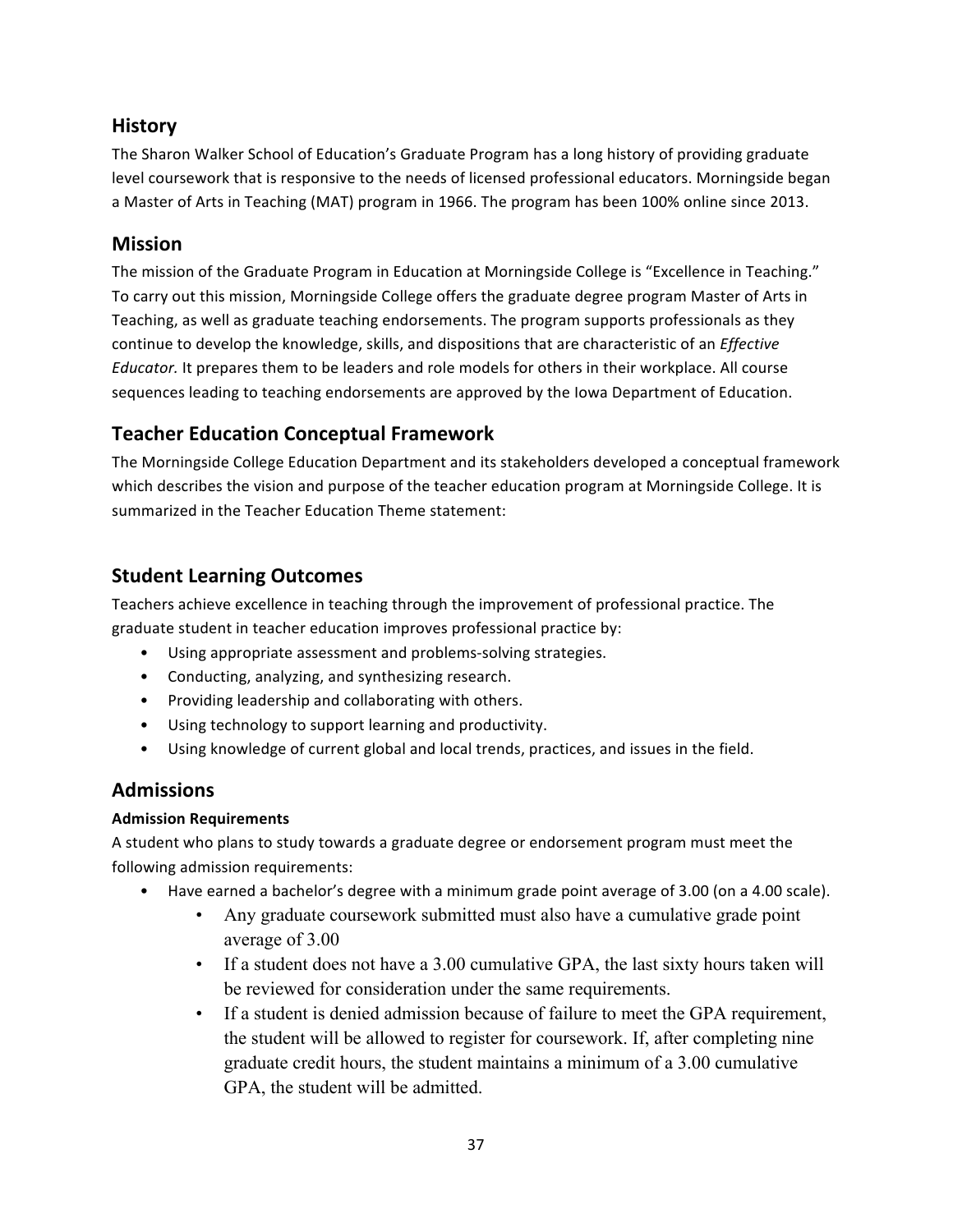- Hold or have held teacher licensure.
- Complete the online admission application.
- Submit official transcripts of all undergraduate and graduate coursework. Electronic transcripts will be accepted from either (a) the institution or (b) an established provider such as Script Safe, Parchment, National Student Clearinghouse, Docufide, SENDedu, etc. Electronic transcripts may be sent to gradeduc@morningside.edu. Paper transcripts from the institution may be sent to: Morningside College; Graduate Office, 1501 Morningside Avenue, Sioux City, IA 51106. Transcripts are not returned to the applicant.

Students residing outside of lowa should contact the Graduate Program in Education to see if they are eligible to apply.

**Full Graduate** admission for degree or endorsement purposes will be granted to an applicant who meets all requirements.

If an applicant meets all requirements with the exception of the minimum grade point requirement, the student may take courses under a *Non-Admit* status. However, the student must earn a 3.0 GPA in the first 9 hours at Morningside College to continue to take courses in a master's or endorsement program. If the student earns a minimum of a 3.0 average for the first 9 graduate hours at Morningside, the student will be reconsidered for admission. If the student has not earned a minimum of 3.0 GPA for the first 9 graduate hours at Morningside, the student's record will be reviewed by the Graduate Committee and a decision will be made regarding the student's continuance in the program. The hours earned under the non-admit status may be applied towards a masters or endorsement program is they are from appropriate courses and meet all other requirements.

**Qualified** students who enroll in graduate study for professional advancement but not to earn a Morningside College degree or endorsement or who are enrolled in a graduate program at another institution are not required to be formally admitted to graduate study at Morningside College.

**College seniors** may enroll in graduate coursework the semester they complete graduation requirements. Graduate courses may not be counted towards completion of the undergraduate degree.

# **Notification of Admission**

The college will notify each student by letter of its decision on admission once the application file is complete. 

# **Program Completion**

A graduate cumulative GPA of 3.0 is required for good academic standing. If the GPA falls below that level, the student will be subject to the consequences outlined in the Academic Warning, Probation, Suspension, and Discontinuance policy.

### **Endorsement**

There is no time limit for completing an endorsement unless the endorsement is part of a master's degree program. In most cases, the final course for an endorsement is an Internship or other type of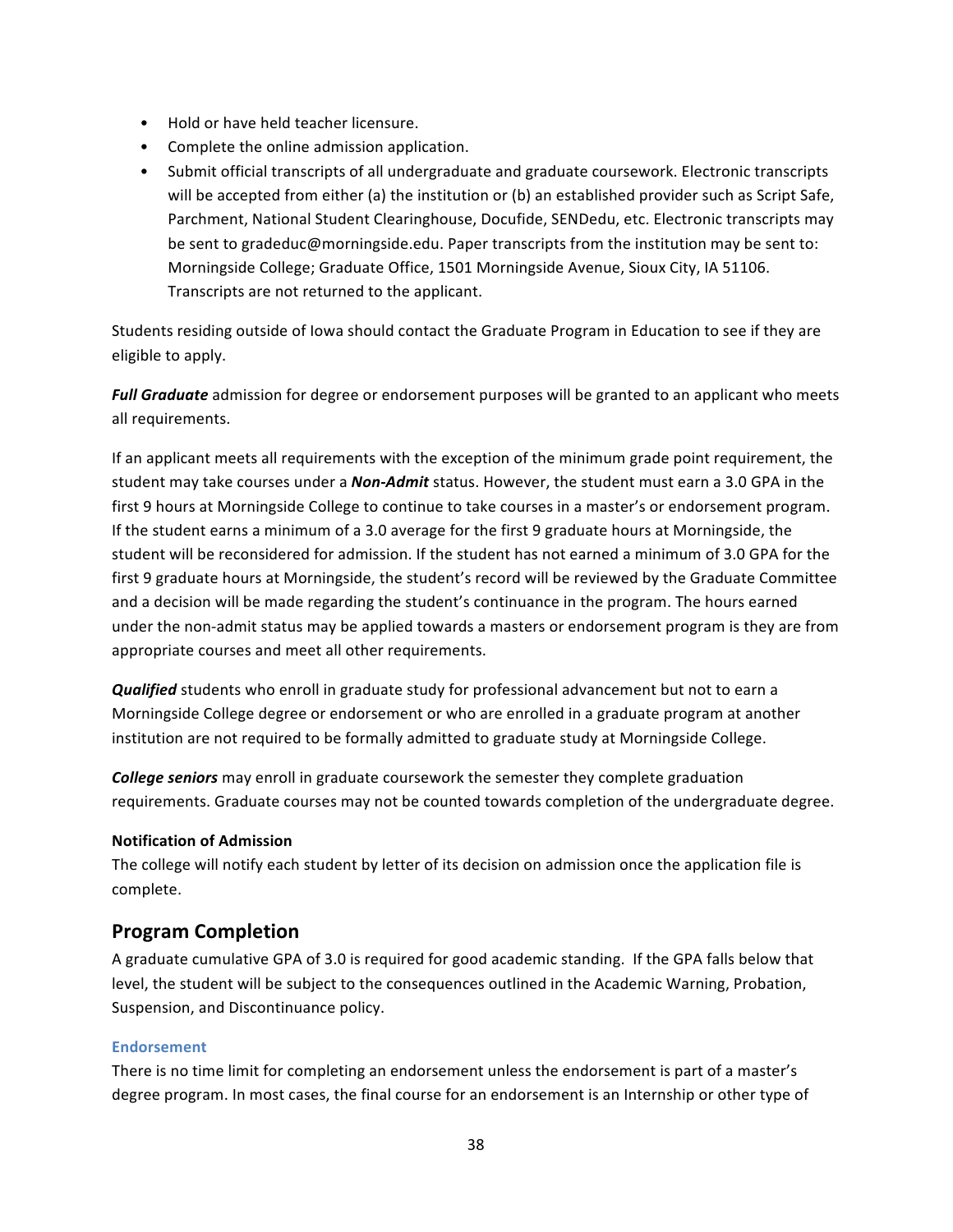capstone experience that is completed when all other endorsement requirements have been met. Individuals who complete the requirements for an lowa-approved endorsement must then apply to have that endorsement added to their teaching license.

Please note that Morningside College cannot confirm whether the endorsements meet requirements for licensure in states outside of lowa. Students should check with the licensing board in their state.

Graduate Internships: In addition to being fully admitted to the Graduate Program, students must complete all course requirements for the endorsement and submit the appropriate online Internship Application before they receive permission to complete the Internship. Students may not apply earlier than one semester before the semester when they want to complete an internship. Completed forms are submitted online to the Graduate Program in Education for review and approval. The internship application is due according to the following schedule:

- By August 1 for Fall term internship placement
- By December 1 for Spring term internship placement
- By May 1 for Summer term internship placement

Summer placements are available for special education internships on a limited basis; summer placements for TAG and ESL internships are not available.

#### **Master's Degree**

A maximum of seven years is permitted for completion of the degree. All requirements for the degree must be completed within this seven-year time frame. The years are counted backwards from the anticipated date the degree will be conferred. Hours taken which exceed this time limit will not count in the degree program.

A graduate cumulative GPA of 3.0 is also required for completion of the degree. A maximum of 6 hours of C+ or C can be used to fulfill the requirements of the master's degree.

Admission to Candidacy for the Degree: Students admitted to a master's degree program must file formal application for admission to candidacy for the degree. Formal admission to candidacy is based on a review of the student's record. To be eligible for approval as a candidate in a degree program, the applicant must have completed at least 18 semester hours of graduate credit in the degree program at Morningside College with at least a 3.0 (B) average and with no incompletes in courses.

Completed forms are submitted online to the Graduate Program in Education for review and approval. The candidacy application is due according to the following schedule:

- November 1 for Spring Enrollment
- March 1 for Summer Enrollment
- July 1 for Fall Enrollment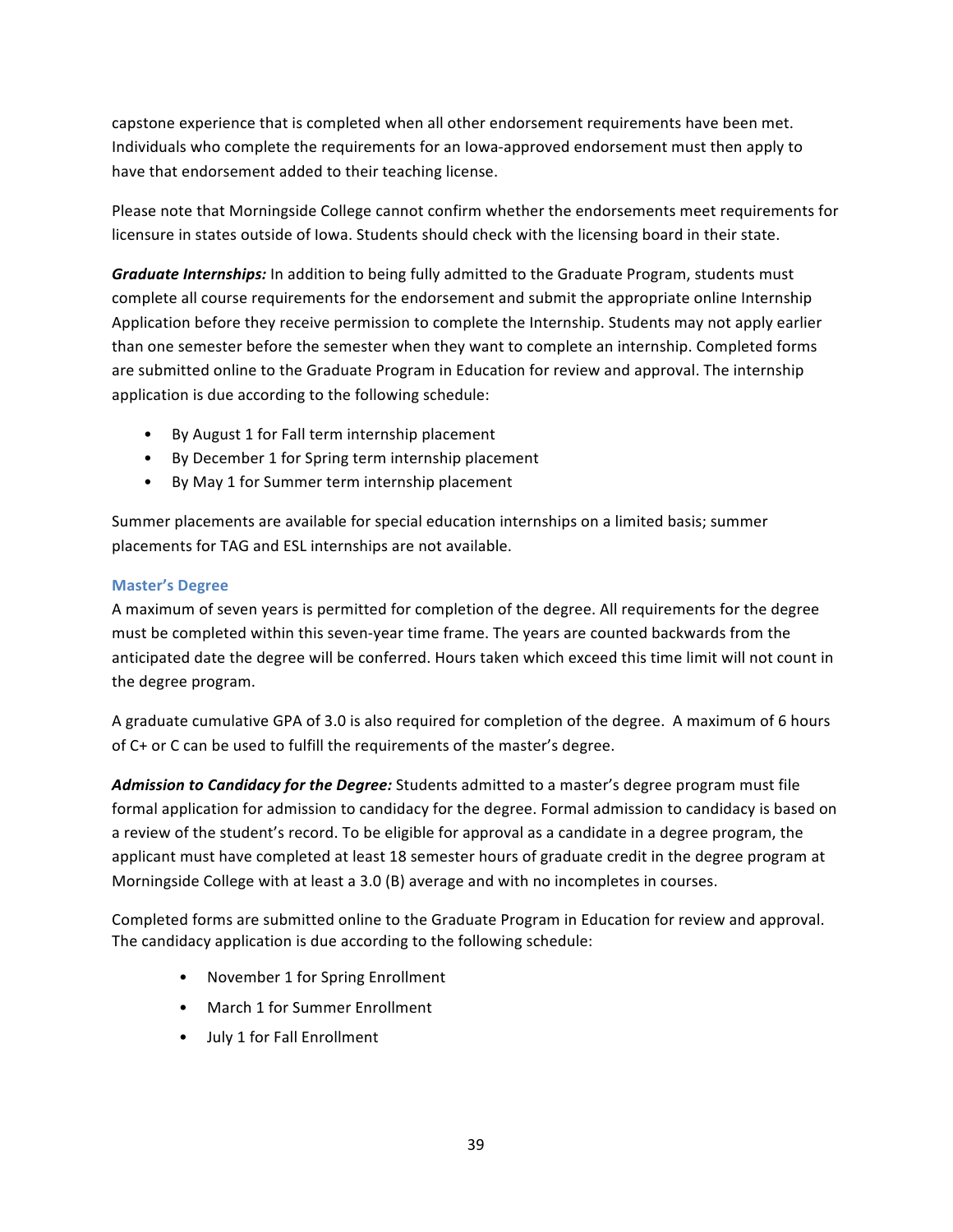Candidacy forms remain in the student's permanent record. A letter is sent to the student informing the student of the action taken and a copy of the signed application is included. A student must be admitted to candidacy for the degree before the student is approved EDUC 697: Educational Research.

Graduate Research Project: Students in the master's degree program are required to design and implement an action research project prior to graduation. This project grows out of the action research developed in the course EDUC 697 Educational Research. The project is implemented in the student's classroom or district following the completion of the research class. Then, during EDUC 699, the student writes the final research report and submits it for approval as one of the course requirements. A report not meeting minimum standards will delay the student's graduation.

# **Endorsement and Degree Requirements**

# **Master of Arts in Teaching Degree Requirements**

#### **Master of Arts in Teaching: Professional Educator (Non-Iowa Residents)**

#### **Prerequisite:**

Hold a valid teaching license

# **Required Professional Foundation Courses: 18 18 credits**

| <b>EDUC 502</b> | Learning in Educational Settings                  | 3 credits |
|-----------------|---------------------------------------------------|-----------|
| <b>EDUC 512</b> | <b>Issues in Education</b>                        | 3 credits |
| <b>EDUC 522</b> | Instructional Technology                          | 3 credits |
| <b>EDUC 611</b> | <b>Student Diversity and Educational Practice</b> | 3 credits |
| <b>EDUC 697</b> | <b>Educational Research</b>                       | 3 credits |
| <b>EDUC 698</b> | Data Collection and Analysis                      | 1 credit  |
| <b>EDUC 699</b> | Interpreting and Reporting Educational Research   | 2 credits |
|                 |                                                   |           |

### **Elective Courses: 18 credits**

Students will make their choices based on their professional development plan and with advice from their advisor. Courses that may fulfill requirements include:

- Select graduate courses offered by Morningside College. Please refer to the Graduate Program in Education website.
- Courses developed by educational partners that have passed the graduate review and approval process (no more than eight credits from partners can be applied towards the degree).

### **Total Required for the Degree: 1888 1988 1988 1988 1988 1988 1988 1988 1988 1988 1988 1988 1988 1988 1988 1988 1988 1988 1988 1988 1988 1988 1988 1988 1988 1988 1988**

### **Master of Arts in Teaching: Professional Educator (Iowa Residents)**

**Prerequisite:**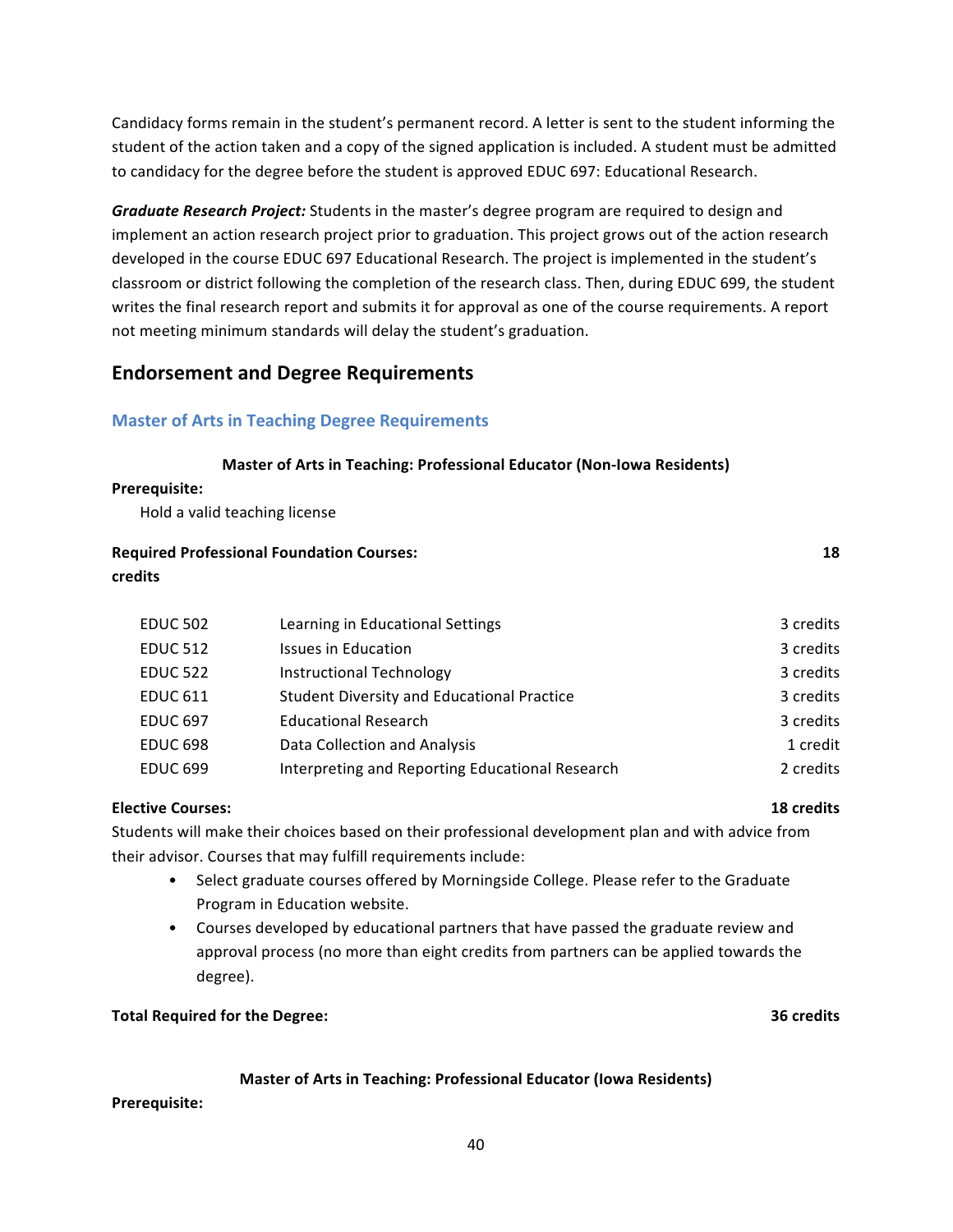Hold a valid teaching license

**Required Professional Foundation Courses: 18 credits**

| <b>EDUC 502</b> | Learning in Educational Settings                  | 3 credits |
|-----------------|---------------------------------------------------|-----------|
| <b>EDUC 512</b> | <b>Issues in Education</b>                        | 3 credits |
| <b>EDUC 522</b> | <b>Instructional Technology</b>                   | 3 credits |
| <b>EDUC 611</b> | <b>Student Diversity and Educational Practice</b> | 3 credits |
| <b>EDUC 697</b> | <b>Educational Research</b>                       | 3 credits |
| <b>EDUC 698</b> | Data Collection and Analysis                      | 1 credit  |
| <b>EDUC 699</b> | Interpreting and Reporting Educational Research   | 2 credits |

#### **Elective Courses: 18** credits

Students will make their choices based on their professional development plan and with advice from their advisor. Courses that may fulfill requirements include:

- Graduate courses offered by Morningside College.
- Courses developed by educational partners that have passed the graduate review and approval process (no more than eight credits from partners can be applied towards the degree).

### **Total Required for the Degree: 1988 1998 1999 1999 1999 1999 1999 1999 1999 1999 1999 1999 1999 1999 1999 1999 1999 1999 1999 1999 1999 1999 1999 1999 1999 1999 1999**

#### **Master of Arts in Teaching: Reading Specialist**

#### **Degree Prerequisite:**

Hold a valid teaching license

#### **Endorsement Prerequisites:**

Hold a master's degree in education or special education Have at least 1 year of teaching experience; where the teaching of reading is represented as a significant teaching responsibility

| <b>9</b> credits |
|------------------|
|                  |

| EDUC 512        | Issues in Education                             | 3 credits |
|-----------------|-------------------------------------------------|-----------|
| EDUC 697        | Educational Research                            | 3 credit  |
| <b>EDUC 698</b> | Data Collection and Analysis                    | 1 credit  |
| <b>EDUC 699</b> | Interpreting and Reporting Educational Research | 2 credits |

| <b>Required Courses in Major Field of Study:</b> |                           | 27 credits |
|--------------------------------------------------|---------------------------|------------|
| <b>EDUC 760</b>                                  | <b>Reading Assessment</b> | 2 credits  |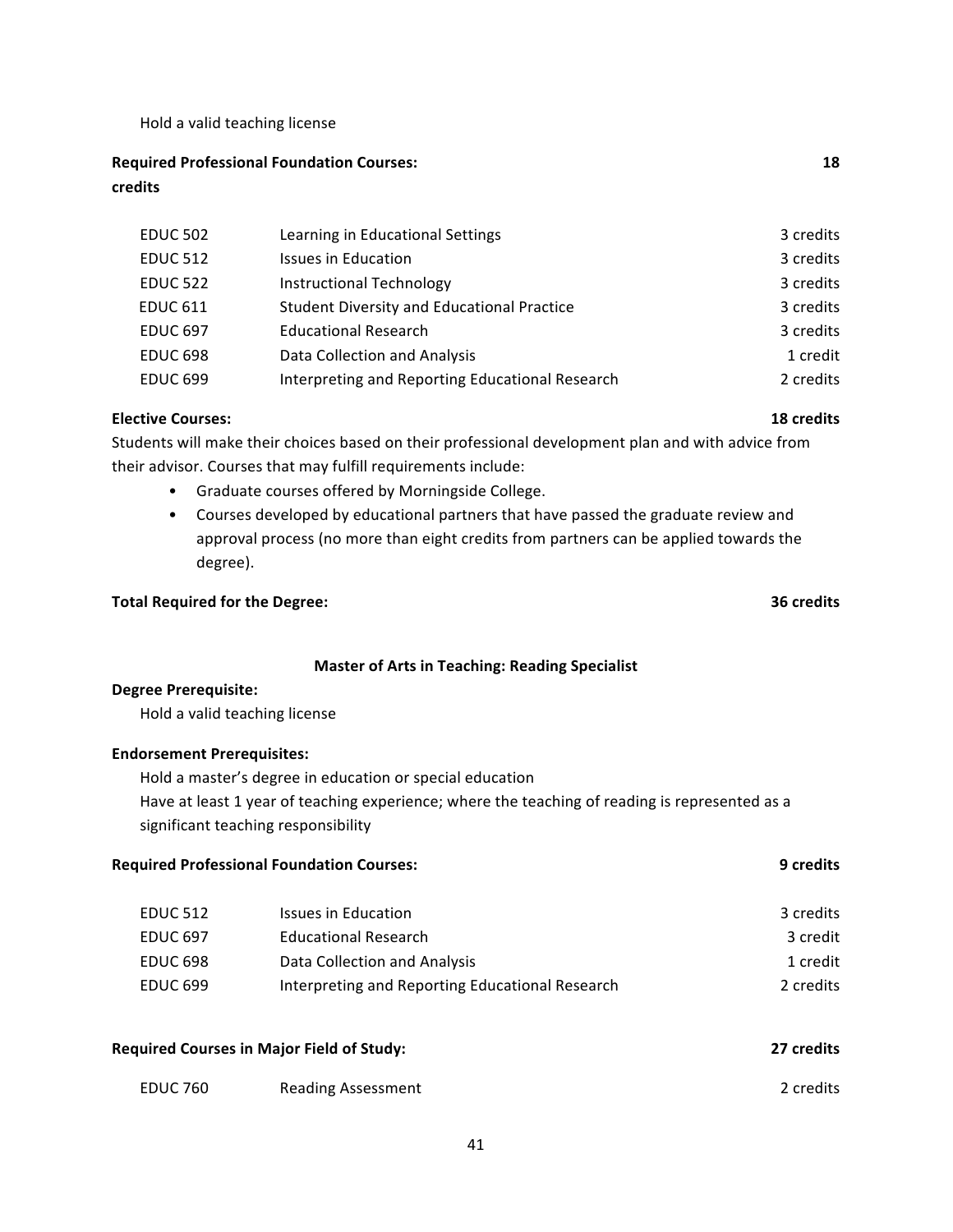| <b>EDUC 762</b> | Diagnostic Teaching of Reading & Practicum         | 4 credits |
|-----------------|----------------------------------------------------|-----------|
| <b>EDUC 763</b> | Oral and Written Language Development              | 4 credits |
| <b>EDUC 764</b> | Literacy for Grades K-4 & Practicum                | 3 credits |
| <b>EDUC 765</b> | Literacy for Grades 5-8 & Practicum                | 3 credits |
| <b>EDUC 766</b> | Literacy for Grades 9-12 & Practicum               | 3 credits |
| <b>EDUC 768</b> | Psychology of Reading                              | 3 credits |
| <b>EDUC 769</b> | Advanced Human Growth and Development              | 2 credits |
| <b>EDUC 770</b> | Administration and Supervision of Reading Programs | 3 credits |
|                 |                                                    |           |

### **Total Required for the Degree: 1988 1999 1999 1999 1999 1999 1999 1999 1999 1999 1999 1999 1999 1999 1999 1999 1999 1999 1999 1999 1999 1999 1999 1999 1999 1999 1999**

# **Master of Arts in Teaching: Special Education with the K-8 Instructional Strategist I Endorsement**

#### **Prerequisites:**

Hold a valid teaching license Survey of Exceptionalities Developmental Reading

#### **Required Professional Foundation Courses: 19 and 20 and 20 and 20 and 20 and 20 and 20 and 20 and 20 and 20 and 20 and 20 and 20 and 20 and 20 and 20 and 20 and 20 and 20 and 20 and 20 and 20 and 20 and 20 and 20 and 20**

| <b>EDUC 512</b> | Issues in Education                              | 3 credits  |
|-----------------|--------------------------------------------------|------------|
| <b>EDUC 697</b> | <b>Educational Research</b>                      | 3 credits  |
| <b>EDUC 698</b> | Data Collection and Analysis                     | 1 credits  |
| <b>EDUC 699</b> | Interpreting and Reporting Educational Research  | 2 credits  |
|                 | <b>Required Courses in Major Field of Study:</b> | 28 credits |
| <b>EDUC 762</b> | Diagnostic Teaching of Reading & Practicum       | 4 credits  |
| <b>SPED 531</b> | K-8 Mild/Moderate Methods & Practicum            | 2 credits  |
| <b>SPED 535</b> | Diagnostic Teaching of Math & Practicum          | 2 credits  |
| <b>SPED 536</b> | <b>Applied Behavior Analysis</b>                 | 4 credits  |
| <b>SPED 551</b> | <b>Educational Assessment</b>                    | 4 credits  |
| <b>SPED 665</b> | Introduction to Mild/Moderate Disabilities       | 4 credits  |
| <b>SPED 672</b> | <b>Special Education Law</b>                     | 2 credits  |
| <b>SPED 676</b> | <b>Collaborative Partnerships and Transition</b> | 3 credits  |
| <b>SPED 641</b> | Internship: Instructional Strategist I: K-8      | 3 credits  |
|                 |                                                  |            |

# **Total Required for the Degree: 37** credits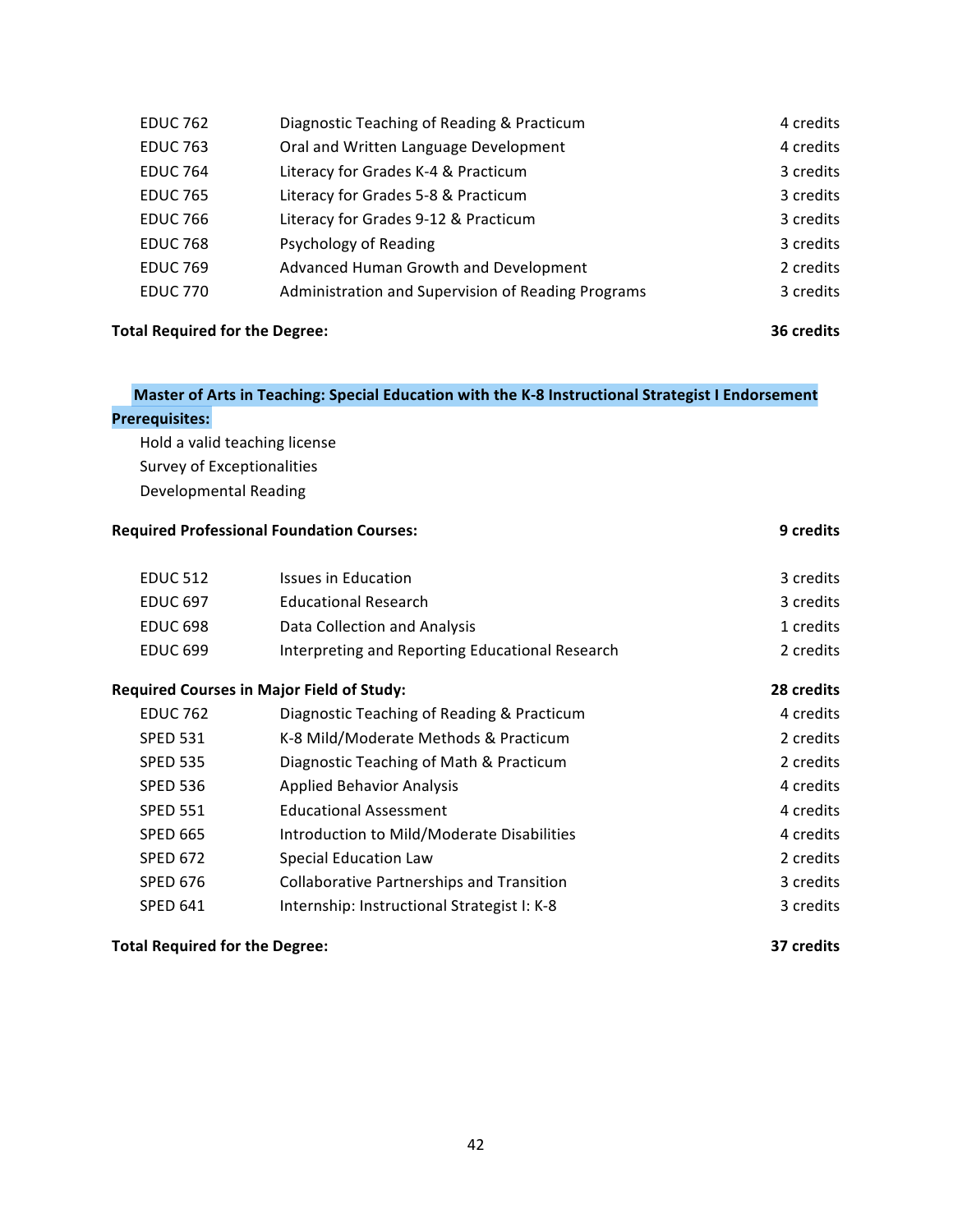#### **Master of Arts in Teaching: Special Education with the 5-12 Instructional Strategist I Endorsement**

#### **Prerequisites:**

Hold a valid teaching license Survey of Exceptionalities

### **Required Professional Foundation Courses: 19 and 20 and 20 and 20 and 20 and 20 and 20 and 20 and 20 and 20 and 20 and 20 and 20 and 20 and 20 and 20 and 20 and 20 and 20 and 20 and 20 and 20 and 20 and 20 and 20 and 20**

| <b>EDUC 512</b> | Issues in Education                              | 3 credits  |
|-----------------|--------------------------------------------------|------------|
| <b>EDUC 697</b> | <b>Educational Research</b>                      | 3 credits  |
| <b>EDUC 698</b> | Data Collection and Analysis                     | 1 credits  |
| <b>EDUC 699</b> | Interpreting and Reporting Educational Research  | 2 credits  |
|                 | <b>Required Courses in Major Field of Study:</b> | 28 credits |
| <b>EDUC 761</b> | Reading in Content Areas                         | 4 credits  |
| <b>SPED 532</b> | 5-12 Mild/Moderate Methods & Practicum           | 2 credits  |
| <b>SPED 535</b> | Diagnostic Teaching of Math & Practicum          | 2 credits  |
| <b>SPED 536</b> | <b>Applied Behavior Analysis</b>                 | 4 credits  |
| <b>SPED 551</b> | <b>Educational Assessment</b>                    | 4 credits  |
| <b>SPED 665</b> | Introduction to Mild/Moderate Disabilities       | 4 credits  |
| <b>SPED 672</b> | <b>Special Education Law</b>                     | 2 credits  |
| <b>SPED 676</b> | <b>Collaborative Partnerships and Transition</b> | 3 credits  |
| <b>SPED 642</b> | Internship: Instructional Strategist I: 5-12     | 3 credits  |
|                 |                                                  |            |

### **Total Required for the Degree: 37** credits

# **Master of Arts in Teaching: Special Education with the K-12 Instructional Strategist II: Behavior Disorders/Learning Disabilities Endorsement**

### **Prerequisites:**

Hold a valid teaching license Survey of Exceptionalities

### **Required Professional Foundation Courses: 19 and 20 and 20 and 20 and 20 and 20 and 20 and 20 and 20 and 20 and 20 and 20 and 20 and 20 and 20 and 20 and 20 and 20 and 20 and 20 and 20 and 20 and 20 and 20 and 20 and 20**

| <b>Required Courses in Major Field of Study:</b> |                                                 | 28 credits |
|--------------------------------------------------|-------------------------------------------------|------------|
| <b>EDUC 699</b>                                  | Interpreting and Reporting Educational Research | 2 credits  |
| <b>EDUC 698</b>                                  | Data Collection and Analysis                    | 1 credits  |
| <b>EDUC 697</b>                                  | <b>Educational Research</b>                     | 3 credits  |
| <b>EDUC 512</b>                                  | Issues in Education                             | 3 credits  |
|                                                  |                                                 |            |

SPED 536 Applied Behavior Analysis 4 Credits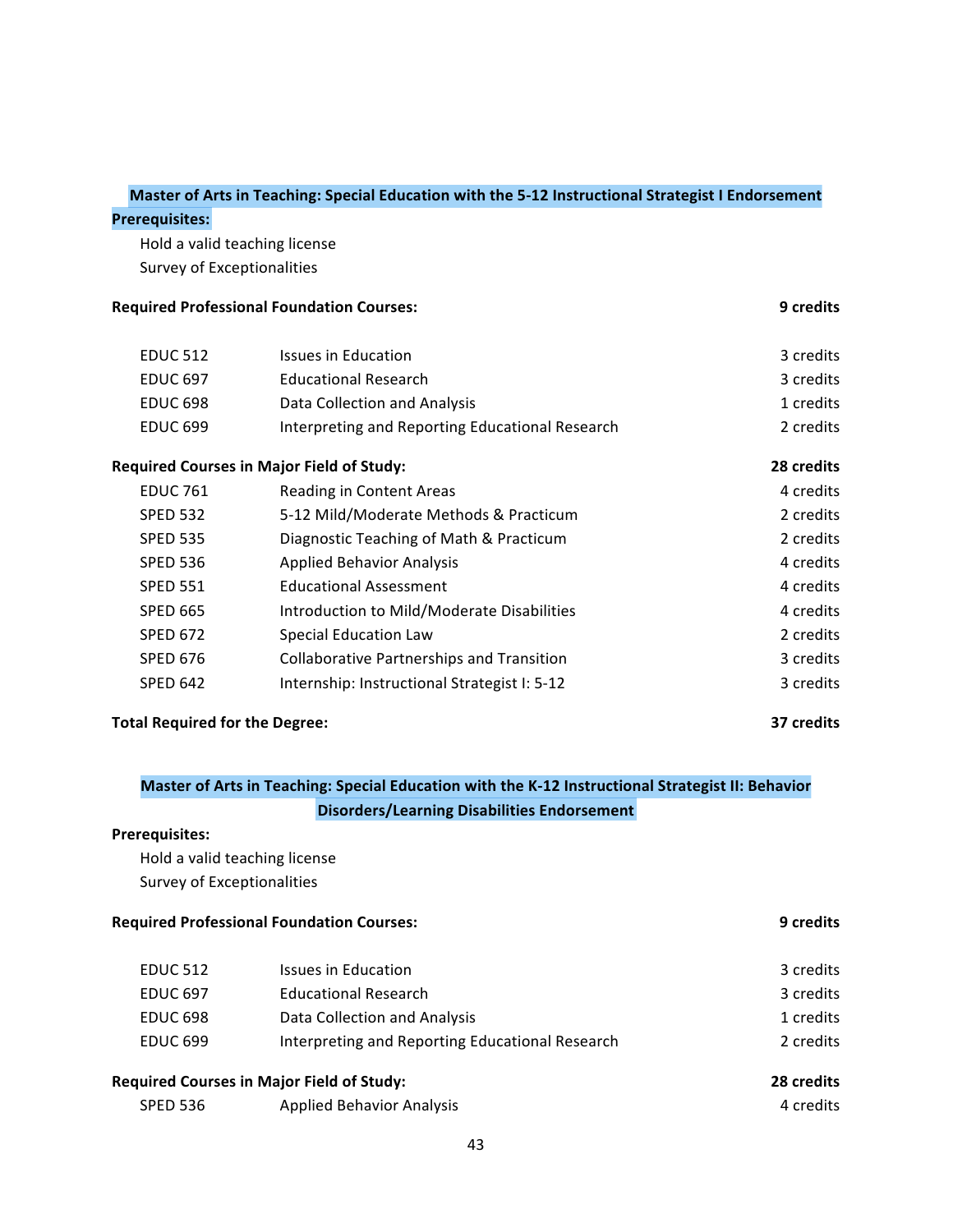| <b>SPED 551</b> | <b>Educational Assessment</b>                         | 4 credits |
|-----------------|-------------------------------------------------------|-----------|
| <b>SPED 644</b> | <b>Assistive Technology</b>                           | 2 credits |
| <b>SPED 645</b> | Language Development and Communication Disorders      | 2 credits |
| <b>SPED 661</b> | Behavior Disorders: Theory and Methods & Practicum    | 4 credits |
| <b>SPED 662</b> | Learning Disabilities: Theory and Methods & Practicum | 4 credits |
| <b>SPED 672</b> | <b>Special Education Law</b>                          | 2 credits |
| <b>SPED 676</b> | <b>Collaborative Partnerships &amp; Transition</b>    | 3 credits |
| <b>SPED 679</b> | Internship: Instructional Strategist II: BD/LD        | 3 credits |
|                 |                                                       |           |

### **Total Required for the Degree: 37** credits

# Master of Arts in Teaching: Special Education with the K-12 Instructional Strategist II: Mental **Disabilities Endorsement**

#### **Prerequisites:**

Hold a valid teaching license Survey of Exceptionalities

### **Required Professional Foundation Courses: 19 and 20 and 20 and 20 and 20 and 20 and 20 and 20 and 20 and 20 and 20 and 20 and 20 and 20 and 20 and 20 and 20 and 20 and 20 and 20 and 20 and 20 and 20 and 20 and 20 and 20**

| <b>EDUC 512</b> | Issues in Education                              | 3 credits  |
|-----------------|--------------------------------------------------|------------|
| <b>EDUC 697</b> | <b>Educational Research</b>                      | 3 credits  |
| <b>EDUC 698</b> | Data Collection and Analysis                     | 1 credits  |
| <b>EDUC 699</b> | Interpreting and Reporting Educational Research  | 2 credits  |
|                 | <b>Required Courses in Major Field of Study:</b> | 28 credits |
| <b>SPED 536</b> | <b>Applied Behavior Analysis</b>                 | 4 credits  |
| <b>SPED 551</b> | <b>Educational Assessment</b>                    | 4 credits  |
| <b>SPED 644</b> | <b>Assistive Technology</b>                      | 2 credits  |
|                 |                                                  |            |

| <b>SPED 645</b> | Language Development and Communication Disorders                   | 2 credits |
|-----------------|--------------------------------------------------------------------|-----------|
| <b>SPED 660</b> | Introduction to Intellectual Disabilities                          | 4 credits |
| <b>SPED 675</b> | Intellectual Disabilities: Curriculum and Methods & Practicum      | 4 credits |
| <b>SPED 672</b> | Special Education Law                                              | 2 credits |
| <b>SPED 676</b> | <b>Collaborative Partnerships and Transition</b>                   | 3 credits |
| <b>SPED 678</b> | Internship: Instructional Strategist II: Intellectual Disabilities | 3 credits |
|                 |                                                                    |           |

# **Total Required for the Degree: 37** credits

# **Iowa Endorsement Requirements**

Persons seeking an endorsement may, in most cases, satisfy the requirements with a combination of undergraduate and graduate hours. A transcript analysis done by the licensure officer or other designated staff member will indicate which courses the student needs to complete Morningside's approved endorsement program.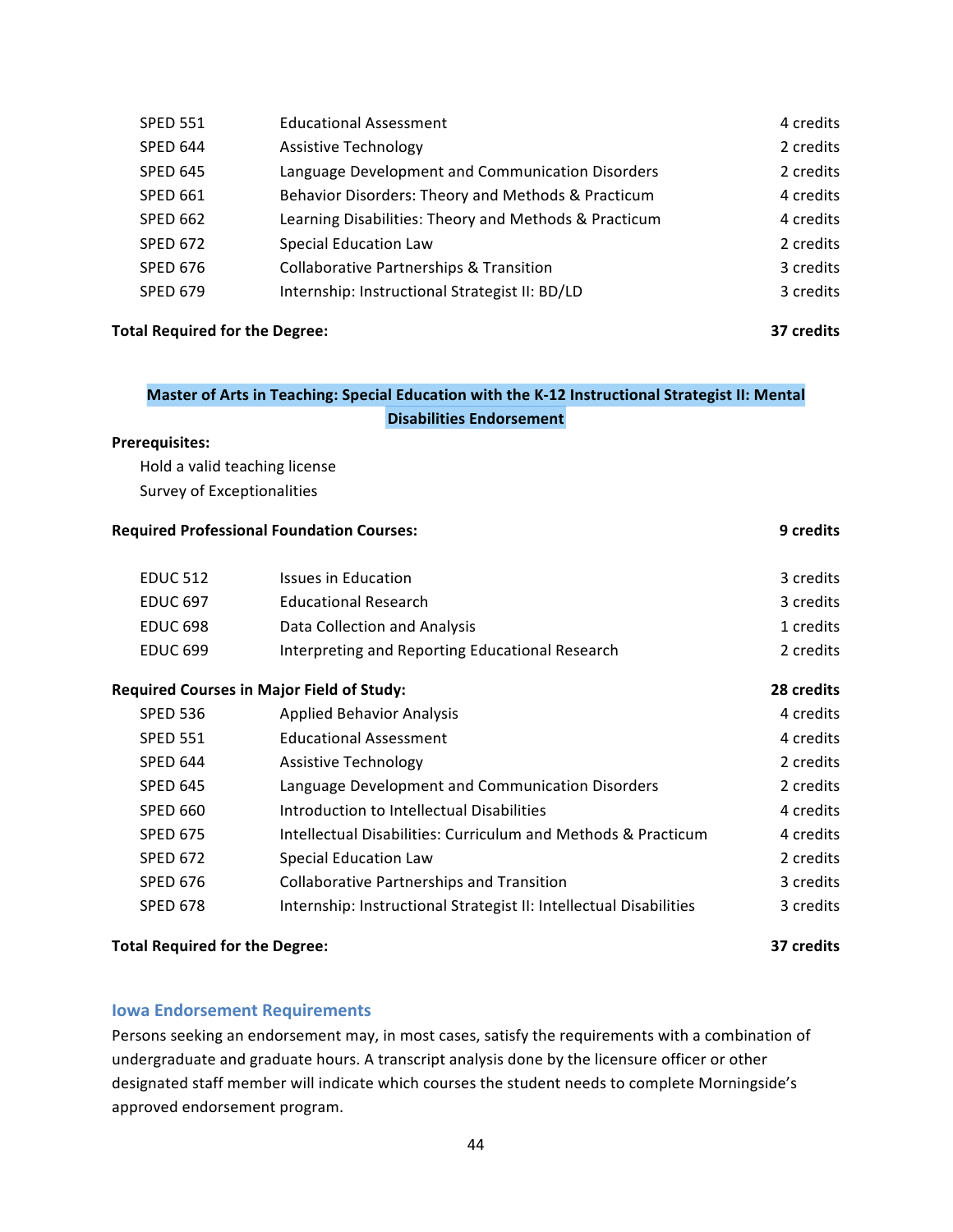Please note that Morningside College cannot confirm whether the endorsements meet requirements for licensure in states outside of lowa. Students should check with the licensing board in their state.

#### **K-12 English as a Second Language (ESL)**

#### **Prerequisite:**

Hold elementary or secondary teaching certification

#### **Required Courses:**

| <b>EDUC 705</b> | <b>ESL Methods</b>                       | 3 credits |
|-----------------|------------------------------------------|-----------|
| <b>EDUC 710</b> | <b>ESL Assessment</b>                    | 3 credits |
| <b>EDUC 715</b> | Linguistics for ESL Learners             | 3 credits |
| <b>EDUC 720</b> | Language, Culture and Classroom Practice | 3 credits |
| <b>EDUC 725</b> | Second Language Acquisition              | 3 credits |
| EDUC 730 or 731 | K-8 or 5-12 Internship                   | 3 credits |
|                 |                                          |           |

# **Total Required for the Endorsement: 18** credits

#### **K-8 Instructional Strategist I: Mild/Moderate**

#### **Prerequisites:**

Survey of Exceptionalities Developmental Reading

#### **Required Courses:**

| <b>EDUC 762</b> | Diagnostic Teaching of Reading & Practicum       | 4 credits |
|-----------------|--------------------------------------------------|-----------|
| <b>SPED 531</b> | K-8 Mild/Moderate Methods & Practicum            | 2 credits |
| <b>SPED 535</b> | Diagnostic Teaching of Math & Practicum          | 2 credits |
| <b>SPED 536</b> | <b>Applied Behavior Analysis</b>                 | 4 credits |
| <b>SPED 551</b> | <b>Educational Assessment</b>                    | 4 credits |
| <b>SPED 665</b> | Introduction to Mild/Moderate Disabilities       | 4 credits |
| <b>SPED 672</b> | <b>Special Education Law</b>                     | 2 credits |
| <b>SPED 676</b> | <b>Collaborative Partnerships and Transition</b> | 3 credits |
| <b>SPED 641</b> | Internship: Instructional Strategist I: K-8      | 3 credits |
|                 |                                                  |           |

### **Total Required for the Endorsement: 28** credits

# **5-12 Instructional Strategist I: Mild/Moderate**

#### **Prerequisite:**

Survey of Exceptionalities

#### **Required Courses:**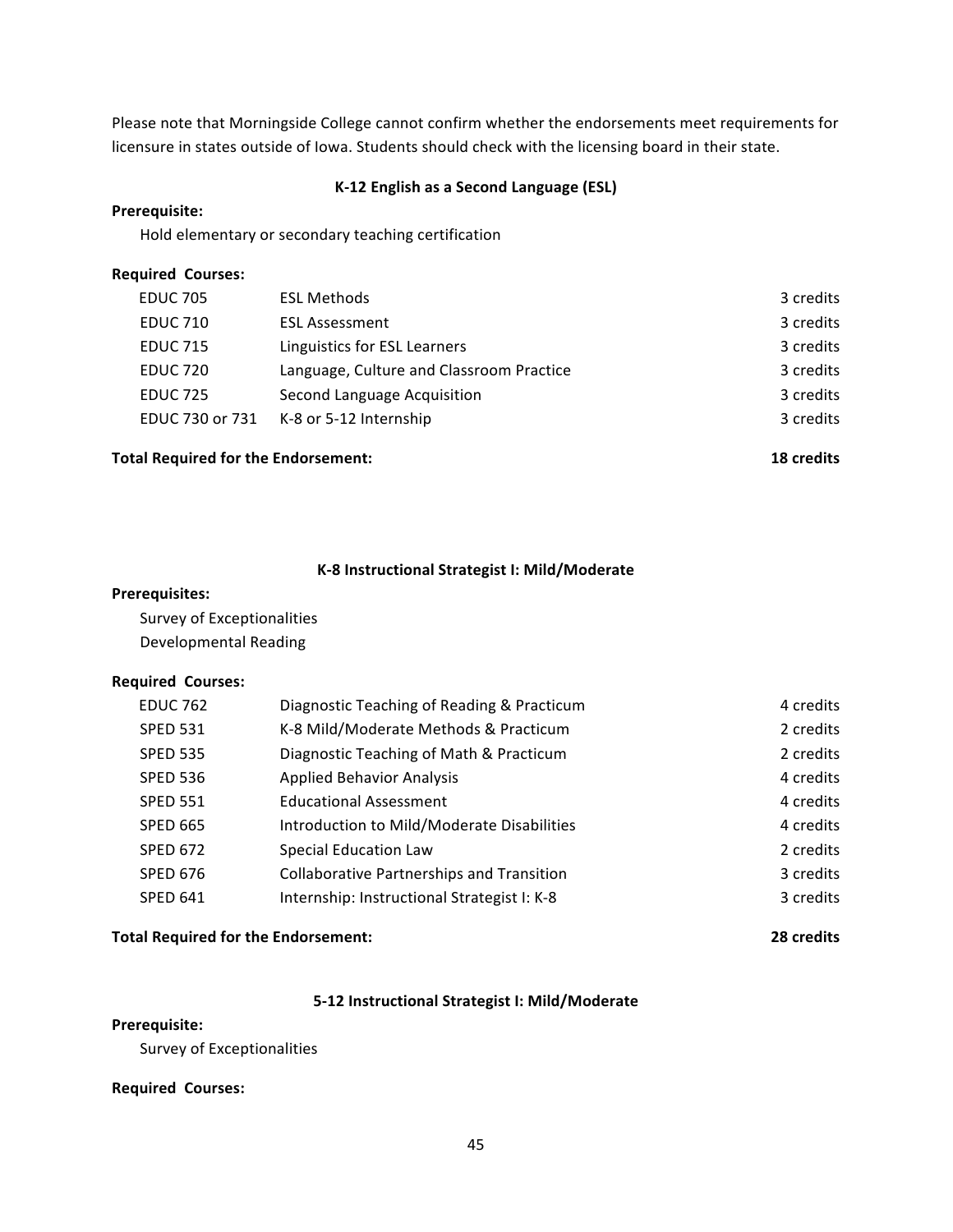| <b>EDUC 761</b> | Reading in Content Areas                         | 4 credits |
|-----------------|--------------------------------------------------|-----------|
| <b>SPED 532</b> | 5-12 Mild/Moderate Methods & Practicum           | 2 credits |
| <b>SPED 535</b> | Diagnostic Teaching of Math & Practicum          | 2 credits |
| <b>SPED 536</b> | <b>Applied Behavior Analysis</b>                 | 4 credits |
| <b>SPED 551</b> | <b>Educational Assessment</b>                    | 4 credits |
| <b>SPED 665</b> | Introduction to Mild/Moderate Disabilities       | 4 credits |
| <b>SPED 672</b> | <b>Special Education Law</b>                     | 2 credits |
| <b>SPED 676</b> | <b>Collaborative Partnerships and Transition</b> | 3 credits |
| <b>SPED 642</b> | Internship: Instructional Strategist I: 5-12     | 3 credits |
|                 |                                                  |           |

#### **Total Required for the Endorsement: 28 credits**

# **K-12 Instructional Strategist II: Behavior Disorder/Learning Disabilities**

### **Prerequisite:**

Survey of Exceptionalities

### **Required Courses:**

| <b>SPED 536</b> | <b>Applied Behavior Analysis</b>                      | 4 credits |
|-----------------|-------------------------------------------------------|-----------|
| <b>SPED 551</b> | <b>Educational Assessment</b>                         | 4 credits |
| SPED 644        | <b>Assistive Technology</b>                           | 2 credits |
| <b>SPED 645</b> | Language Development and Communication Disorders      | 2 credits |
| <b>SPED 661</b> | Behavior Disorders: Theory and Methods & Practicum    | 4 credits |
| <b>SPED 661</b> | Learning Disabilities: Theory and Methods & Practicum | 4 credits |
| <b>SPED 672</b> | <b>Special Education Law</b>                          | 2 credits |
| <b>SPED 676</b> | <b>Collaborative Partnerships and Transition</b>      | 3 credits |
| <b>SPED 641</b> | Internship: Instructional Strategist II: BD/LD        | 3 credits |

### **Total Required for the Endorsement: 28** credits

### **K-12 Instructional Strategist II: Mental Disabilities**

#### **Prerequisite:**

Survey of Exceptionalities

#### **Required Courses:**

| <b>SPED 536</b> | <b>Applied Behavior Analysis</b>                              | 4 credits |
|-----------------|---------------------------------------------------------------|-----------|
| <b>SPED 551</b> | <b>Educational Assessment</b>                                 | 4 credits |
| <b>SPED 644</b> | <b>Assistive Technology</b>                                   | 2 credits |
| <b>SPED 645</b> | Language Development and Communication Disorders              | 2 credits |
| <b>SPED 660</b> | Introduction to Intellectual Disabilities                     | 4 credits |
| <b>SPED 675</b> | Intellectual Disabilities: Curriculum and Methods & Practicum | 4 credits |
| <b>SPED 672</b> | <b>Special Education Law</b>                                  | 2 credits |
| <b>SPED 676</b> | <b>Collaborative Partnerships and Transition</b>              | 3 credits |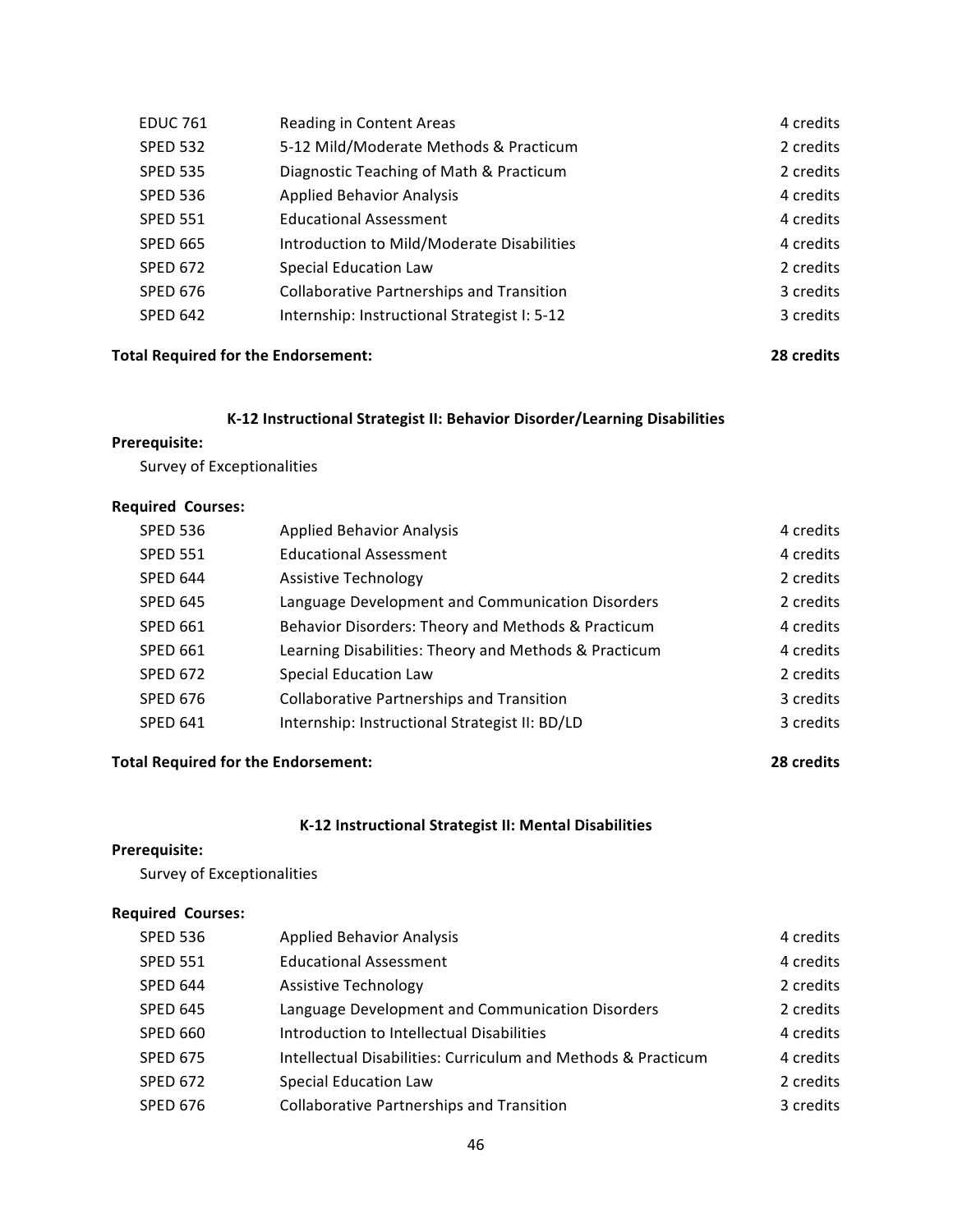| <b>SPED 641</b>                                                      | Internship: Instructional Strategist II: Intellectual Disabilities                            | 3 credits  |
|----------------------------------------------------------------------|-----------------------------------------------------------------------------------------------|------------|
| <b>Total Required for the Endorsement:</b>                           |                                                                                               | 28 credits |
|                                                                      | 5-8 Middle School                                                                             |            |
| Prerequisite:                                                        |                                                                                               |            |
|                                                                      | Hold elementary or secondary teaching certification                                           |            |
| <b>Required Courses:</b>                                             |                                                                                               |            |
| <b>EDUC 460G</b>                                                     | Growth & Development of the Middle School Level Student &<br>Practicum                        | 3 credits  |
| <b>EDUC 461G</b>                                                     | Middle School Curriculum and Methods & Practicum                                              | 3 credits  |
| <b>EDUC 765</b>                                                      | Literacy for Grades 5-8 & Practicum                                                           | 3 credits  |
|                                                                      | Plus, courses required in TWO of the four content areas will be determined through transcript |            |
| analysis:                                                            |                                                                                               |            |
|                                                                      | Language arts, including composition, language usage, speech, adolescent literature,          | 12 credits |
| and literature across cultures                                       |                                                                                               |            |
| Mathematics, including algebra                                       |                                                                                               | 12 credits |
| Science, including life science, earth science, and physical science |                                                                                               | 12 credits |
|                                                                      | Social Studies, including American government, American history, world history, and           | 12 credits |
| geography                                                            |                                                                                               |            |
|                                                                      | <b>Minimum Required for the Endorsement:</b>                                                  | 33 credits |
|                                                                      | <b>K-8 Reading</b>                                                                            |            |
| <b>Required Courses:</b>                                             |                                                                                               |            |
| <b>EDUC 760</b>                                                      | <b>Reading Assessment</b>                                                                     | 2 credits  |
| <b>EDUC 761</b>                                                      | <b>Reading in Content Areas</b>                                                               | 4 credits  |
| <b>EDUC 762</b>                                                      | Diagnostic Teaching of Reading & Practicum                                                    | 4 credits  |
| <b>EDUC 763</b>                                                      | Oral and Written Language Development                                                         | 4 credits  |
| <b>EDUC 764</b>                                                      | Literacy for Grades K-4 & Practicum                                                           | 3 credits  |
| <b>EDUC 765</b>                                                      | Literacy for Grades 5-8 & Practicum                                                           | 3 credits  |
| <b>EDUC 872</b>                                                      | Children's Literature                                                                         | 3 credits  |
| <b>EDUC 767</b>                                                      | Literacy Capstone                                                                             | 1 credit   |

# **Total Required for the Endorsement: 24 credits**

# **5-12 Reading**

| <b>Required Courses:</b> |                           |           |
|--------------------------|---------------------------|-----------|
| EDUC 760                 | <b>Reading Assessment</b> | 2 credits |
| <b>EDUC 761</b>          | Reading in Content Areas  | 4 credits |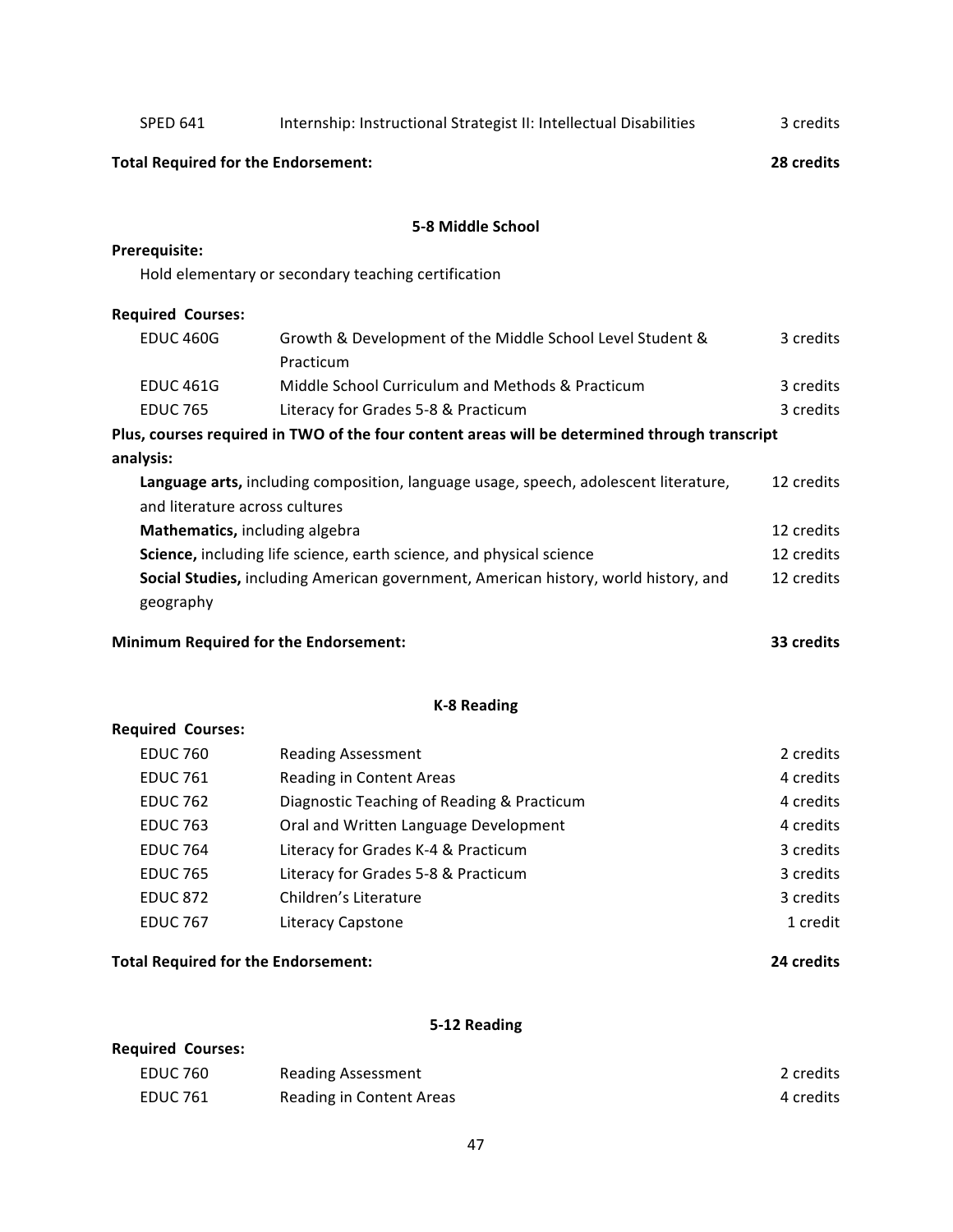| Diagnostic Teaching of Reading & Practicum | 4 credits |
|--------------------------------------------|-----------|
| Oral and Written Language Development      | 4 credits |
| Literacy for Grades 5-8 & Practicum        | 3 credits |
| Literacy for Grades 9-12 & Practicum       | 3 credits |
| Adolescent Literature                      | 3 credits |
| Literacy Capstone                          | 1 credit  |
|                                            |           |

#### **Total Required for the Endorsement: 24 credits**

#### **Reading Specialist**

#### **Endorsement Prerequisites:**

Hold a valid teaching license

Hold a master's degree in education or special education

Have at least 1 year of teaching experience; where the teaching of reading is represented as a significant teaching responsibility

### **Required Courses:**

| <b>EDUC 760</b> | <b>Reading Assessment</b>                          | 2 credits |
|-----------------|----------------------------------------------------|-----------|
| <b>EDUC 762</b> | Diagnostic Teaching of Reading & Practicum         | 4 credits |
| <b>EDUC 763</b> | Oral and Written Language Development              | 4 credits |
| <b>EDUC 764</b> | Literacy for Grades K-4 & Practicum                | 3 credits |
| <b>EDUC 765</b> | Literacy for Grades 5-8 & Practicum                | 3 credits |
| <b>EDUC 766</b> | Literacy for Grades 9-12 & Practicum               | 3 credits |
| <b>EDUC 768</b> | Psychology of Reading                              | 3 credits |
| <b>EDUC 769</b> | Advanced Human Growth and Development              | 2 credits |
| <b>EDUC 770</b> | Administration and Supervision of Reading Programs | 3 credits |

### **Total Required for the Endorsement: 27** credits

#### **K-12 Special Education Consultant**

#### **Endorsement Prerequisites:**

Hold a master's degree in education or special education Hold an endorsement in special education

Have 4 years of teaching experience; of which, at least 2 are in special education

#### **Required Courses:**

| <b>Total Required for the Endorsement:</b> |                                     | 9 credits |
|--------------------------------------------|-------------------------------------|-----------|
| <b>SPED 564</b>                            | Data Collection for Decision-Making | 3 credits |
| <b>SPED 561</b>                            | Curriculum and Instructional Design | 3 credits |
| <b>SPED 560</b>                            | Consulting in the Schools           | 3 credits |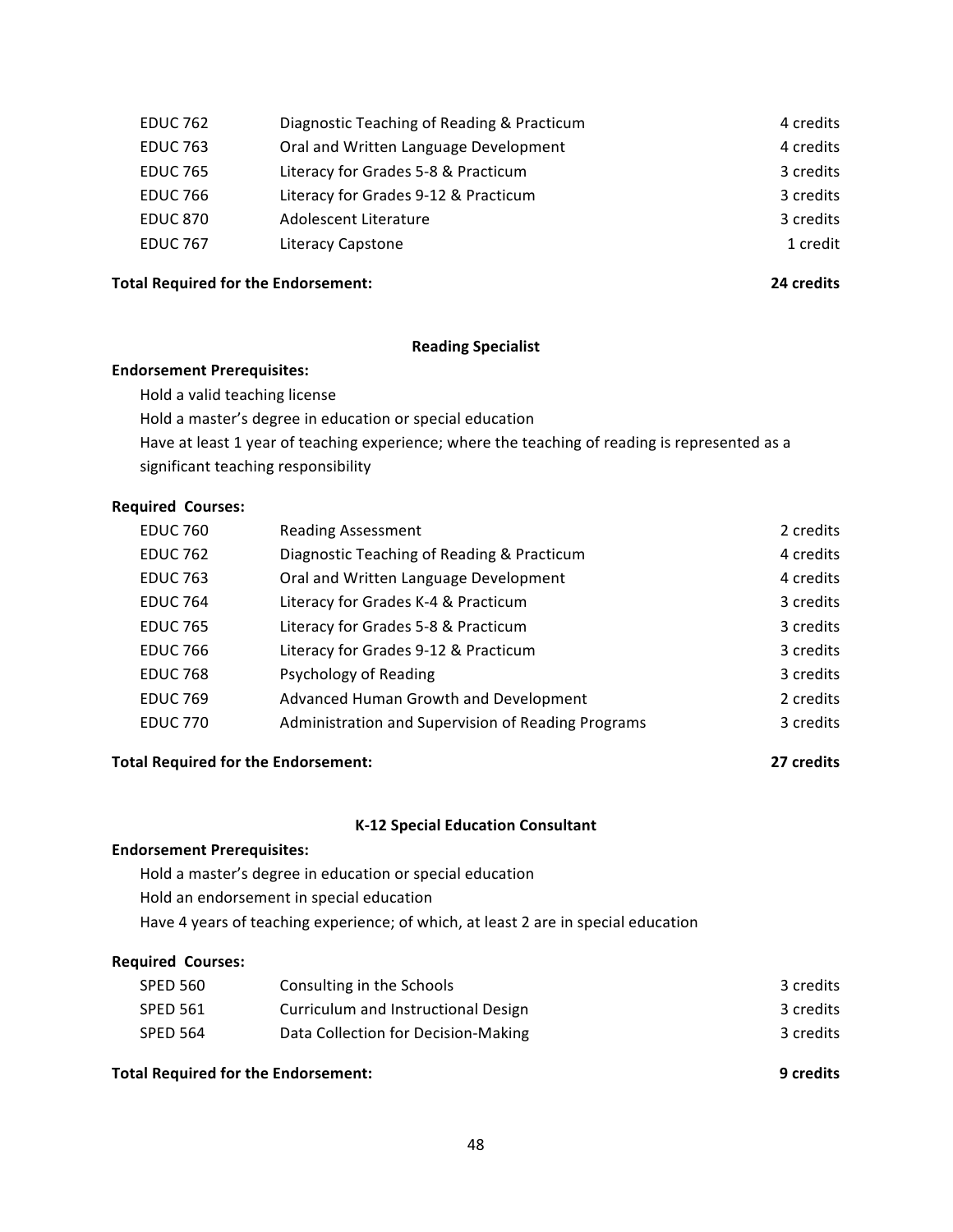### **K-12 Talented and Gifted**

#### **Prerequisite:**

Hold elementary or secondary teaching certification

| <b>Required Courses:</b> |  |
|--------------------------|--|
|--------------------------|--|

| EDUC 401G       | Introduction to Teaching the Gifted               | 3 credits |
|-----------------|---------------------------------------------------|-----------|
| <b>EDUC 580</b> | Development and Management of Gifted Programs     | 4 credits |
| <b>EDUC 581</b> | Curriculum and Methods for the Gifted & Practicum | 3 credits |
| <b>EDUC 582</b> | Internship: Gifted Education                      | 2 credits |
|                 |                                                   |           |

#### **Total Required for the Endorsement: 12** credits **12** credits

### **Educational Strands**

An educational strand is a series of clearly defined courses focused on a specific academic topic. These sequenced strands provide students an opportunity to expand their knowledge with courses not traditionally available within our Program's general offerings. While the classes within each strand can be used within the master's degree as electives, these courses *do not* lead to any lowa endorsement.

### **Athletic Director**

This strand is a series of six 3-credit courses developed in partnership with and using the curriculum of the National Interscholastic Athletic Administrators Association (NIAAA). They can be used to achieve certification through the NIAAA.

#### **Courses:**

| <b>EDUC 750</b> | Foundations of Athletic Program Management     | 3 credits |
|-----------------|------------------------------------------------|-----------|
| <b>EDUC 751</b> | <b>Athletic Facilities Management</b>          | 3 credits |
| <b>EDUC 752</b> | <b>Building Character in Student Athletes</b>  | 3 credits |
| <b>EDUC 753</b> | Legal Issues for Athletic Programs             | 3 credits |
| <b>EDUC 754</b> | Special Topics for Athletic Program Management | 3 credits |
| <b>EDUC 755</b> | Athletic Program Leadership                    | 3 credits |

#### **Music Education**

This strand of ten 3-credit courses is designed to extend a practicing music educator's teaching abilities. It provides the opportunity to develop both professionally and creatively by offering advanced knowledge and practical teaching techniques.

#### **Courses:**

| <b>MUED 503</b> | Developing the Independent Musician                    | 3 credits |
|-----------------|--------------------------------------------------------|-----------|
| MUED 511        | <b>Advanced Conducting Techniques</b>                  | 3 credits |
| <b>MUED 515</b> | Instructional Design and Assessment in Music Education | 3 credits |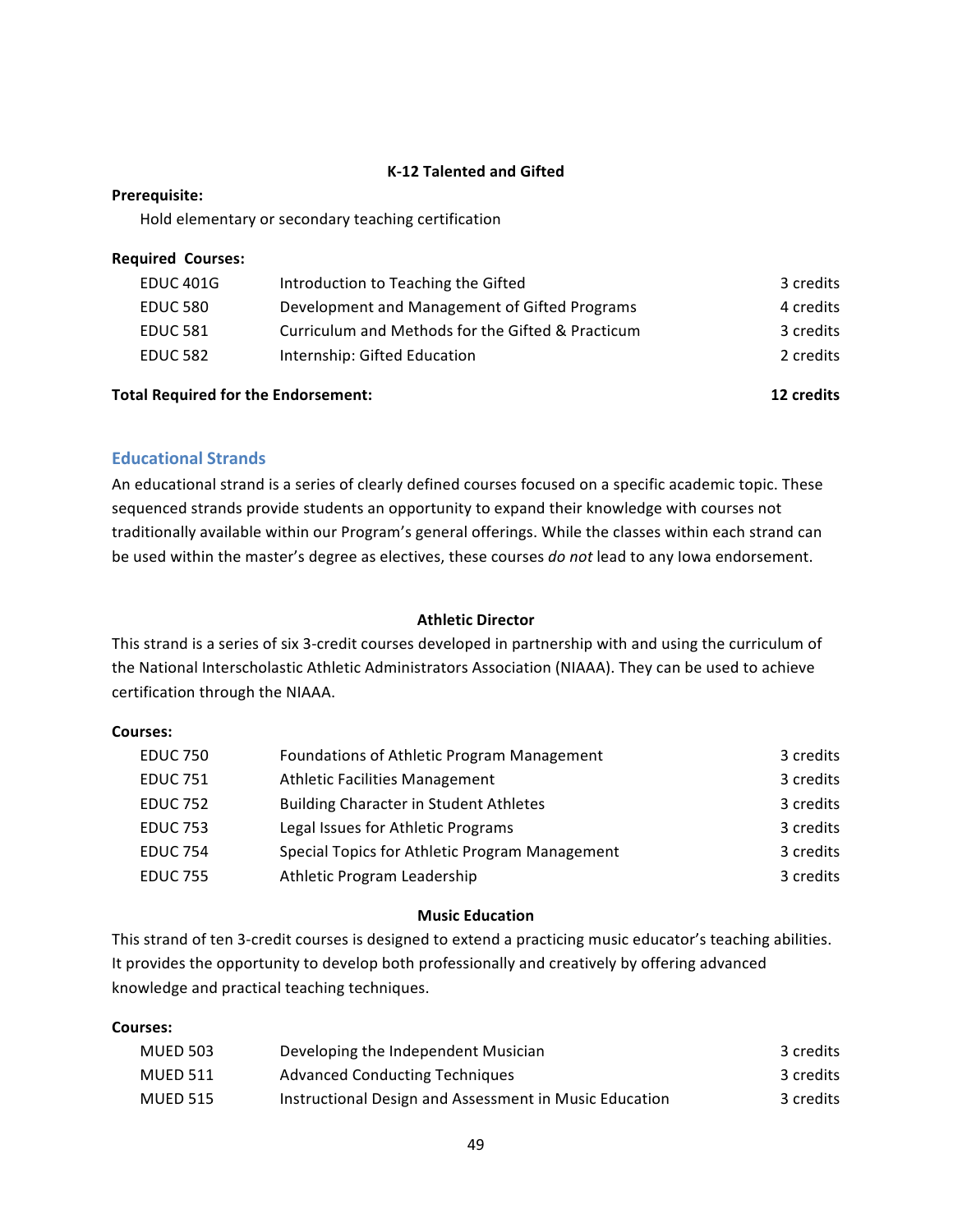| <b>MUED 521</b> | The Creative Child                                               | 3 credits |
|-----------------|------------------------------------------------------------------|-----------|
| <b>MUED 533</b> | <b>Topics in Elementary General Music</b>                        | 3 credits |
| <b>MUED 534</b> | <b>Topics in Choral Music</b>                                    | 3 credits |
| <b>MUED 535</b> | <b>Topics in Instrumental Music</b>                              | 3 credits |
| MUED 604        | <b>Practical Application of Conducting Techniques</b>            | 3 credits |
| <b>MUED 609</b> | Performance Literature for the 21 <sup>st</sup> Century Ensemble | 3 credits |
| <b>MUED 613</b> | Advanced Orchestration and Arranging                             | 3 credits |

### **Teacher Leadership**

Teachers well-prepared for leadership roles such as mentor, instructional coach, lead teacher, model teacher are essential to effective K-12 school improvement. To help teacher be effective in these roles, a series of four 3-credit courses have been developed.

#### **Courses:**

| EDUC 610        | Reflective Teaching                             | 3 credits |
|-----------------|-------------------------------------------------|-----------|
| EDUC 740        | <b>Exploring Teacher Leadership</b>             | 3 credits |
| EDUC 741        | Leading Professional Learning Communities       | 3 credits |
| <b>EDUC 742</b> | <b>Collaborative Communication for Teachers</b> | 3 credits |

# **Course Descriptions**

### **Education (EDUC)**

#### **EDUC** 401G **Introduction to Teaching the Gifted** *COMPONER CONTERNATE CONTERNATE 3* **credits**

Focuses on understanding gifted learners and their educational needs. Includes analyzing historical and philosophical theories and trends in gifted education. Offered every fall.

#### **EDUC** 416G Graduate Reading Practicum **1 1 Credit**

Meets practicum requirement for individuals who have taken a diagnostic teaching of reading or remedial reading course that lacked an adequate practicum component required by Morningside College. Requires a 20-hour practicum with a school aged (beyond 1st grade), non-family member, who is experiencing some type of reading difficulties.

### **EDUC 460G** Growth and Development of the Middle School Level Student & Practicum 3 credits

Takes a cultural approach to studying the middle level aged student. Examines family, peer and media influences on adolescents with emphasis on the role of schooling for the middle level student. Includes a 4-hour practicum. Offered every summer.

### **EDUC 461G** Middle School Curriculum and Methods & Practicum **1988 3** Credits

Focuses on designing developmentally appropriate instructional strategies, curriculum and daily lessons for the middle school learner. Addresses developmental theory, essential elements of middle-level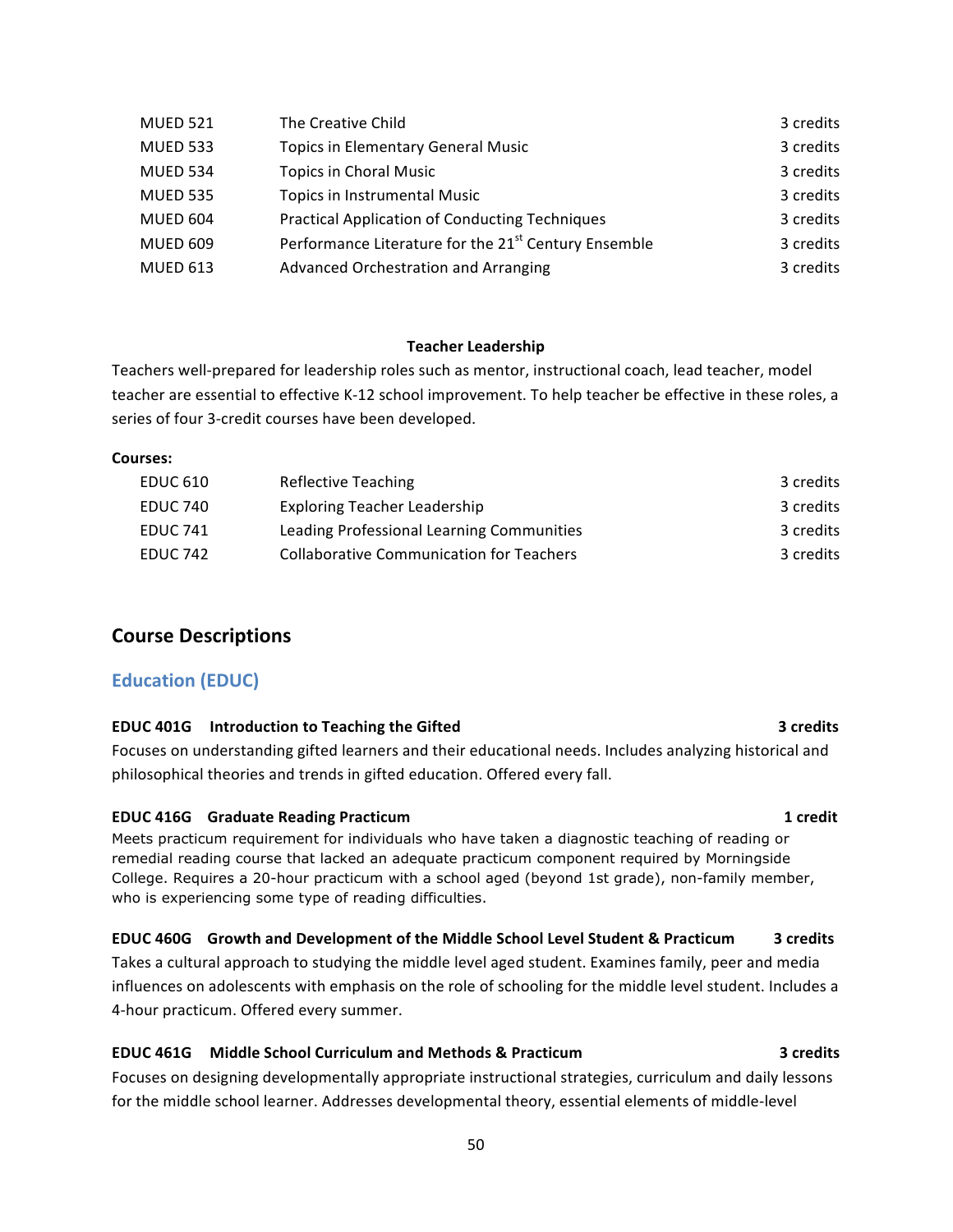philosophy, instructional theory and strategies, theories on motivation, and classroom management. Includes a 12-hour practicum. Offered every fall semester.

### **EDUC** 502 Learning in Educational Settings **1996 1997 1998 3** credits

Emphasizes learning theories and how brain functions affect learning and behavior in and out of the classroom. Explores research on how best to implement these theories to support the learning of all students. Offered every fall, spring, and summer.

### **EDUC** 512 **Issues in Education 3** *credits* **3** *credits*

Explores contemporary issues in education. Helps develop tools necessary to become leaders in the field and be able to participate in and facilitate the process of education reform in a clear, analytical, and thoughtful manner. Offered every fall, spring, and summer.

### **EDUC 522 Instructional Technology 3** credits

Expands the use of technology tools in teaching situations and includes an action inquiry project using a technology-infused solution. Discusses issues related to technology and its use in schools. Offered every fall, spring, and summer.

### **EDUC** 550 Teaching Internship **1-6** credits

*By permission only.*

Working with students in specific setting under the supervision of the department staff. Involves the demonstration of skills necessary to plan, implement, and evaluate instruction.

# **EDUC 580 Development and Management of Gifted Programs 4 credits**

Creates an understanding of the necessary components for developing, managing, and supervising gifted programming and services. Offered every summer.

### **EDUC** 581 Curriculum and Methods for the Gifted & Practicum 3 credits

Focuses on the use of appropriate curricular modifications and instructional strategies to meet the educational needs of gifted learners. Includes a 15-hour practicum. Offered every spring.

# **EDUC 582 Internship: Gifted 2** *Credits* **2** *Credits*

### *By permission only.*

Provides participants with the opportunity to demonstrate competencies required of teachers of TAG students. Requires 50 contact hours with TAG students and an additional 25-30 hours of course activities. All other endorsement coursework must be completed. Application for the TAG internship is due August 1 for a fall internship or December 1 for a spring internship. Offered every fall and spring.

# **EDUC 595 Special Topics 1-3 credits**

Topics are studied which are not assigned or covered in other courses in this department. Allows special offerings in education according to student interest and/or need. Offered as needed. Repeatable.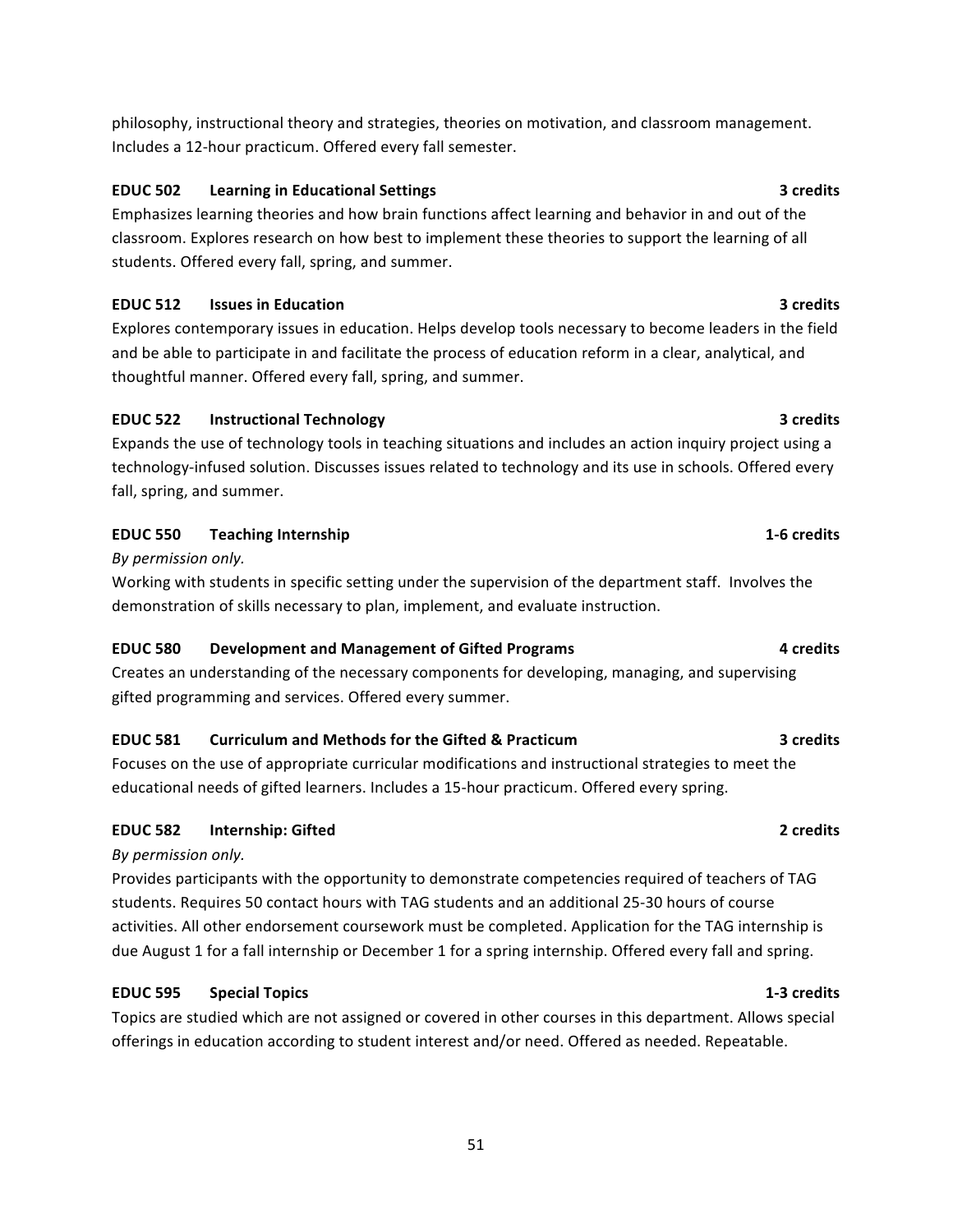### **EDUC** 610 **Reflective Teaching 3** credits

Introduces theories and research regarding reflective practice in the educational setting. Focuses on Marzano's model of effective teaching and application of these elements. Learners will also set professional growth goals based on input, engage in focused practice, document data points, and give specific feedback while discussing teaching. Offered every fall.

#### **EDUC 611** Student Diversity and Educational Practice **3 3** Credits

Expands understanding and appreciation of diversity. Focuses on the use of appropriate strategies to meet the needs of diverse learners. Required for the MAT: Professional Educator program. This course fulfills the Human Relations requirement for teaching licensure in the state of lowa, per the Board of Educational Examiners (BOEE). Offered every fall, spring, and summer.

#### **EDUC 697 Educational Research 3** *Credits* **3** *Credits*

This course provides an understanding of the research process and lays a foundation for applied research. This course focuses on methods of examining classroom or school-wide issues in order to become a more effective educator. Students are required to compose a research proposal that will ultimately develop into their final research project required by the MAT. This course is offered every fall, spring, and summer.

### **EDUC 698** Data Collection and Analysis **1 1 Collection 1 1 1 1 1 1**

In this course, students will receive guidance during data collection of their research project. Students will learn the fundamentals of data collection, data analysis, and reporting of results. The data is collected as described in the student's research proposal from EDUC 697. This course is taken after EDUC 697: Educational Research, and before EDUC 699: Interpreting and Reporting Educational Research. This course is offered every fall, spring, and summer.

#### **EDUC 699 Interpreting and Reporting Educational Research <b>1999 2** credits

This course supports the student's development and completion of the applied classroom research report. Several report components will have been drafted as per 697 and 698 requirements. These components will be revised and finalized in 699. Students also form and report interpretations and limitations of their research. All degree work must have been completed, and the research project proposed and carried out (in 697 & 698, respectively) prior to enrollment in EDUC 699. This course is offered every fall, spring, and summer.

### **EDUC 705 ESL Methods 3 credits**

Explores contemporary approaches, methods, and strategies for the appropriate instruction of second language learners. Provides a foundational perspective on ESL/dual language approaches, including the communicative, cognitive, and grammatical. Offered every fall.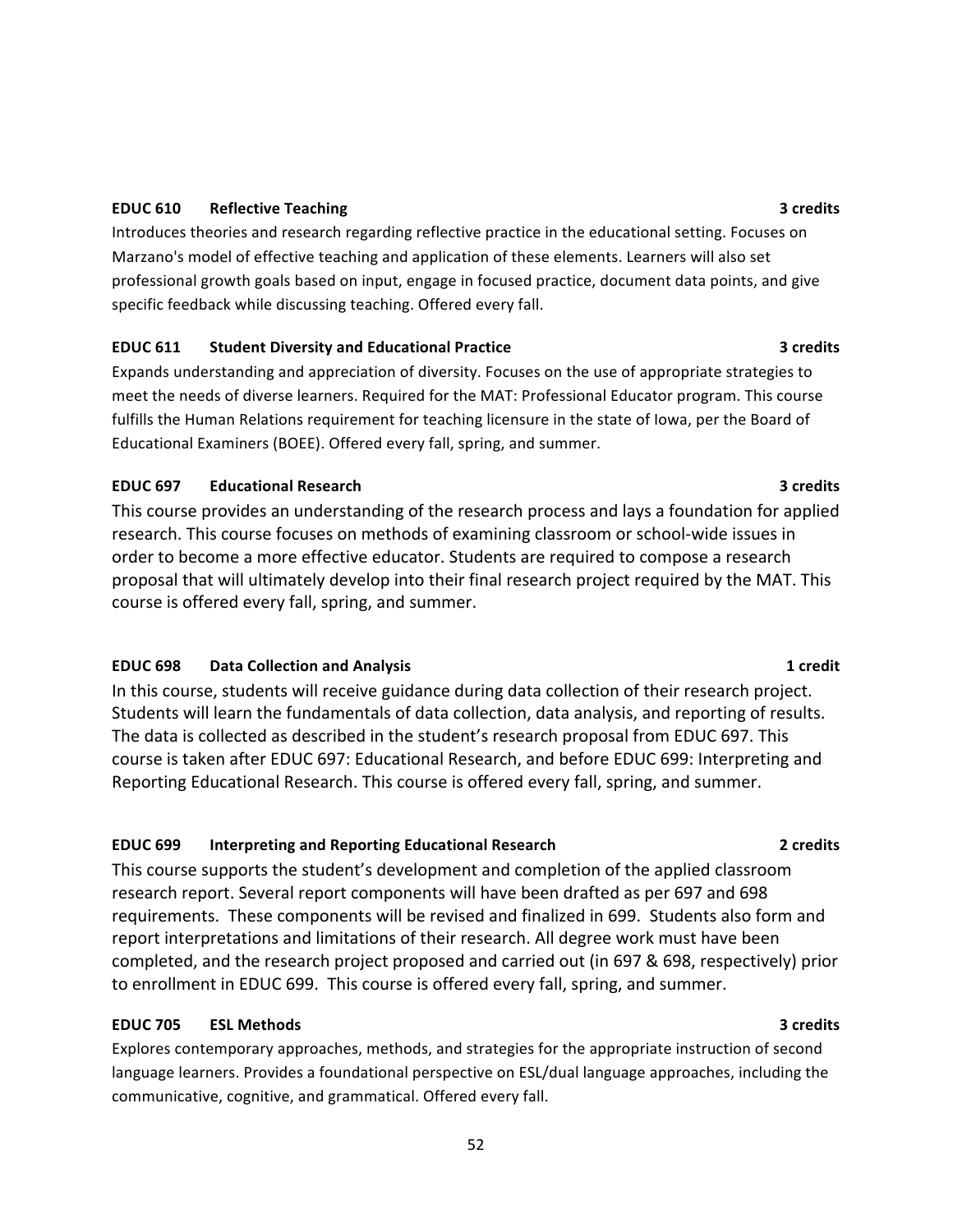### **EDUC 710 ESL Assessment 3 credits**

### *Prerequisite: EDUC 705*

Provides an overview of current issues regarding the assessment of CLD students within classroom practice. Includes pre- and post-instructional student assessment, using assessment to impact classroom instruction, and CLD students with special education needs. Offered every spring.

# **EDUC** 715 **Linguistics for ESL Learners 3** credits **3** credits

### *Prerequisite: EDUC 710*

Prepares educators with a background in linguistics germane to the ESL/Dual Language setting to understand the structure and function of language. Encompasses the theoretical underpinning educators need to better plan curriculum for their students. Offered every fall.

# **EDUC 720** Language, Culture and Classroom Practice **3 1991 10 3 3 3 3 1**

### *Prerequisite: EDUC 715*

Examines the many ways in which school educators may build the capacities for cultural and linguistic diversity in the classroom. Emphasizes readiness for mutually accommodative professional practices with culturally and linguistically diverse [CLD] students and families. Offered every spring.

# **EDUC** 725 **Second Language Acquisition 3** credits **3** credits

Examines the relationship between second language acquisition (SLA) and content instruction. Engages participant in activities which will expand their knowledge of the theories of SLA. Connects the theories of first and second language development with practice. Offered every summer.

# **EDUC** 730 **Internship:** K-8 ESL **3** Credits

# *By permission only.*

Capstone class for the ESL K-12 Endorsement. The K-8 Internship is required for teachers who already hold any 5-12 license. All other coursework for the endorsement must be completed in advance of the internship. Application for the ESL internship is due August 1 for a fall internship or December 1 for a spring internship. Offered every fall and spring.

# **EDUC** 731 **Internship:** 5-12 ESL **3** Credits

### *By permission only.*

Capstone class for the ESL K-12 Endorsement. The 5-12 Internship is required for teachers who already hold any K-6 or K-8 license. All other coursework for the endorsement must be completed in advance of the internship. Application for the ESL internship is due August 1 for a fall internship or December 1 for a spring internship. Offered every fall and spring.

# **EDUC** 740 **Exploring Teacher Leadership 3** credits **3** credits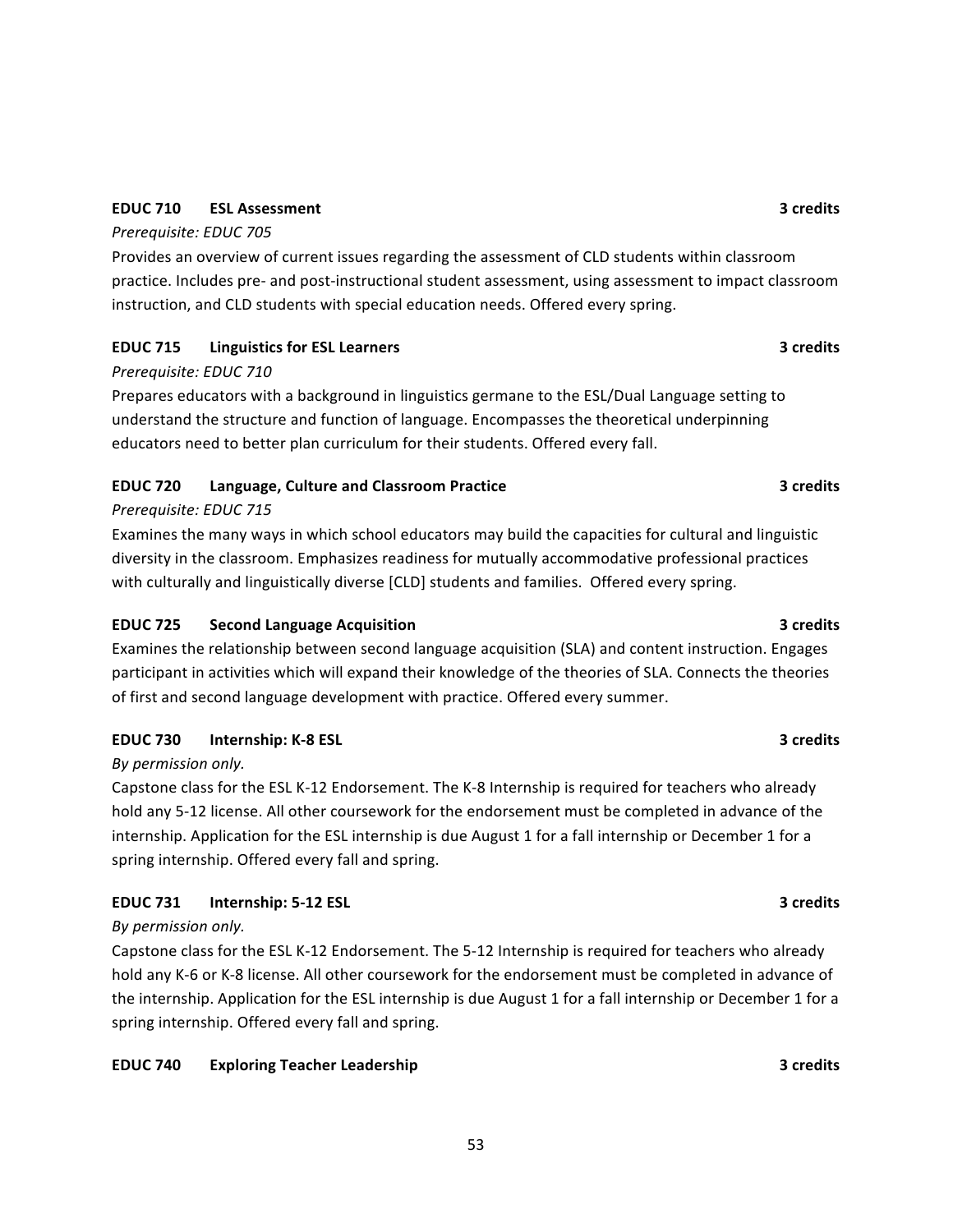The first part of the course will be an orientation to teacher leadership. The majority of the course will have a focus on the meaning of teacher leadership (TL), characteristics of effective TL, and the connection between TL and student achievement, professional learning communities, and school improvement in general. Participants will assess their own leadership abilities and develop a plan to maximize their potential. Professional reflection and collaboration will be a critical part of the course. Offered every summer.

### **EDUC** 741 Leading Professional Learning Communities **1996 1997 12:33 THE 2008 3** credits

The course will focus on the importance of collaborative culture in the development and maintenance of professional learning communities (PLCs). There is an emphasis on shared leadership in this collaborative culture which includes administrators and teachers. Topics include PLCs, professional development, teamwork, shared leadership, study groups, classroom observation, the power of collaboration, and professional portfolios. Participants in the course will be part of two PLCs. The first one is the class as a whole. The second one is the small group they work with for the entire course. Offered every spring.

### **EDUC** 750 Foundations of Athletic Program Management **1996 1997 1998 1998 1998 1998**

Introduces management of education-based, interscholastic athletic programs. Based upon materials developed by the National Interscholastic Athletic Administrators Association and may be used toward certification by NIAAA. Offered every summer.

### **EDUC** 751 Athletic Facilities Management **3** Company 13 Company 13 Company 13 Company 13 Company 13 Company 13 Company 13 Company 13 Company 13 Company 13 Company 13 Company 13 Company 13 Company 13 Company 13 Company 13

Provides an overview of Athletic Facilities Management. Based upon materials developed by the National Interscholastic Athletic Administrators Association and may be used toward certification by NIAAA. Offered Fall 2016.

### **EDUC** 752 **Building Character in Student Athletes 1988 1998 3** credits

Focuses on encouraging shared responsibility for positive sporting behavior among student athletes, coaches, and community members. Based upon materials developed by the National Interscholastic Athletic Administrators Association and may be used toward certification by NIAAA. Offered Spring 2017.

### **EDUC** 753 Legal Issues for Athletic Programs **1988 1988 1998 1998 1998 1998 1999 1999 1999 1999 1999**

Provides an overview of risk management, sexual harassment, hazing, ADA, and Title IX. Based upon materials developed by the National Interscholastic Athletic Administrators Association and may be used toward certification by NIAAA. Offered every summer.

# **EDUC** 754 Special Topics for Athletic Program Management **1996 1997 3** credits

Examines four varied components of athletic programs: sports medicine, strength and conditioning, interscholastic contest management, and middle school athletic program management. Based upon materials developed by the National Interscholastic Athletic Administrators Association and may be used toward certification by NIAAA. Offered Spring 2016 and Fall 2017.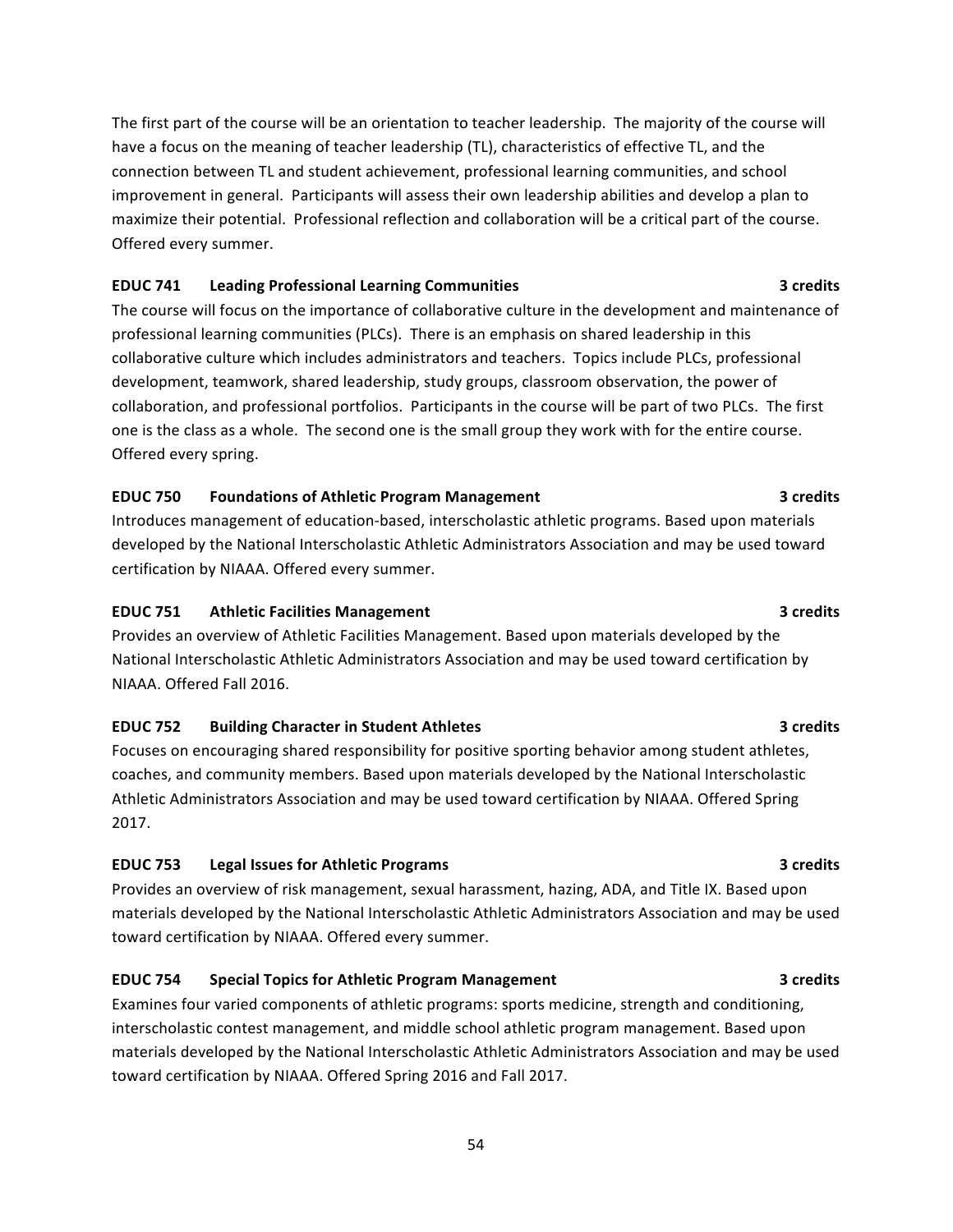# spring, and summer.

# **(Formerly: EDUC 324G)**

Emphasizes the literacy skills necessary to comprehend and learn subject matter across the curriculum. Includes methods and techniques of instruction in comprehension, writing, technology, vocabulary, and assessment. Offered every spring and summer.

**EDUC** 761 **Reading in Content Areas 1988 1999 1999 1999 1999 1999 1999 1999 1999 1999 1999 1999 1999 1999 1999 1999 1999 1999 1999 1999 1999 1999 1999 1999 1999 1999 1** 

# **EDUC 762 Diagnostic Teaching of Reading & Practicum 4 credits**

### **(Formerly: EDUC 414G)**

Explores the causes of reading disabilities and helps participants recognize individual needs of students. Emphasizes design of lessons and methods to improve reading achievement. Includes a 20-hour practicum. Offered every fall.

#### **EDUC 763** Oral and Written Language Development (Formerly: EDUC 498) 4 credits

Focuses on foundations of oral language and the relationship between oral language and written language (reading and writing). Participants will explore typical development of speaking and listening skills and develop methods of assisting students who have challenges in developing these skills as a result of having a primary language this is not English or a language disability or other disability affecting language such as autism. Offered every spring and summer.

#### **EDUC 764 Literacy for Grades K-4 & Practicum 3 credits**

Focuses on research-based strategies needed to help students in grades K-4 become proficient readers and communicators. Participants will examine ways to develop a balanced approach to literacy instruction, create a reading-rich environment, provide students with ongoing assessment, and meet students' individual needs with flexible grouping. Participants will acquire research-based skills and strategies for teaching reading (phonemic awareness, phonics, vocabulary, fluency word identification and comprehension), writing, speaking, and listening to diverse students. A 14-hour practicum with students in grades K-4 is required. Offered every fall and spring.

# **EDUC 765 Literacy for Grades 5-8 & Practicum 10.1 <b>10.1 and 10.1 and 10.1 and 10.1 and 11.1 and 11.1 and 11.1 and 11.1 and 11.1 and 11.1 and 11.1 and 11.1 and 11.1 and 11.1 and 11.1 and 11.1 and 11.1 and 11.1 and 11.1 (Formerly: EDUC 462G)**

#### **EDUC** 755 Athletic Program Leadership **3** credits 3

Focuses upon assessment of athletic programs and personnel, communications, management, supervision, and decision-making concepts. Based upon materials developed by the National Interscholastic Athletic Administrators Association and may be used toward certification by NIAAA. Offered Fall 2015 and Spring 2018.

**EDUC** 760 **Reading Assessment 1986 Reading Assessment 1986 Reading Assessment 1986 Reading Assessment** Focuses on how to collect and use information about reading to make appropriate education decisions regarding reading instruction. In addition to conducting reading assessments, particular emphasis will be

# on how to use data for decision making and how to critically analyze assessment data. Offered every fall,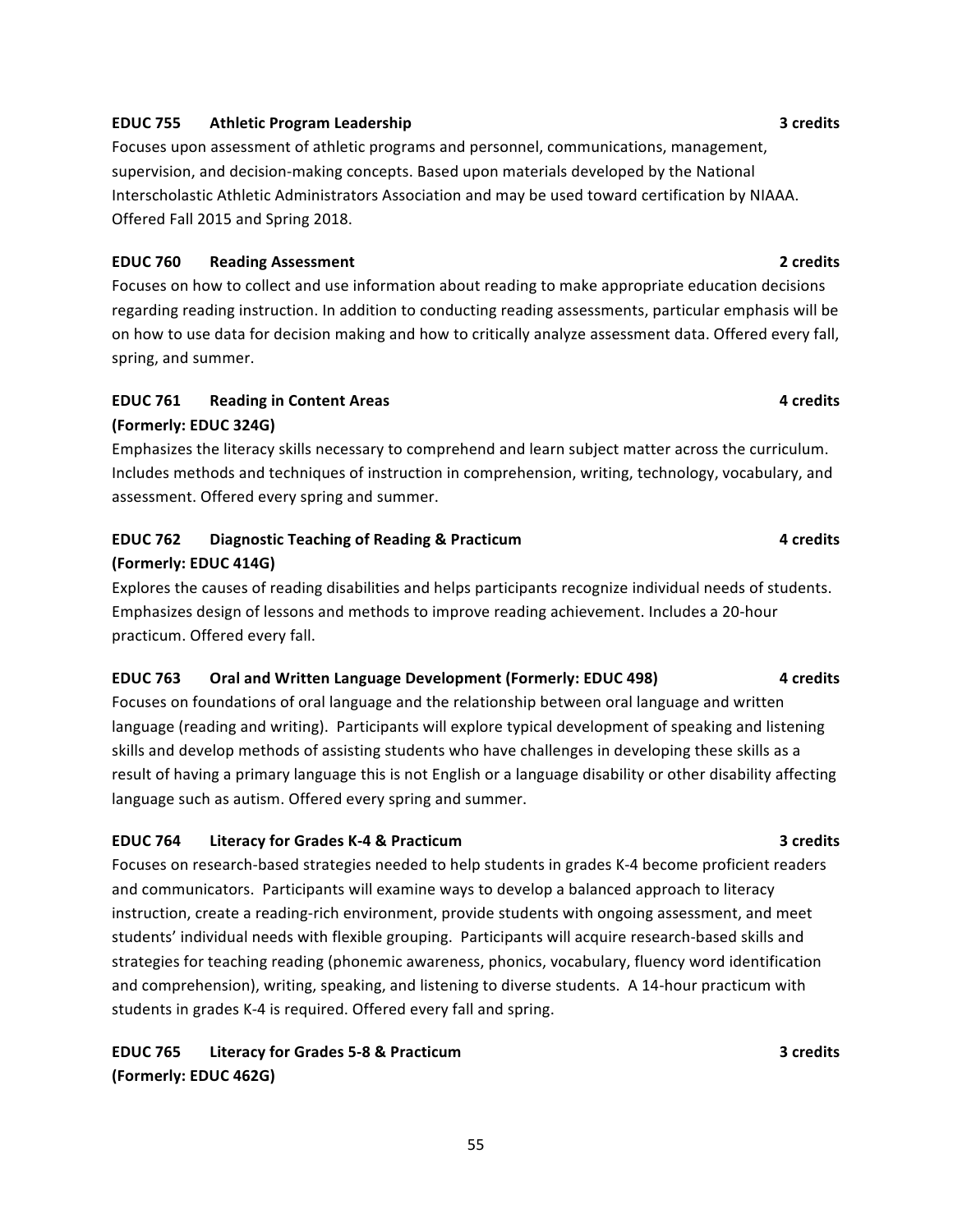Focuses on effective instruction in literacy (reading, writing, listening, viewing, and speaking) for middle level learners. Emphasizes literacy instruction across the curriculum. This course includes a 14-hour practicum. Offered every spring and spring.

### **EDUC 766 Literacy for Grades 9-12 & Practicum 3** credits **3**

Focuses on effective instruction in reading, writing, listening, viewing, and speaking for diverse students in grades 9-12. Emphasis will be placed on implementing literacy instruction across the curriculum. A 14hour practicum is also required. Offered every fall and spring.

### **EDUC 767 Literacy Capstone 1 Credit**

#### *By permission only.*

A demonstration of the knowledge and skills required for effective literacy teaching for all students; the capstone course for the reading endorsement. Offered every fall and spring.

### **EDUC** 768 **Psychology of Reading 3** credits

Central focus for this course will be exploring the reading process from a cognitive psychology perspective. This includes how readers go about extracting information from print and comprehending the text. All aspects of the psychology of reading including writing systems, word recognition, the work of the eyes during reading, inner speech, sentence processing, discourse processing, learning to read, dyslexia, and individual differences will be covered. Offered every fall and spring.

### **EDUC 769 Advanced Human Growth and Development 1996 1997 2** credits

This course will focus on studying the growth and development of school age children from a multidisciplinary scientific perspective, with an emphasis on how it relates to student's acquisition of reading. Physical, cognitive, language and social-emotional development will be explored through the study of major developmental theories, in order to understand the patterns that may influence the individual needs of diverse learners. Differentiation will be explored for the individual needs of students focusing on understanding where the child is in their development and addressing that in appropriate instruction and assessment. An additional focus will be to account for students with whom English is a second language, or who come from a diverse background, understanding their development as it relates to academic learning. Offered every summer.

# **EDUC 770** Administration and Supervision of K-12 Reading Programs 3 credits

This course examines guidelines for all levels of instruction, including selecting and using materials and new technologies, promoting writing, assessing students, evaluating teachers, providing professional development, working with linguistically diverse and struggling learners, working with parents and the community and evaluating school-wide literacy programs. This examination is viewed through the lens of changing policies related to the Common Core Standards for English Language Arts and Literacy in History/Social Studies, Science and Technical Subjects. It is recommended that this course be taken during the final year of the program. Offered every fall and spring.

# **EDUC** 860 **Algebra for the Middle School Teacher 1888 2 2 2 2 2 2 2**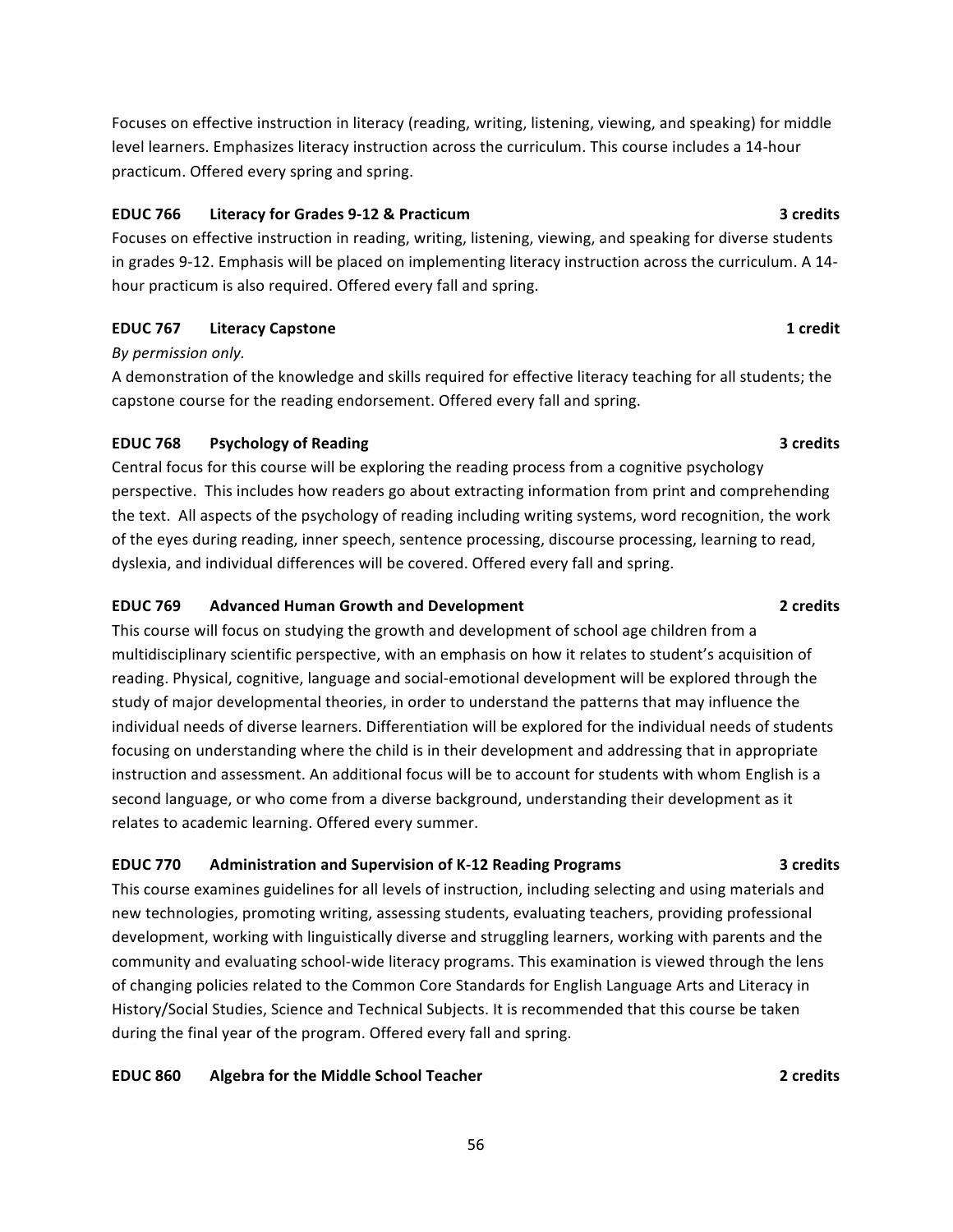Increases knowledge and understanding of algebraic principles and problem solving. Topics include working with whole numbers and integers, solving word problems, and understanding various properties. Focuses on the Algebra Core Curriculum of the Iowa Core/Common Core. Offered every spring.

#### **EDUC** 861 Grammar for the Middle School Teacher **1888 1988 2** credits

Increases knowledge and understanding of grammar skills required of middle level learners. Focuses on improving both personal and professional grammar skills and is designed to encourage participants to develop effective and innovative strategies for teaching grammar. Offered every spring and summer.

#### **EDUC 862 World History for the Middle School Teacher 2 2 2 2 2**

Focuses on historic events that have had a profound impact on our world. Intended for middle level teachers with content topics appropriate for middle school students. Offered every summer.

#### **EDUC** 863 **Geography for the Middle School Teacher 1888 Constanting to the School Teacher 2** credits

Familiarizes participants with the National Geography Standards and strategies for integrating them into art, music, children's literature, and language arts through the use of technology. Offered every spring.

### **EDUC** 864 **Physical Science for the Middle School Teacher <b>1996 2** credits 2 credits

Focuses on measurement, motion, and matter in physical science. Intended for middle level teachers with content topics appropriate for middle school students. Offered every fall.

### **EDUC 865** American History for the Middle School Teacher **1888 1988** 2 credits

Examines the United States from its inception to present day in the frame of being a leader and how it impacts our world today. Intended for middle level teachers with content topics appropriate for middle school students. Offered every fall.

### **EDUC** 866 Life Science for the Middle School Teacher **2 2** credits 2

This course is designed to not only teach Biology content knowledge and process skills, but also how to engage students in exploration. Students will learn about science inquiry, cells, energy production in living things, genetic inheritance, and the classification of different kingdoms of life. The study of natural selection, ecology, and the human body systems is also included. This course also assists students in developing scientific methods of becoming a lifelong learner through the development of critical thinking skills, problem solving, inquiry, and application of content knowledge in the study of living things. Intended for middle level teachers with content topics appropriate for middle school students. Offered every summer.

### **EDUC 867** Government for the Middle School Teacher **1996 Contained According the Container School** Teacher

This course examines the United States government from the founding of the U.S. Constitution. Topics will include but are not limited to the nature of power and politics and the roots of American democratic thought; the purpose of the U.S. Constitution, federalism and how U.S. citizens participate within our democratic republic. Intended for middle level teachers with content topics appropriate for middle school students. Offered every summer.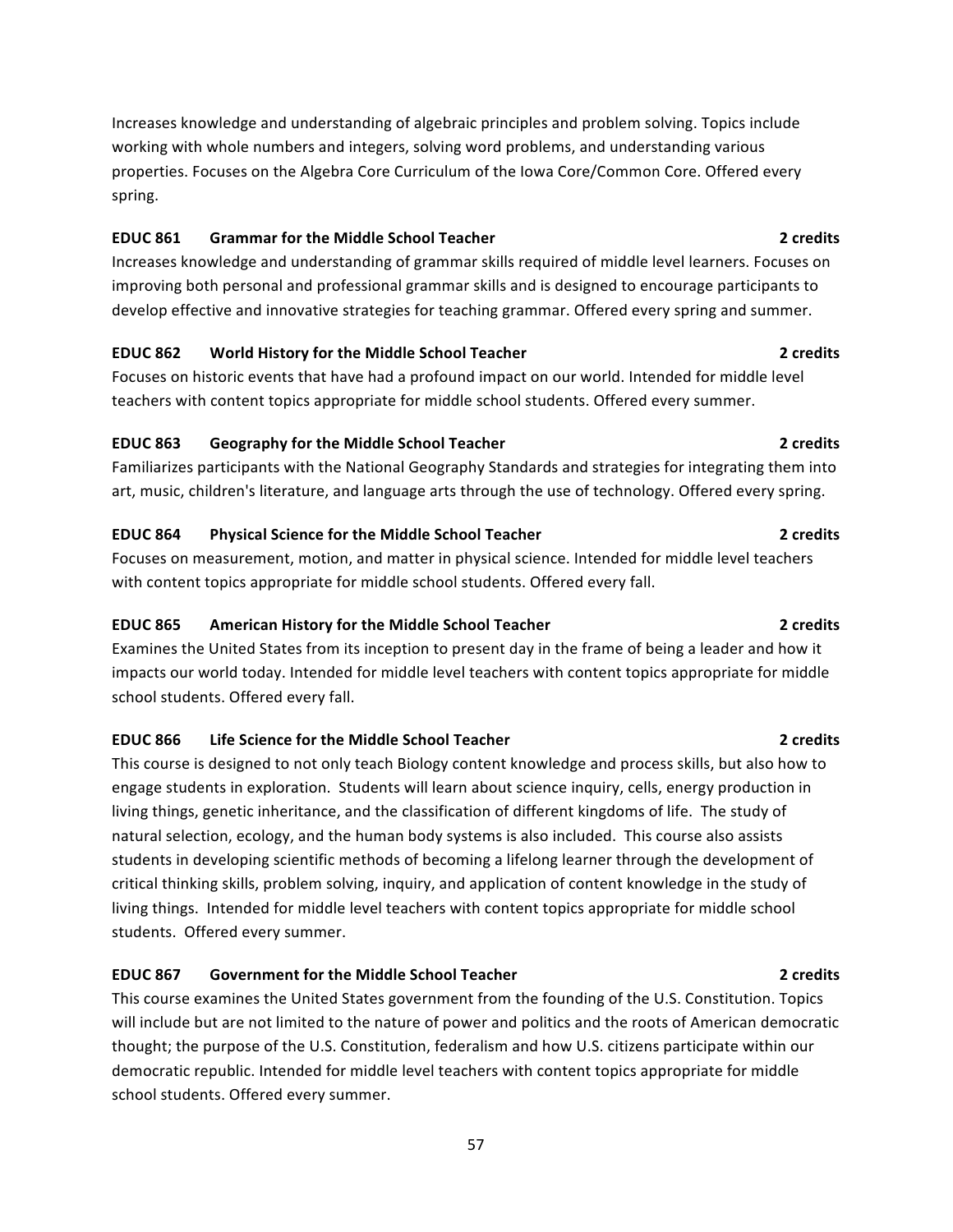#### **EDUC** 868 **Earth Science for the Middle School Teacher 1888 2** credits

The purpose of this course is to learn the material needed to successfully teach a middle school level earth science course. Topics include but are not limited to water testing, erosion control, and local geology. Class material will be presented in such a way that many of the activities can be incorporated into a middle school classroom, however, a good teacher should also know the material at a deeper level than they are teaching. Intended for middle level teachers with content topics appropriate for middle school students. Offered every spring.

#### **EDUC 870 Adolescent Literature 3** *Credits* **3** *Credits*

Examines adolescent literacy and its implications in the classroom. Focuses on common themes in adolescent literature, adolescent learning theory, the needs of struggling adolescent readers, and instructional methods. Offered every fall and summer.

#### **EDUC 871 Basic Math and Measurement 2 credits**

Increases knowledge and understanding in key math concepts required of middle level learners. Focuses on measurable attributes of objects; processes of measurement; and use of appropriate techniques, tools, and formulas to determine measurements. Offered every summer.

### **EDUC 872** Children's Literature **3** credits **3** credits

Assists participants in the integration of current children's literature across the curriculum, specifically in light of the lowa Core. Reading and writing strategies, as well as speaking and listening activities that enhance students' comprehension of the literature will be addressed. Offered every summer.

### **English (ENGL)**

### **ENGL 478G** Literature Across Cultures **1989 1989 1989 1989 1989 1989 1989 1989 1989 1989 1989 1989 1989 1989 1989 1989 1989 1989 1989 1989 1989 1989 1989 1989 1989 1989**

Explores how other cultures' literatures contrast with our own Western tradition. Emphasizes how cultural histories overlap, intersect, and contradict each other. Offered every summer.

#### **Music Education (MUED)**

#### **MUED 503 Developing the Independent Musician** *CON* **<b>CON EXECUTE: CON 3** credits

This course explores current trends in developing music literacy, with practical ideas and techniques for cultivating music reading, audiation, dictation, elementary composition, musical memory and aural skills. Participants will be given specific techniques for developing reading readiness and tonal, rhythmic and melodic literacy, and be presented with teaching strategies and techniques for integrating and applying reading skills to choral literature. Materials and teaching strategies will illustrate how the National Music Standards can be put into action in the music classroom. Students will synthesize various music literacy techniques into the strategy that will work best for their individual teaching situation, and will apply that strategy to specific lessons to bring a set of music from introduction to performance. Offered Summer 2016.

#### **MUED 511** Advanced Conducting Techniques **1998 1998 1998 1998 1998 1998 1998 1999 1999 1999 1999**

This course refines the student's conducting skill through intense study of gesture, baton technique, left hand technique, non-verbal communication, leadership, conducting terminology, transpositions and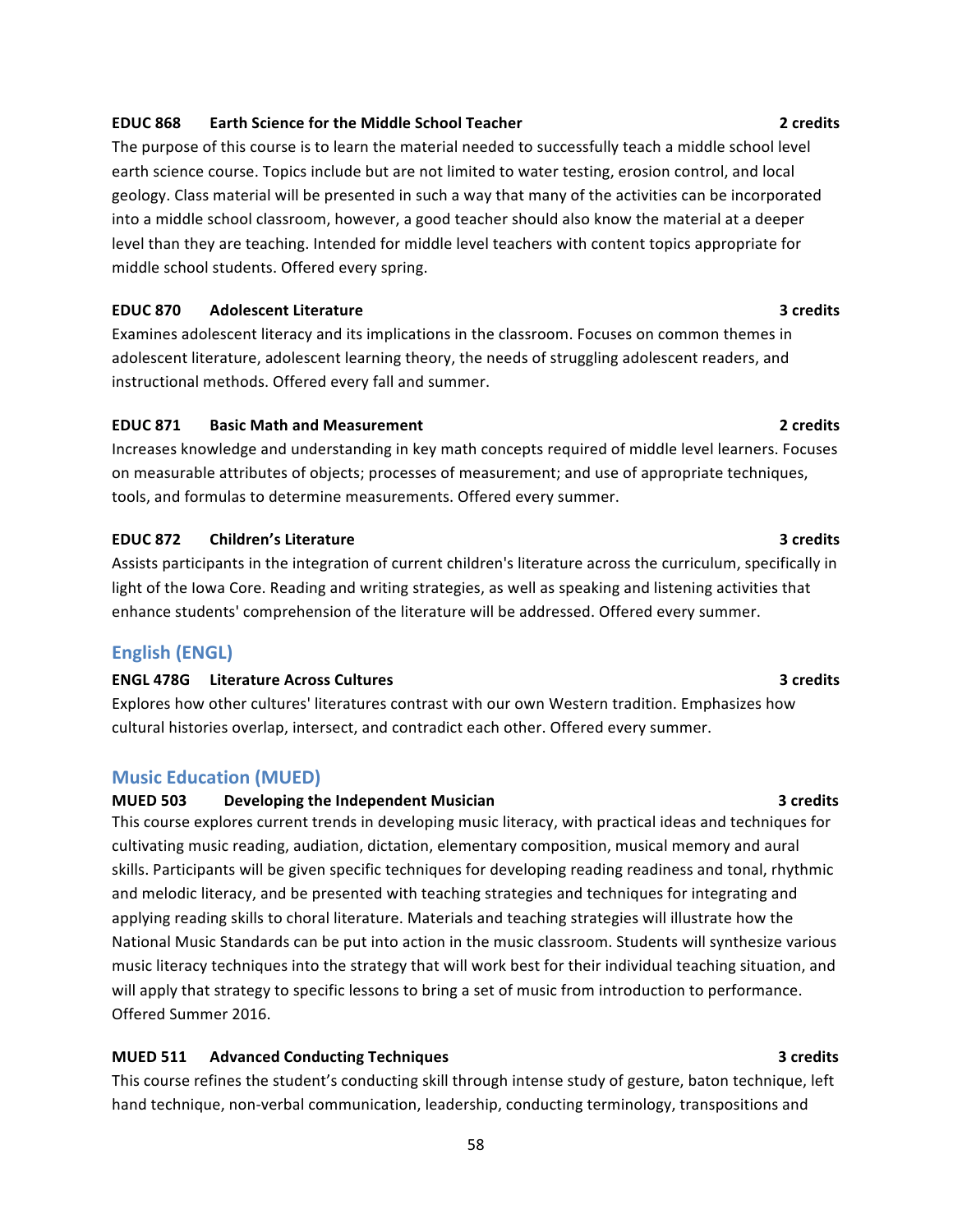score reading, score preparation and rehearsal design. Students will study and analyze the gesture and technique of famous conductors and will work to incorporate advanced left hand technique and nonverbal communication into their individual conducting style. Under the tutelage of the instructor, students will prepare a set of music for rehearsal, including complete score preparation as well as macro- and micro rehearsal design. This course can be tailored to fit the needs of either an instrumental or choral emphasis. Offered Fall 2016.

#### **MUED 515** Instructional Design and Assessment in Music Education **8 1988** 3 credits

This course will focus on the design of appropriate instructional strategies, curriculum and daily lessons for music education classes. Students will become familiar with current research in assessment for both performing ensembles and the general music classroom. Innovative strategies that take into account optimal instructional delivery as well as motivation and classroom management will be developed. Each student will evaluate their current curriculum and assessment plan, evaluate it through a comparison with current best practices, and design a course of study complete with curriculum and assessment plans which will enhance present and future teaching situations. Offered Fall 2015.

#### **MUED 521** The Creative Child **Burnet Child 3** credits **3**

The purpose of this course is to familiarize students with approaches to the creative arts in various music education settings. Students will learn to integrate the creative aspects of visual arts, movement, and drama activities into musical instruction for young children through high school age students. The teacher's role in planning developmentally appropriate creative arts curriculum will be emphasized throughout the course. Students will have opportunities to design, implement, and participate in various creative arts projects. Offered Summer 2016.

#### **MUED 533** Topics in Elementary General Music **All According to the Contract Contract Contract Contract Contract Contract Contract Contract Contract Contract Contract Contract Contract Contract Contract Contract Contract C**

This course is designed to reflect contemporary emphases and concerns in the music education profession in the area of elementary general music. Participants will identify a topic of interest which will inform and improve their music teaching knowledge and skill. A project will be developed through research, tested in the classroom, and refined through feedback with the instructor. Offered Fall 2015.

#### **MUED 534 Topics in Choral Music 3 credits**

This course is designed to reflect contemporary emphases and concerns in the music education profession in the area of choral music. Participants will identify a topic of interest which will inform and improve their music teaching knowledge and skill. A project will be developed through research, tested in the classroom, and refined through feedback with the instructor. Offered Spring 2016.

#### **MUED 535 Topics in Instrumental Music 3 credits**

This course is designed to reflect contemporary emphases and concerns in the music education profession in the area of instrumental music. Participants will identify a topic of interest which will inform and improve their music teaching knowledge and skill. A project will be developed through research, tested in the classroom, and refined through feedback with the instructor. Offered Fall 2016.

#### **MUED 604 Practical Application of Conducting Techniques 3 credits**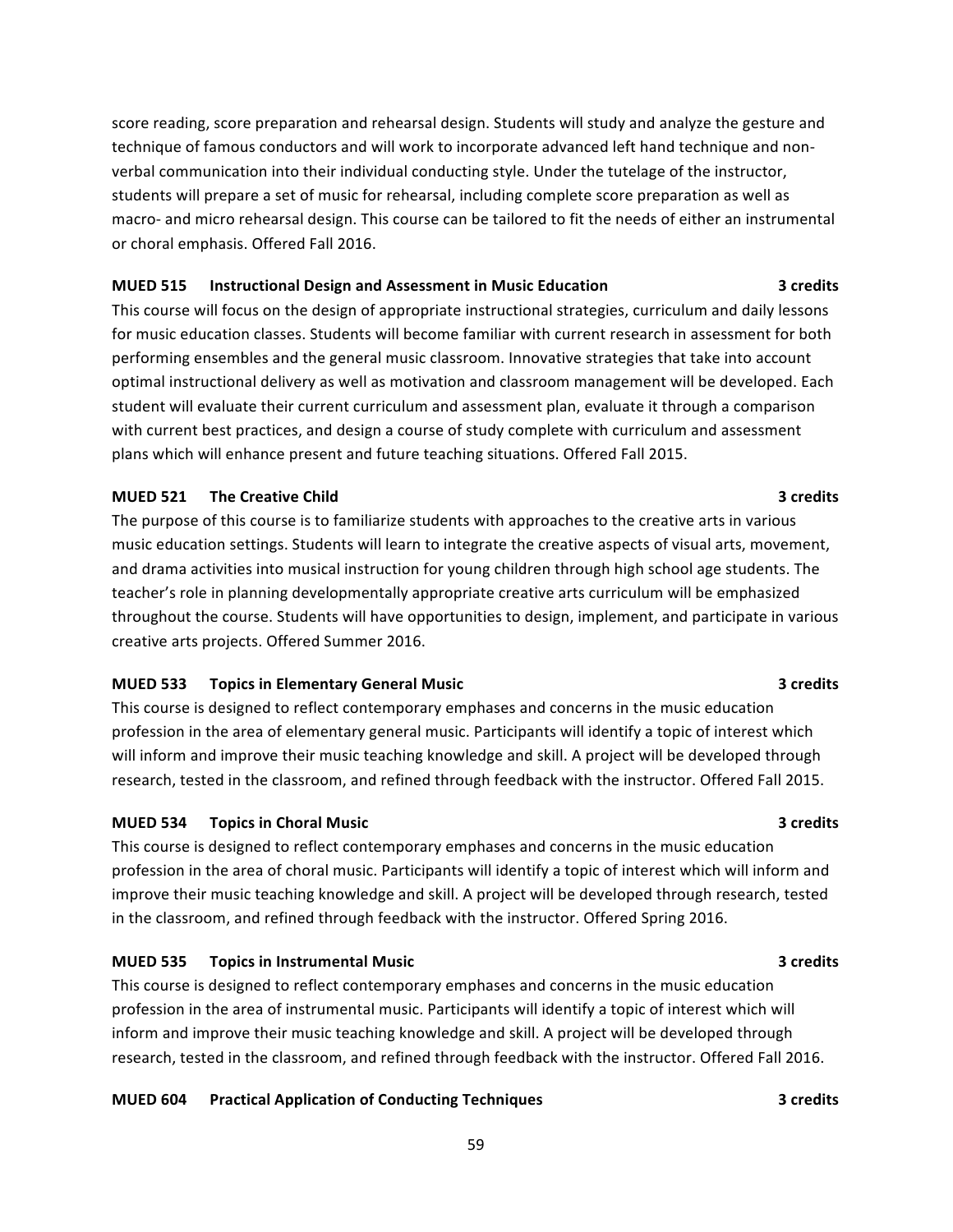This course refines the student's conducting skills through intense study of gesture, baton technique, left hand technique, non-verbal communication, leadership, conducting terminology, transpositions and score reading, score preparation and rehearsal design. Students will complete and in-depth study of the strengths and weaknesses of their own conducting technique through video analysis of their rehearsals and detailed feedback from the instructor. This course can be tailored to fit the needs of either an instrumental or choral emphasis. Offered Spring 2017.

# **MUED 609** Performance Literature for the 21<sup>st</sup> Century Ensemble **8** 3 credits

This course is a concentrated study of choral, vocal or instrumental literature (both ensemble and solo), with an emphasis on music which would apply to a K-12 setting. The student will develop and define criteria for choosing quality solo and ensemble literature, creating a practical bibliography specifically related to music for varying ages and levels of ability. This course can be tailed to fit the needs of either an instrumental or choral emphasis. Offered Spring 2016.

### **MUED 613** Advanced Orchestration and Arranging *COMPACC CONFERENT CONFERENT CONFERENT CONFERENT* **CONFERENT CONFERENT CONFERENT CONFERENCE**

This course includes a study of the characteristics and capabilities of orchestral and band instruments as applied to composing, orchestrating and arranging. Students will apply instruction in the application of scoring music for various combinations of musical mediums, including strings, woodwinds, brass, percussion, and voices. Skill is developed in writing and arranging for instrumental or choral ensembles of all types and genres. Techniques, characteristics and notations for instrument families, rhythm section and voices are all covered. This course can be tailored to fit the needs of either an instrumental or choral emphasis. Offered Summer 2016.

# **Special Education (SPED)**

### **SPED 531 K-8 Mild/Moderate Methods & Practicum 2 credits**

Increases participants' understanding of assessment and the use of instructional and management techniques in all academic areas to enhance the learning potential of students who have mild/moderate disabilities. Includes a 15-hour practicum to be completed with students with mild/moderate disabilities in grades K-8. Offered every fall and spring.

### **SPED 532 5-12 Mild/Moderate Methods & Practicum 2 credits**

Increases participants' understanding of assessment and the use of instructional and management techniques in all academic areas to enhance the learning potential of students who have mild/moderate disabilities. Includes a 15-hour practicum to be completed with students with mild/moderate disabilities in grades 5-12. Offered every fall and spring.

# **SPED 535 Diagnostic Teaching of Math & Practicum 2 credits (Formerly: SPED 407G)**

Creates an understanding of why students with disabilities have difficulties in math. Explores effective methods and materials used when working with students with mild/moderate disabilities. Includes a 15hour practicum. Offered every fall and spring.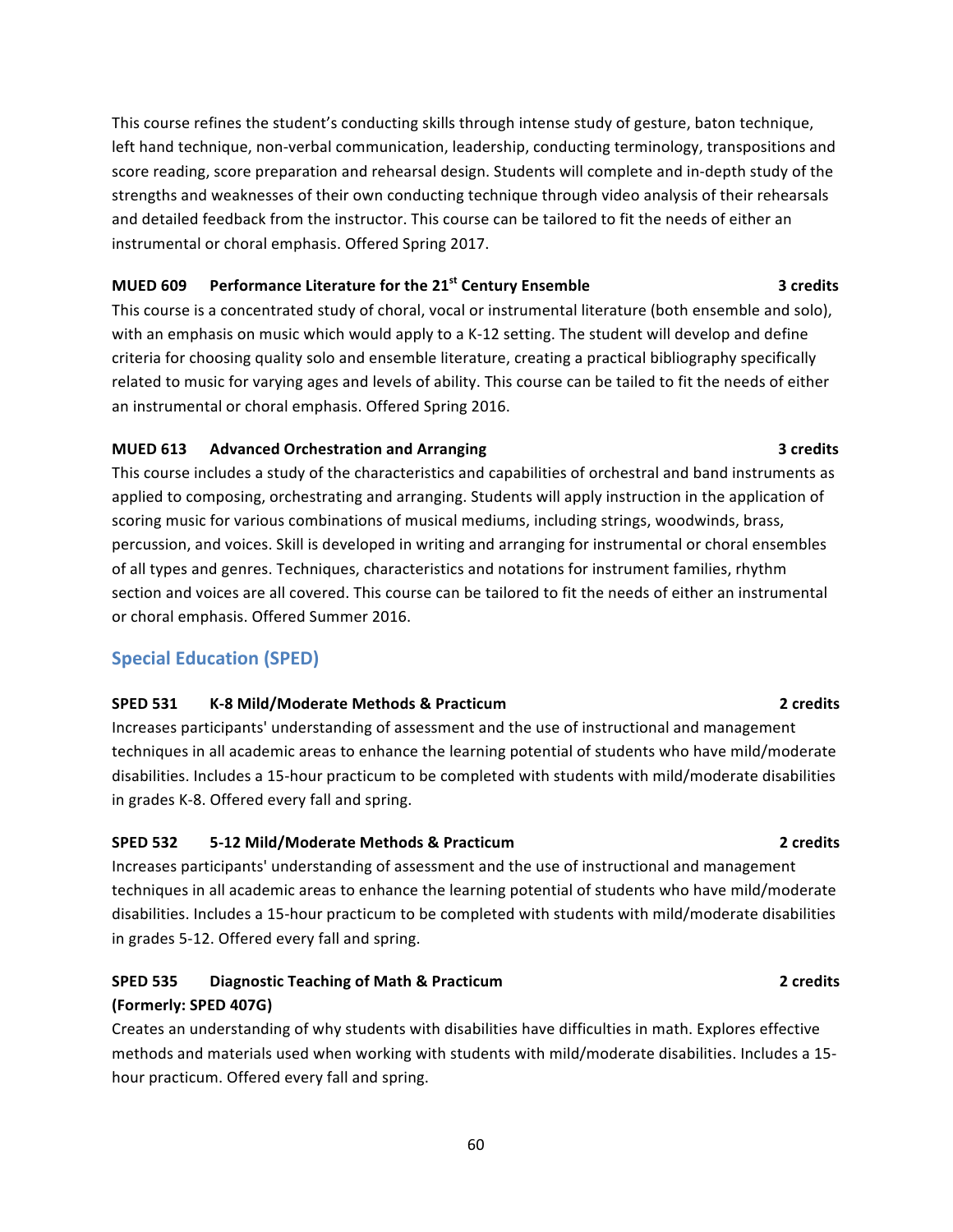# **SPED 536 Applied Behavior Analysis 1988 Applied Behavior Analysis 1988 Applied Behavior Analysis 4 Applied Behavior Analysis 1988 Applied Behavior Analysis 1988 Applied Behavior Analysis 1988 App (Formerly: SPED 431G)**

Focuses on various theoretical approaches for managing student behaviors in special and general education classrooms. Introduces specific interventions for increasing desired behaviors and decreasing undesired behaviors. Some course activities require access to students and/or classrooms. Offered every fall and spring.

# **SPED 540 Advanced Internship: Instructional Strategist I: K-8 1 1 1 1 1**

# *By permission only.*

Designed for teachers who are pursuing a second graduate level special education endorsement after successfully completing the Instructional Strategist I: 5-12 or the Instructional Strategist II: ID (MD) or BD/LD internship through Morningside College. Requires the participant to develop and implement methods for teaching study skill strategies and to reflect on how professional organizations impact his or her teaching. Due dates for internship applications are August 1 for a fall internship and December 1 for a spring internship. Offered fall and spring as needed.

# **SPED 541 Advanced Internship: Instructional Strategist I: 5-12 1 credit**

# *By permission only.*

Designed for teachers who are pursuing a second graduate level special education endorsement after successfully completing the Instructional Strategist I: K-8 or the Instructional Strategist II: ID (MD) or BD/LD internship through Morningside College. Requires the participant to develop and implement methods for teaching study skill strategies and to reflect on how professional organizations impact his or her teaching. Due dates for internship applications are August 1 for a fall internship and December 1 for a spring internship. Offered fall and spring as needed.

# **SPED 542** Advanced Internship: Instructional Strategist II: Intellectual Disabilities (MD) 1 credit *By permission only.*

Designed for participants who are pursuing a second graduate level special education endorsement after successfully completing the Instructional Strategist I: K-8 or 5-12 Internship through Morningside College. Requires the participant to develop and implement methods for teaching study skill strategies and to reflect on how professional organizations impact his or her teaching. Due dates for internship applications are August 1 for a fall internship and December 1 for a spring internship. Offered fall and spring as needed.

# **SPED 543** Advanced Internship: Instructional Strategist II: BD/LD **1 1 1 1** *By permission only.*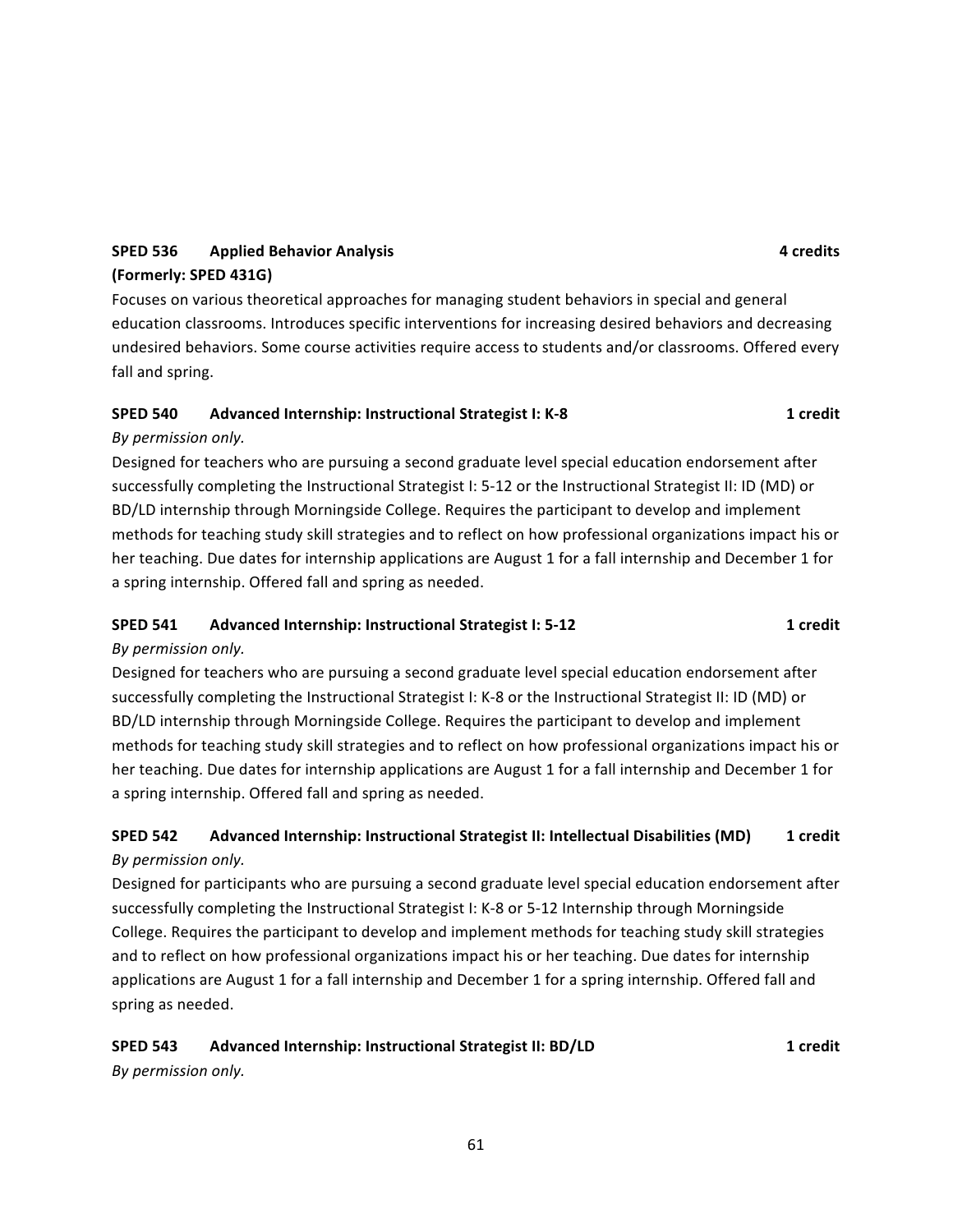Designed for participants who are pursuing a second graduate level special education endorsement after successfully completing the Instructional Strategist I: K-8 or 5-12 Internship through Morningside College. Requires the participant to develop and implement methods for teaching study skill strategies and to reflect on how professional organizations impact his or her teaching. Due dates for internship applications are August 1 for a fall internship and December 1 for a spring internship. Offered fall and spring as needed.

### **SPED 551 Educational Assessment 4 credits**

Prepares participants to assess students with validity, reliability, and communicate effectively about that assessment in both professional and lay terms. Some course activities require access to students and/or classrooms. Offered every semester.

### **SPED 560 Consulting in the Schools 3** credits **3** credits

Introduces the fundamentals in the consulting process with special emphasis on communicating, interacting, and problem-solving. Major emphasis is placed on self-evaluation and reflection of interpersonal qualities that are needed to be an effective consultant. Offered every spring.

### **SPED 561 Curriculum and Instructional Design <b>3 3 3 3 3 3**

Focuses on using a collaborative problem-solving approach, explicit instruction, and response to intervention processes to improve the learning rate of students. Offered every summer.

### **SPED 564 Data Collection for Decision-Making <b>3 3 3 3 3 3**

Focuses on developing knowledge and skills required to make defensible decisions necessary in educational settings. Emphasizes current research, best practices, and there connection to facilitating data-based decision making. Offered every fall.

# **SPED 595 Special Topics 1-3** credits

Topics are studied which are not assigned or covered in other courses in this department. Allows special offerings in special education according to student interest and/or need. Offered as needed. Repeatable.

# **SPED 632 Introduction to Theory and Practice:** Autism **1998 1998 3** credits

This course explores the theory and instructional practices for students on the autism spectrum, including an historical perspective. Diagnosis and characteristics will be address. Evidence-based practices will be explored. Students will learn about the full spectrum of autism in the context of preschool through secondary education, including students on all levels of the spectrum. Offered every summer.

# **SPED 641 Internship:** Instructional Strategist I: K-8 **3 3 3** Credits

### *By permission only.*

Capstone class for the Instructional Strategist I: K-8 Endorsement. Requires a minimum of 90-hours of work in a special education program with elementary or middle level students with mild/moderate disabilities. Can usually be completed in the participant's school setting and will be overseen by a college-assigned supervisor. Meets the student teaching requirement for this endorsement when the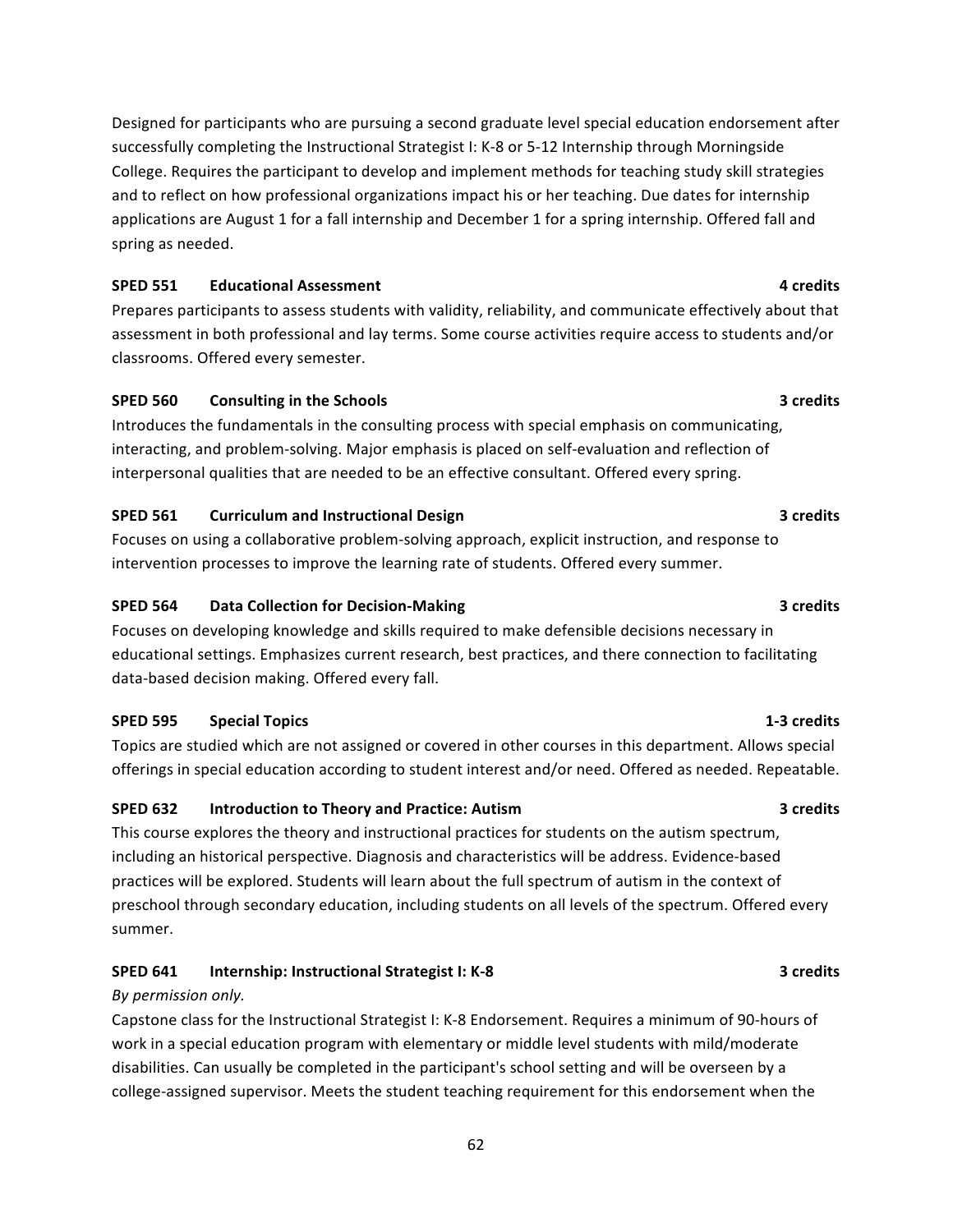participant is already a licensed teacher. All other coursework for the endorsement must be completed in advance of the internship and an application must be submitted and approved. Due dates for internship applications are August 1 for a fall internship, December 1 for a spring internship, and May 1 for a summer internship. Offered every fall, spring, and summer.

### **SPED 642 Internship:** Instructional Strategist I: 5-12 **3** credits

#### *By permission only.*

Capstone class for the Instructional Strategist I: 5-12 Endorsement. Requires a minimum of 90-hours of work in a special education program with elementary or middle level students with mild/moderate disabilities. Can usually be completed in the participant's school setting and will be overseen by a college-assigned supervisor. Meets the student teaching requirement for this endorsement when the participant is already a licensed teacher. All other coursework for the endorsement must be completed in advance of the internship and an application must be submitted and approved. Due dates for internship applications are August 1 for a fall internship, December 1 for a spring internship, and May 1 for a summer internship. Offered every fall, spring, and summer.

#### **SPED 644 Assistive Technology 2** *Credits* **2** *Credits*

Provides an understanding of assistive technology and implications for its use in the classroom. Many assistive tech resources are explored to ensure all students have access to the curriculum in the general education environment. Offered every fall, spring, and summer.

#### **SPED 645 Language Development and Communication Disorders 1888 1998 2** credits

Provides participants with an understanding of typical and atypical language development, as well as methods and interventions to use in the special education classroom. Offered every fall, spring, and summer.

### **SPED 660 Introduction to Intellectual Disabilities 1888 1998 1999 1208 1208 1208 1208 1208 1208**

Examines foundations and basic concepts related to intellectual disabilities, including history, definitions, assessment, etiology, and prevention. Additionally, focuses on the levels of needs of individuals with intellectual disabilities throughout the lifespan, the family, individual rights, legal issues, supports, and community living. Some course activities require access to students and/or classrooms for students with significant cognitive disabilities. Offered every fall and summer.

### **SPED 661 Behavior Disorders: Theory and Methods & Practicum 4 credits**

Focuses on knowledge and skill in strategies for use with students with moderate to severe behavior disorders served in K-12 general and special education programs. Includes a 21-hour practicum to be completed at various grade levels with students who have moderate/severe behavior disorders. Offered every fall and spring.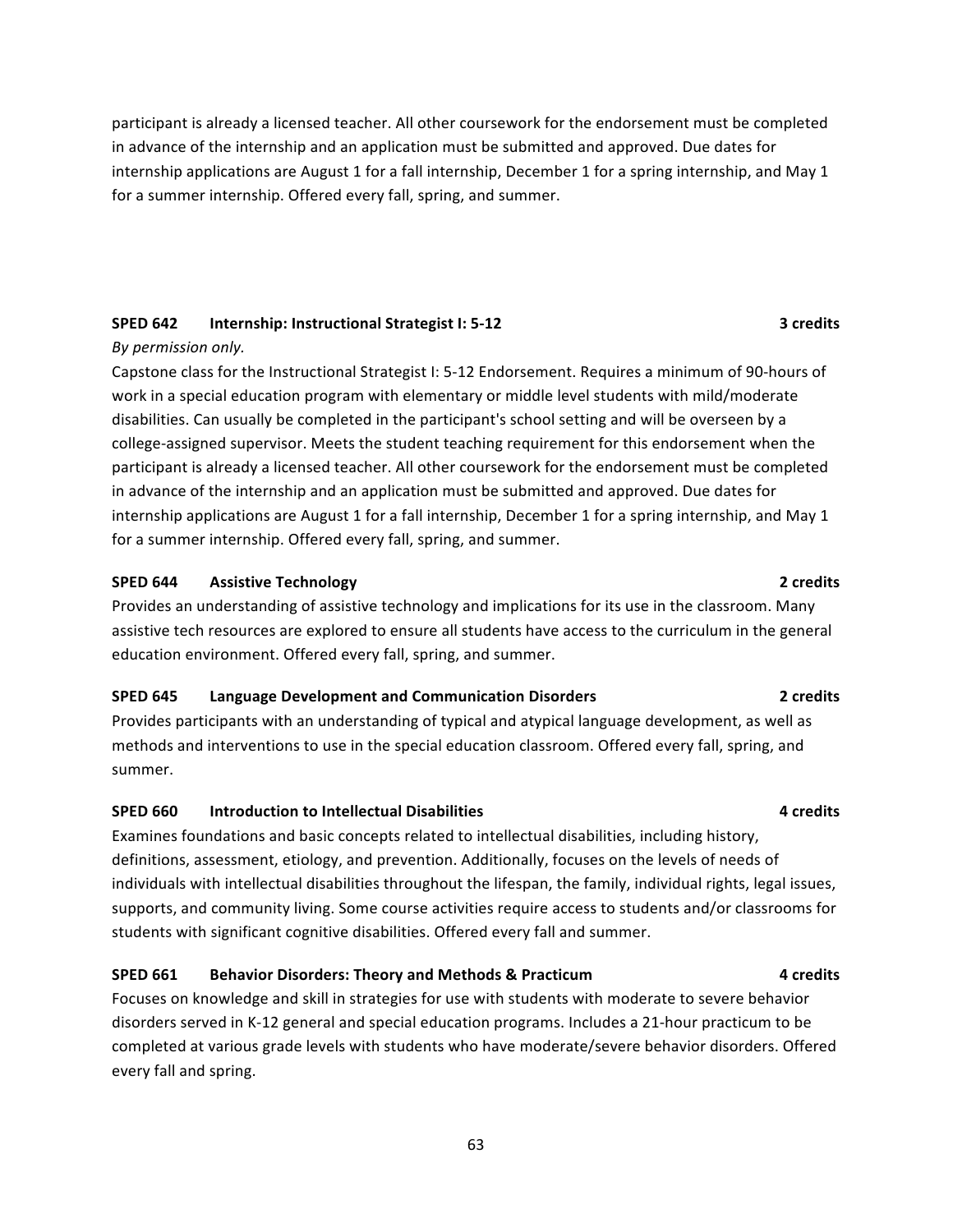#### **SPED 662 Learning Disabilities: Theory and Methods & Practicum 4 credits**

Focuses on knowledge and skill in strategies for use with students with moderate to severe learning disabilities served in K-12 general and special education programs. Includes a 16-hour practicum to be completed at various grade levels with students who have moderate/severe learning disabilities. Offered every fall and spring.

#### **SPED 665 Introduction to Mild/Moderate Disabilities 1888 1999 12:38 12:49 12:49 12:49 12:49 12:49 12:49 12:49 12:49 12:49 12:49 12:49 12:49 12:49 12:49 12:49 12:49 12:49 12:49 12:49 12:49 12:49 12:49 12:49 12:49 12:49**

Introduces terminology, basic research findings, and current topics of interest in special education related to students with mild and moderate disabilities. Focuses on knowledge needed to serve all learners including those with unique cultural, linguistic backgrounds, as well as a variety of disabilities including mild intellectual disabilities, learning disabilities, attention deficit/hyperactivity disorders, and emotional and behavioral disorders. Offered every fall and summer.

#### **SPED 672 Special Education Law 2 CONSIDERED 12 2 2 2 2 2 2**

Examines the current and historical background of pertinent statutory law in special education. Interpretations, clarifications, and guiding principles of the requirements of the law are offered in an attempt to remove the ambiguity surrounding the various viewpoints. Focuses on a preventive philosophy, resulting in mandatory requirements being met, and students' needs being addressed without having legal intervention. Offered every fall, spring, and summer.

#### **SPED 675 Intellectual Disabilities: Curriculum, Methods & Practicum 4 credits**

Equips participants with the knowledge and skills necessary to be effective with students with moderate to severe intellectual disabilities. Focuses on curricular issues with an emphasis on the Common Core State Standards as well as strategies for making instruction functional and meaningful for students. Includes a 21-hour practicum to be completed at various grade levels with students who have moderate/severe intellectual disabilities. Offered every fall and spring.

#### **SPED 676 Collaborative Partnerships and Transition 3 Credits 3 3 3**

Introduces concepts, issues, and strategies related to providing collaborative services for individuals with disabilities. Includes knowledge of family systems, parent rights, transitional support, advocacy, multi-cultural communication, transition planning, self-determination, and interagency collaboration, as well as strategies for working with parents and individuals involved in the educational program in providing appropriate programming and services to students with disabilities. Offered every fall, spring, and summer.

#### **SPED 678 Internship: Instructional Strategist II: Intellectual Disabilities (MD)** 3 credits

#### *By permission only.*

Capstone class for the Instructional Strategist II: Intellectual Disabilities (Mental Disabilities) Endorsement. Requires a minimum of 90-hours of work in a special education program with students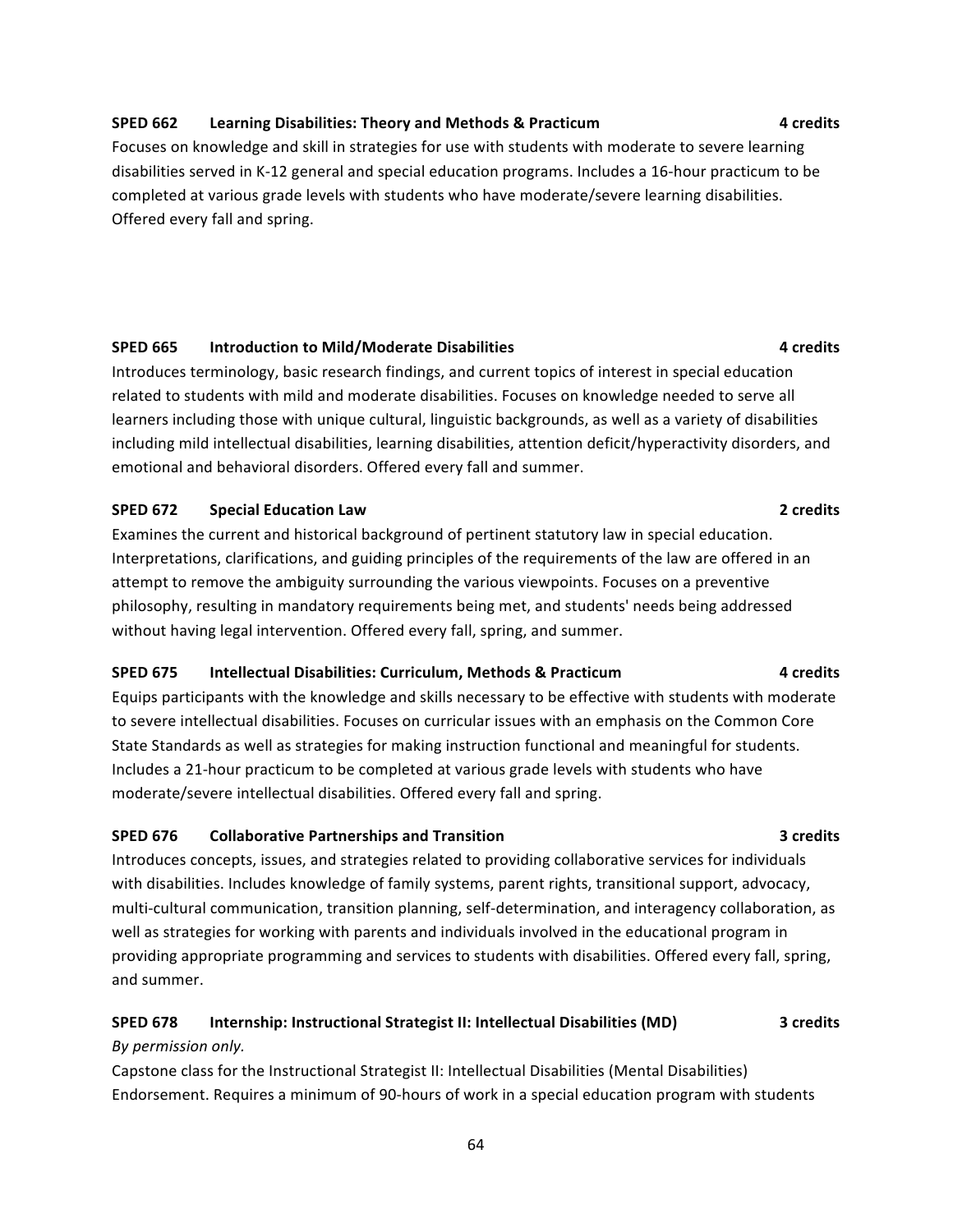with significant intellectual disabilities. Can usually be completed in the participant's school setting and will be overseen by a college-assigned supervisor. Meets the student teaching requirement for this endorsement when the participant is already a licensed teacher. All other coursework for the endorsement must be completed in advance of the internship and an application must be submitted and approved. Due dates for internship applications are August 1 for a fall internship, December 1 for a spring internship, and May 1 for a summer internship. Offered every fall, spring, and summer.

### **SPED 679 Internship:** Instructional Strategist II: BD/LD **3** credits

### *By permission only.*

Capstone class for the Instructional Strategist II: BD/LD Endorsement. Requires a minimum of 90-hours of work in a special education program with students with significant behavior or learning disabilities. Can usually be completed in the participant's school setting and will be overseen by a college-assigned supervisor. Meets the student teaching requirement for this endorsement when the participant is already a licensed teacher. All other coursework for the endorsement must be completed in advance of the internship and an application must be submitted and approved. Due dates for internship applications are August 1 for a fall internship, December 1 for a spring internship, and May 1 for a summer internship. Offered every fall, spring, and summer.

### **SPED 878** Survey of Exceptionalities **3** Credits **3** Credits

Introduces the learner to special education, in general, and areas of exceptionality, in particular. Designed to be a foundation for the knowledge and skills acquired for all special education endorsements. Offered every spring and summer.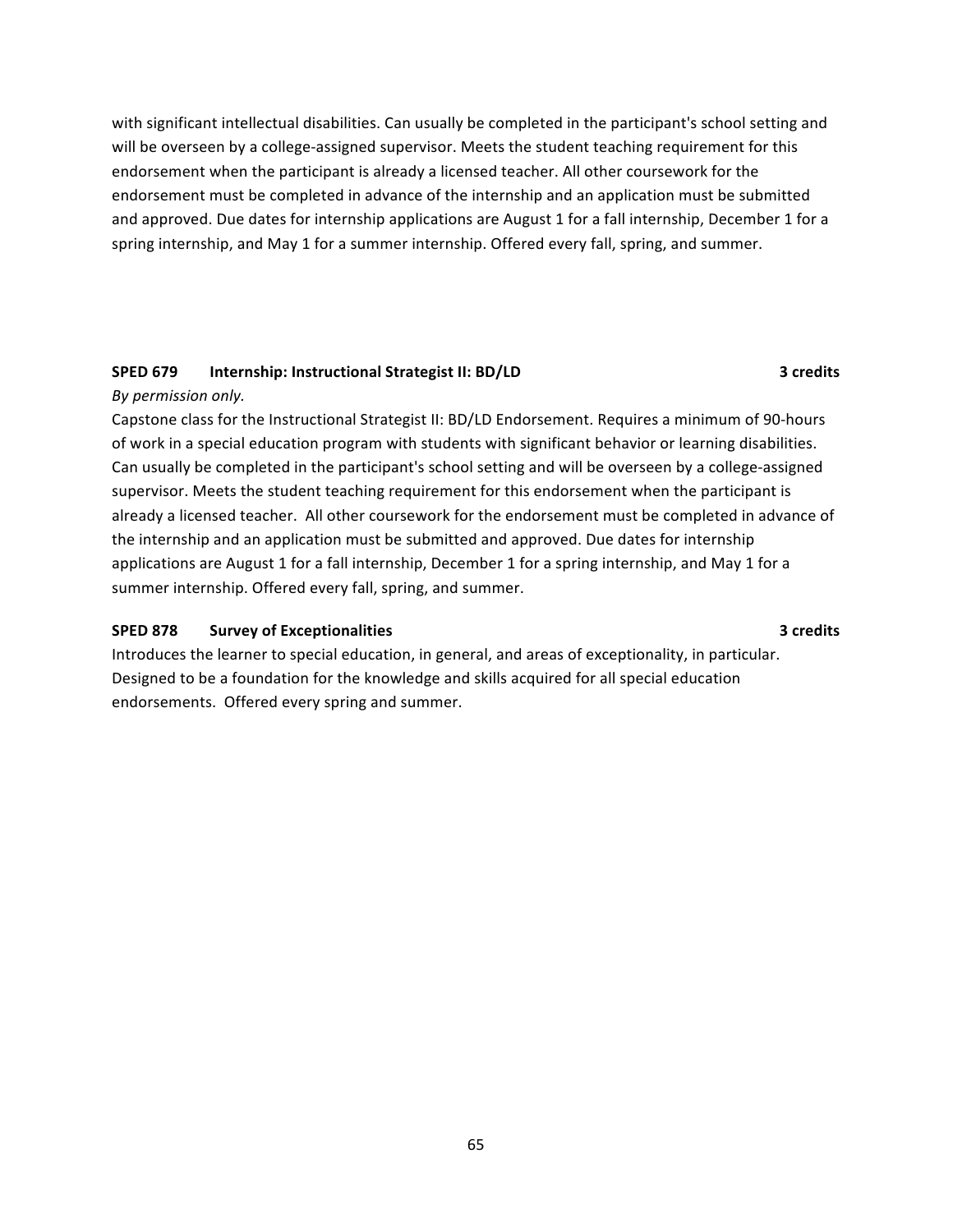# **2016-2017 Sharon Walker School of Education Graduate Program in Education Academic Calendar**

# **FALL 2016 Semester**

# *(September 6 – December 9 = 95 calendar days) (September 6 – October 21 = 46 calendar days & October 24 – December 9 = 47 calendar days)*

| July $1 -$ August | Application forms available for FALL internship/capstone courses                          |
|-------------------|-------------------------------------------------------------------------------------------|
| 1                 | (grad.morningside.edu/education under FORMS):                                             |
|                   | <b>ESL Internship</b>                                                                     |
|                   | Reading/Literacy Capstone                                                                 |
|                   | SPED Internship                                                                           |
|                   | TAG Internship                                                                            |
| July 19           | <b>FALL registration opens</b>                                                            |
| August 1          | FALL internship/capstone application forms due at the Graduate Program in Education       |
|                   | Office                                                                                    |
| August 21         | Online registration ends at 11:59 PM, phone registration continues (depending on          |
|                   | seat availability).                                                                       |
| August 23         | <b>FALL Validation Day</b>                                                                |
| August 23         | Faith-based forms due in Graduate Office                                                  |
| August 31         | Registration closes for full semester and first half classes ends, phone registration for |
|                   | second half classes continues                                                             |
| September 5       | Labor Day - Campus Offices Closed                                                         |
| September 6       | Full semester 3- & 4-credit and first half 2-credit graduate classes begin                |
| September 9       | Last day to drop first half 2-credit class without it appearing on transcript.            |
| September 13      | Last day to drop full semester class without it appearing on transcript.                  |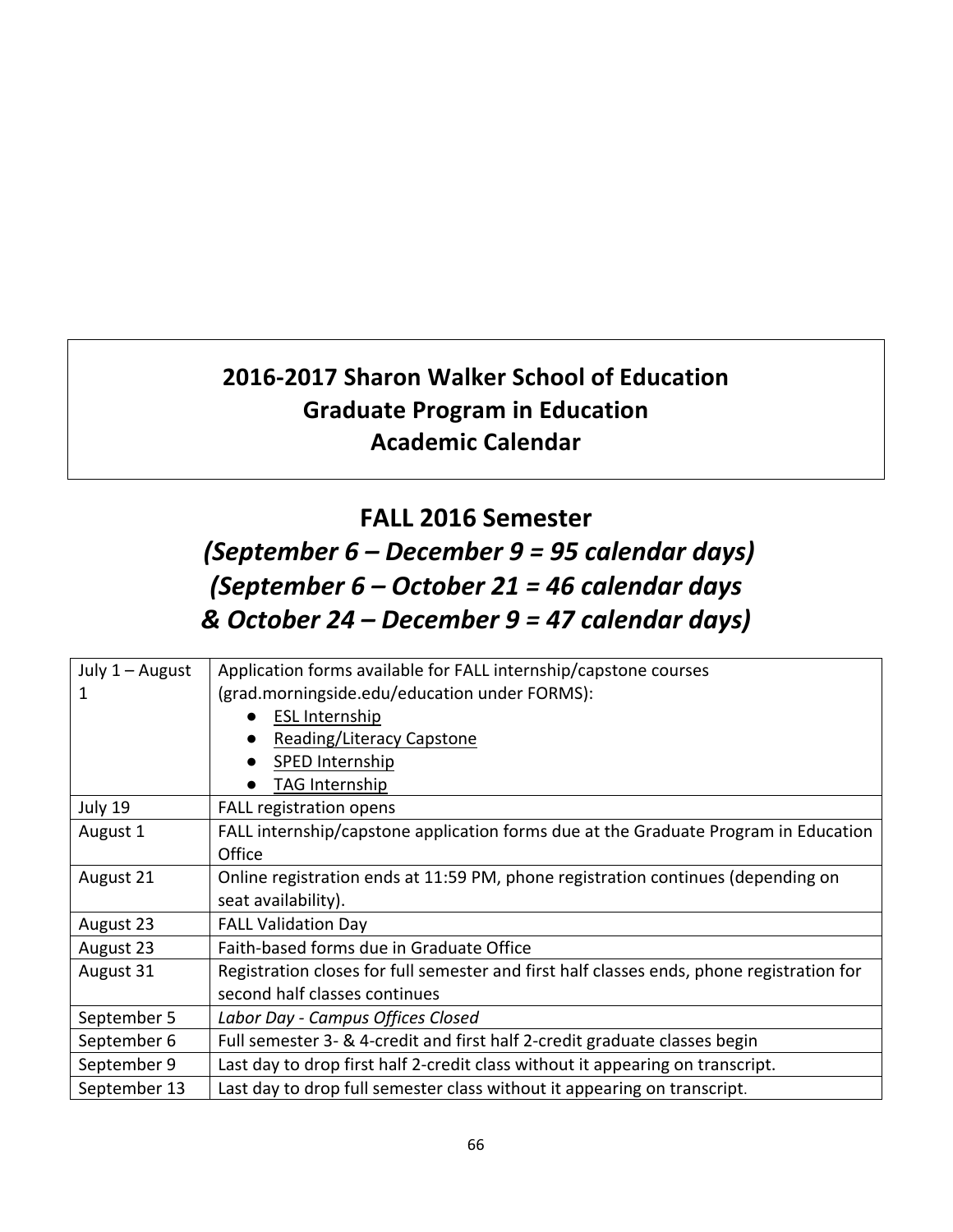| September 14       | Financial aid disbursement (All necessary paperwork must be completed and classes         |
|--------------------|-------------------------------------------------------------------------------------------|
|                    | are in session.)                                                                          |
| September 30       | SUMMER incomplete grades due in the Registrar's Office                                    |
| September 30       | Tuition due - Pay online                                                                  |
| October 10         | Last day to officially drop a first half 2-credit class (W will appear on transcript).    |
|                    | Students will be responsible for tuition, which will be prorated to official drop date.   |
| October 19         | Registration closes for second half 2-credit classes                                      |
| October 21         | First half 2-credit classes end                                                           |
| October 21-25      | Grading window for first half 2-credit graduate classes                                   |
| October 24         | Second half 2-credit graduate classes begin                                               |
| October 27         | Last day to drop second half 2-credit class without it appearing on transcript            |
| November $1 -$     | Application forms available for SPRING internship/capstone courses                        |
| December 1         | (grad.morningside.edu/education under FORMS):                                             |
|                    | <b>ESL Internship</b>                                                                     |
|                    | Reading/Literacy Capstone                                                                 |
|                    | SPED Internship                                                                           |
|                    | <b>TAG Internship</b>                                                                     |
| November 1         | Forms due in the Graduate Program in Education Office: Candidacy Application for          |
|                    | Enrollment in Educational Research for degree completion for those admitted on or         |
|                    | after August 1, 2016.                                                                     |
| November 8         | <b>SPRING registration opens</b>                                                          |
| November 14        | Last day to officially drop a full semester graduate class (W will appear on transcript). |
|                    | Students will be responsible for tuition, which will be prorated to official drop date.   |
| November 24-<br>25 | Thanksgiving Break - Campus Offices Closed                                                |
| November 28        | Last day to officially drop a second half graduate class (W will appear on transcript).   |
|                    | Students will be responsible for tuition, which will be prorated to official drop date.   |
| December 1         | SPRING internship/capstone application forms due at the Graduate Program in               |
|                    | <b>Education Office</b>                                                                   |
| December 9         | Full semester and second half 2-credit classes end                                        |
| December 9 -       | Grading window for full semester and second half 2-credit classes                         |
| 16                 |                                                                                           |
| December 23,       | Christmas Winter Break - Campus Offices Closed                                            |
| 2016 - January     |                                                                                           |
| 1,2017             |                                                                                           |
|                    |                                                                                           |
|                    |                                                                                           |
|                    |                                                                                           |

# **SPRING 2017 Semester**

*(January 17 – April 21 = 95 calendar days) (January 17 – March 3 = 46 calendar days*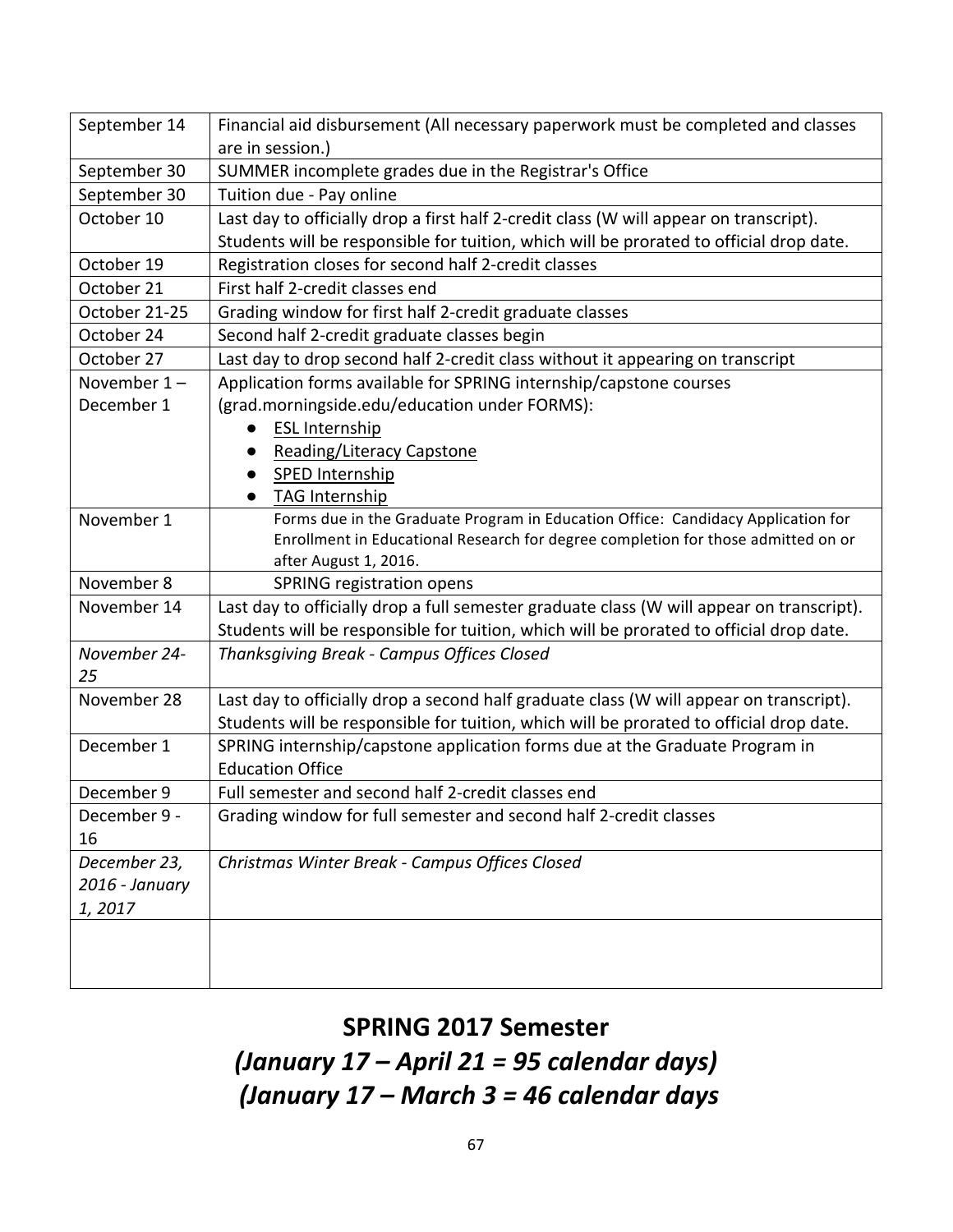# *& March 6 – April 21 = 47 calendar days)*

| January 8       | Online registration closes at 11:59 PM for all courses, phone registration continues           |
|-----------------|------------------------------------------------------------------------------------------------|
|                 | (depending on seat availability).                                                              |
| January 10      | <b>SPRING Validation Day</b>                                                                   |
| January 10      | Faith-based Forms due in the Graduate Office                                                   |
| January 12      | Registration closes for full semester and first half classes, phone registration for second    |
|                 | half classes continues                                                                         |
| January 17      | Full semester 3- & 4-credit and first half 2-credit graduate classes begin                     |
| January 20      | Last day to drop first half 2-credit class without it appearing on transcript                  |
| January 23      | Financial aid disbursement (All necessary paperwork must be completed and classes are          |
|                 | in session.) Check with Financial Aid.                                                         |
| January 24      | Last day to drop full semester class without it appearing on transcript                        |
| January 30      | FALL incomplete grades due in the Registrar's Office                                           |
| February 15     | Tuition due - Pay online                                                                       |
| February 20     | Last day to officially drop a first half 2-credit class (W will appear on transcript).         |
|                 | Students will be responsible for tuition, which will be prorated to official drop date.        |
| March 1         | Registration closes for second half 2-credit classes                                           |
| March 1         | Forms due in the Graduate Program in Education Office: Candidacy Application for Enrollment in |
|                 | Educational Research for degree completion for those admitted on or after August 1, 2016.      |
| March 3         | First half 2-credit graduate classes end                                                       |
| March 3-17      | Grading window open for first half 2-credit graduate classes check with registrar              |
| March 6         | Second half 2-credit graduate classes begin                                                    |
| March 9         | Last day to drop second half 2-credit class without it appearing on transcript.                |
| March 21        | <b>SUMMER registration begins</b>                                                              |
| March 27        | Last day to officially drop a full semester class (W will appear on transcript).               |
|                 | Students will be responsible for tuition, which will be prorated to official drop date.        |
| April 1 - May 1 | Application forms available for SUMMER internship/capstone courses                             |
|                 | (grad.morningside.edu/education under FORMS):                                                  |
|                 | <b>ESL Internship</b>                                                                          |
|                 | <b>Reading/Literacy Capstone</b>                                                               |
|                 | <b>SPED Internship</b>                                                                         |
|                 | TAG Internship                                                                                 |
| April 10        | Last day to officially drop a second half class (W will appear on transcript).                 |
|                 | Students will be responsible for tuition, which will be prorated to official drop              |
|                 | date.                                                                                          |
| April 14        | <b>Easter Spring Break - Campus Offices Closed</b>                                             |
| April 21        | Full semester and second half 2-credit classes end                                             |
| May 1           | SUMMER internship application form due at the Graduate Program in Education Office             |
| May 3-10        | Grading window for full semester and second half 2-credit classes                              |
| July 1          | Forms due in the Graduate Program in Education Office: Candidacy Application for Enrollment in |
|                 | Educational Research for degree completion for those admitted on or after August 1, 2016.      |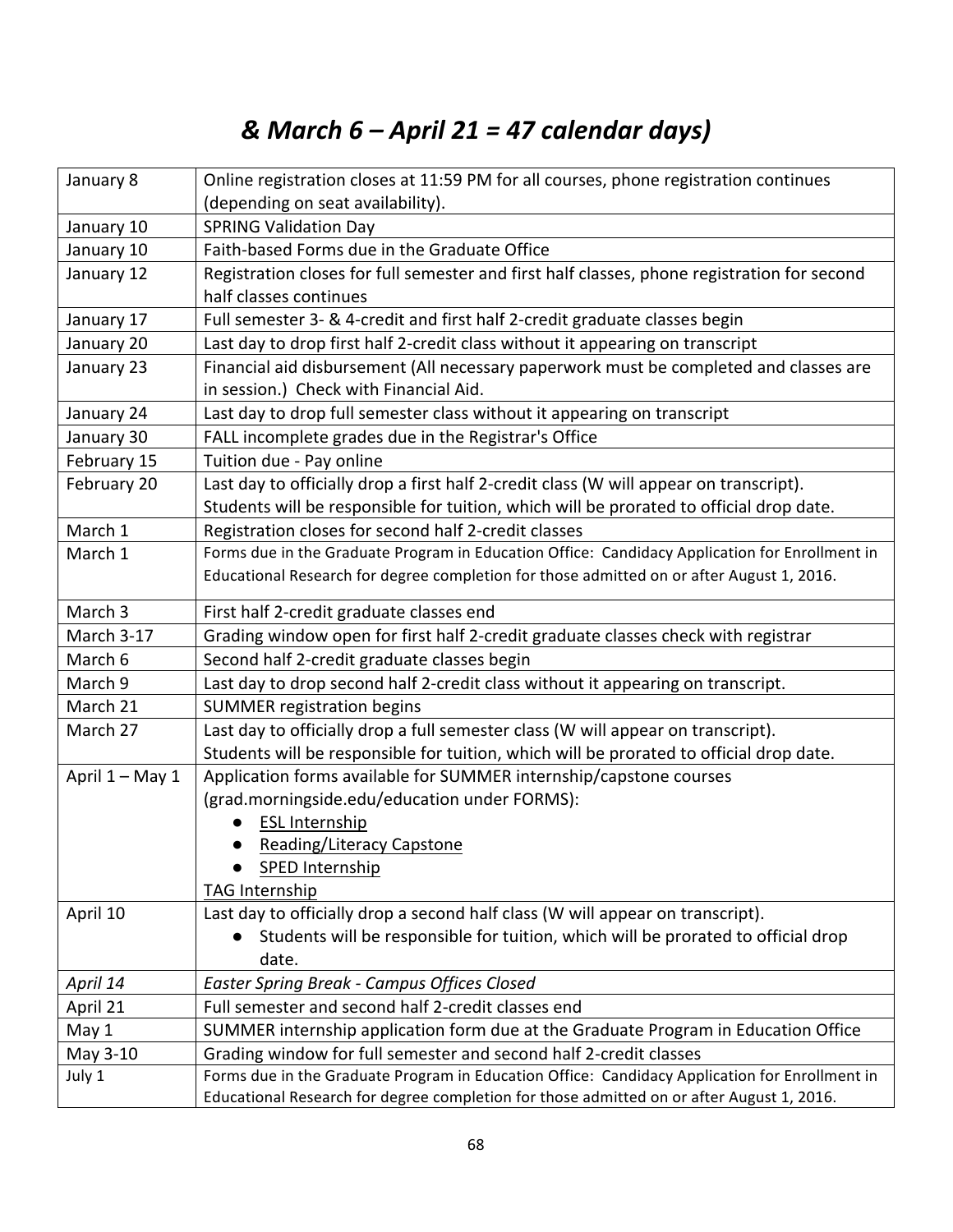# **SUMMER 2017 Semeste***r (June 5- July 28 = 54 calendar days) (June 5 – June 30 = 26 calendar days & July 3 – July 28 = 26 calendar days)*

| May 29          | Memorial Day Holiday - Campus Offices Closed                                                 |
|-----------------|----------------------------------------------------------------------------------------------|
| May 31          | Online registration closes at 11:59 PM for Term 30 and 31, phone registration continues      |
|                 | (depending on seat availability).                                                            |
|                 | Online and phone registration continues for Term 32 classes (depending on seat               |
|                 | availability)                                                                                |
| June 5          | Term 30 and 31 begins. (All 3- and 4- credit and first half 2-credit classes)                |
| June 5          | Faith-based Forms due in the Graduate Office                                                 |
| June 5          | <b>SUMMER Validation Day</b>                                                                 |
| June 5          | Last day to drop Term 30 or Term 31 class (All 3- and 4- credit and first half 2-credit      |
|                 | classes) without it appearing on transcript (first day of class)                             |
| June 10         | Graduate School of Education Graduation on Campus                                            |
| June 15         | Term 30 and 31 Financial Aid Disbursement (All necessary paperwork must be completed         |
|                 | and classes are in session.)                                                                 |
| June 23         | Last day to officially drop a Term 31 (first half 2-credit class) (W will appear on          |
|                 | transcript).                                                                                 |
|                 | Students will be responsible for tuition, which will be prorated to official drop date.      |
| June 24         | Registration closes for Term 32 at 11:59 PM                                                  |
| June 30         | SPRING incomplete grades due in the Registrar's Office                                       |
| June 30         | Term 31 2-credit classes end                                                                 |
| July 1 - August | Application forms available for FALL internship/capstone courses                             |
| 1               | (grad.morningside.edu/education under FORMS):                                                |
|                 | <b>ESL Internship</b><br>$\bullet$                                                           |
|                 | <b>Reading/Literacy Capstone</b><br>$\bullet$                                                |
|                 | SPED Internship                                                                              |
|                 | <b>TAG Internship</b>                                                                        |
| July 3          | Term 32 2-credit classes begin                                                               |
| July 4          | Independence Day - Campus Offices Closed                                                     |
| <b>July 4-7</b> | Grading window for Term 31 2-credit classes                                                  |
| July 5          | Last day to drop Term 32 class (second half 2-credit classes) (W will appear on transcript). |
|                 | Students will be responsible for tuition, which will be prorated to official drop date.      |
| July 13         | Term 32 Financial Aid Disbursement (All necessary paper work must be completed and           |
|                 | classes are in session.)                                                                     |
| July 14         | Last day to drop Term 30 (3- and 4- credit classes) (W will appear on transcript).           |
|                 | Students will be responsible for tuition, which will be prorated to official drop date.      |
| July 18         | <b>FALL registration begins</b>                                                              |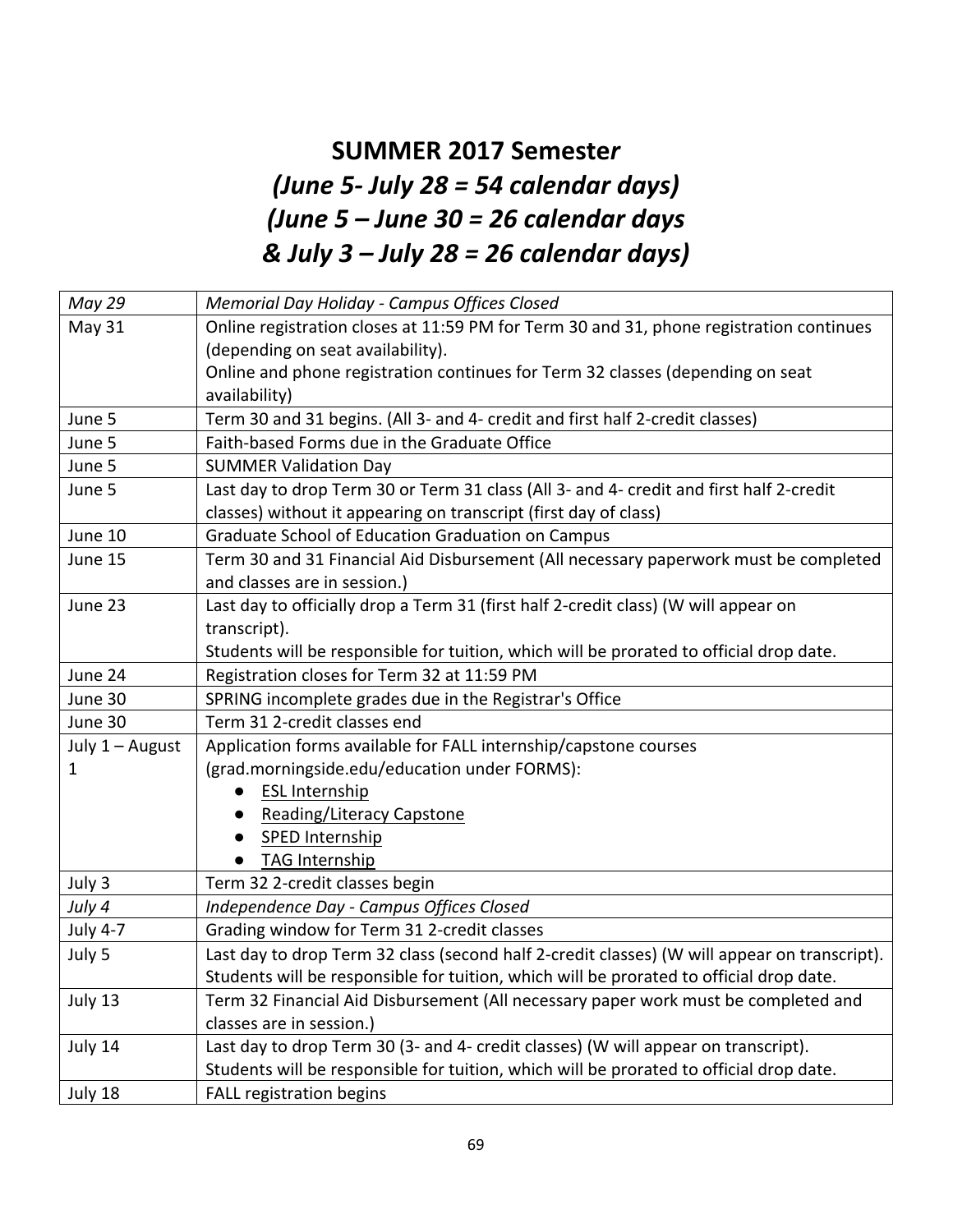| July 21          | Last day to officially drop a Term 32 (second half 2-credit class) (W will appear on    |
|------------------|-----------------------------------------------------------------------------------------|
|                  | transcript).                                                                            |
|                  | Students will be responsible for tuition, which will be prorated to official drop rate. |
| July 26          | Last day for EDUC 624 because of limited grading window in summer term for graduation   |
| July 28 - August | Grading window for Term 30 and Term 32 Classes                                          |
|                  |                                                                                         |
| July 28          | All Term 32 Graduate Classes and remaining Term 30 3- and 4-credit courses end          |
| July 31          | Tuition due - Pay online                                                                |
| August 1         | FALL internship/capstone application forms due at the Graduate Program in Education     |
|                  | Office                                                                                  |

# **Nylen School of Nursing – Graduate Program in Nursing**

Phone: 1-800-831-0806 ext. 5297 or 712-274-5297 Fax: 712-274-5559 Email: gradnurs@morningside.edu

# **Graduate Faculty and Staff**

# **Jacklyn R. Barber, Dean**

# **Faculty**

Jacklyn R. Barber, Ed.D., RN Dean of Nylen School of Nursing Professor of Nursing Education, 1997-B.S.N., Morningside College, 1995; M.S., Creighton University, 1998; Ed.D., College of Saint Mary, 2008.

Specialties: Clinical Nurse Specialist, Nurse Educator, Oncology, Complex Health, Community Health Education

Lindsey R. Dutler, D.N.P., ARNP-NP-C Assistant Professor of Nursing Education, 2014-B.S., University of Iowa, 2004; M.S. Briar Cliff University, 2011; D.N.P., Creighton University, 2012. Specialties: Family Primary Care, Geriatric Mental Health

Kari L. Varner, D.N.P., FNP-C Assistant Professor of Nursing Education, 2013-B.S.N., Morningside College, 2007; M.S.N., Creighton University, 2011; D.N.P., Creighton University, 2013. Specialties: Family Primary Care

Dianna Sorenson, Ph.D., M.B.A., RN, CNS B.S.N., South Dakota State University, 1977; M.N. Montana State University, 1983; Ph.D., University of Arizona, 1990; M.B.A., University of Sioux Falls, 2013. Specialties: Clinical Nurse Specialist, Health Care Administration, Clinical Research, Nursing Psychology-Mental Health, Interpersonal Communications, Statistics

# **Part-Time Instructors**

Holly Schenzel, D.N.P., ACNP-BC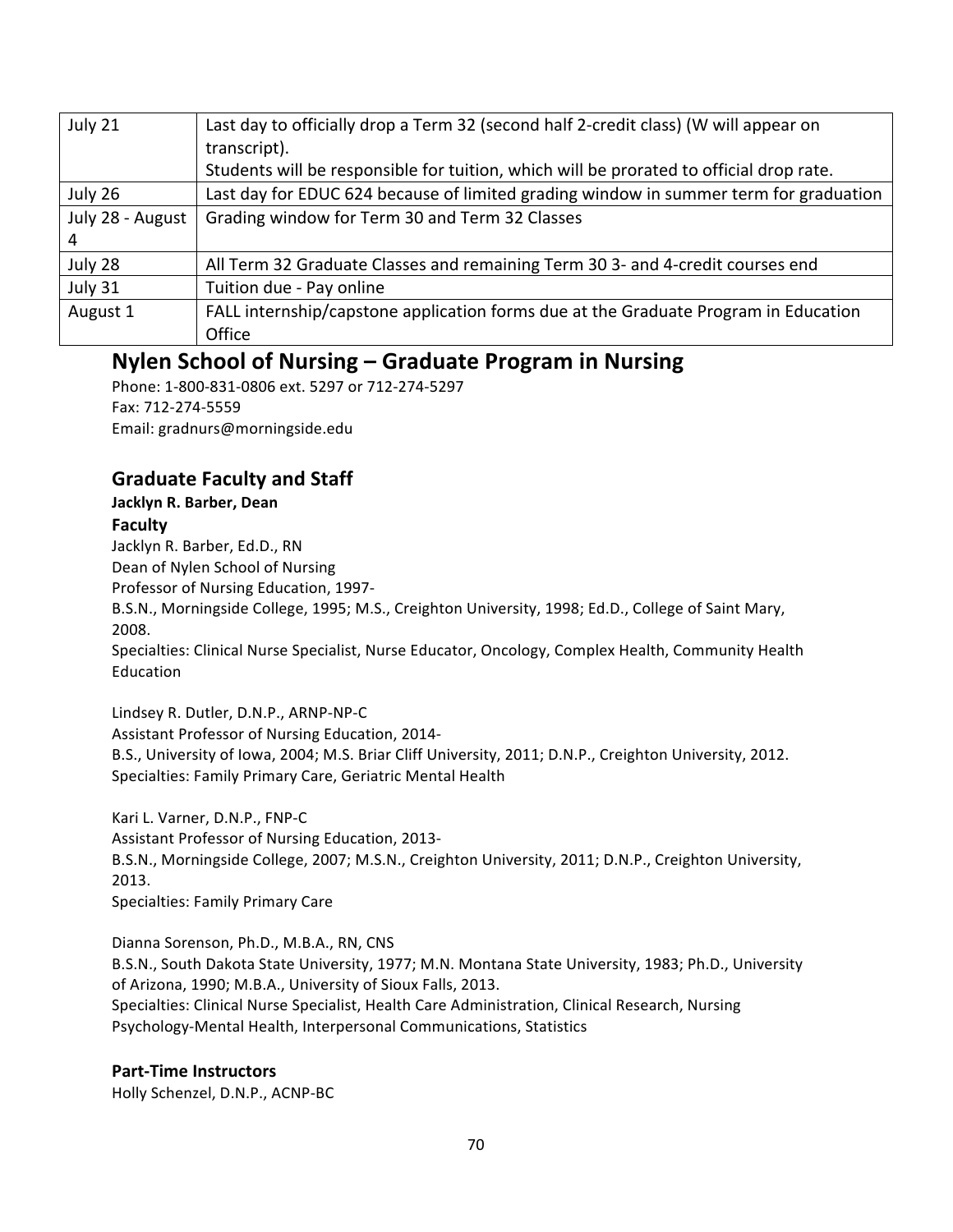B.S.N., Morningside College, 2005; D.N.P., Creighton University, 2013. Specialties: Adult Acute Care; Internal Medicine, Stroke Care

Pat Graham Ed.D, FNP-BC

B.S.N, College of Saint Mary, 1998; MSN Health Systems Nurse Specialist, University of Nebraska Medical Center, 2002; Ed.D., College of Saint Mary, 2008; MSN-FNP Post-Master's Certificate, Briar Cliff University, 2011.

Specialties: Family Primary Care and End-of-Life Care.

# **Staff**

Georgianna Wolf, Administrative Assistant

# **History**

The Morningside College Nylen School of Nursing has a long history of providing nursing education leading to a Bachelor of Science in Nursing (B.S.N). The Bachelor of Science in Nursing program at Morningside College began in the fall of 1973. The undergraduate nursing program is accredited by the Commission on Collegiate Nursing Education and approved by the Iowa Board of Nursing. In 2014 the Nylen School of Nursing began offering graduate level courses that lead to a post-bachelor's certificate and in 2015 enrolled students into the Master of Science in nursing (MSN) program.

# **Accreditation and Approvals**

Morningside College Nylen School of Nursing Graduate Program has received Interim Approval from the Iowa Board of Nursing. Full approval is determined after the first graduating class. Questions or concerns about the program's approval states should be direct to:

Executive Director Iowa Board of Nursing River Point Business Park 400 S.W. 8th Street, Suite B Des Moines, IA 50309-4685

- Morningside College Nylen School of Nursing Graduate Program has received approval from the Higher Learning Commission (HLC).
- Morningside College Nylen School of Nursing Graduate Program will be seeking accreditation from the Commission on Collegiate Nursing Education (CCNE). A CCNE's initial site visit is scheduled for October 2016 a decision regarding accreditation status is expected for spring or summer of 2017.

Questions or concerns about the program's accreditation should be direct to: Executive Director Commission on Collegiate Nursing Education (CCNE) One Dupont Circle, NW, Suite 530 Washington, D.C. 20036-1120 202-887-6791

The Morningside College Bachelor of *Science in Nursing (BSN) program is fully accredited by CCNE.*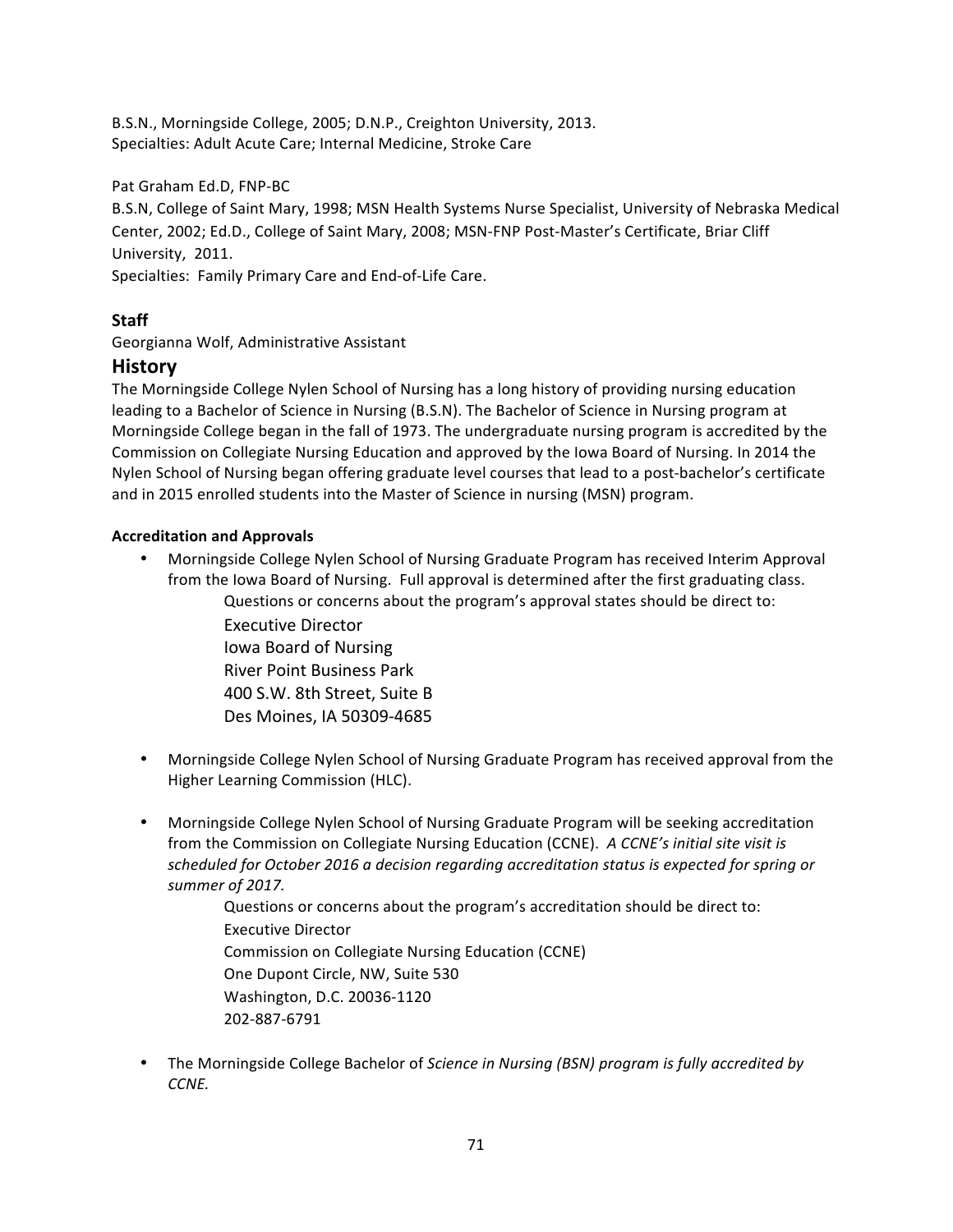The Master of Science in Nursing (MSN) degree builds on traditional baccalaureate nursing preparation while expanding nursing knowledge to a higher level of practice and leadership. Our online delivery is designed for working nurses who want to advance their career and expand professional opportunities. The program provides:

- An online delivery that incorporates benefits of the traditional classroom learning in a convenient virtual setting.
- Structure that allows course work to be completed during the student's preferred time.
- Course offerings following a traditional fall/spring semester format with some summer courses.
- Classes are student-centered.
- Individual interactions with faculty in an online learning environment.
- Flexible on-campus residencies to provide specialized training in advanced nursing skills in a state-of-the-art hospital simulation center.
- Opportunity to work face-to-face with faculty and professional networks for mentoring and professional development.

# **Mission**

"To prepare advanced professional nurse leaders for mastering nursing knowledge and skills for the delivery of holistic health care and to serve as change agents addressing the evolving needs of the healthcare system to improve patient and population outcomes."

# **Vision**

*Create a center dedicated to advancing nursing knowledge and practice that is responsive to the dynamic needs of healthcare and society.*

# **GOAL OF THE GRADUATE NURSING PROGRAM**

The Graduate Nursing program provides a learning environment that cultivates the development of:

- Knowledge and skills essential to the master's prepared advanced practice nurse
- Personal and professional responsibility
- Ethical and professional leadership
- A commitment to life-long learning
- A foundation for mastering an advanced practice role in nursing

# **CONCEPTUAL FRAMEWORK**

The Morningside College Department of Nursing curriculum is sequenced so that the level of complexity increases as the student advances through the curriculum. Eight major concepts provide direction for curriculum organization. These concepts are: holistic care, communication, critical thinking, nursing process, nursing roles, ethics, research, and life-long personal and professional growth. The faculty members believe that these concepts, integrated with the philosophical beliefs of person, health, nursing, education, and environment, facilitate the development of the knowledge, skills, and attitudes required for the provision of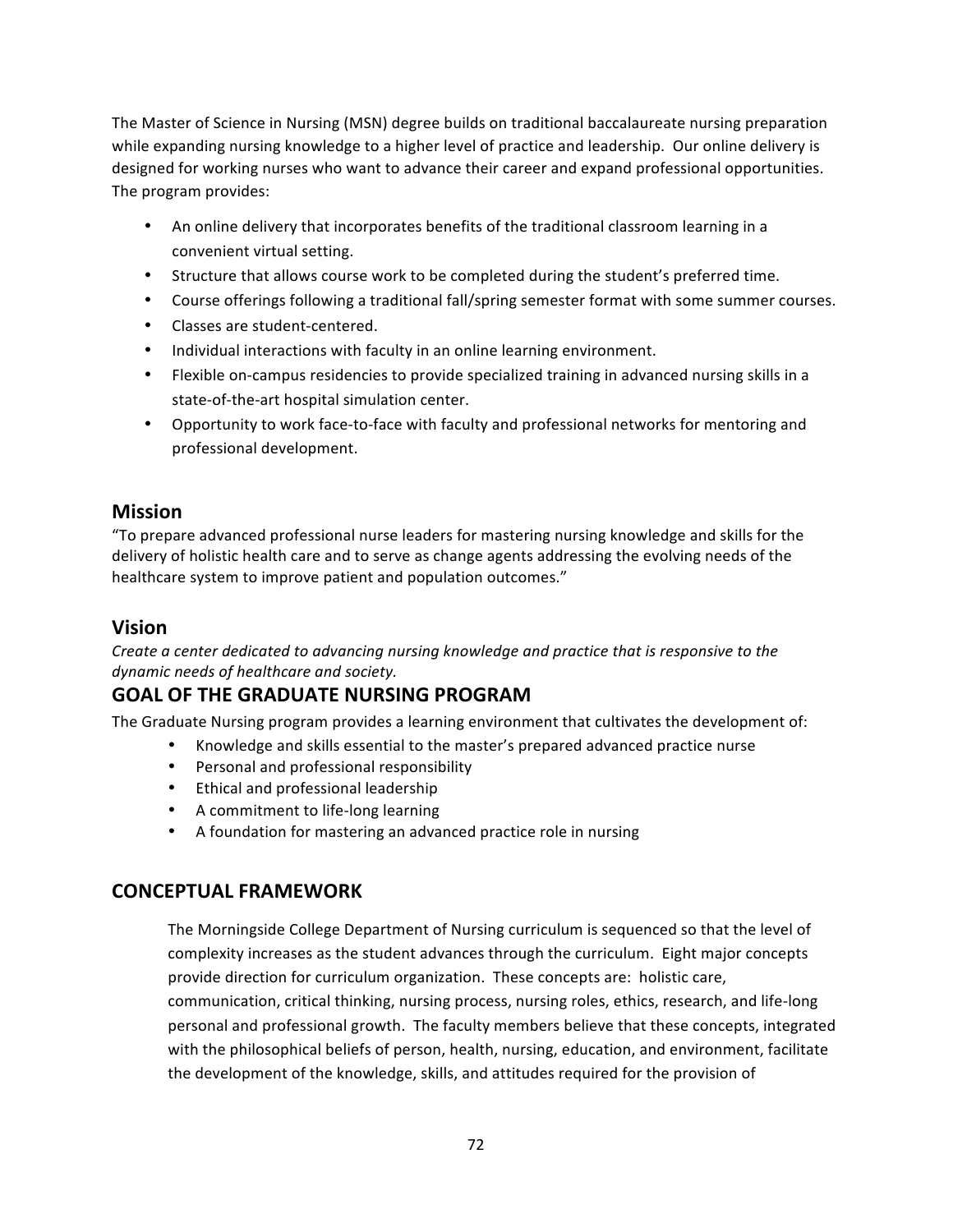professional nursing care in a complex and dynamic environment. The major concepts provide the foundation for the curriculum and have been conceptualized by the faculty:

## **GRADUATE NURSING PROGRAM OUTCOMES**

**Eight major concepts of the Morningside College Nylen School of Nursing are: Holistic Care,** Communication, Critical Thinking, Nursing Process, Nursing Roles, Ethics, Research, Life-long Personal and Professional Growth.

Upon completion of the MSN program, the graduate will be able to:

- 1. Synthesize knowledge from nursing and related sciences to deliver advanced nursing care while respecting diversity, human dignity, and beliefs, and by accepting each individual as a holistic being with an integrated body, mind, and spirit. **(Holistic Care)**
- 2. Integrate advanced communication and information technology skills when interacting and collaborating with patients, families, populations, and interprofessionals of the health care team. **(Communication)**
- 3. Formulate decisions and behaviors using the critical thinking process to ensure advanced professional competency to deliver evidence-based clinical prevention and promotion interventions that improve patient and population health outcomes in a global and technical society. **(Critical Thinking)**
- 4. Construct patient-centered care which synthesizes the holistic nature of nursing, determinants of health, and diagnostic reasoning, and to improve patient outcomes across diverse settings while understanding that organizational and systems leadership are critical to promotion of quality and safe patient care. (Nursing Process)
- 5. Engage in interprofessional collaboration while exhibiting appropriate nursing roles in the provision and management of health care with attention given to legal, social, political, economic, and ethical issues that impact the quality and safety of patient and population outcomes. **(Nursing Roles)**
- 6. Illustrate ethical analysis and clinical reasoning to assess, intervene, and evaluate advanced nursing care delivery and professional and personal behavior. (Ethics)
- 7. Integrate relevant research and evidence from multiple sciences, clinical judgment, and interprofessional perspectives using translational processes to improve practice and health outcomes for patients and aggregates. (Research)
- 8. Assume responsibility and accountability for personal and professional growth and integrity by engaging in life-long learning and a commitment to the values and principles governing the discipline of advanced practice nursing. (Life-long Personal and Professional Growth)

## **MSN Program track offerings:**

- Clinical Nurse Leader (CNL)
- Family Primary Care Nurse Practitioner (FNP)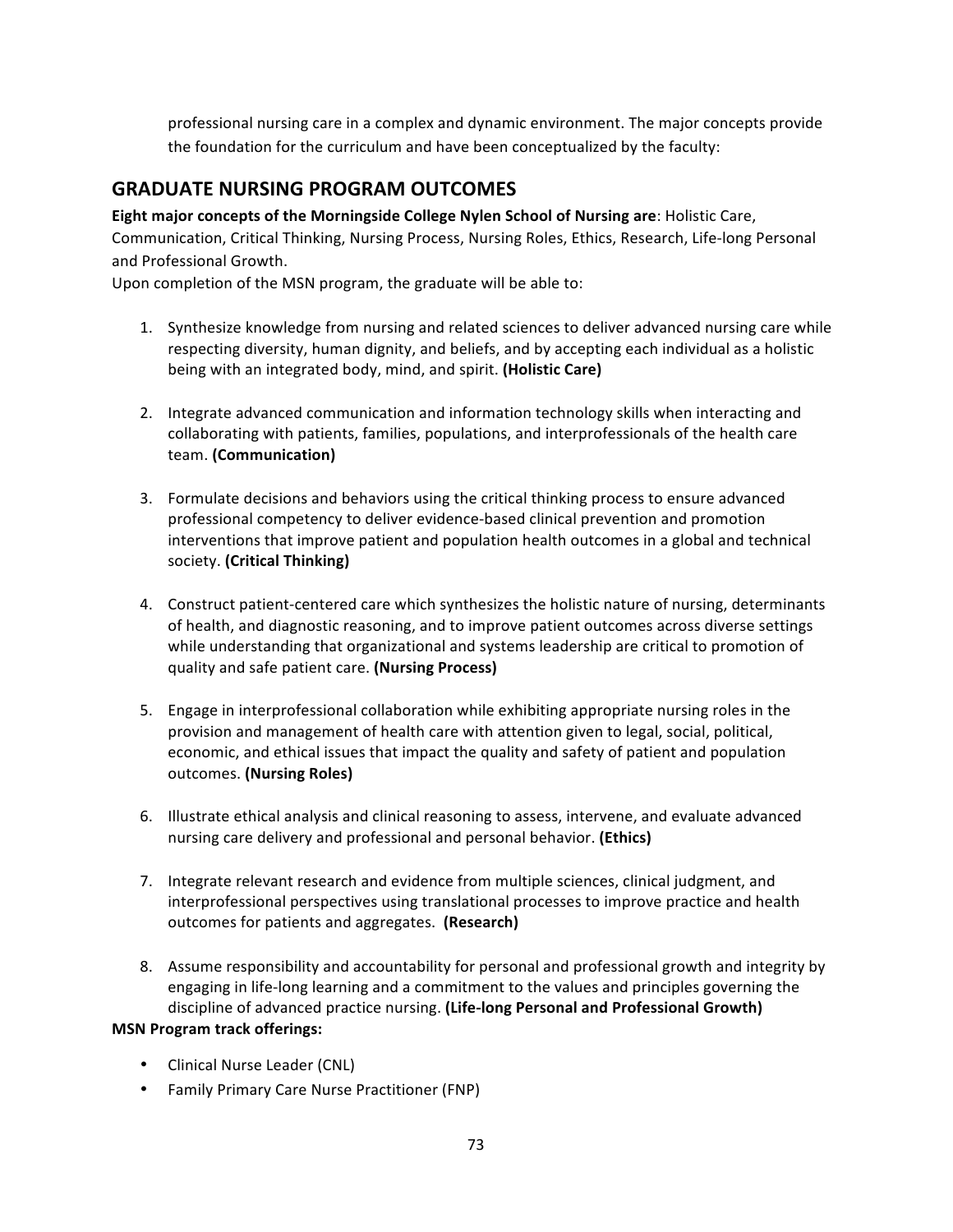• Adult Gerontology Primary Care Nurse Practitioner (AGNP)

## **Certificate Program offerings:**

- Adult Gerontology Primary Care Nurse Practitioner Post-Master's Certificate
- Family Primary Care Nurse Practitioner Post-Master's Certificate
- Clinical Nurse Leader (CNL) Post-Master's Certificate
- Clinical Outcomes Post-Bachelor's Certificate

## **Admission Requirements:**

• The Graduate Nursing Faculty Council reviews all applications and determines acceptance. Students are notified in writing of their admission status. All above items need to be on file to be considered for admission into the masters (MSN) program. Applications are accepted on a rolling basis, however, enrollment in MSN courses are based on acceptance into the MSN program and space availability. Enrollment may be limited to the best qualified candidates in the order of receipt of full application requirements if the number of applicants exceeds the enrollment limit. Morningside College uses NursingCAS as the centralized application service for nursing. NursingCAS allows applicants to use a single online application and one set of materials to apply to multiple nursing programs at participating schools. The link to NursingCAS is located on the Morningside College Graduate Nursing webpage or on the following link: www.nursingcas.org. 

## • Bachelor's degree with a major in nursing from a professionally accredited institution (NLNAC/CCNE) with a 3.0 cumulative GPA on a 4.0 scale. (If undergraduate cumulative GPA is below a 3.0 see below for other options).

- Master's degree with a major in nursing from a professionally accredited institution (NLNAC/CCNE) with a 3.0 cumulative GPA on a 4.0 scale. (for post-master's certificate track)
- Valid R.N. license in lowa or state participating in the licensure compact. (Submit to NursingCAS)
- BCLS certification. (Submit to NursingCAS)
- Completed application (NursingCAS) and **application fee (non-refundable \$25.00).** Make checks payable to Morningside College.
- Official academic transcripts from all prior undergraduate and graduate programs previously attended. (Submit to NursingCAS)
- Two professional and/or academic letters of recommendation. (Submit to NursingCAS)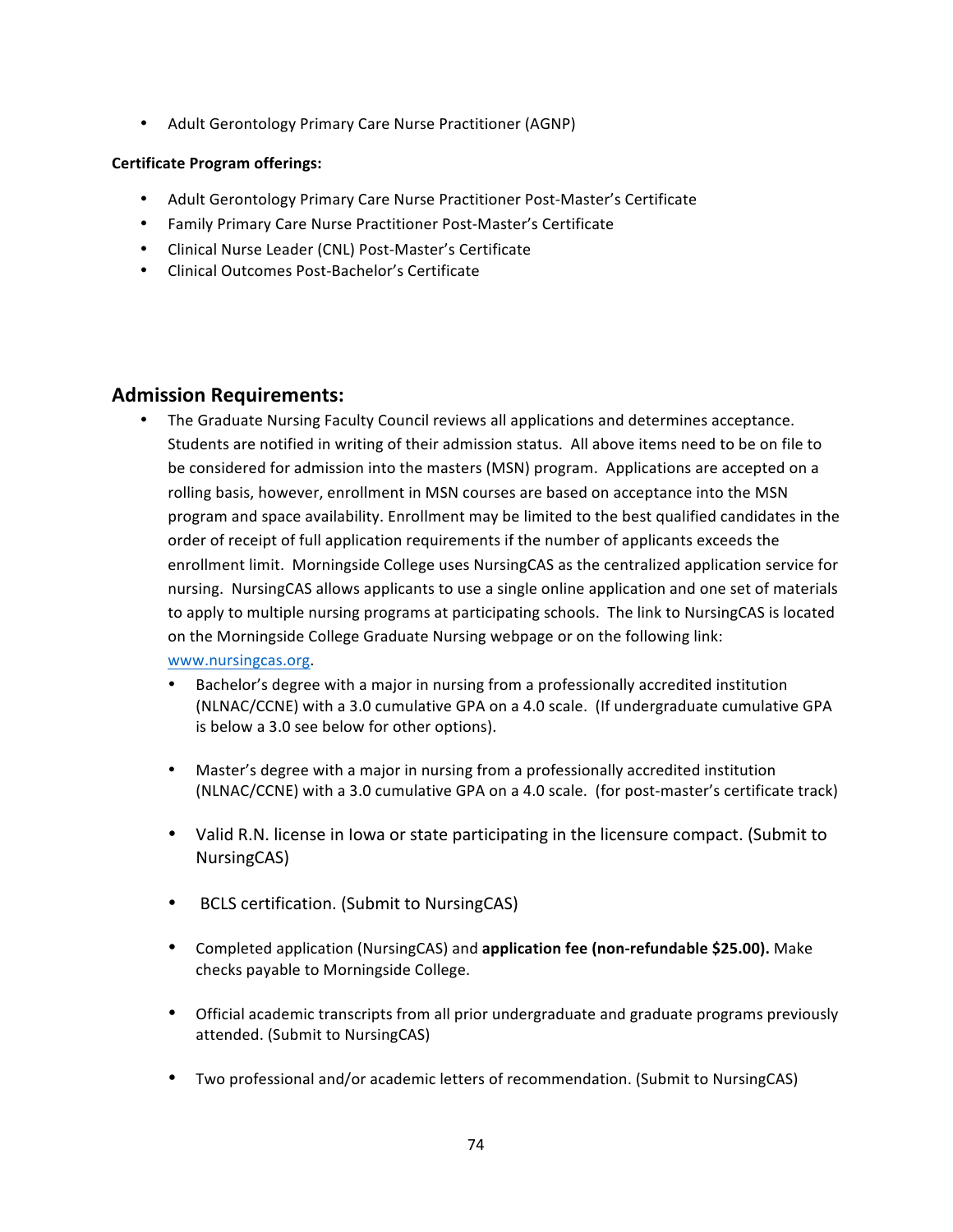- Professional Goal Essay that includes your area of interest and how graduate education will help you achieve your professional goals. Describe how your professional history such as your practice and leadership experience has prepared you for graduate studies (500 words or less typed). (Submit to NursingCAS)
- Résumé or Curriculum Vitae (Submit to NursingCAS)
- All materials are sent through NursingCAS application program.

## **Conditional Acceptance:**

Applicants who have minor deficiencies in meeting the above criteria will be reviewed and may be granted conditional acceptance to the Nylen School of Nursing Graduate Program. Conditionally accepted students must complete specified conditions within stated time frames indicated in the letter of acceptance. Failure to comply with stated conditions will result in an inability to begin or progress in the program.

- Students with undergraduate and/or graduate cumulative GPA less than 3.0 may be accepted into the Clinical Outcomes post-bachelor's certificate program. If students demonstrate successful completion of 10 credit hours of non-clinical graduate course work from the certificate program with a cumulative GPA of 3.0, they may apply/reapply to the master's program.
- Students who are non-degree seeking may enroll in non-clinical graduate courses for the purpose of self-enrichment and professional development. No more than 12 credits from nondegree seeking students may be applied toward degree requirements.

## After admission to the graduate nursing (MSN) program, the student must meet the following **requirements:**

- Fulfill immunization requirements including annual TB test. Vaccination for Hepatitis B is recommended but not required. Students will also need to fulfill specific requirements identified by the clinical/preceptor agencies.
- Background checks are required for nursing students by the lowa Board of Nursing [see the lowa Administrative Code 655-2.11(152) Student criminal history checks]. Morningside College Nylen School of Nursing Graduate program includes in their records checks: sex offender registry, dependent adult and child abuse registries, criminal history, residence history, and Social Security Number Alert records. As a condition of admission into the MSN program, all students must complete a background check through Certified Background Check. Acceptance and progression into the MSN program is contingent upon the evaluation and acceptable outcome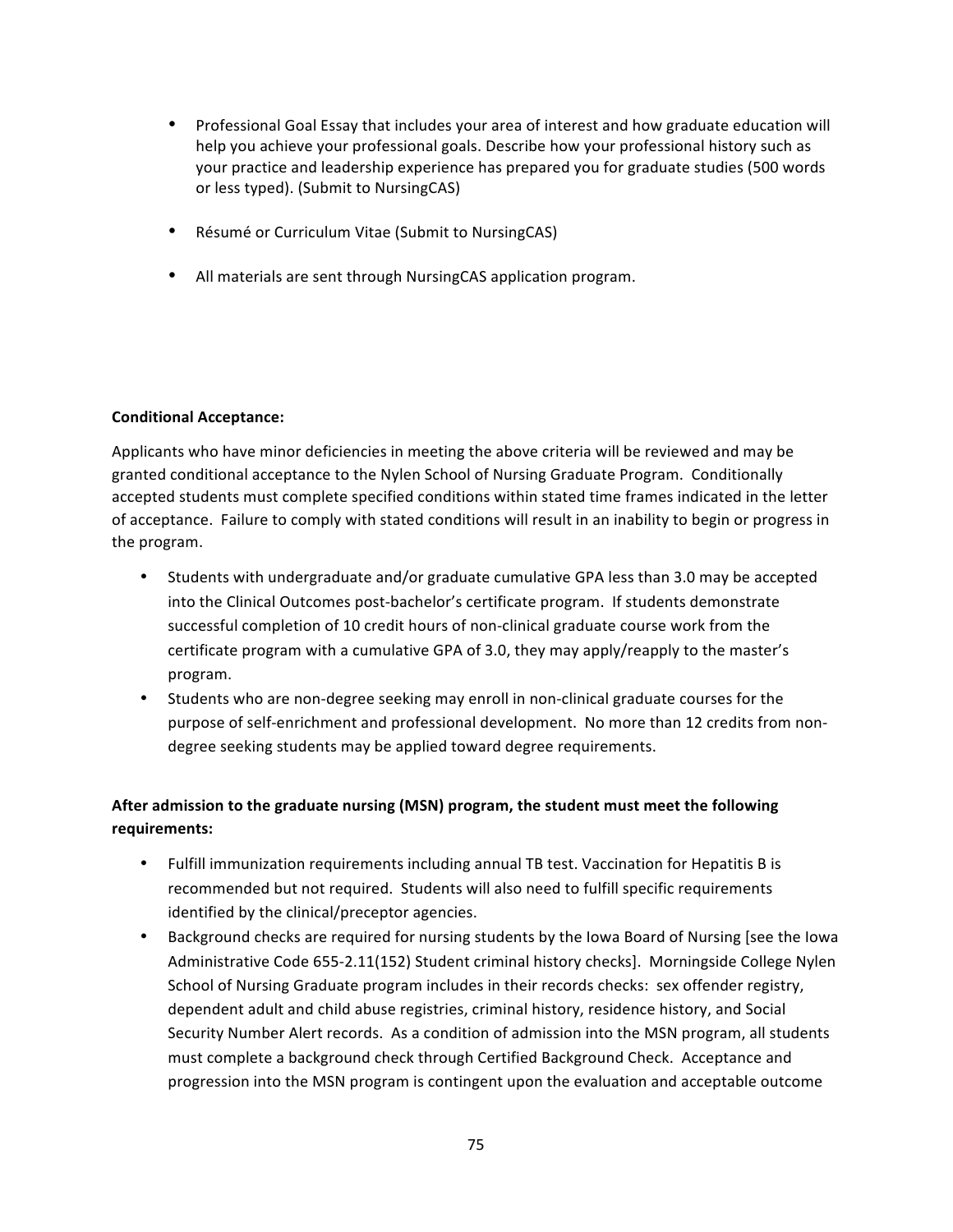of all required background checks. Students will be notified in a letter of their acceptance outcome into the graduate nursing program.

- Maintain a cumulative grade point average of 3.0.
- A maximum of 6 hours of C+ or C can be used to fulfill the requirements of a certificate or master's degree.
- Any grade of a C- or below will not fulfill the requirements of a certificate or master's degree.
- Only two required nursing courses may be repeated in the program.
- A student who fails to attain a C or higher in a required course is permitted to repeat that course only one time.
- Clinical/practicum experience is not required prior to admission, but at least one year of clinical experience (1000 hours) is required prior to enrollment in clinical courses at the master's level.
- Students are responsible for securing a preceptor and may complete practicum hours in their own community. Student practicums are directly supervised by an approved local preceptor as well as member of Morningside's nursing faculty.

## **Program Completion Requirements**

- Maintain a cumulative grade point average of 3.0.
- All required graduate credit hours for the MSN track must be completed within six years of the student' initial admission into the program.
- A maximum of six years is permitted for completion of the degree. All requirements for the degree must be completed within this seven-year time frame. The years are counted backwards from the anticipated date the degree will be conferred. Hours taken which exceed this time limit will not count in the degree program.
- A student must receive the departmental writing and oral endorsement by preparing a evidence based practice project and manuscript. The paper is evaluated for clarity and organization of ideas, professional style, mechanical proficiency, research process, and synthesis of findings. A student must receive oral endorsement by demonstrating competency in organizations of thought and learning while articulating in a professional manner. The writing and oral endorsements are evaluated in the capstone course for all MSN tracks.

## **Felony Conviction**

• The lowa Code (Chapters 147.3 and 152.5) states that conviction of certain felonies may make an individual ineligible for licensure or registry. Previous conviction of a felony does not automatically bar an individual from eligibility for licensure or registry

## **Clinical Nurse Leader (MSN-CNL) Specialty:**

The Clinical Nurse Leader (CNL) is a master's prepared nurse generalist, assuming leadership roles accountable for care coordination at the microsystem level. The role may vary depending upon the setting and patient population. The CNL is educated with a focus on improving quality of care and patient outcomes. The CNL applies advanced competencies in nursing leadership, communication, lateral integration, coordination of care, risk assessment, implementation of evidence-based practice, and assessment/evaluation of clinical outcomes. The CNL acts in roles such as clinicians, team leaders, patient care coordinators, patient advocates, educators, outcome managers, and systems analyst/risk anticipators.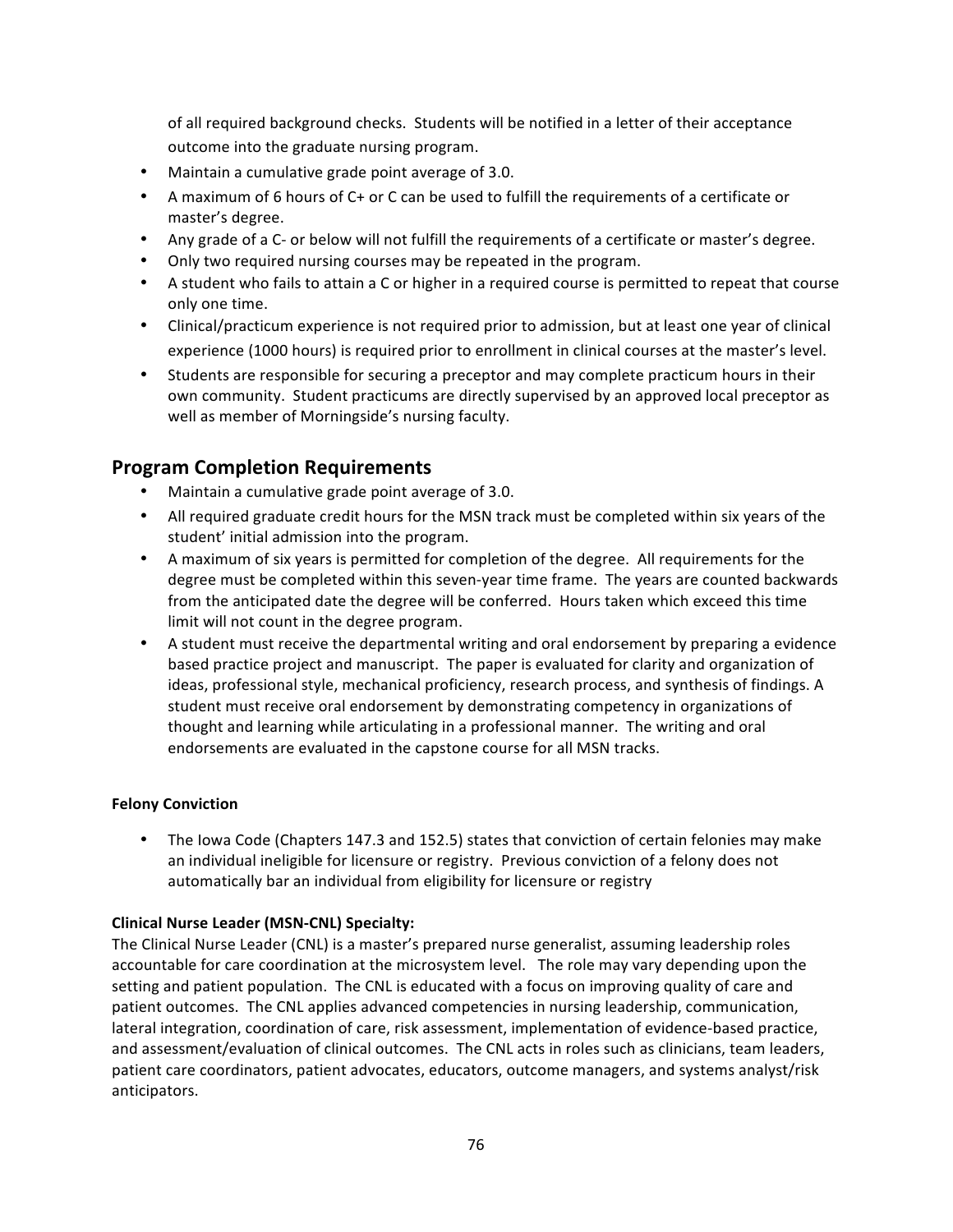The Clinical Nurse Leader track MSN degree consists of 38 total credit hours, including 22 credits from master's core classes, 16 CNL specialty course credits and 500 clinical/practicum hours.

## **Family Primary Care Nurse Practitioner (MSN-FNP) Specialty:**

Knowledge gained from this degree will enhance understanding of the health care system and help improve quality and safety of patient care. This track prepares a nurse for the role of an Advanced Practice Nurse functioning as a nurse practitioner. These nurses conduct physical exams, diagnose and treat common acute illnesses and injuries, administer treatments, and manage chronic health problems. Nurse Practitioners become leaders within the nursing profession. The FNP specifically focuses on characteristics and issues of individuals across the life-span population. Nurse Practitioners will obtain certification in the specialty prior to entering the practice setting. All direct patient care roles will need to achieve state licensure in the specified role for which they were educated in (Advanced Practice Nurse Practitioner).

The Family Primary Care Nurse Practitioner track MSN degree consist of 47 total credit hours, including 22 credits from master's core classes, 25 FNP specialty course credits and 600 clinical/practicum hours.

## Adult Gerontology Primary Care Nurse Practitioner (MSN-AGNP)

Knowledge gained from this degree will enhance understanding of the health care system and help improve quality and safety of patient care. This track prepares a nurse for the role of an Advanced Practice Nurse functioning as a nurse practitioner. These nurses conduct physical exams, diagnose and treat common acute illnesses and injuries, administer treatments, and manage chronic health problems. Nurse Practitioners become leaders within the nursing profession. The Adult Gerontology Nurse Practitioner specifically focuses on unique characteristics and issues of the aging population. Nurse Practitioners will obtain certification in the specialty prior to entering the practice setting. All direct patient care roles will need to achieve state licensure in the specified role for which they were educated in (Advanced Practice Nurse Practitioner).

The Adult Gerontology Primary Care Nurse Practitioner track MSN degree consist of 46 total credit hours, including 22 credits from master's core classes, 24 AGNP specialty course credits and 600 clinical/practicum hours.

# **Post-Master's Certificates**

## *Clinical Nurse Leader (CNL) Post-Master's Certificate*

The Clinical Nurse Leader Post-Master's certificate is a plan of study for nurses who hold a Master's Degree in nursing but want to expand their scope of practice. The CNL applies advanced competencies in nursing leadership, communication, care environment management, integration and coordination of care, risk assessment, implementation of evidence-based practice, and evaluation of clinical outcomes.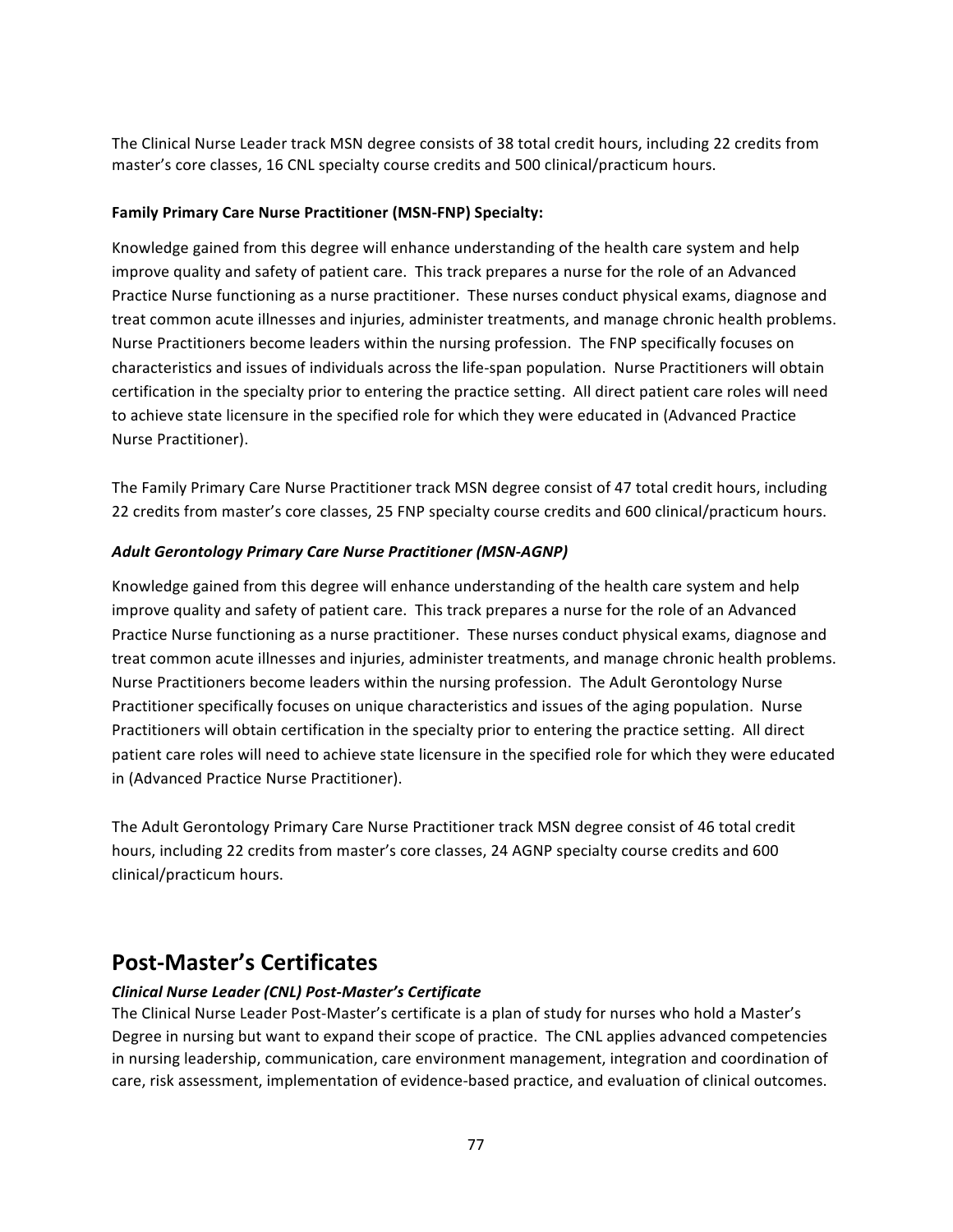The CNL could work in positions such as Clinical Nurse Leader, clinician, team leader, patient care coordinator, outcome manager, educator, client advocate, and systems analyst/risk anticipator.

The Clinical Nurse Leader Post-Master's Certificate consists of 25 total credit hours and 500 clinical/practicum hours for those who already have a MSN degree.

## *Family Primary Care Nurse Practitioner Post-Master's Certificate*

The Family Primary Care Nurse Practitioner Post-Master's certificate is a plan of study for nurses who hold a Master's Degree in nursing but want to expand their scope of practice. The FNP specifically focuses on characteristics and issues of individuals across the life-span population. Nurse Practitioners will obtain certification in the specialty prior to entering the practice setting. All direct patient care roles will need to achieve state licensure in the specified role for which they were educated in (Advanced Practice Nurse Practitioner). The curriculum is designed with didactic and clinical experiences that focus on the primary care needs of patients and families across the life span.

The Family Primary Care Nurse Practitioner Post-Master's Certificate consists of 34 total credit hours and 600 clinical/practicum hours for those who already have a MSN degree.

## Adult Gerontology Primary Care Nurse Practitioner Post-Master's Certificate

The Adult Gerontology Primary Care Post-Master's certificate is a plan of study for nurses who hold a Master's Degree in nursing but want to expand their scope of practice. The Adult Gerontology Nurse Practitioner specifically focuses on unique characteristics and issues of the aging population. Nurse Practitioners will obtain certification in the specialty prior to entering the practice setting. All direct patient care roles will need to achieve state licensure in the specified role for which they were educated in (Advanced Practice Nurse Practitioner).

The Adult Gerontology Primary Care Nurse Practitioner Post-Master's Certificate consists of 33 total credit hours and 600 clinical/practicum hours for those who already have a MSN degree.

# **Post-Bachelor's Certificate**

## *Clinical Outcomes Post-Bachelor's Certificate*

The Clinical Outcome Post-Bachelor's certificate is a plan of study for nurses who hold a Bachelor's Degree in nursing but want to expand their scope of practice. Knowledge gained from this certificate will enhance understanding of the health care system and help improve quality and safety of patient care. This certificate will strengthen knowledge and skills to deliver care that is safer, more efficient, and cost-effective to meet the demands of patients and providers. 

## **Completion of the certificate requires:**

- 10 credits of required online coursework (two courses offered in the fall semester, two courses offered in the spring semester).
- Cumulative 3.0 GPA.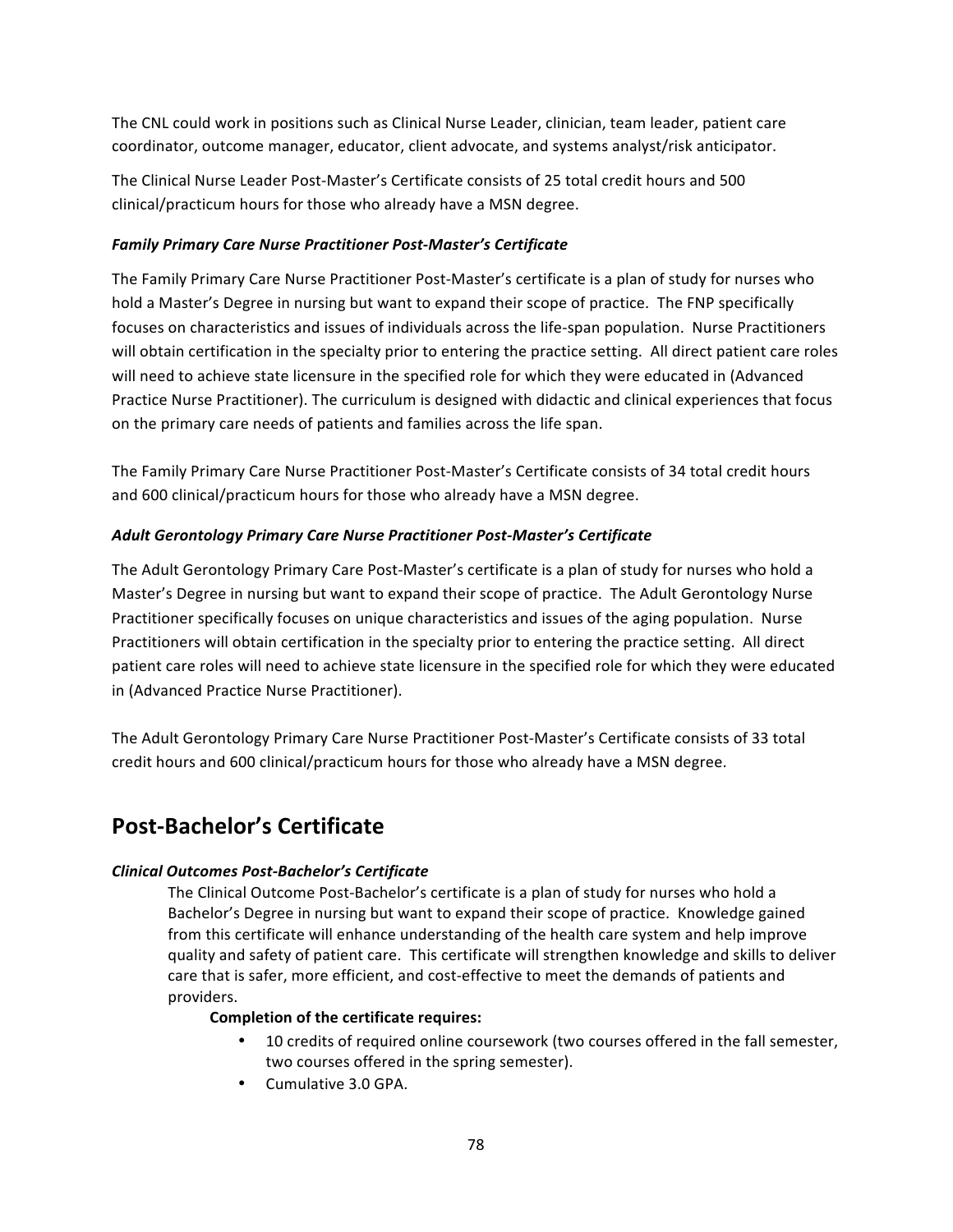## **Student Outcomes for Clinical Outcomes Post-Bachelor's Certificate:**

Upon completion of certificate, the student will be able to:

- 1. **Advocate**: Effect changes through advocacy for the profession, interdisciplinary health care team and the patient. Communicate effectively to achieve quality patient outcomes and lateral integration of care for a cohort of patients. Intervene at the system level through the policy development process and employ advocacy strategies to influence health and health care.
- 2. **Professional Leadership**: Actively pursue new knowledge and skills while incorporating concepts from sciences and humanities to improve patient care outcomes across diverse settings. Understand that organizational and systems leadership are critical to the promotion of high quality and safe patient care. Demonstrate ethical and critical decision making, effective working relationships and a systems perspective.
- 3. **Informatics Leadership:** Use information systems and technology at the point of care to improve health care outcomes.
- 4. **System/Risk Analyst:** Participate in systems review to critically evaluate and anticipate risks to patient safety to improve quality of patient care delivery. Apply principles in methods, performance measures, and standards related to quality improvement.
- 5. **Educator:** Utilize appropriate teaching/learning principles and strategies as well as current information, materials and technologies to facilitate the learning of patients, groups and other health care professionals.

## **Plan of Study and Course offerings**

\*Course offerings and rotations may change due to course enrollment.

## Core Courses required by all specialty tracks: (22 Credits)

- **NURS 509** Healthcare Policy/Economics-3 credits (fall semester)
- **NURS 515** Quality, Safety, Informatics—2 credits (fall semester)
- **NURS 516** Education in Practice—2 credits (spring semester)
- **NURS 517** Advanced Pathophysiology-3 credits (fall semester) (Direct Patient care course)
- **NURS 518** Advanced Pharmacology—3 credits (spring semester) (Direct Patient care course)
- **NURS 522** Advanced Health Assessment—3 credits (1 day onsite lab residency) (spring semester) (Direct Patient care course)
- **NURS 530** Statistics in Advanced Practice Nursing—3 credits (summer semester)
- **NURS 533** Evidence-Based Research-3 credits (fall semester)

### **CNL Specialty Courses (16 credits): (500 clinical hours)**

- **NURS 510** Management of Care in the Environment—3 credits (spring semester)
- **NURS 613** Leadership for Advanced Nursing-3 credits (fall semester)
- **NURS 615** Management of Clinical Outcomes—3 credits (40 clinical hours)(fall semester)
- **NURS 631** Clinical Nurse Leader Practicum I-1 credits (160 clinical hours)(fall semester)
- **NURS 632** Clinical Nurse Leader Practicum II—3 credits (300 clinical hours)(spring semester)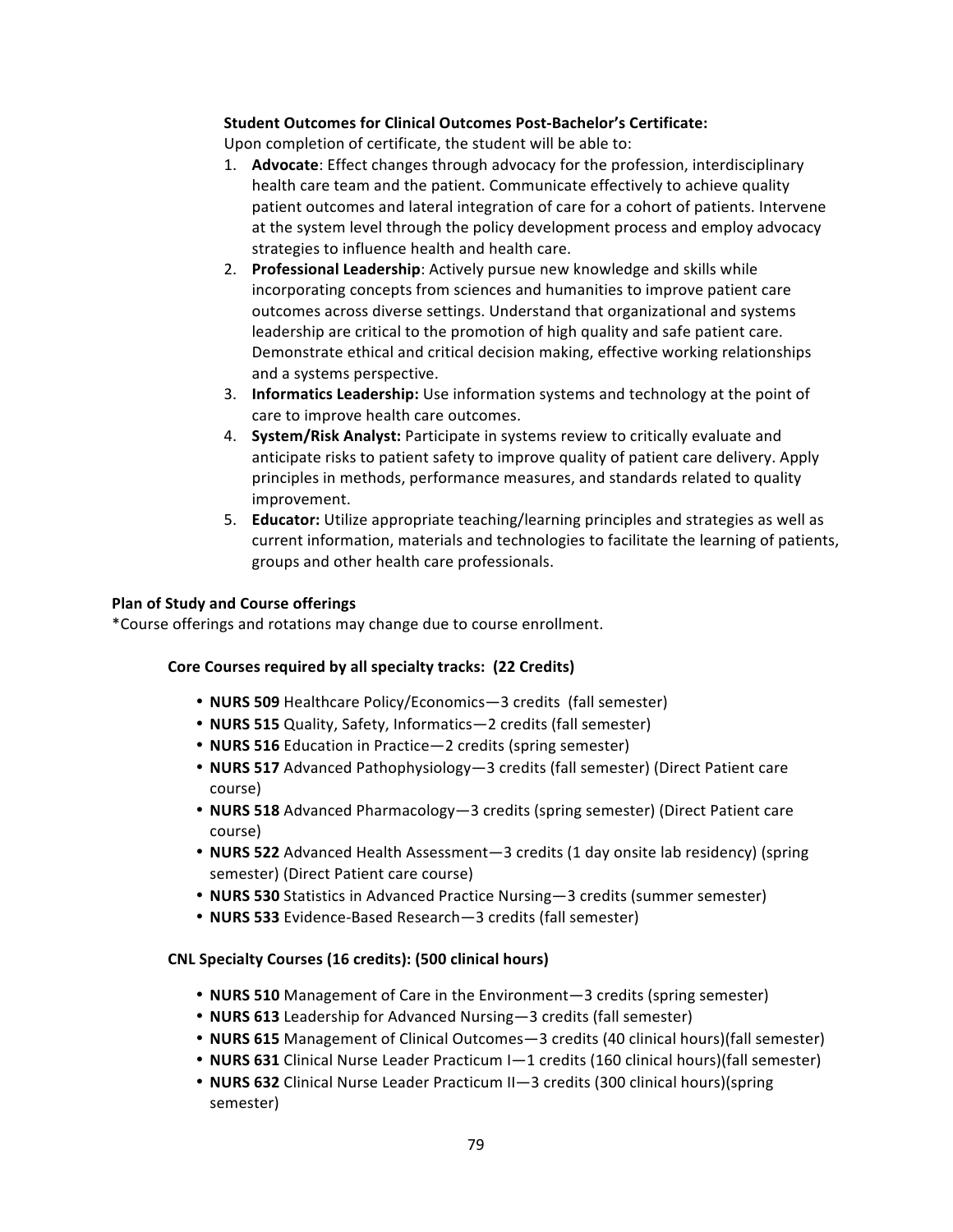• **NURS 646** Clinical Nurse Leader Capstone—3 credits (1 day onsite residency) (Spring semester) 

## FNP (25 credits)/AGNP (24 credits) Specialty Courses: (600 clinical hours)

## **FNP and AGNP core courses**

- **NURS 524** Advanced Practice Skills–1 credit (3 day onsite lab residency)(spring semester)
- **NURS 651** Advanced Role Development-3 credits (fall semester)
- **NURS 654** Nutrition in Disease Management–2 credits (fall semester)
- **NURS 655** Adult Primary Care I-3 credits (fall semester; summer)
- **NURS 656** Adult Primary Care II—3 credits (spring semester)
- **NURS 686** Evidence-Based Capstone—3 credits (1 day onsite residency)(spring semester)

## **FNP** only courses

- **NURS 657** FNP Clinical Practicum I-2 credits (200 clinical hours) (fall semester, may be taken in other semesters)
- **NURS 658** FNP Clinical Practicum II–2 credits (200 clinical hours)(fall semester, may be taken in other semesters)
- **NURS 660** FNP Clinical Practicum III–2 credits (200 clinical hours) (spring semester, may be taken in other semesters)
- **NURS 661** Pediatric Primary Care I-2 credits (fall semester)
- **NURS 662** Pediatric Primary Care II–2 credits (spring semester)

## **AGNP** only courses

- **NURS 665** AGNP Clinical Practicum I-2 credits (200 clinical hours) (spring semester, may be taken in other semesters)
- **NURS 668** AGNP Clinical Practicum II-2 credits (200 clinical hours) (fall semester, may be taken in other semesters)
- **NURS 670** AGNP Clinical Practicum III-2 credits (200 clinical hours) (spring semester, may be taken in other semesters)
- **NURS 669** Complex Elderly Care-3 credits (fall semester)

## **non-required courses for the major:**

- **NURS 691** Nursing Independent Study—1-6 credits (elective for all tracks)
- **NURS 692** Nursing Independent Study-1-6 credits (elective for all tracks)

## **Adult-Gerontology Primary Care Nurse Practitioner Post-Master's Certificate**

## **(33 credits; 600 clinical hours) for those who already have a MSN**

- **NURS 517** Advanced Pathophysiology-3 credits (Direct Patient care course)
- **NURS 518** Advanced Pharmacology—3 credits (Direct Patient care course)
- **NURS 522** Advanced Health Assessment—3 credits (1 day onsite lab residency) (Direct Patient care course)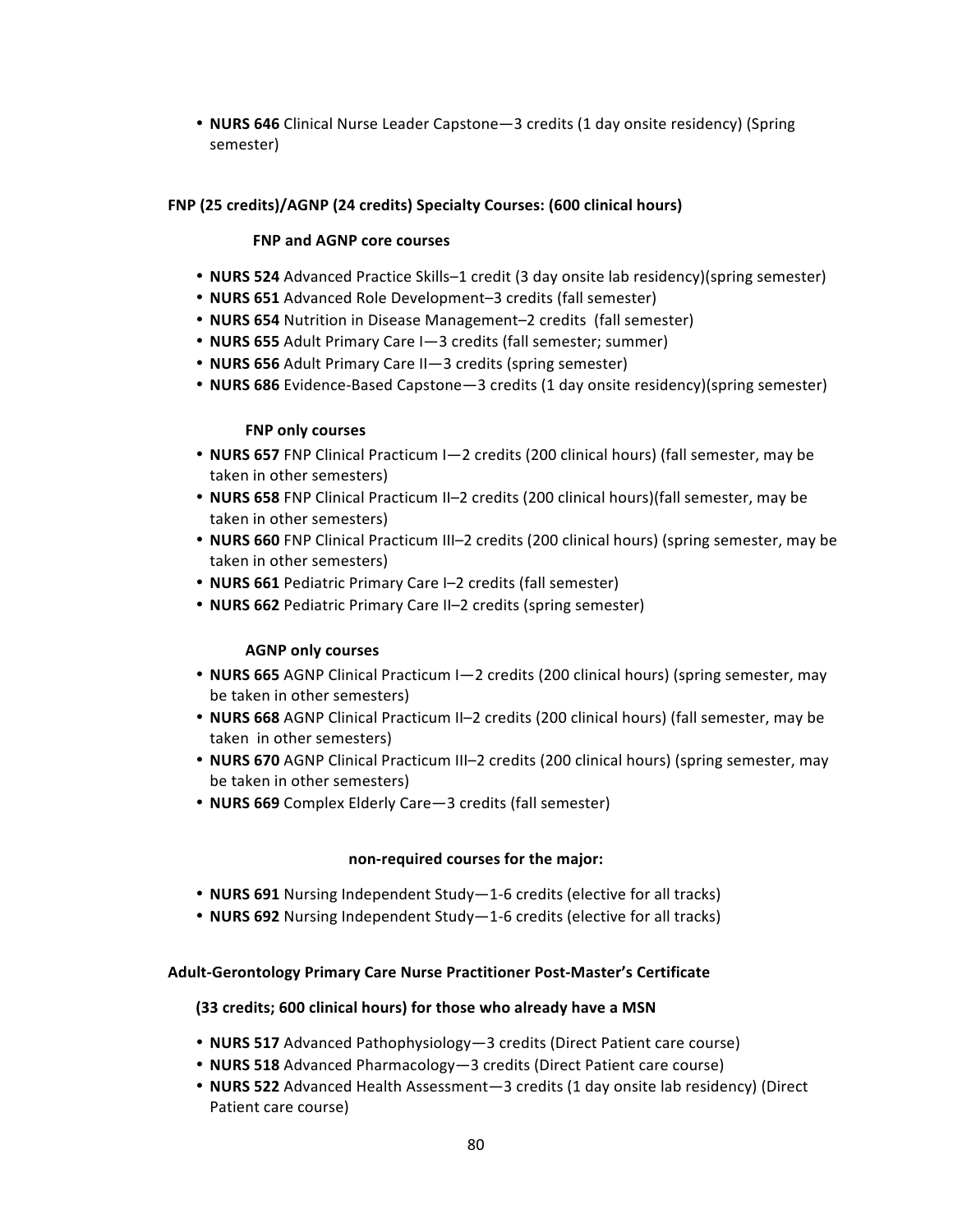- **NURS 524** Advanced Practice Skills–1 credit (3 day onsite lab residency)
- **NURS 651** Advanced Role Development-3 credits
- **NURS 654** Nutrition in Disease Management–2 credits
- **NURS 655** Adult Primary Care I-3 credits
- **NURS 656** Adult Primary Care II-3 credits
- **NURS 686** Evidence Based Capstone—3 credits (1 day onsite residency)
- **NURS 665** AGNP Clinical Practicum I-2 credits (200 clinical hours)
- **NURS 668** AGNP Clinical Practicum II-2 credits (200 clinical hours)
- **NURS 670** AGNP Clinical Practicum III-2 credits (200 clinical hours)
- **NURS 669** Complex Elderly Care-3 credits

### **Family Primary Care Nurse Practitioner Post-Master's Certificate**

## **(34 credits; 600 clinical hours)**

- **NURS 517** Advanced Pathophysiology-3 credits (Direct Patient care course)
- **NURS 518** Advanced Pharmacology—3 credits (Direct Patient Care course)
- **NURS 522** Advanced Health Assessment—3 credits (1 day onsite lab residency) (Direct Patient care course)
- **NURS 524** Advanced Practice Skills–1 credit (3 day onsite lab residency)
- **NURS 651** Advanced Role Development-3 credits
- **NURS 654** Nutrition in Disease Management-2 credits
- **NURS 655** Adult Primary Care I-3 credits
- **NURS 656** Adult Primary Care II-3 credits
- **NURS 686** Evidence Based Capstone—3 credits (1 day onsite residency)
- **NURS 657** FNP Clinical Practicum I-2 credits (200 clinical hours)
- **NURS 658** FNP Clinical Practicum II-2 credits (200 clinical hours)
- **NURS 660** FNP Clinical Practicum III–2 credits (200 clinical hours)
- **NURS 661** Pediatric Primary Care I-2 credits
- **NURS 662** Pediatric Primary Care II-2 credits

### **Clinical Nurse Leader Post-Master's Certificate (25 credits; 500 clinical hours)**

- **NURS 517** Advanced Pathophysiology—3 credits (Direct Patient Care Course)
- **NURS 518** Advanced Pharmacology—3 credits (Direct Patient Care Course)
- **NURS 522** Advanced Health Assessment—3 credits (1-day onsite lab/residency) (Direct Patient care course)
- **NURS 510** Management of Care in the Environment-3 credits
- **NURS 613** Leadership for Advanced Nursing—3 credits
- **NURS 615** Management of Clinical Outcomes-3 credits (40 clinical hours)
- **NURS 631** Clinical Nurse Leader Practicum I-1 credits (160 clinical hours)
- **NURS 632** Clinical Nurse Leader Practicum II—3 credits (300 clinical hours)
- **NURS 646** Clinical Nurse Leader Capstone—3 credits (1 day onsite residency)

### **Clinical Outcomes Post-Bachelor's Certificate (10 credits)**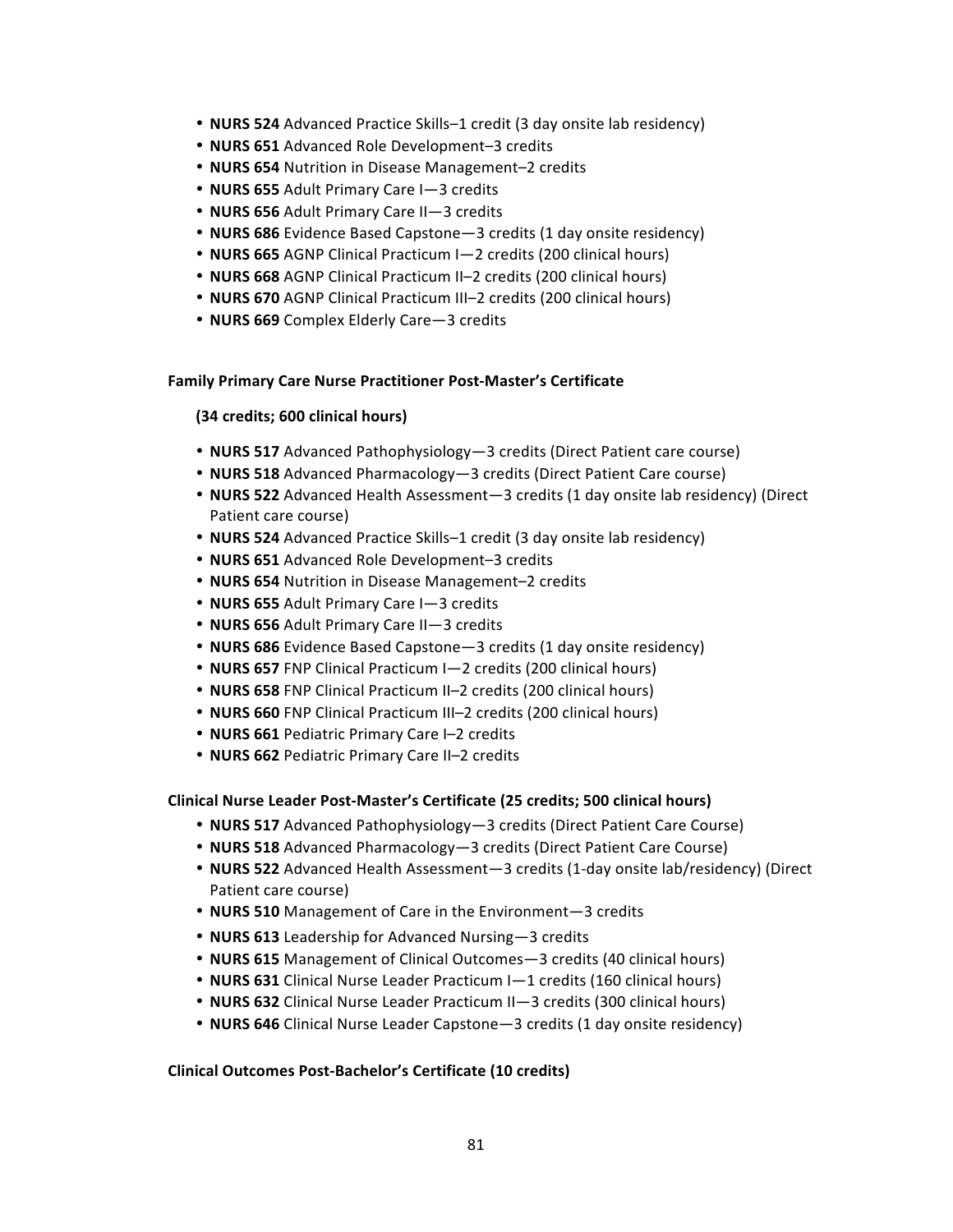- **NURS 509** Health Care Policy and Economics 3 credits (fall semester)
- **NURS 515** Quality, Safety, and Informatics 2 credits (fall semester)
- **NURS 510** Management of Care in the Environment 3 credits (spring semester)
- **NURS 516** Education in Practice -2 credits (spring semester)

## **Course Descriptions Nursing (NURS)**

## **NURS** 509 Health Care Policy and Economics **1988 1988 1988 3** credits

## **Catalog Course Description**:

This course will feature an analysis of the United States health care policy and finances. Health care policy initiatives affecting nursing practice, patient outcomes, and the care environment will be scrutinized. Emphasis will be placed on factors affecting cost, access to care, and society norms and how it relates to the implications of health care reform. Current trends and issues in economic management of health care expenses along with its impact on patient care will be investigated.

This course is required for the Clinical Outcomes post-bachelor's certificate and serves as a required core course for the master of science in nursing (MSN) degree.

## **NURS 510 Management of Care in the Environment 100 COMBING 2008 100 COMBING 3 credits**

## **Catalog Course Description**:

This course will focus on clinical leadership by infusing principles of care in the health care environment to enhance patient outcomes. Health care outcomes of individuals and populations are analyzed in context of the overall organizational system. Principles of leadership and management are incorporated into the understanding of the interconnectedness of nursing to the interdisciplinary team. Emphasis is on the role of delegations, negotiation, coordination, and utilization of resources as strategies to promote change in practice.

This course is required for the Clinical Outcomes post-bachelor's certificate and serves as a required core course for the Clinical Nurse Leader track of the Master of Science in Nursing (MSN) degree.

## **NURS 515 Quality, Safety, and Informatics <b>All According to the Contract Contract Contract Contract Contract Contract Contract Contract Contract Contract Contract Contract Contract Contract Contract Contract Contract Cont**

## **Catalog Course Description**:

This course will focus on principles and techniques of quality management in health care. Highreliability concepts that help organizations achieve safety, quality, and efficiency goals will be analyzed. Techniques to measure performance to create high-quality services that result in satisfied patients and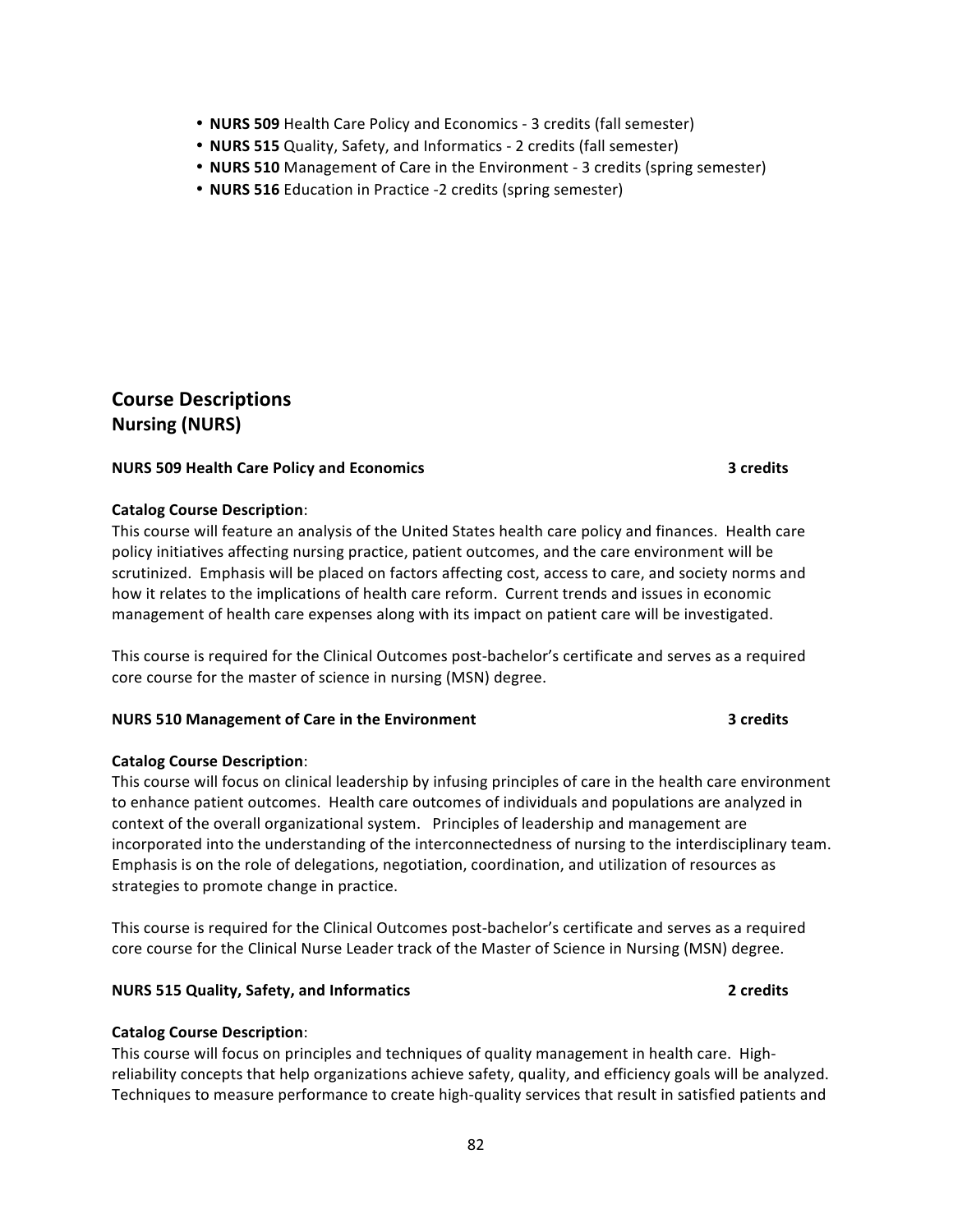cost effective care are investigated. A comprehensive review of bioinformatics, medical and nursing informatics, and public health informatics is incorporated into this course. The dynamic interrelationship among information technology, clinical functions and organizational functions are discussed. Implications of the 2010 health care reform law and other relevant federal mandates will be examined.

This course is required for the Clinical Outcomes post-bachelor's certificate and serves as a required core course for the master of science in nursing (MSN) degree.

### **NURS** 516 Education in Practice *All Securement* **2** credits **2**

## **Catalog Course Description**:

This course explores principles of teaching and learning. Foundations for course development, instructional design, learning style assessment, and the evaluation of learning outcomes will be examined. Teaching pedagogies, learning characteristics and the role of nurse as an educator in practice will be examined.

This course is required for the Clinical Outcomes post-bachelor's certificate and serves as a required core course for the master of science in nursing (MSN) degree.

## **NURS 517 Advanced Pathophysiology 3** credits **3** Credits

## **Catalog Course Description**:

In this course students will explore the complexity of physiological functions and the pathophysiological response to altered health conditions of individuals across the life span. The impact of disease process is examined at the molecular, cellular, organ, and body system level in relation to how it impacts the process of alteration, adaptation, and regulatory function of the body. Knowledge gained from this course will enhance the advanced practice nurse's clinical reasoning and decision-making for providing care to individuals with health problems.

### **NURS 518 Advanced Pharmacology <b>3** credits **3** credits

### **Catalog Course Description**:

This course will expand advanced clinical pharmacological management skills in providing care to patients across the life span and health care settings. Emphasis is placed on principles of drug classifications, pharmacokinetics, pharmacodynamics, pharmacogenomics, and biochemical properties. Knowledge acquired in pathophysiological changes is applied to formulate basis for therapeutic use, side effects, adverse effects, drug interactions, contraindications for use, and nursing implications. Issues of physiologic and psychosocial variables will be addressed in relation to patient education and adherence to drug therapy.

**NURS 522 Advanced Health Assessment** (co-requisite 524 for nurse practitioners only) 3 credits

## **Catalog Course Description**: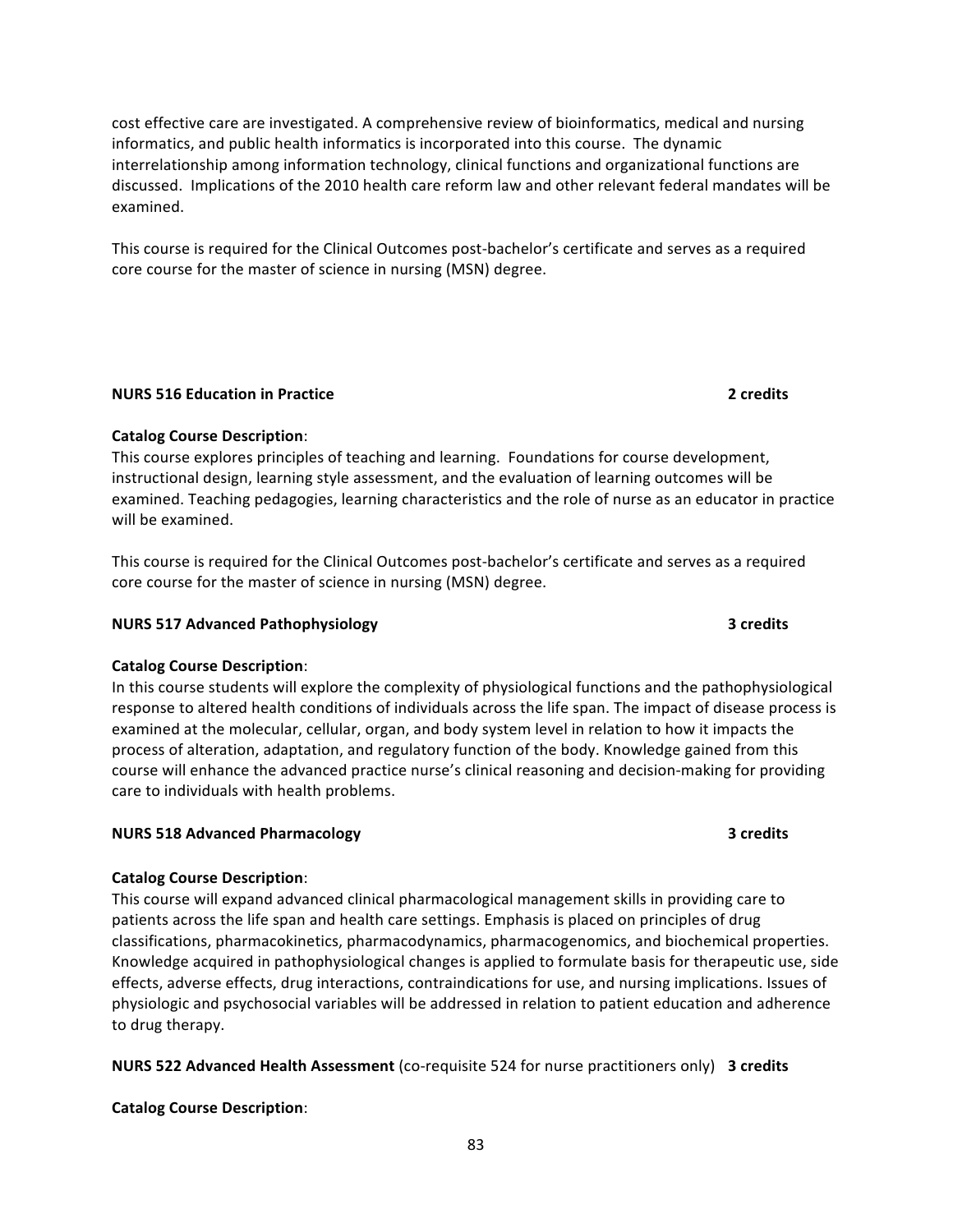This course builds knowledge and expertise for acquisition of skills to perform advanced health and physical assessments needed to formulate clinical reasoning and laboratory interpretation. Comprehensive physical, psychosocial, genetics, spiritual, and cultural assessments of individuals across the life span are emphasized. Students will focus on clinical prevention and population health. Attention is on developing skills to critically analyze data for sound diagnostic reasoning and differential diagnosing in order to establish an accurate assessment of health status. This course requires a 2-day onsite lab residency.

## **NURS 524 Advanced Practice Skills 1 credit**

## **Catalog Course Description**:

This course features the application of advanced health assessment diagnostic techniques in the skills lab. The students will complete comprehensive health assessment and differential diagnosis of common health problems for diverse populations utilizing case-based patient simulations and standardized patients. In addition, students will integrate health promotion activities into lab assignments. Students will learn principles and techniques to common procedures customary to the primary care setting. The course will focus on building competence and confidence in performing comprehensive assessments and diagnostic procedures while applying the theoretical knowledge gained from the Advanced Health Assessment course. The minimum requirement for this practicum is 40 hours of residency. This course requires a 3 day onsite residency that is schedule with the Health Assessment onsite residency.

## **NURS 530 Statistics in Advanced Practice Nursing <b>1999 1999 3** credits

### **Catalog Course Description**:

This course will build knowledge and skills to critique research from nursing and health related fields as a basis for the delivery of evidence-based practice. Emphasis is on understanding research methodology in order to evaluate nursing research. Attention will be on utilization and synthesis of research findings in relation to everyday healthcare practice and problems. Course content combines principles of research design, evidence-based practice, and statistics to promote translation of scientific knowledge into advanced nursing practice interventions in order to evaluate health care outcomes.

### **NURS 533 Evidence-Based Research (pre-requisite 530) 3 credits**

## **Catalog Course Description**:

This course will promote an evidence-based approach for addressing clinical problems by utilizing skills in assessment, planning, implementation, and evaluation of outcomes. The focus of this course will be on evaluating models of evidence-based practice; appraising aspects of quantitative and qualitative research in practice; promoting research utilization; and determining effective means for dissemination of findings. Aspects of leadership with consideration of interprofessional perspectives are incorporated into the clinical decision-making process to improve patient, population, and health care outcomes.

## **NURS 613 Leadership for Advanced Nursing <b>3 3 3 3 3 3 3**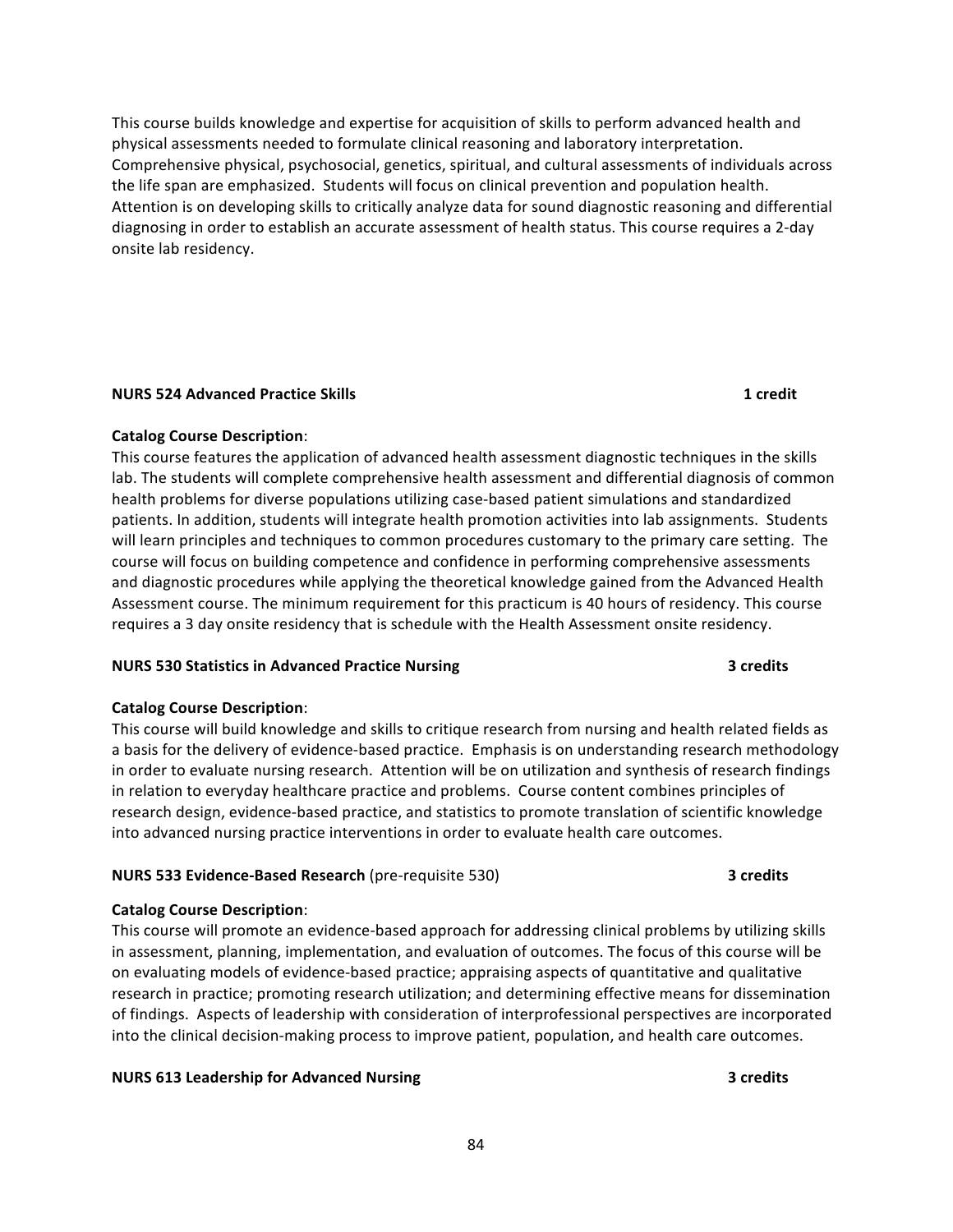### **Catalog Course Description**:

This course examines attributes and characteristics essential to the Clinical Nursing Leader (CNL) role. The focus is on strategies that promote effective use of self for enhancing clinical discernment, care coordination, and horizontal leadership in order to effectively advocate for patients and populations in complex health systems. Emphasis is on the role of change agent using lateral integration during direct patient care to achieve better outcomes, improve quality, reduce costs, and mentor other health professionals.

## **NURS 615 Management of Clinical Outcomes** (40 practicum hours) **3 credits**

## **Catalog Course Description**:

This course emphasizes the incorporation of strategies that promote health and prevent/reduce disease in selected patients and populations across the life span. The focus is on illness and wellness management for patients and aggregates within the framework of the health care environment. Principles of epidemiology, biostatistics, and outcome measurements will be incorporated into the risk assessment process. Students will complete 40 hours of practicum during which they will design an outcome-based plan of care that analyzes quality, risk, and cost factors.

## **NURS 631 Clinical Nurse Leader Practicum I 1 1 1 1 1 1 1 1**

(Pre-requisite 517; 518; 522; 613; 160 practicum hours)

## **Catalog Course Description**:

This course is designed to provide a clinical/practicum experience made up of 160 clinical hours. The focus of this clinical experience is to provide opportunities for role development of the Clinical Nurse Leader in care settings where management of clinical systems and patient outcomes can be assessed. Emphasis is placed on integration of theory and research relating to the Clinical Nurse Leader role gained in other courses. The student will design a plan of care for a clinical problem that addresses the process for improving patient or population outcomes. Students will implement strategies that improve nursing care, reduce patient risk, prevent disease/illness, and promote health education.

## **NURS 632 Clinical Nurse Leader Practicum II: Immersion <b>3** credits

(Pre-requisite 631; 300 practicum hours)

## **Catalog Course Description**:

This course is designed to provide a precepted clinical immersion experience made up of 300 clinical hours. The focus of this clinical immersion experience is to allow for full implementation of Clinical Nurse Leader competencies in a chosen care environment(s) mentored by a nurse leader. The emphasis is on the student's ability to lead the design, coordination, and management of health care and systems appropriate to the patient or population. Integration of communication, collaboration, negotiation, delegation, coordination and evaluation skills within the health care setting will be critical to the experience. Group discussions will provide opportunities for students and faculty to discuss issues and assess experiences related to implementation of this role.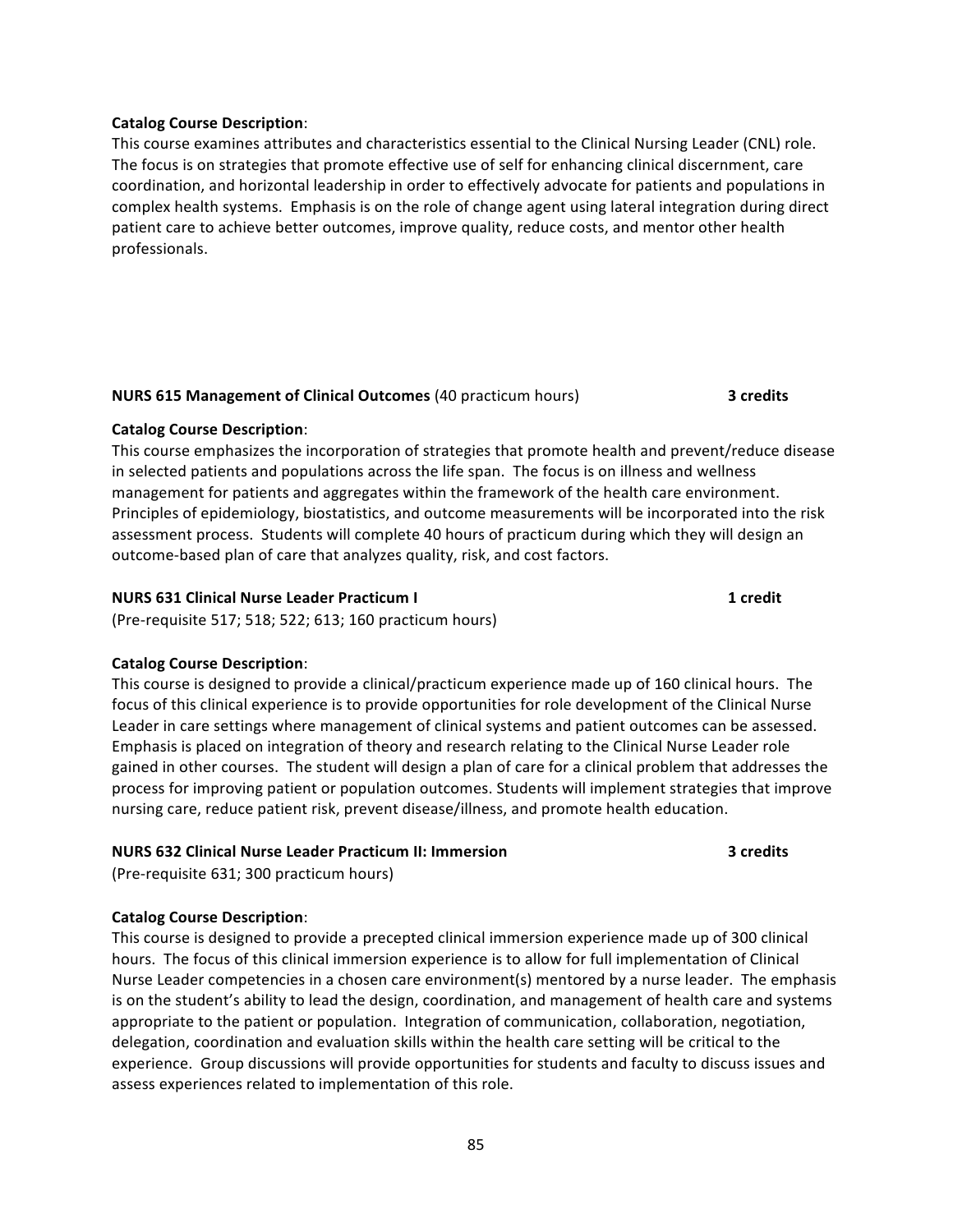## **NURS 646 Clinical Nurse Leader Capstone 3 credits**

**(**pre-requisite 533; 613; 615) 

## **Catalog Course Description**:

This course requires the student to synthesize knowledge, skills, and dispositions acquired in their master's course work in the form of an oral comprehensive examination. The oral comprehensive exam will include an analysis of a focused clinical problem related to their clinical setting appropriate to the Clinical Nurse Leader role. This course will focus on the student's ability to design and implement a clinical scholarly project with the collaboration of a faculty mentor. The project will integrate advanced practice knowledge of nursing care, organizational development, and patient quality and safety improvement principles. The clinical scholarly project will be formulated into a paper following the process for dissemination and publication. This course requires a 1 day onsite residency to present practice project and competency.

## **NURS 651 Advanced Role Development 1988 1998 1998 1998 1998 1998 1999 1999 1999 1999 1999 1999 1999 1999 1999 1999 1999 1999 1999 1999 1999 1999 1999 1999 1999 1999 19**

## **Catalog Course Description**:

This course features an in-depth understanding of the development of the Advanced Practice Nurse, with specific emphasis on the role of the Nurse Practitioner. Emphasis is on historical, theoretical, political, legal, social and ethical aspects of Advanced Practice Nursing. Leadership responsibilities, scope of practice, and regulation requirements are discussed in relation to the Advanced Practice Nurse. This course examines characteristics essential to the functional roles of the Advanced Practice Nurse, such as, primary health care provider, resource manager, leader, educator, negotiator, consultant, advocator, mentor, and change agent.

### **NURS 654 Nutrition in Disease Management** (Pre-requisite 517) 2 credits

## **Catalog Course Description**:

This course is designed to assist the student in acquiring knowledge and skill in the advanced practice of personalized nutrition assessment, diagnosis, intervention, and monitoring with the goal of promoting optimal health and preventing diet- and lifestyle-related disease. The goal of this course is to provide practical nutrition assessment and clinical management skills for primary care professionals in order to deliver personalized care for chronic disease.

### **NURS 655 Adult Primary Care I** (pre-requisite 517; 518; 522; 524) **3 credits**

### **Catalog Course Description**:

This course is designed to assist the student to acquire knowledge and skill in diagnosing and managing common and uncomplicated acute and chronic health problems of adults across the lifespan in primary care settings. Emphasis is placed on managing these patients through health promotion, assessment, diagnosis, management of acute/chronic illness, and pharmacological agents. Skills developed from the theories and concepts of this course will be validated in subsequent clinical practicum courses.

## **NURS 656 Adult Primary Care II** (pre-requisite 655) **3 credits** 3

## **Catalog Course Description**:

This course is the second of two didactic courses designed to assist the student to acquire knowledge and skill in diagnosing and managing more complex acute and chronic health problems of adults across the lifespan in primary care settings. Emphasis is placed on managing these patients through health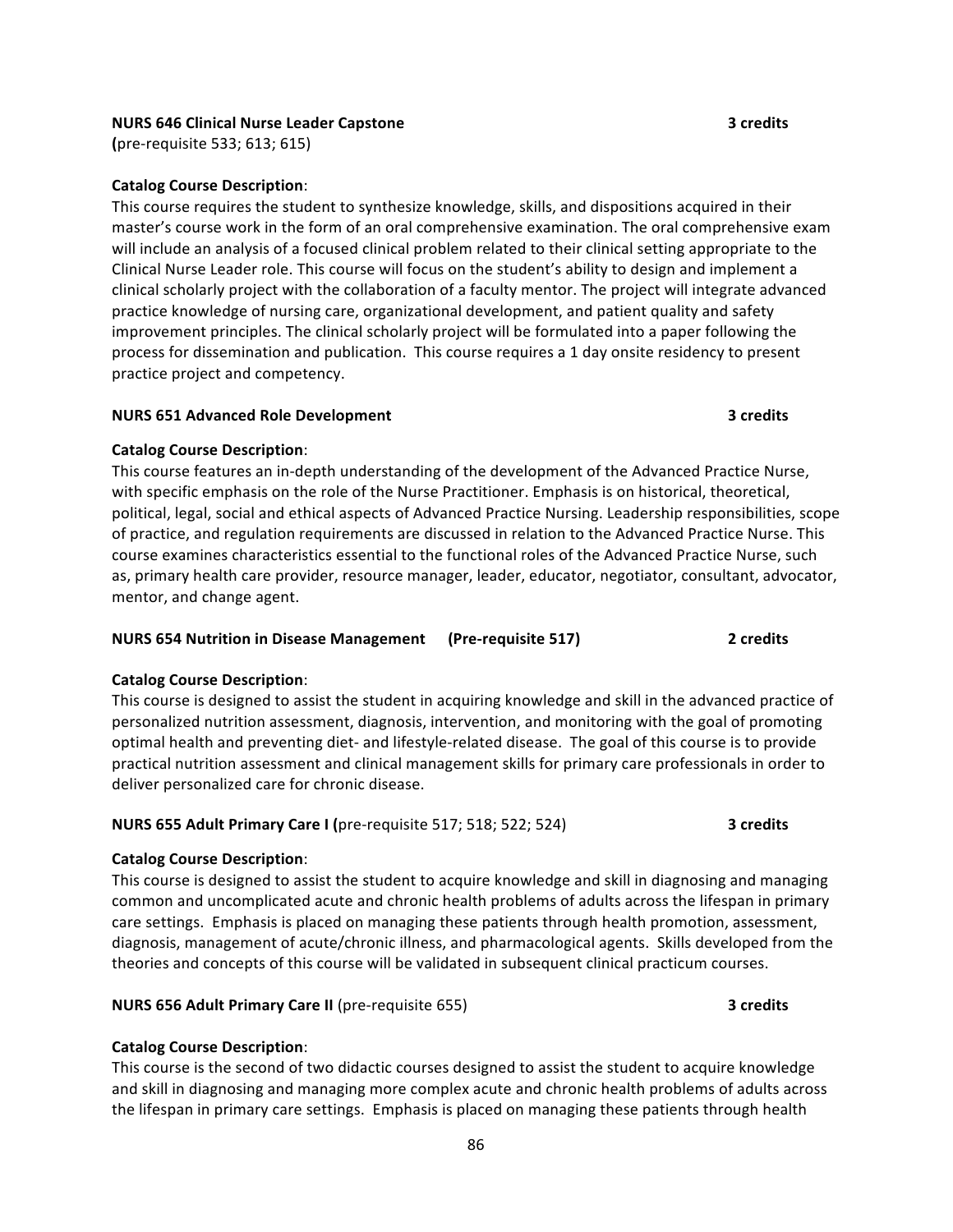promotion, assessment, diagnosis, management of acute/chronic illness, and pharmacological agents. Skills developed from the theories and concepts of this course will be validated in subsequent clinical practicum courses. 

### **NURS 657 FNP Clinical Practicum I 2** credits

(pre-requisite 517; 518; 522; 524; practicum hours 200)

### **Catalog Course Description**:

This practicum is the first preceptor-supervised clinical field experience designed to provide opportunity for students to synthesize and apply advanced skills in assessment, diagnosis, and management of care of individuals across the lifespan with stable, chronic, and acute illness in the primary care setting. Students in the clinical setting will function under the guidance and in collaboration with their clinical preceptor. Students begin to develop knowledge and skills within the nurse practitioner role domains: 1) health promotion, health protection, disease prevention and treatment; 2) nurse practitioner-patient relationship; 3) teaching-coaching; 4) professional role; 5) managing and negotiating health care delivery systems;  $6$ ) monitoring and ensuring the quality of health care practice;  $7$ ) cultural competence (NONPF, 2013). This course may require a 1 day on-campus competency.

## **NURS 658 FNP Clinical Practicum II** (pre-requisite 657; practicum 200 hours) **2** credits

### **Catalog Course Description**:

This practicum is the second preceptor-supervised clinical field experience designed to provide opportunity for students to strengthen and apply their advanced skills in assessment, diagnosis, and management of care for individuals across the lifespan with stable, chronic, and acute illness in the primary care setting. Students in the clinical setting will begin to function more independently under preceptor supervision. Students continue to develop knowledge and skills within the nurse practitioner role domains: 1) health promotion, health protection, disease prevention and treatment; 2) nurse practitioner-patient relationship; 3) teaching-coaching; 4) professional role; 5) managing and negotiating health care delivery systems; 6) monitoring and ensuring the quality of health care practice; 7) cultural competence (NONPF, 2013).

## **NURS 660 FNP Clinical Practicum III** (pre-requisite 658; practicum hours 200) **2** credits

### **Catalog Course Description**:

This practicum is the third preceptor-supervised clinical field experience designed to provide opportunity for students to expand and apply their advanced skills in assessment, diagnosis, and management of care for individuals across the lifespan with stable, chronic, and acute illness in the primary care setting. Students in the clinical setting will function more independently under preceptor supervision. Students demonstrate competence within the nurse practitioner role domains of: 1) health promotion, health protection, disease prevention and treatment; 2) nurse practitioner-patient relationship; 3) teaching-coaching; 4) professional role; 5) managing and negotiating health care delivery systems; 6) monitoring and ensuring the quality of health care practice; 7) cultural competence (NONPF, 2013).

## **NURS 661 Pediatric Primary Care I 2** credits **2** credits

(pre-requisite 517; 518; 522; 524)

### **Catalog Course Description**: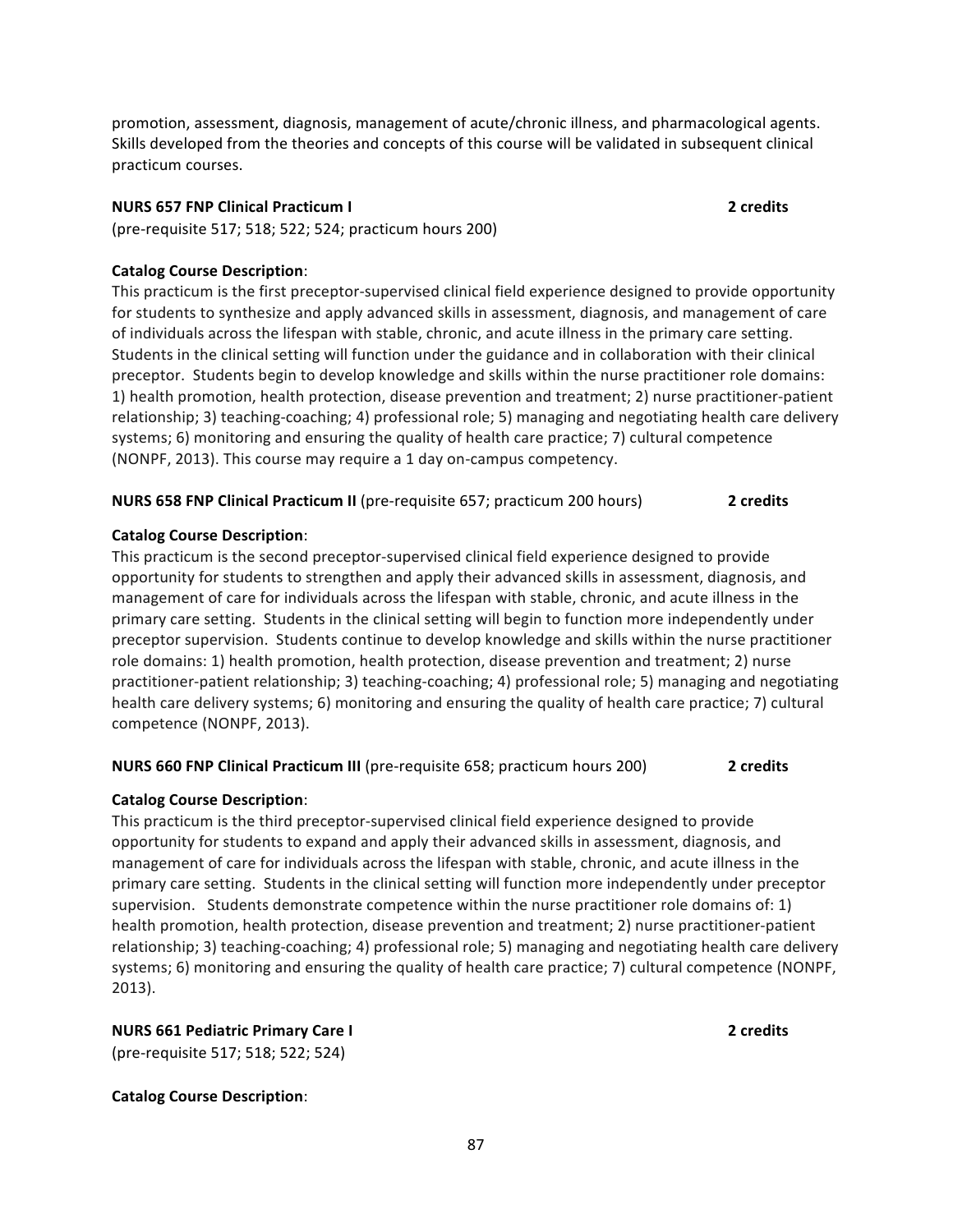This course is designed to assist the student to acquire knowledge and skill in diagnosing and managing normal pregnant women and common complications of pregnancy and postpartum; and diagnosing and managing the well child from birth through adolescence. Emphasis is placed on managing these patients through nursing, medical and pharmacological focuses as well as health promotion and health maintenance. Skills developed from the theories and concepts of this course will be validated in subsequent clinical practicum courses.

## **NURS 662 Pediatric Primary Care II** (pre-requisite 661) **2** credits

## **Catalog Course Description**:

This course is designed to assist the student to acquire knowledge and skill in diagnosing and managing acute and chronic conditions of the pediatric population. Emphasis is placed on managing these patients through nursing, medical, and pharmacological focuses. Skills developed from the theories and concepts of this course will be validated in subsequent clinical practicum courses.

## **NURS 665 AGNP Clinical Practicum I 1888 1999 12 Security 1 2 Credits**

(pre-requisite 517; 518; 522; 524; 200 practicum hours)

## **Catalog Course Description**:

This practicum is a clinical field experience designed to provide opportunity for students to synthesize, apply, and validate advanced skills in assessment, diagnosis, and management of care for the adult and geriatric population with stable, chronic, and acute illness in the primary care setting. Students in the clinical setting will function under the guidance and in collaboration with their clinical preceptor. This course may require a one day on-campus competency.

## **NURS 668 AGNP Clinical Practicum II 1999 1999 2** credits **2**

(pre-requisite 665; 200 practicum hours)

## **Catalog Course Description**:

This course is the second practicum clinical field experience designed to provide opportunity for students to strengthen and apply their advanced skills in assessment, diagnosis, and management of care for the adult and geriatric population with stable, chronic, and acute illness in the primary care setting. Students in the clinical setting will begin to function more independently under preceptor supervision. 

## **NURS 669 Complex Elderly Care 3** credits **3** credits

(pre-requisite 517; 518; 522; 524)

## **Catalog Course Description**:

This course is designed to assist the student to acquire knowledge and skill in diagnosing and managing the aging population. Pathologies common to the elderly and advanced practice nursing interventions are examined. Common aging changes and issues specific to the gerontological population are explored. Emphasis is placed on managing these patients through health promotion, assessment, diagnosis, management of acute/chronic illness, and pharmacological agents. Skills developed from the theories and concepts of this course will be validated in subsequent clinical practicum courses.

## **NURS 670 AGNP Clinical Practicum III** (pre-requisite 668, 200 practicum hours) **2** credits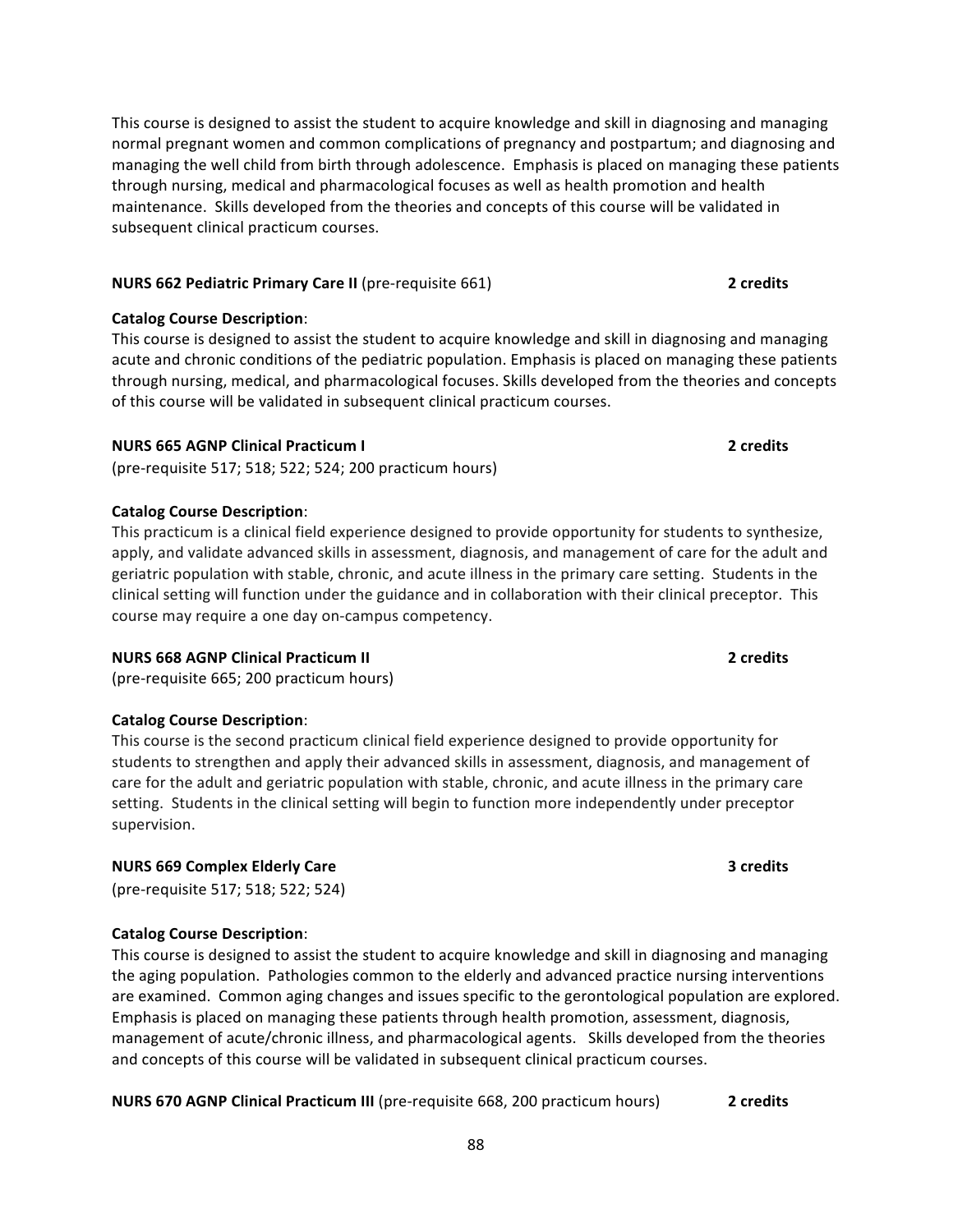## **Catalog Course Description**:

This course is the third practicum clinical field experience designed to provide opportunity for students to expand and apply their advanced skills in assessment, diagnosis, and management of care for the adult and geriatric population with stable, chronic, and acute illness in the primary care setting. Students in the clinical setting will function more independently under preceptor supervision.

## **NURS 686 Evidence-Based Capstone** (pre-requisite 533) **3 credits** 3

## **Catalog Course Description**:

This course requires the student to synthesize knowledge, skills, and dispositions acquired in their master's course work in the form of an oral comprehensive examination. The oral comprehensive exam will include an analysis of a focused clinical problem related to their clinical setting appropriate to the advanced practice nurse practitioner role. This course will focus on the student's ability to design and implement an evidence-based capstone project with the collaboration of a faculty mentor. The evidence-based capstone project will be formulated into a paper following the process for dissemination and publication.

| <b>NURS 691 Nursing Independent Study</b> |                              | 1-6 credits                 |  |
|-------------------------------------------|------------------------------|-----------------------------|--|
| <b>Course Delivery: Online</b>            | <b>Prerequisite(s):</b> none | <b>Corequisite(s):</b> none |  |
| Catalog Course Description:               |                              |                             |  |

## **Catalog Course Description**:

The course allows a student to individually pursue a specific problem or area of study within the healthcare field with faculty guidance.

Supervised graduate-level project of readings, research, mentorship, or additional practicum experiences developed in cooperation with a graduate faculty advisor and approved by the Dean of Graduate Nursing. 

This course is an elective for students enrolled in the Masters of Science in nursing (MSN) degree program.

| <b>NURS 692 Nursing Independent Study</b> | 1-6 credits |
|-------------------------------------------|-------------|
|-------------------------------------------|-------------|

**Course Delivery:** Online **Prerequisite(s):** none **Corequisite(s):** none

**Catalog Course Description**:

The course allows a student to individually pursue a specific problem or area of study within the healthcare field with faculty guidance.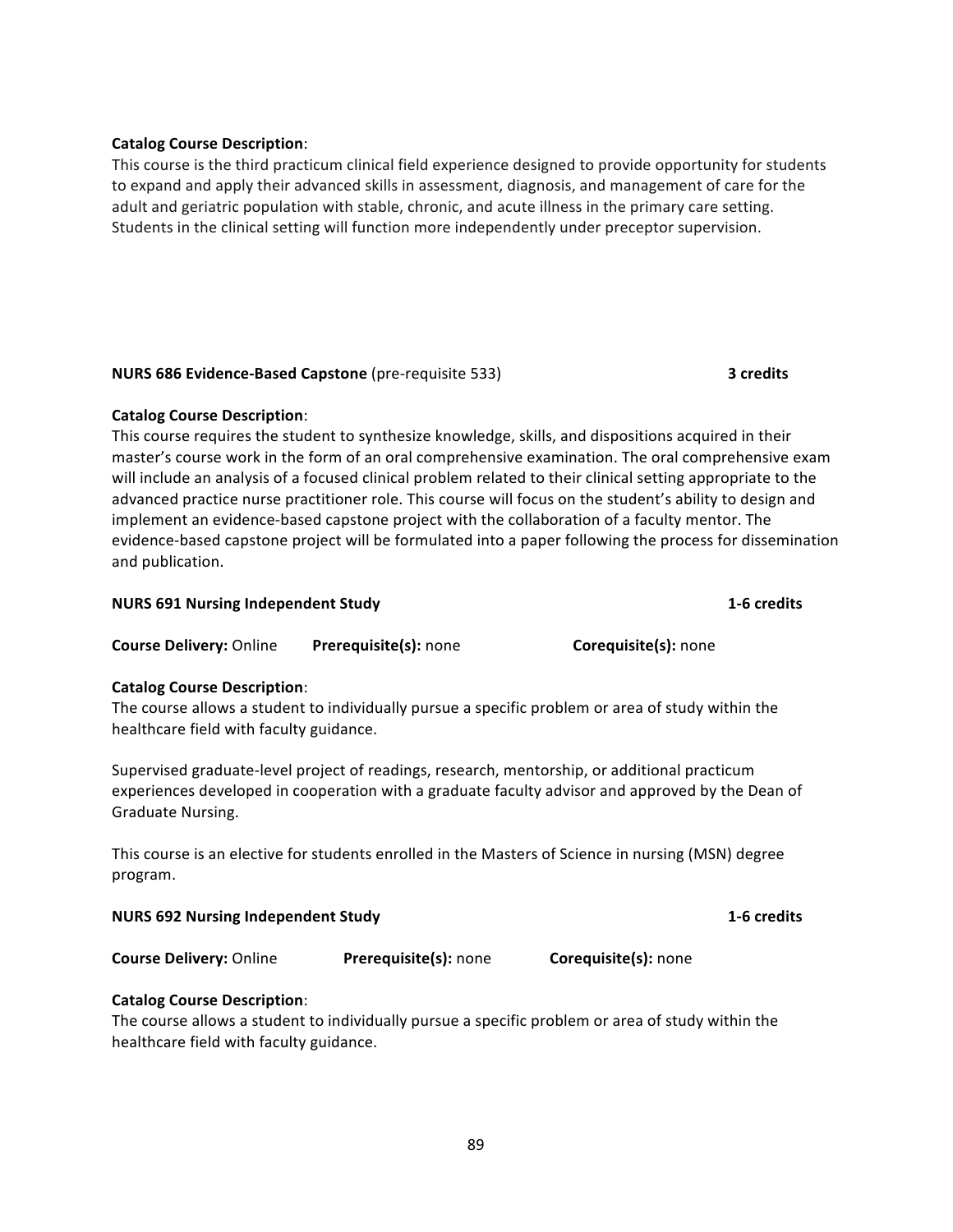Supervised graduate-level project of readings, research, mentorship, or additional practicum experiences developed in cooperation with a graduate faculty advisor and approved by the Dean of Graduate Nursing.

This course is an elective for students enrolled in the Master of Science in nursing (MSN) degree program.

# **Morningside College Nylen School of Nursing Graduate Program Academic Calendar 2016-2017**

**\*Nylen School of Nursing follows the Academic Calendar of Morningside College**

# **Fall 2016**

| July 19-Tuesday        | <b>Fall Registration Opens</b>                             |
|------------------------|------------------------------------------------------------|
| August 23-Tuesday Fall | Validation & Registration (completed<br>online by advisor) |
| August 24- Wednesday   | Classes Begin                                              |
| August 31- Wednesday   | Final Day to Register or Change                            |
|                        | Course Status (Last day to drop full                       |
|                        | semester class without it appearing                        |
|                        | on transcript)                                             |
| September 5-Monday     | Labor Day-Campus Offices Closed                            |
| September 14-Wednesday | Financial aid disbursement (All                            |
|                        | necessary paperwork must be                                |
|                        | completed and classes are in session)                      |
| September 20- Tuesday  | Deadline for Incomplete Grades from                        |
|                        | Spring/May/Summer School                                   |
| September 30-Friday    | <b>Tuition due-Pay Online</b>                              |
| October 14-Friday      | Midterm (7 <sup>th</sup> week of classes)                  |
| October 19-Wednesday   | Midterm Reports Due in Office of                           |
|                        | Registrar                                                  |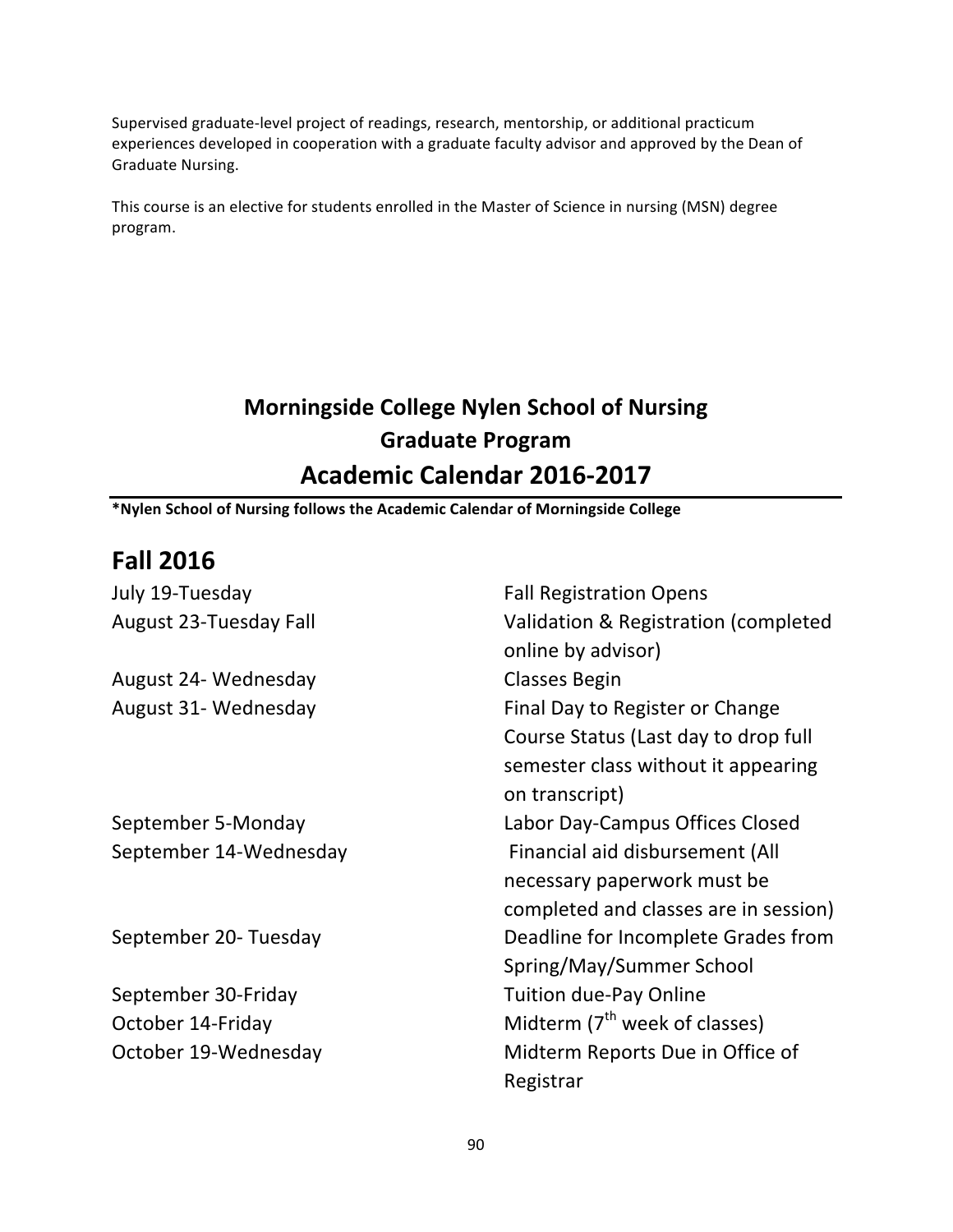November 28-Monday Classes Resume December 9-Friday **Last Day of Classes** December 9-16-Friday Grading Window December 12-Monday Final Exams Begins

# **Spring 2017**

January 11-Wednesday **Classes** Begin

March 13-Monday **Classes** Resume

November 8-Tuesday **Final Day to Drop a Course** and Spring Registration Opens November 23-Wednesday Thanksgiving Holiday Break Begins Campus Offices Closed December 16-Friday The Controller Call Semester Ends after Last Exam December 19-Friday **Final Grades** Due in Office of Registrar December 23-January 1 Christmas Winter Break-Campus Offices Closes

January 10-Tuesday **Spring Validation & Registration** (completed online by advisor) January 18-Wednesday **Final Day to Register** or Change Course Status (without it appearing on transcript) January 23-Monday **Financial Aid Disbursement** (All necessary paperwork must be completed and classes are in session). Check with Financial Aid. January 30-Moday **Fall** incomplete grades due in the Registrar's Office February 10-Friday **Exampler** Deadline for Incomplete Grades from Fall Semester February 15-Wednesday Tuition due-Pay Online March 1-Wednesday  $M$  Midterm (7<sup>th</sup> Week of Classes) March 3-Friday **March 3-Friday** Spring Break Begins after Last Class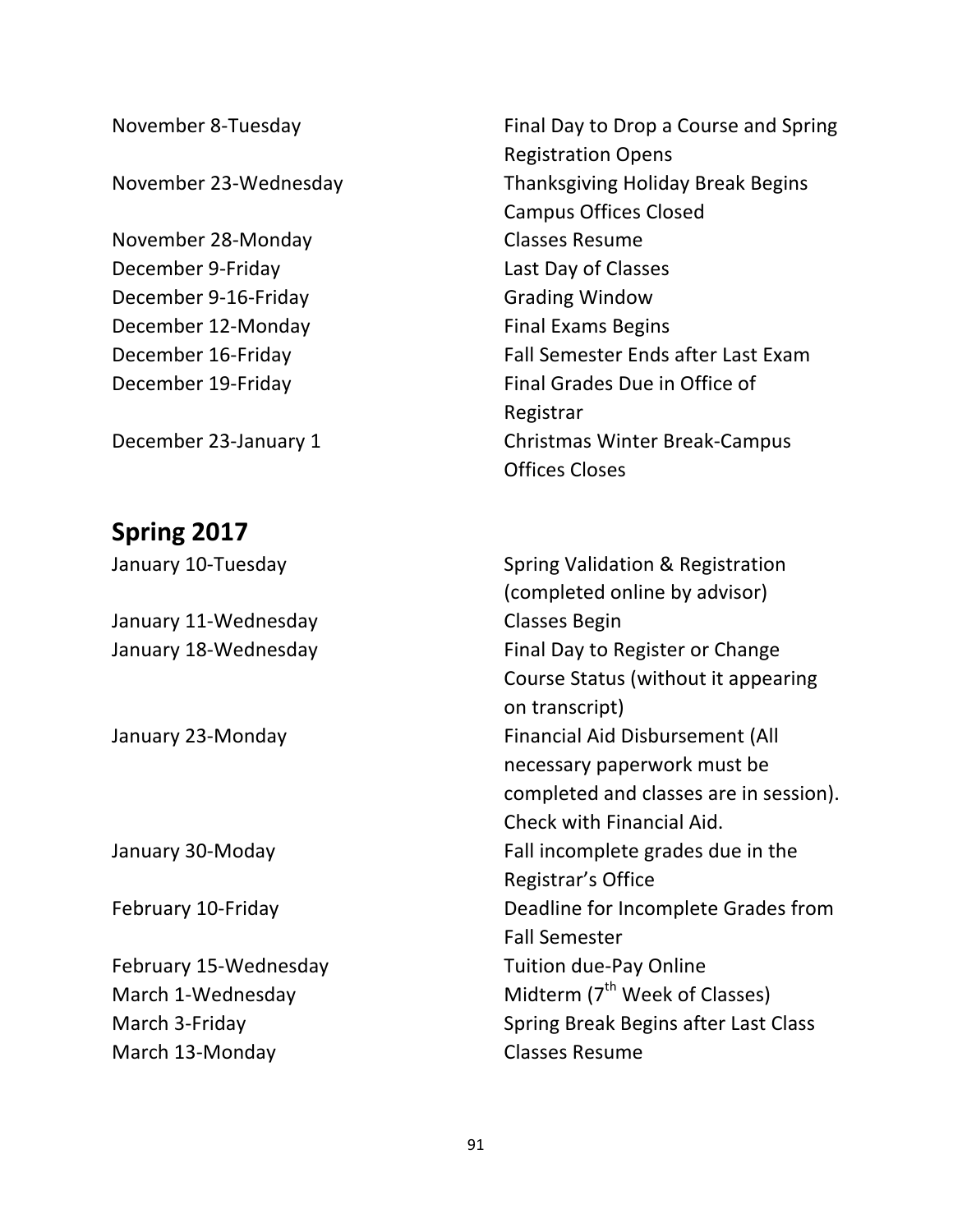| March 13-Monday         | Midterm Reports Due in Office of       |
|-------------------------|----------------------------------------|
|                         | Registrar                              |
| March21-Tuesday         | <b>Summer Registration Begins</b>      |
| April 5-Wednesday       | <b>Palmer and Maud Adams Research</b>  |
|                         | Symposium                              |
| April 13-Thursday       | Easter Holiday Break Begins- Campus    |
|                         | <b>Offices Closed</b>                  |
| April 18-Tuesday        | <b>Classes Resume</b>                  |
| May 2-Tuesday           | Last Day of Classes                    |
| May 3-Wednesday         | <b>Final Exam Week Begins</b>          |
| May 3-11 Thursday       | <b>Grading Window</b>                  |
| May 9-Tuesday           | Spring Semester Ends after Last Exam   |
| May 11-Thursday         | Final Grades Due in Office of the      |
|                         | Registrar                              |
| May 29-Monday           | <b>Memorial Day Holiday-Campus</b>     |
|                         | <b>Offices Closed</b>                  |
| Summer 1017             |                                        |
| May 14-Jue 4            | May Term                               |
| June 5-Monday           | <b>Summer Validation</b>               |
| June 12-July 21         | <b>Summer Session</b>                  |
| June 10-Saturday        | Graduate School Graduation on          |
|                         | Campus                                 |
| June 15-Thursday        | <b>Financial Aid Disbursement (All</b> |
|                         | necessary paperwork must be            |
|                         | completed and classes are in session)  |
| June 30-Friday          | Spring Incomplete Grades Due in the    |
|                         | Registrar's Office                     |
| July 4-Tuesday          | Independence Day-Campus Offices        |
|                         | Closed                                 |
| July 14-Friday          | Last Day to Drop                       |
| July 18-Tuesday         | <b>Fall Registration Begins Online</b> |
| July 21-Friday          | Last Day of Classes                    |
| July 21-August 4-Friday | <b>Grading Window Open</b>             |
|                         |                                        |